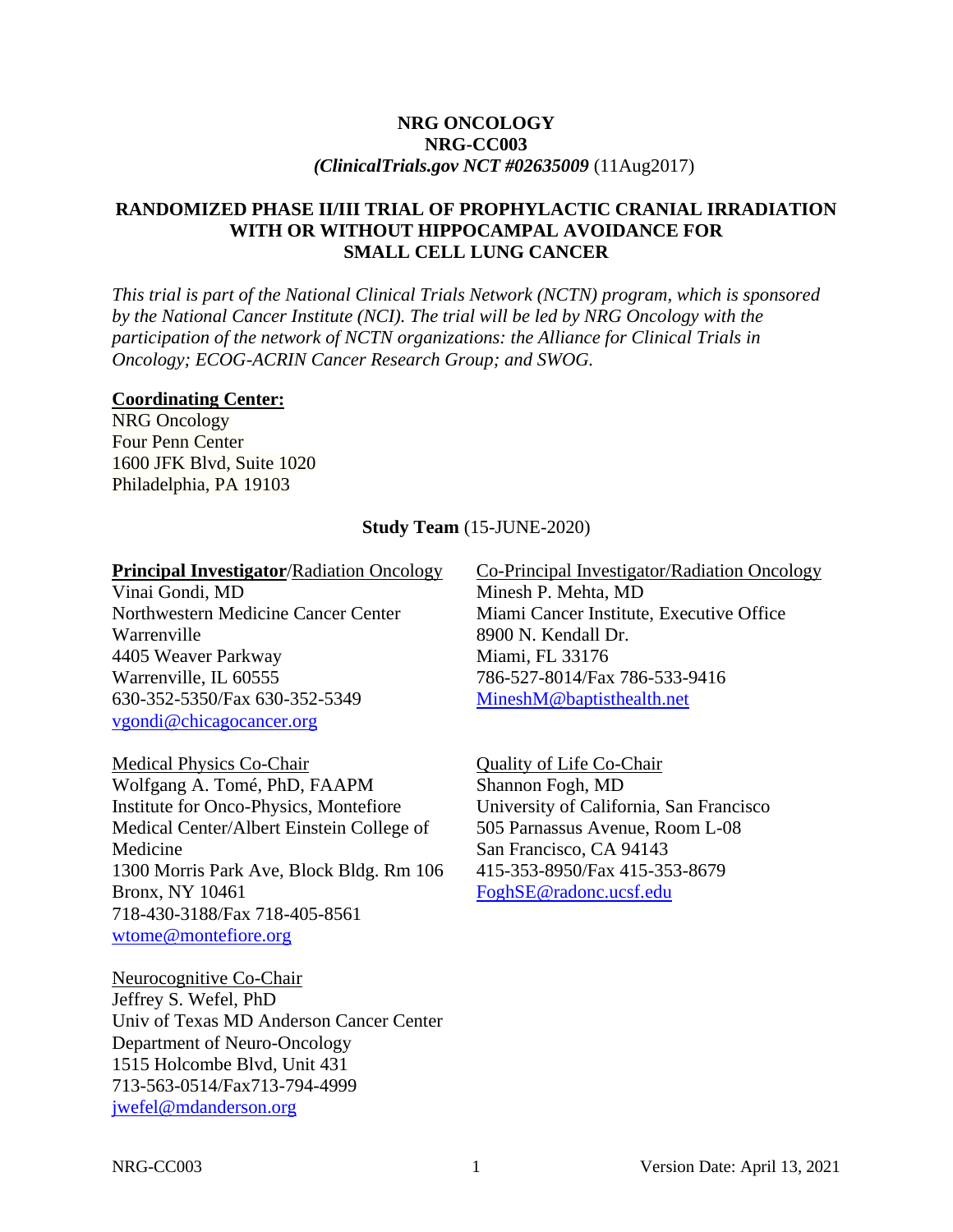#### **NRG ONCOLOGY NRG-CC003**

#### **RANDOMIZED PHASE II/III TRIAL OF PROPHYLACTIC CRANIAL IRRADIATION WITH OR WITHOUT HIPPOCAMPAL AVOIDANCE FOR SMALL CELL LUNG CANCER**

#### **Study Team (Continued)**

Imaging Co-Chair Tammie L.S. Benzinger, MD, PhD Mallinckrodt Institute of Radiology Washington University School of Medicine 510 S. Kingshighway Blvd. Campus Box 8131 St. Louis, MO 63110 314-362-5949/Fax 314-362-4886 [benzingert@wustl.edu](mailto:benzingert@wustl.edu)

Imaging Co-Chair Clifford G. Robinson, MD Washington University School of Medicine 4921 Parkview Place, Box 8224 St. Louis, MO 63110 314-362-8567/Fax 314-362-8521 [crobinson@radonc.wustl.edu](mailto:crobinson@radonc.wustl.edu)

Cost-Effectiveness Co-Chair Andre A. Konski, MD, MBA, MA FACR University of Pennsylvania Perelman School of Medicine The Chester County Hospital 701 E. Marshall Street West Chester, PA 19380 610-431-5530/Fax 610-431-5144 [andre.konski@uphs.upenn.edu](mailto:andre.konski@uphs.upenn.edu)

Alliance for Clinical Trials in Oncology Co-Chair John Grecula, MD Ohio State University/ James Cancer Hospital 460 W 10th Avenue Columbus, OH 43210 614-293-3250/Fax 614-685-2400 [john.grecula@osumc.edu](mailto:john.grecula@osumc.edu)

Imaging Co-Chair Joseph Bovi, MD Medical College of Wisconsin 9200 W Wisconsin Ave Milwaukee, WI 53226 414-805-4477/Fax 414-805-4369 [jbovi@mcw.edu](mailto:jbovi@mcw.edu)

Lung Co-Chair Alex Sun, MD, FRCPC Princess Margaret Cancer Centre 610 University Avenue Toronto, Ontario, Canada M5G2M9 416-946-2126/Fax 416-946-6561 [Alex.sun@rmp.uhn.on.ca](mailto:Alex.sun@rmp.uhn.on.ca)

Translational Science Co-Chair Andrew B. Lassman, MD Columbia University Medical Center Herbert Irving Comprehensive Cancer Center 710 W. 168th Street New York, NY 10032 212-342-057l/Fax 212-342-1246 [Abl7@cumc.columbia.edu](mailto:Abl7@cumc.columbia.edu)

ECOG-ACRIN Co-Chair Kristin J. Redmond, MD, MPH The Johns Hopkins University 401 N. Broadway, Suite 1440 Baltimore, MD 21231 410-614-1642/Fax 410-502-1419 [kjanson3@jhmi.edu](mailto:kjanson3@jhmi.edu)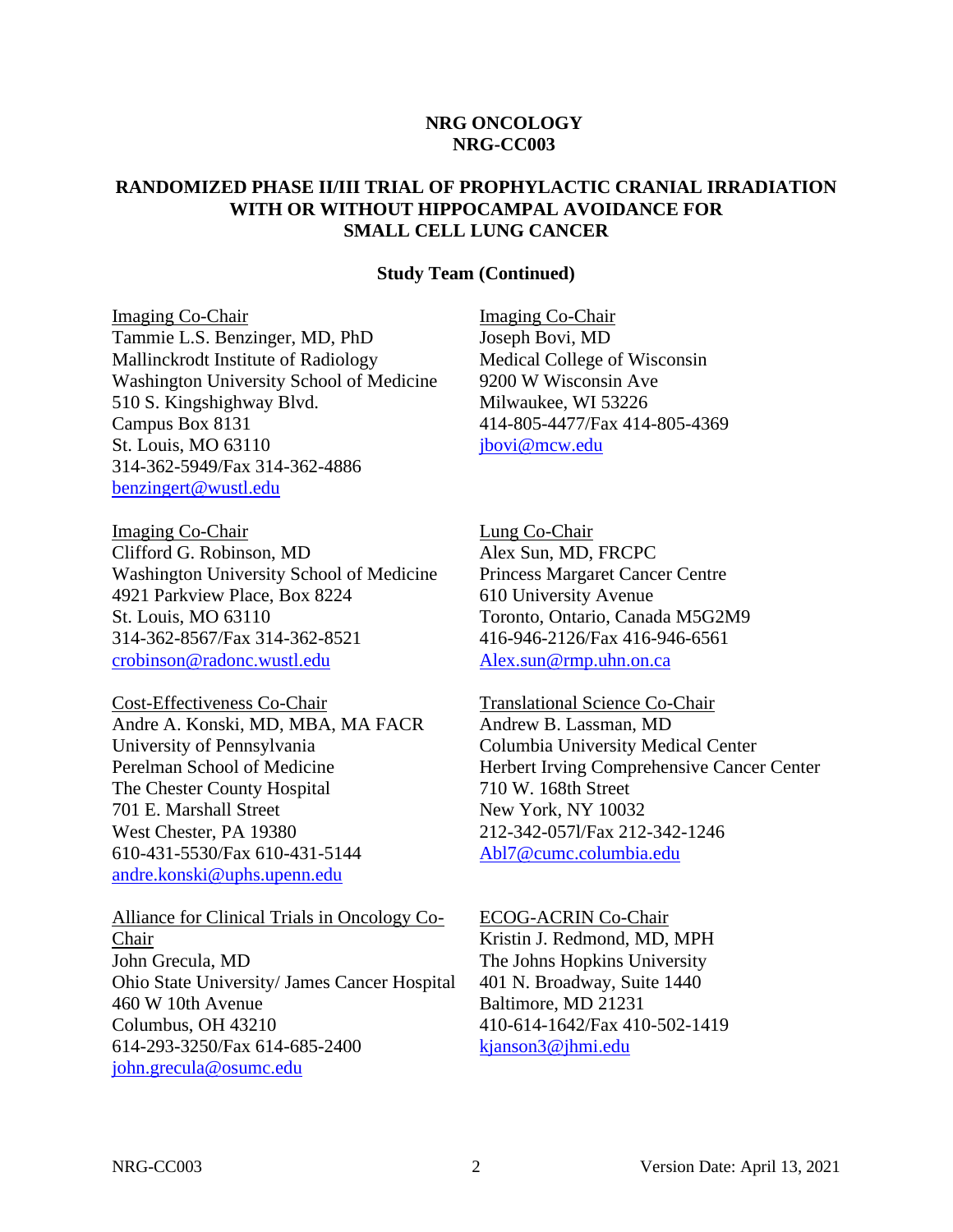#### **NRG ONCOLOGY NRG-CC003**

#### **RANDOMIZED PHASE II/III TRIAL OF PROPHYLACTIC CRANIAL IRRADIATION WITH OR WITHOUT HIPPOCAMPAL AVOIDANCE FOR SMALL CELL LUNG CANCER**

#### **Study Team (Continued)**

SWOG Co-Chair Laurie E. Gaspar, MD University of Colorado School of Medicine 1665 Aurora Court, Suite 1032, MS F706, Aurora, CO 80045 720-848-0115/Fax 720-848-0222 [laurie.gaspar@ucdenver.edu](mailto:laurie.gaspar@ucdenver.edu)

Senior Statistician Stephanie Pugh, PhD NRG Oncology 50 South 16<sup>th</sup> Street, Suite 2800 Philadelphia, PA 19102 215-717-0850/Fax 215-928-0153 [pughs@nrgoncology.org](mailto:pughs@nrgoncology.org)

#### **NRG Oncology Contact Information** (13-APR-2021)

| Data Management                              | Apsara l |
|----------------------------------------------|----------|
| For questions concerning eligibility or data | NRG Or   |
| submission                                   | 50 South |
|                                              | Philadel |
|                                              | 215-717  |
|                                              | naira@   |
| <b>RTOA</b>                                  | Denise N |
| For questions concerning RT data submission  | NRG Or   |
|                                              | 50 South |
|                                              | Philadel |
|                                              | 215-574  |
|                                              | dmanfre  |

Apsara Nair ncology h 16<sup>th</sup> Street, Suite 2800 phia, PA 19102 215-717-0858-/Fax: 215-940-8809 nrgoncology.org

Manfredi, BS, RT(T) ncology  $h$  16<sup>th</sup> Street, Suite 2800 phia, PA 19102 215-574-3219  $edi@acr.org$ 

[IROC-Credentialing@mdanderson.org](mailto:IROC-Credentialing@mdanderson.org)

**RT Credentialing** [http://irochouston.mdanderson.org](http://irochouston.mdanderson.org/)

#### **Data submission to TRIAD** [Triad-Support@acr.org](mailto:Triad-Support@acr.org)

#### **Protocol Development**

For questions concerning protocol and informed consent versions & amendments

Fran Bradley, BA NRG Oncology 50 South 16<sup>th</sup> Street, Suite 2800 Philadelphia, PA 19102 215-940-8893 [bradleyf@nrgoncology.org](mailto:bradleyf@nrgoncology.org)

OR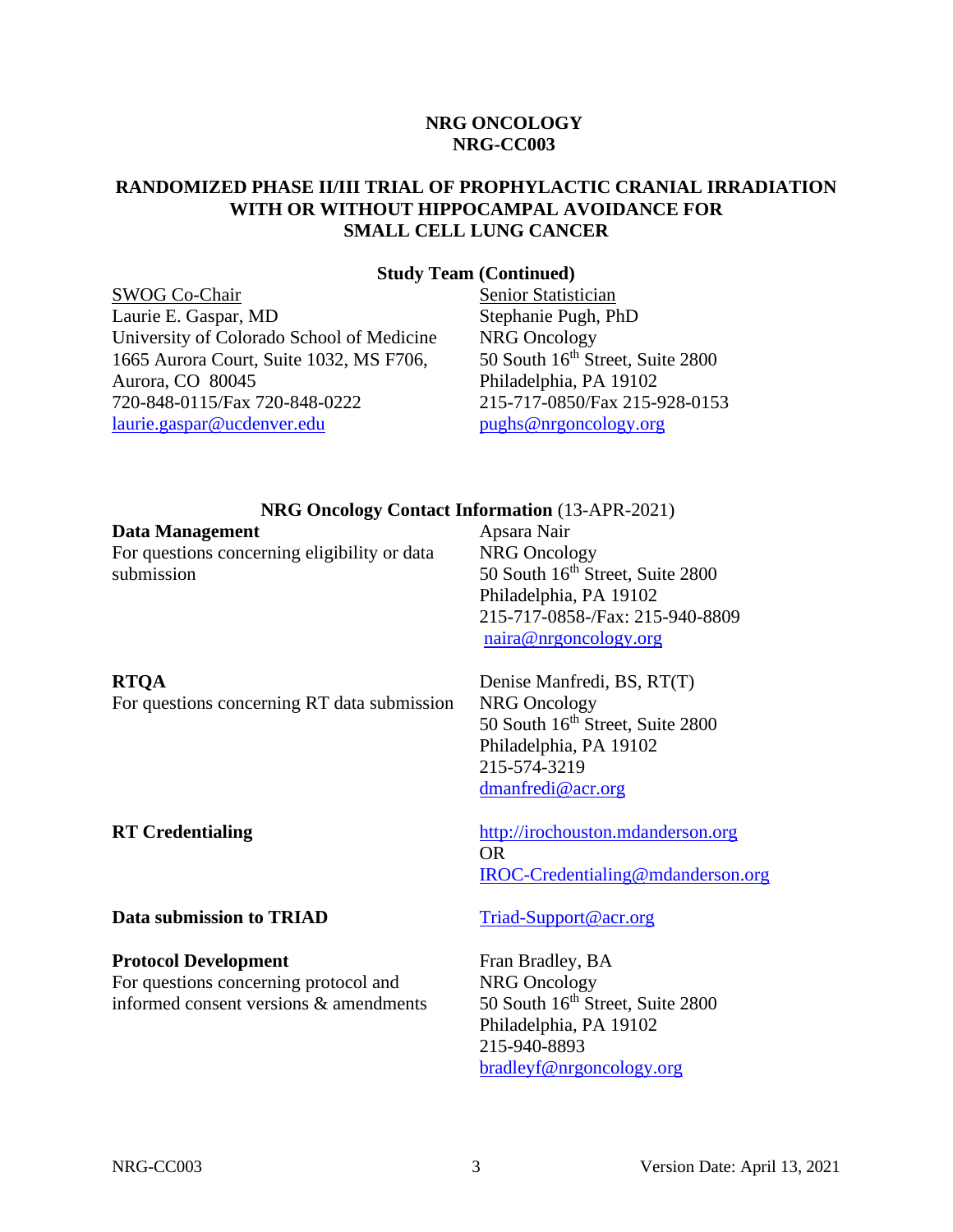NRG Oncology Cancer Prevention and Control Committee Chair

Lisa Kachnic, MD, FASTRO Department of Radiation Oncology Columbia University Irving Medical Center 622 W 168th St. New York, NY 10032 212-305-4894/Fax: 212-305-0015 [lak2187@cumc.columbia.edu](mailto:lak2187@cumc.columbia.edu)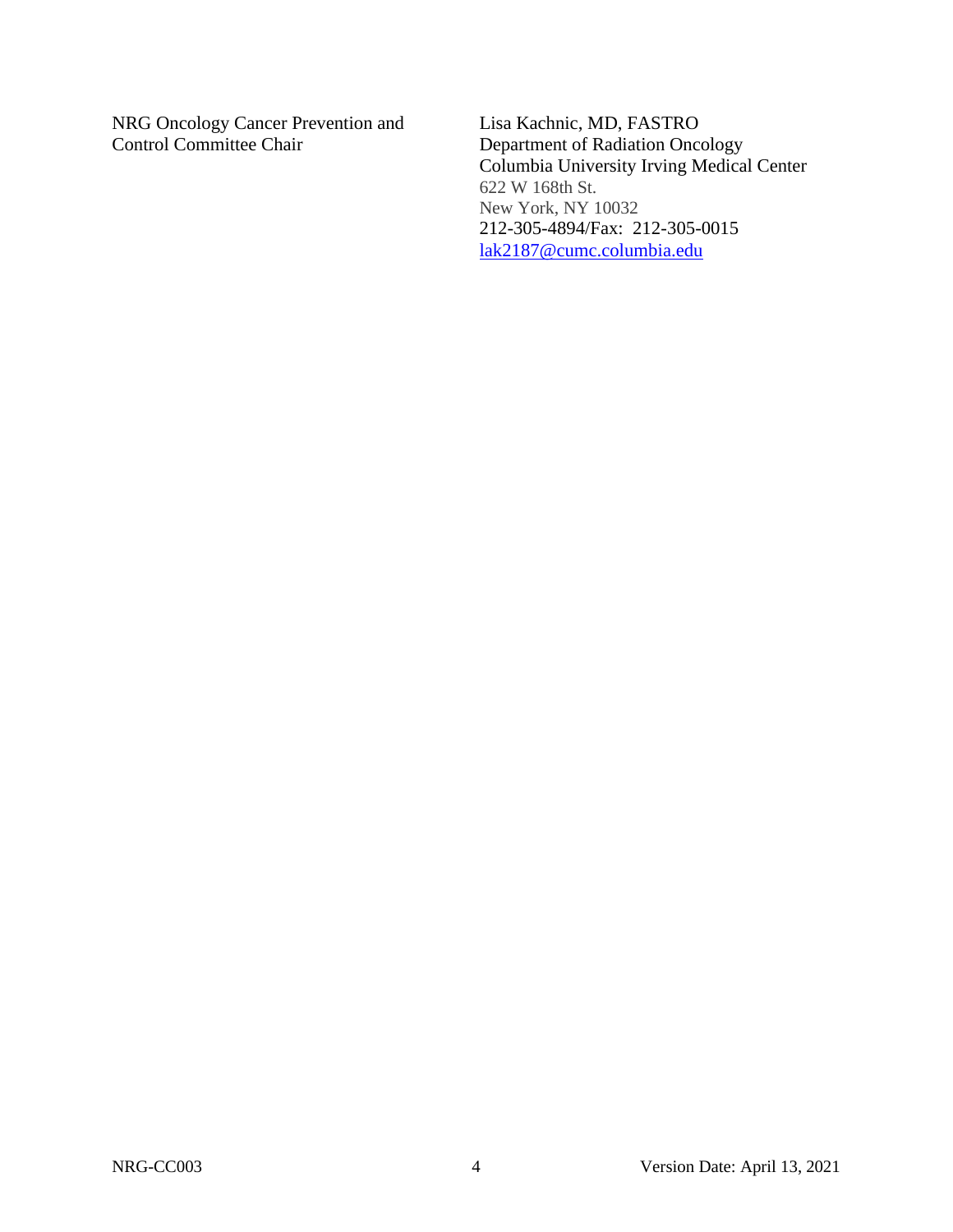### **NRG ONCOLOGY NRG-CC003** (11Aug2017)

## **RANDOMIZED PHASE II/III TRIAL OF PROPHYLACTIC CRANIAL IRRADIATION WITH OR WITHOUT HIPPOCAMPAL AVOIDANCE FOR SMALL CELL LUNG CANCER**

|       |               | <b>Protocol Agent</b> |      |                    |
|-------|---------------|-----------------------|------|--------------------|
| Agent | <b>Supply</b> | NSC#                  | IND# | <b>IND Sponsor</b> |
| N/A   |               |                       |      |                    |

#### **Participating Sites:**

 $\boxtimes$  U.S.  $\boxtimes$  Canada  $\boxtimes$  Approved International Member Sites

#### **Document History**

|                    | <b>Version Date</b>   | <b>Broadcast Date</b> |
|--------------------|-----------------------|-----------------------|
| <b>Amendment 4</b> | <b>April 13, 2021</b> | N/A                   |
| Amendment 3        | June 15, 2020         | N/A                   |
| Amendment 2        | February 14, 2019     | N/A                   |
| Amendment 1        | August 11, 2017       | September 25, 2017    |
| Activation         | September 10, 2015    | December 7, 2015      |
| Pre-Activation     | September 10, 2015    | November 4, 2015      |

**This protocol was designed and developed by NRG Oncology. It is intended to be used only in conjunction with institution-specific IRB approval for study entry. No other use or reproduction is authorized by NRG Oncology nor does NRG Oncology assume any responsibility for unauthorized use of this protocol.**

#### (14-FEB-2019)

The following investigators participate in this trial as NCTN Group Study Champions:

| ALLIANCE: | John Grecula, MD<br>(For contact information, see Study Team)<br>Alliance Co-Chair) |
|-----------|-------------------------------------------------------------------------------------|
| SWOG:     | Laurie E. Gaspar, MD<br>(For contact information, see Study Team,<br>SWOG Co-Chair) |

## **NRG ONCOLOGY**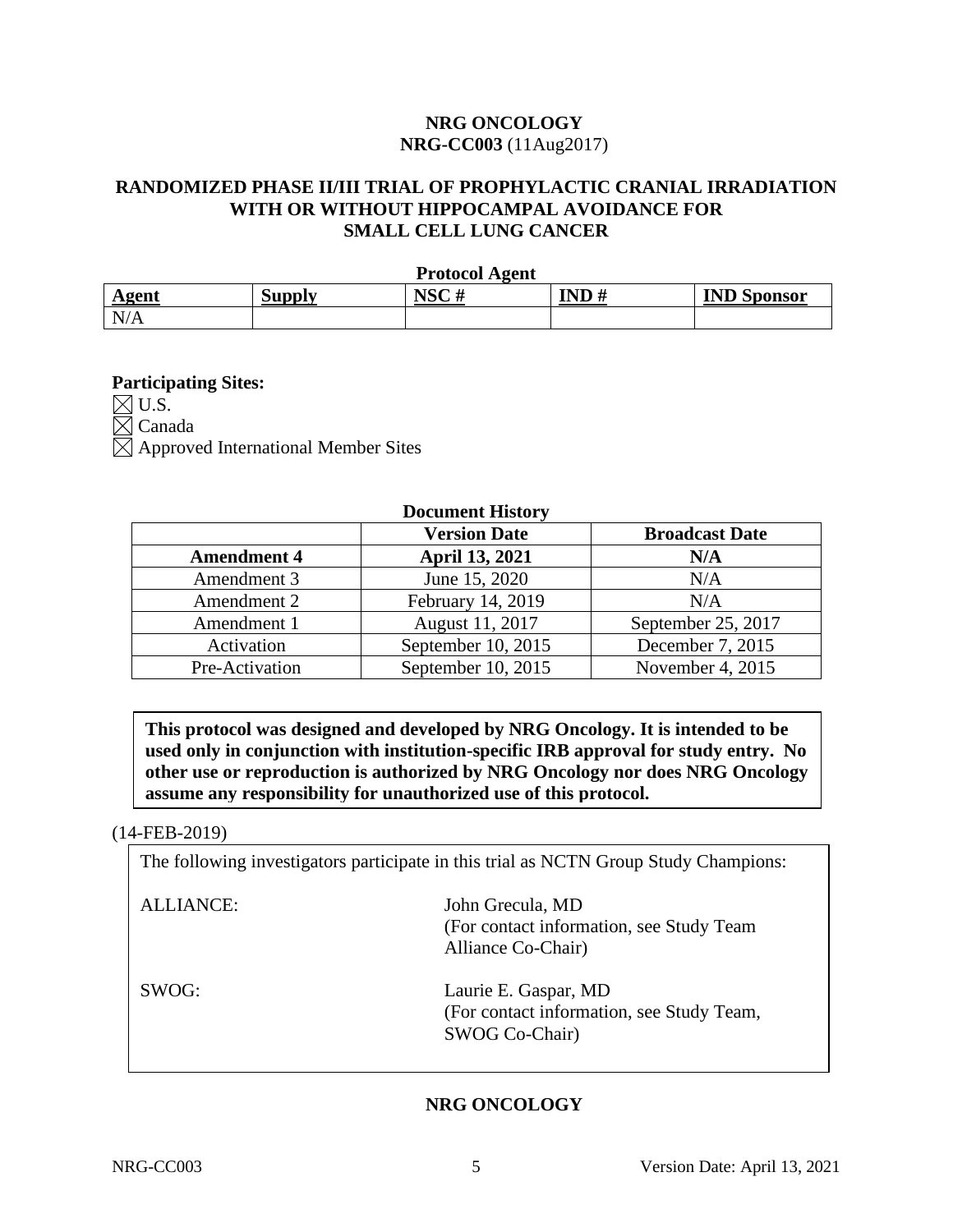#### **NRG-CC003**

#### **RANDOMIZED PHASE II/III TRIAL OF PROPHYLACTIC CRANIAL IRRADIATION WITH OR WITHOUT HIPPOCAMPAL AVOIDANCE FOR SMALL CELL LUNG CANCER**

| CANCER TRIALS SUPPORT UNIT (CTSU) CONTACT INFORMATION                                           |                                 |                                |  |
|-------------------------------------------------------------------------------------------------|---------------------------------|--------------------------------|--|
| $(13-APR-2021)$                                                                                 |                                 |                                |  |
| For regulatory                                                                                  | For patient enrollments:        | For data submission:           |  |
| requirements:                                                                                   |                                 |                                |  |
| Regulatory documentation                                                                        | Refer to the patient            | Data collection for this study |  |
| must be submitted to the                                                                        | enrollment section of the       | will be done exclusively       |  |
| CTSU via the Regulatory                                                                         | protocol for instructions on    | through Medidata Rave.         |  |
| Submission Portal.                                                                              | using the Oncology Patient      | Refer to the data submission   |  |
|                                                                                                 | <b>Enrollment Network</b>       | section of the protocol for    |  |
| <b>Regulatory Submission Portal:</b>                                                            | (OPEN). OPEN is                 | further instructions.          |  |
| (Sign in at www.ctsu.org,                                                                       | accessed at                     |                                |  |
| and select the Regulatory >                                                                     | https://www.ctsu.org/OPE        |                                |  |
| <b>Regulatory Submission.)</b>                                                                  | N_SYSTEM/ or                    |                                |  |
|                                                                                                 | https://OPEN.ctsu.org.          |                                |  |
| Institutions with patients                                                                      |                                 |                                |  |
| waiting that are unable to use                                                                  | Contact the CTSU Help           |                                |  |
| the Portal should alert the                                                                     | Desk with any OPEN-             |                                |  |
| <b>CTSU Regulatory Office</b>                                                                   | related questions by phone      |                                |  |
| immediately at 1-866-651-                                                                       | or email: 1-888-823-5923,       |                                |  |
| 2878 to receive further                                                                         | or ctsucontact@westat.com       |                                |  |
| instruction and support.                                                                        |                                 |                                |  |
|                                                                                                 |                                 |                                |  |
| Contact the CTSU Regulatory                                                                     |                                 |                                |  |
| Help Desk at 1-866-651-2878                                                                     |                                 |                                |  |
| for regulatory assistance.                                                                      |                                 |                                |  |
| The most current version of the study protocol and all supporting documents must be             |                                 |                                |  |
| downloaded from the protocol-specific Web page of the CTSU Member Website located at            |                                 |                                |  |
| https://www.ctsu.org. Access to the CTSU members' website is managed through the Cancer         |                                 |                                |  |
| Therapy and Evaluation Program - Identity and Access Management (CTEP-IAM) registration         |                                 |                                |  |
| system and requires user log in with a CTEP-IAM username and password.                          |                                 |                                |  |
| For clinical questions (i.e. patient eligibility or treatment-related): Contact the Study PI of |                                 |                                |  |
|                                                                                                 | the Lead Protocol Organization. |                                |  |
| For non-clinical questions (i.e. unrelated to patient eligibility, treatment, or clinical data  |                                 |                                |  |
| submission) contact the CTSU Help Desk by phone or e-mail:                                      |                                 |                                |  |
| CTSU General Information Line - 1-888-823-5923, or ctsucontact@westat.com. All calls and        |                                 |                                |  |
| correspondence will be triaged to the appropriate CTSU representative.                          |                                 |                                |  |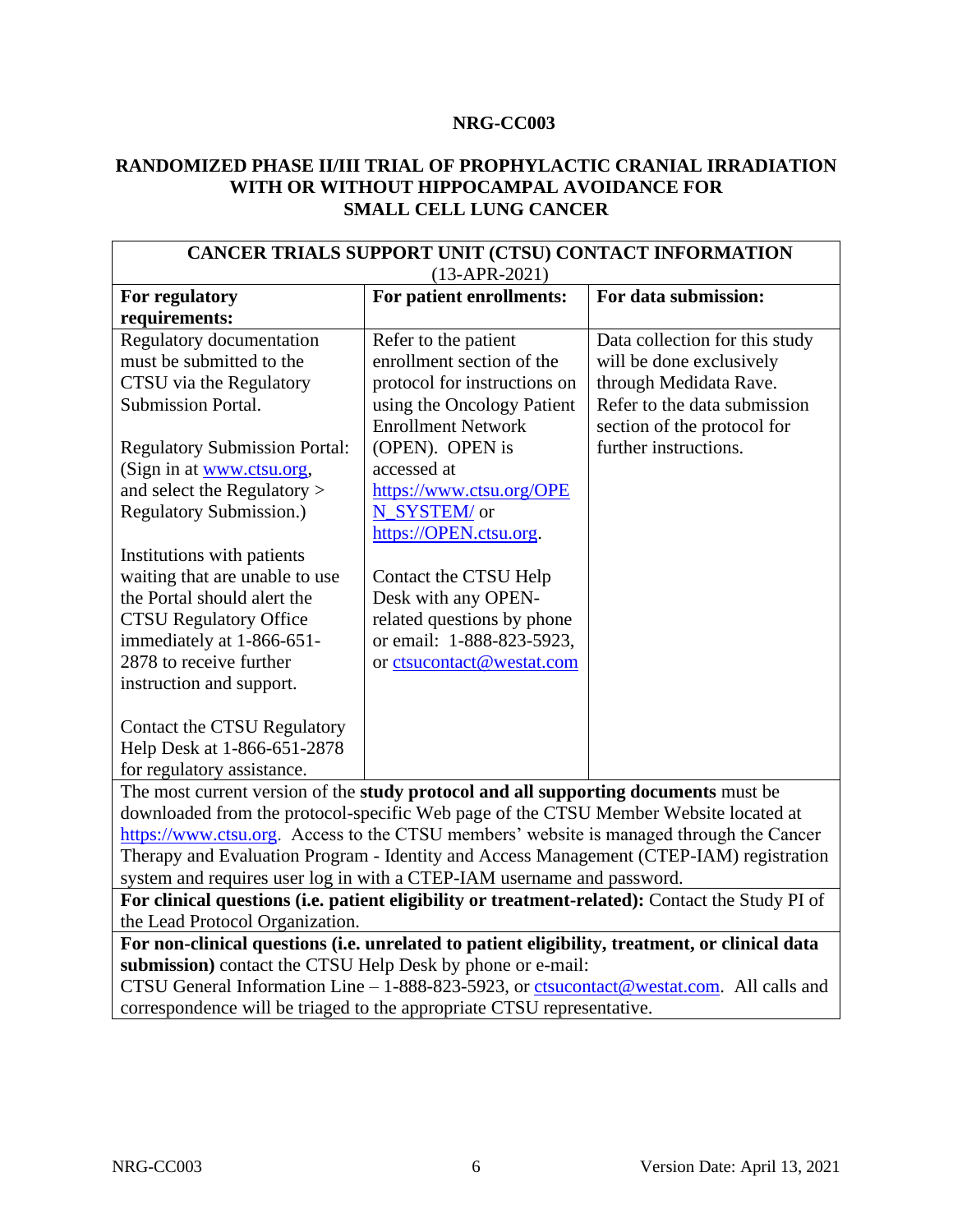# **Table of Contents**

| <b>SCHEMA</b>                                                            |  |
|--------------------------------------------------------------------------|--|
|                                                                          |  |
| 1.1                                                                      |  |
| 1.2                                                                      |  |
| 1.3                                                                      |  |
|                                                                          |  |
| 2.1                                                                      |  |
| 2.2                                                                      |  |
| 2.3                                                                      |  |
| Proposed Seamless Randomized Phase II/III Study Design14<br>2.4          |  |
| 2.5                                                                      |  |
| 3. PATIENT SELECTION, ELIGIBILITY, AND INELIGIBILTY CRITERIA 17          |  |
| 3.1                                                                      |  |
| 3.2                                                                      |  |
| 3.3                                                                      |  |
| 4. REQUIREMENTS FOR STUDY ENTRY, TREATMENT, AND FOLLOW-UP 20             |  |
|                                                                          |  |
| Chemotherapy/Hormonal Therapy/Other Agent-Based Therapy23<br>5.1         |  |
| 5.2                                                                      |  |
| 5.3                                                                      |  |
| General Concomitant Medication and Supportive Care Guidelines) 29<br>5.4 |  |
| 5.5                                                                      |  |
|                                                                          |  |
|                                                                          |  |
|                                                                          |  |
|                                                                          |  |
| 7.3                                                                      |  |
|                                                                          |  |
| 8.2                                                                      |  |
| 8.3                                                                      |  |
| 8.4                                                                      |  |
|                                                                          |  |
|                                                                          |  |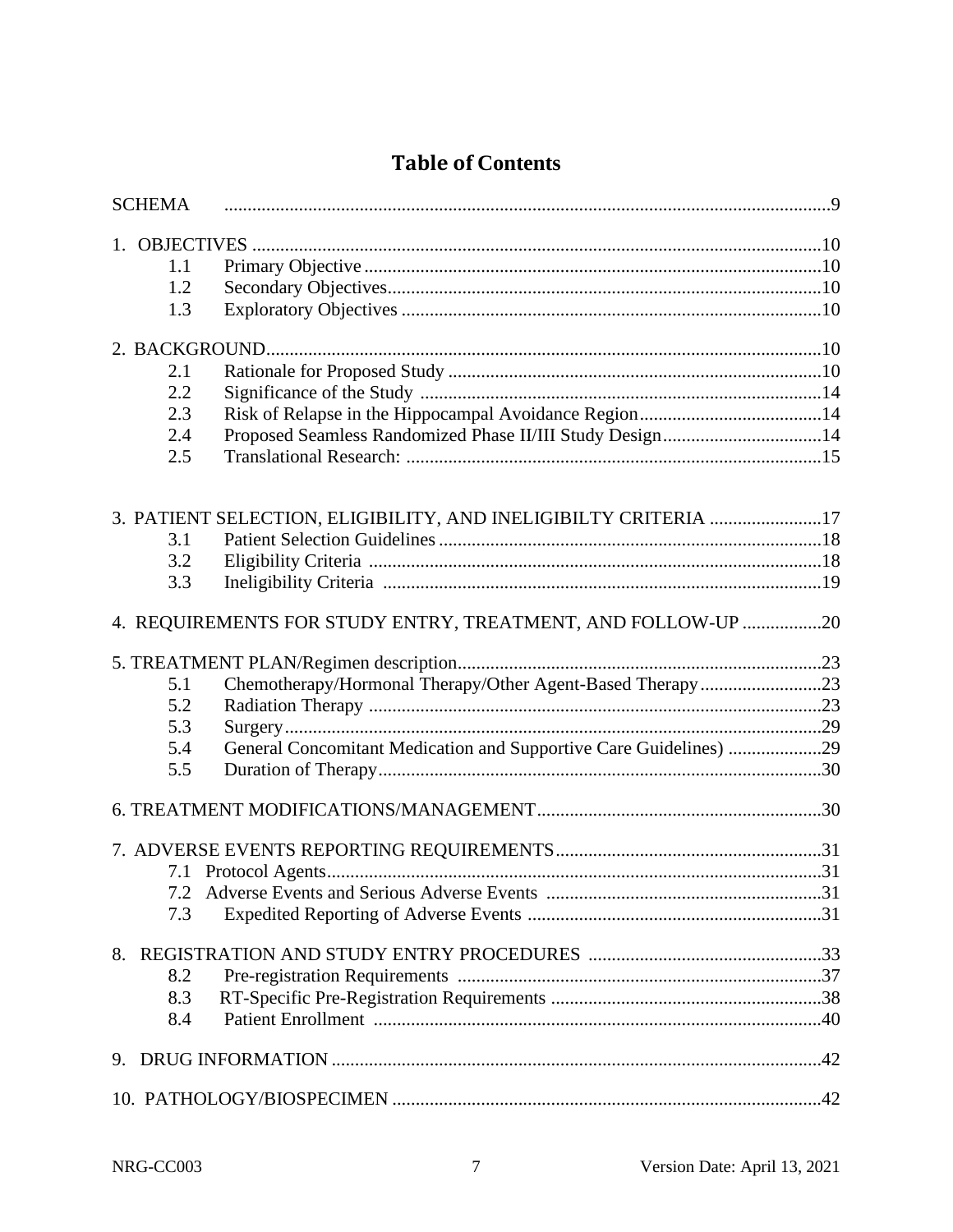|     | 10.1         |                                                                        |  |
|-----|--------------|------------------------------------------------------------------------|--|
|     | 10.2         |                                                                        |  |
|     |              |                                                                        |  |
| 11. |              |                                                                        |  |
|     |              |                                                                        |  |
|     |              | 11.2 Optional Online Completion of Patient-Reported QOL Assessments 46 |  |
|     |              |                                                                        |  |
| 12. |              |                                                                        |  |
|     | 12.1         |                                                                        |  |
|     |              |                                                                        |  |
| 13. |              |                                                                        |  |
|     | 13.1         |                                                                        |  |
|     | 13.2         |                                                                        |  |
|     | 13.3         |                                                                        |  |
|     | 13.4         |                                                                        |  |
| 14. |              |                                                                        |  |
|     | 14.1         |                                                                        |  |
|     | 14.2         |                                                                        |  |
|     | 14.3         |                                                                        |  |
|     | 14.4         |                                                                        |  |
|     |              |                                                                        |  |
|     |              |                                                                        |  |
|     | 14.5         |                                                                        |  |
|     | 14.6         |                                                                        |  |
|     | 14.7<br>14.9 |                                                                        |  |
|     |              |                                                                        |  |
|     |              |                                                                        |  |
|     |              |                                                                        |  |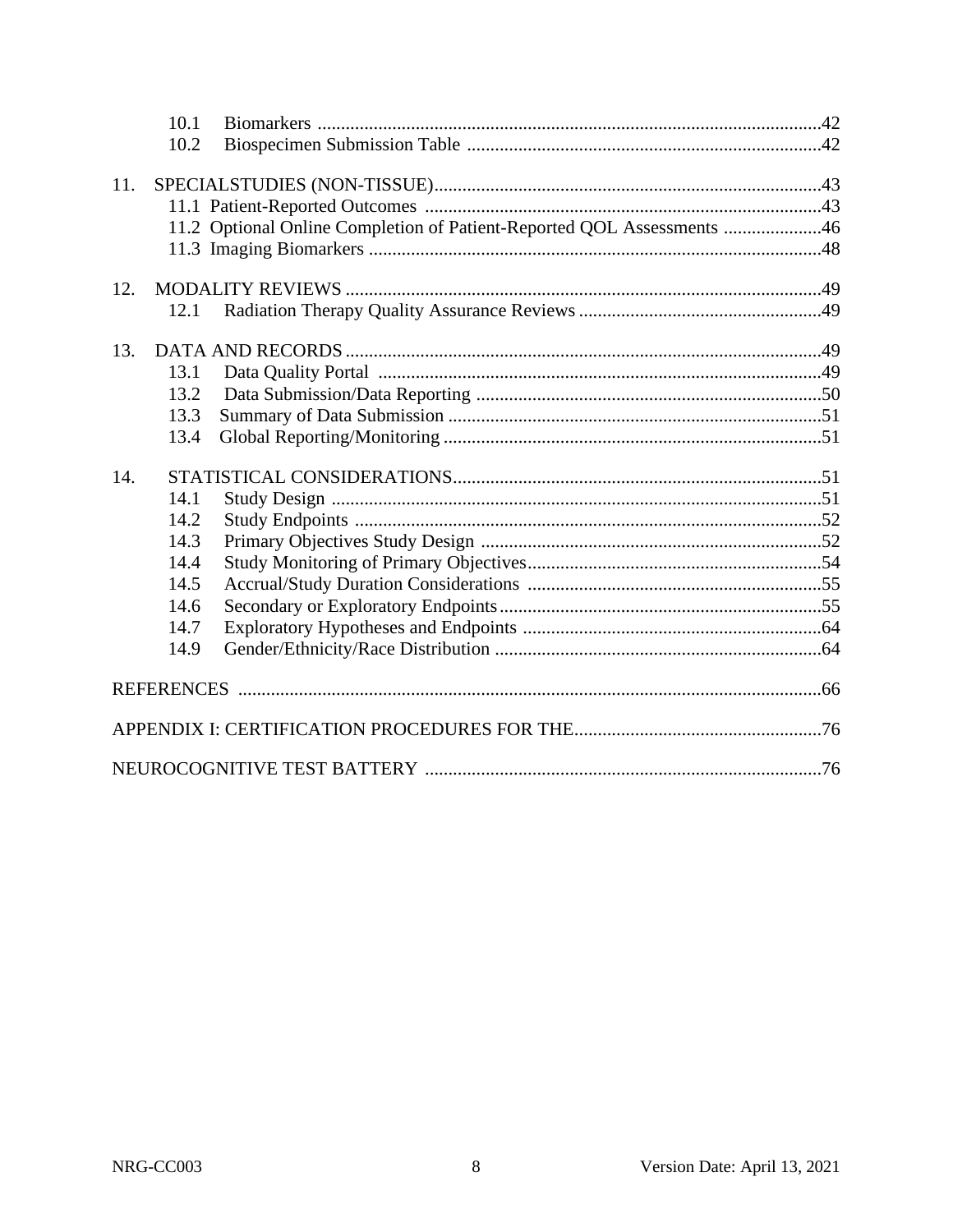## **NRG ONCOLOGY NRG-CC003**

### <span id="page-8-0"></span>**A Randomized Phase II/III Trial of Prophylactic Cranial Irradiation with or without Hippocampal Avoidance for Small Cell Lung Cancer**

## **SCHEMA** (11AUG2017)

Histologic proof or unequivocal cytologic proof of SCLC

#### **STEP 1 REGISTRATION**

## **STEP 2 REGISTRATION/RANDOMIZATION**

Baseline neurocognitive assessment: HVLT-R, TMT, COWA *(required)* **Note**: Neurocognitive assessments must be uploaded prior to Step 2 Registration and can be uploaded at the time of Step 1 Registration.

#### **STRATIFICATION**

Stage: Limited vs. Extensive Age:  $< 60$  years old vs.  $\geq 60$  years old Planned Concurrent Memantine Use: Yes vs. No



**NOTE:** If the trial proceeds to the phase III component, all patients enrolled on the randomized phase II component will be included in the primary and secondary endpoint analysis of the phase III component.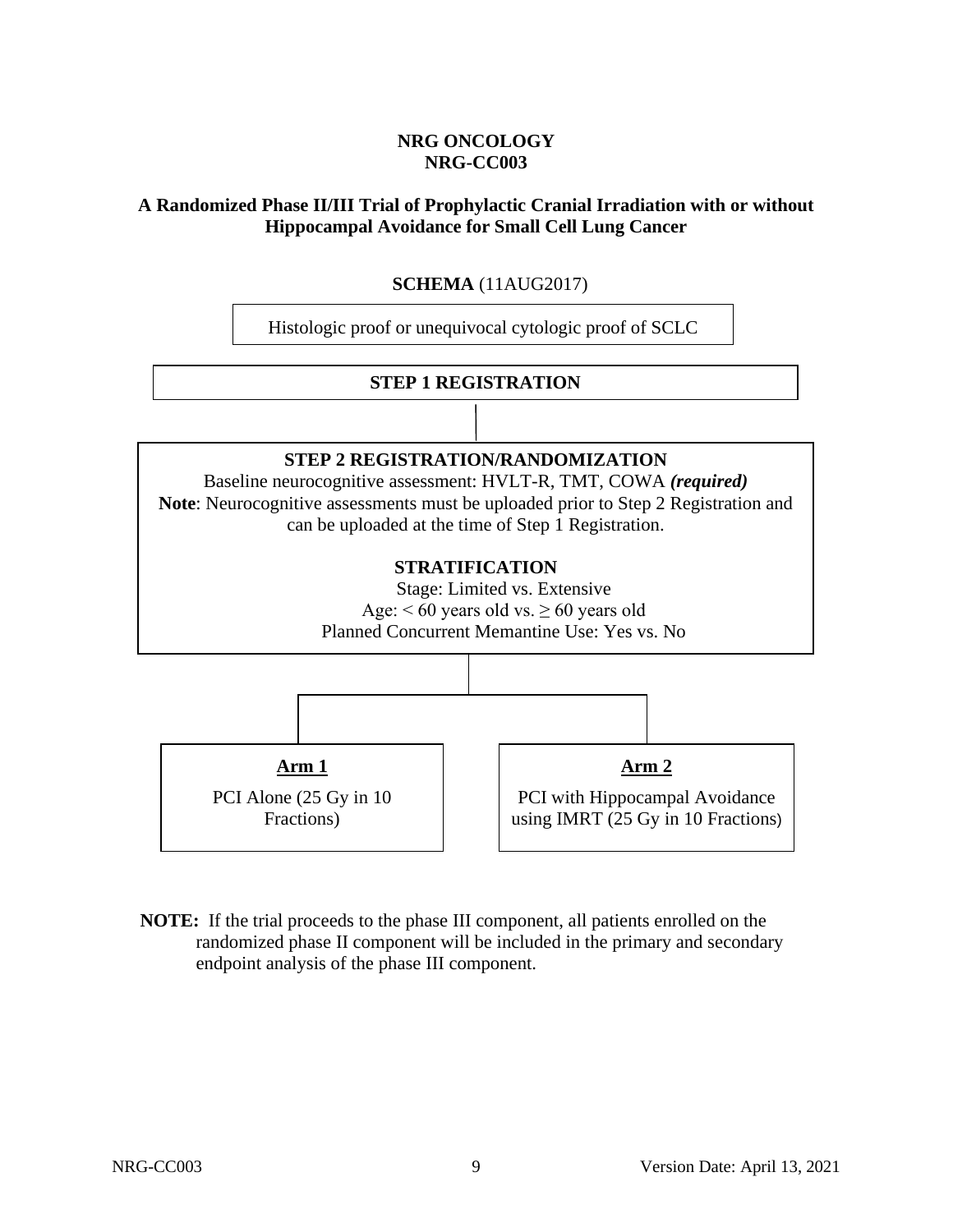## <span id="page-9-0"></span>**1. OBJECTIVES**

## <span id="page-9-1"></span>**1.1 Primary Objective** (11Aug2017)

- **1.1.1** *Randomized Phase II Component (Non-Inferiority):* Determine whether the 12-month intracranial relapse rate following HA-PCI is non-inferior to the rate following PCI for patients with SCLC.
- **1.1.2** *Phase III Component (Efficacy):* Determine whether HA-PCI reduces the likelihood of 6 month deterioration from baseline in HVLT-R delayed recall compared to PCI for patients with SCLC.

## <span id="page-9-2"></span>**1.2 Secondary Objectives** (15-JUNE-2020)

- 1.2.1 Compare time to cognitive failure, as measured by a battery of tests (HVLT-R, COWA test, and TMT Parts A and B), after PCI versus HA-PCI in SCLC.
- **1.2.2** Compare time to cognitive failure as separately measured by each test (HVLT-R for Total Recall and Delayed Recognition, COWA test, and TMT Parts A and B), after PCI versus HA-PCI for SCLC.
- **1.2.3** Compare patient-reported cognitive functioning and other quality of life domains (assessed by the EORTC QLQ-C30 and BN20) between PCI versus HA-PCI for patients with SCLC.
- **1.2.4** Compare overall survival after PCI versus HA-PCI for patients with SCLC.
- **1.2.5** Compare 12-month intracranial relapse rate (at completion of phase III) and time to intracranial relapse after PCI versus HA-PCI for patients with SCLC.
- **1.2.6** Evaluate adverse events according to CTCAE criteria.
- **1.2.7** Correlate changes in HRQOL domains with changes in cognitive testing outcomes following PCI versus HA-PCI for patients with SCLC.
- **1.2.8** Assess cost-effectiveness of HA-PCI (MRT) and PCI (3DCRT) using the EuroQOL-5D health state classification (EQ-5D-5L).
- **1.2.9** Correlate miRNA signatures with cognitive failure in SCLC patients who received PCI and HA-PCI
- **1.2.10** Evaluate APOE genotyping as potential predictor of neurocognitive decline, hippocampal atrophy after brain irradiation and/or differential benefit from hippocampal avoidance.
- **1.2.11** Evaluate baseline MR imaging biomarkers of white matter injury and hippocampal volumetry as potential predictors of cognitive decline and differential benefit from HA-PCI as compared to PCI.

## <span id="page-9-3"></span>**1.3 Exploratory Objectives** (15-JUNE-2020)

- **1.3.1** Collect serum and whole blood for future translational research analyses.
- **1.3.2** Compare levels of hopefulness between PCI versus HA-PCI for patients with SCLC.

## **2. BACKGROUND**

## <span id="page-9-5"></span>**2.1 Rationale for Proposed Study**

## <span id="page-9-4"></span>Cognitive Effects of Prophylactic Cranial Irradiation

Intracranial failure is a frequent problem in patients with small cell lung cancer (SCLC) (Hochstenbag 2000). The burden of brain metastases impacts on quality and length of survival. Multiple clinical trials of prophylactic cranial irradiation (PCI) in patients with limited-stage SCLC (LS-SCLC) (Auperin 1999) and extensive stage SCLC (ES-SCLC) (Slotman 2007) have consistently shown a reduction in the incidence of brain metastases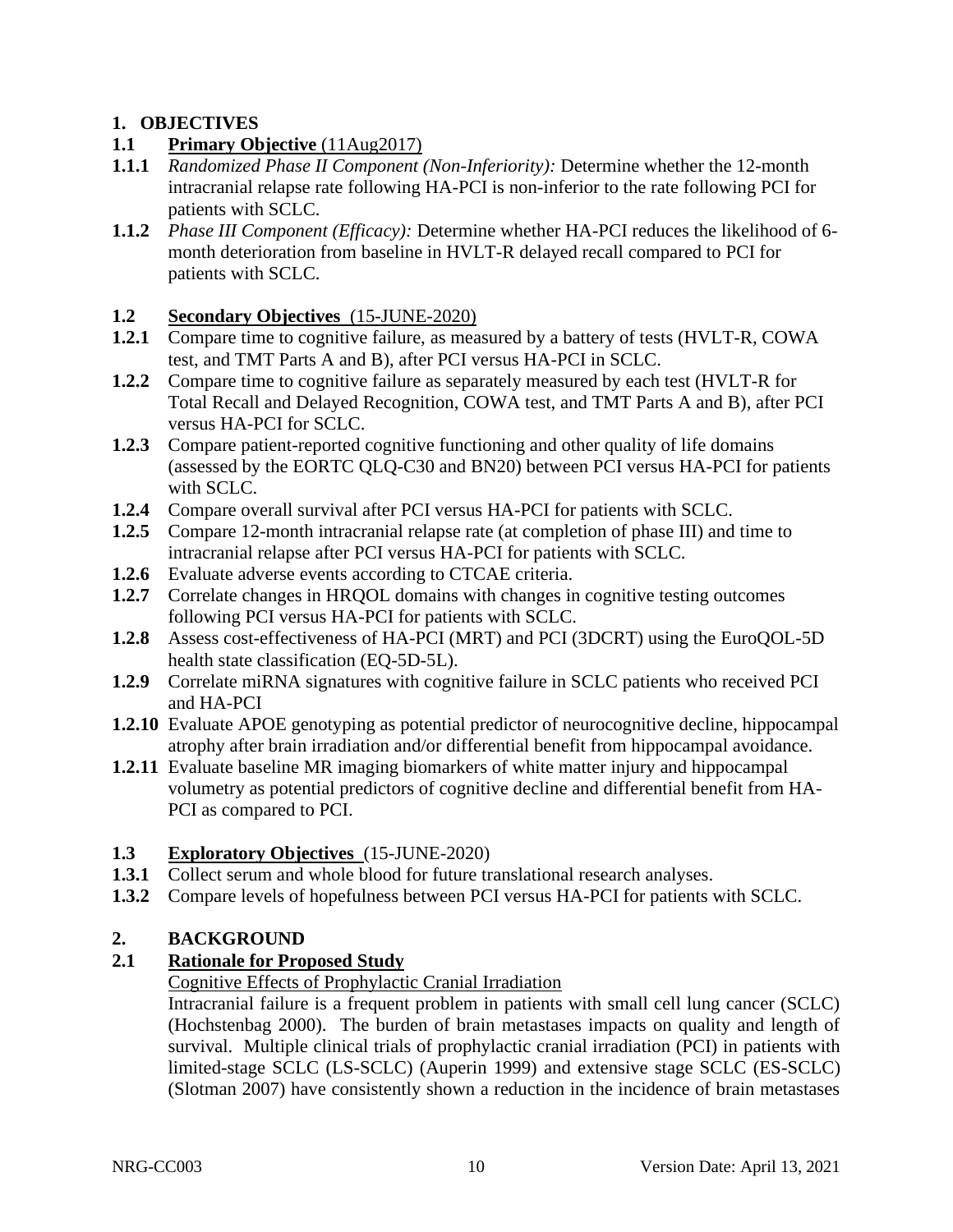and a prolongation in survival with the use of PCI. These data provide compelling evidence for the use of PCI in SCLC.

However, a potential adverse effect of PCI can be cognitive toxicity. In a recent international phase III trial of standard-dose versus high-dose PCI for LS-SCLC (Le Pechoux 2009), patients from North America enrolled through the RTOG (RTOG 0212) underwent evaluation for cognitive toxicity and quality of life effects. Compared to patients receiving standard-dose PCI, patients receiving higher-dose PCI arms were found to have a 25% increase in the rate of chronic cognitive toxicity (Wolfson 2011). However, even among the patients receiving standard-dose PCI, 62% (95% confidence interval 50-74%) developed cognitive toxicity, with a 68% relative increase in the percentage of patients experiencing decline in memory function, assessed by the Hopkins Verbal Learning Test (HVLT) delayed recall. These data suggest that even standard-dose PCI is associated with relatively high rates of cognitive toxicity. Similar findings have been reported with the use of PCI for locally advanced non-small cell lung cancer. RTOG 0214 was a phase III comparison of PCI versus observation in patients with locally advanced non-small-cell lung cancer. Despite not reaching target accrual, this trial also demonstrated a significantly greater decline in HVLT total recall and delayed recall in the PCI arm at 3, 6, and 12 months follow-up (Sun 2011).

Observations of cognitive decline after PCI appear similar to those seen after whole-brain radiotherapy (WBRT) for brain metastases. Li, et al (2007) published a detailed analysis of the time course of cognitive decline in 8 prospectively measured domains in 208 brain metastases patients treated with 30 Gy of WBRT. They observed memory-related cognitive domains, specifically HVLT Total recall and delayed recall, as weakly associated with tumor reduction and most susceptible to early decline, even in patients with non-progressive brain metastases. Further evidence of the susceptibility of memory to cranial irradiation was recently demonstrated by Chang and colleagues (2009). They reported a single-institution phase III trial of stereotactic radiosurgery (SRS) with or without WBRT in patients with 1 to 3 brain metastases, with the principal objective of comparing cognitive decline between the 2 arms. Utilizing the HVLT-Revised (HVLT-R) as a cognitive metric for learning and memory, their study was halted early due to an interim observation of a 2-fold increase in the mean probability of HVLT-R Total Recall deterioration at 4 months (49%, SRS+WBRT, vs. 23%, SRS alone).

The sum of these PCI and WBRT findings suggests that memory-related cognitive domains may be differentially sensitive to the effects of cranial irradiation and that strategies meant to preserve these susceptible cognitive domains warrant further investigation.

#### Rationale for Hippocampal Avoidance during PCI

Emerging evidence suggests that the pathogenesis of radiation-induced cognitive deficit may involve radiation-induced injury to proliferating neuronal progenitor cells in the subgranular zone of the hippocampus (Mizumatsu 2003, Raber 2004). It has been found that relatively small doses of radiation cause apoptosis in the subgranular zone of young rats and mice (Ferrer 1993, Nagai 2000, Mizumatsu 2003). On the other hand, little to no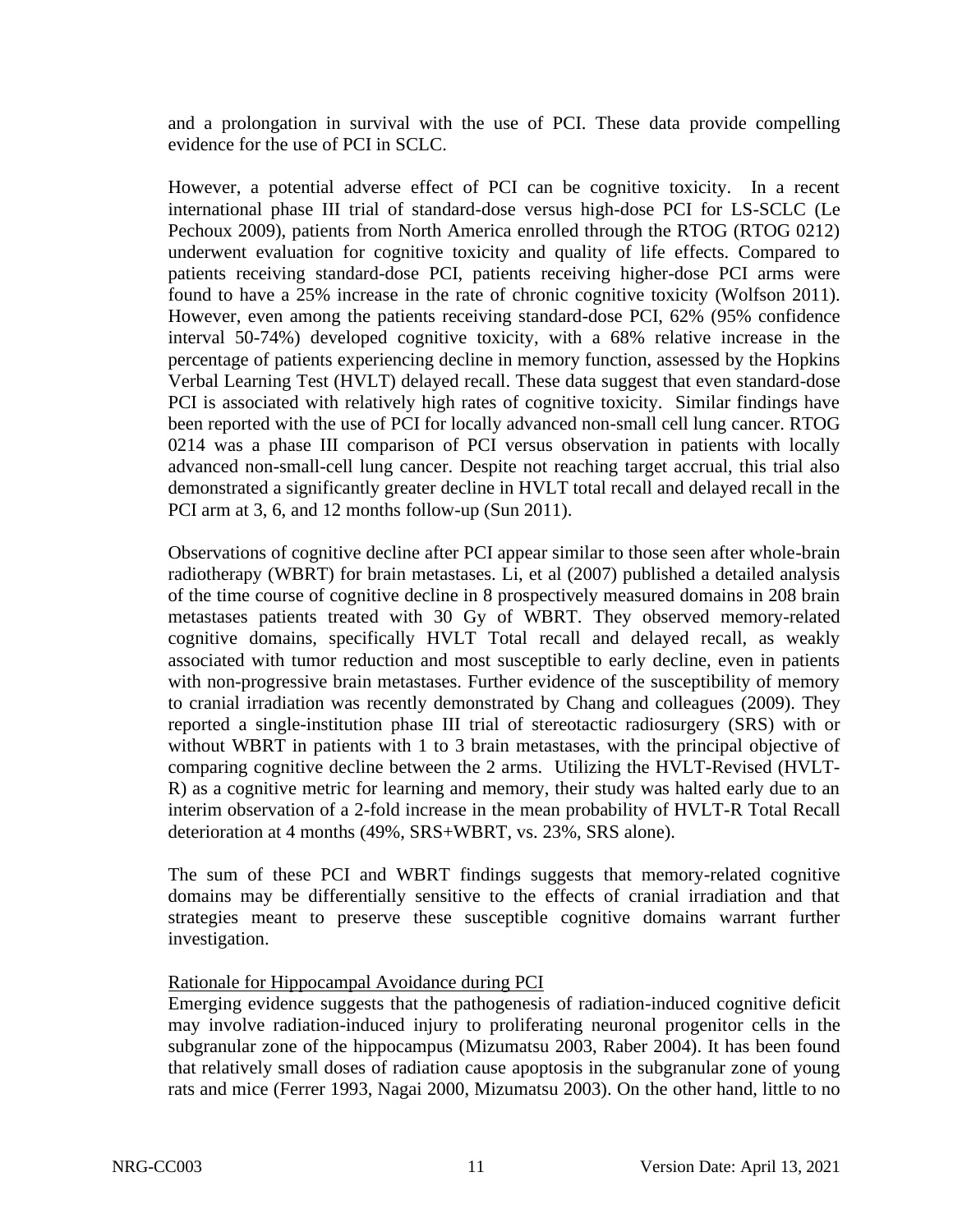apoptosis is observed in other areas of the cerebrum (Nagai 2000). In particular, it has been noted that irradiation causes a sharp and prolonged decline in neurogenesis in the subgranular zone (Ferrer 1993, Abayomi 1996, Peissner 1999, Nagai 2000, Tada 2000, Monje 2002, Madsen 2003). Clinical studies suggest that radiation-induced damage to the hippocampus plays a considerable role in the cognitive decline of patients. In particular, deficits in learning, memory, and spatial processing observed in patients who have received cranial irradiation are thought to be related to hippocampal injury (Roman 1995, Abayomi 1996).

Moreover, irradiation of the hippocampus has been associated with pronounced cognitive impairment in the learning and memory domain in patients receiving radiation therapy for nasopharyngeal tumors (Lee 1989, Leung 1992), maxillary tumors (Sakata 1993), pituitary tumors (Grattan-Smith 1992), and base of skull tumors (Meyers 2000). In a recent study from our research group, patients treated with cranial irradiation for lowgrade or benign brain tumors were prospectively evaluated with a battery of cognitive function tests up to 18 months post-treatment, and potential correlations between radiation dose to the hippocampus and cognitive function were assessed (Gondi 2013). In this analysis, a significant dose-response relationship was established, with dose to 40% of the hippocampus predicting an 18-fold increased risk of subsequent decline in a memory test similar to HVLT.

Monje and colleagues (2002) found that radiation injury to the hippocampus in Fisher 344 rats leads to structural alterations of the microenvironment of the "stem cell niche" of the hippocampus that regulates progenitor-cell fate; one consequence of this is decreased neurogenesis. Monje and colleagues (2003) went on to show that neurogenesis is inhibited by inflammation in the area surrounding the stem or progenitor cells. This inhibition occurred whether the inflammation was induced by radiation injury or by bacterial lipopolysaccharide. Hence, inflammatory injury of the hippocampus putatively represents a possible mechanism for the domain-wise differential effect in cognitive function, as well as the temporal sequence of events, following PCI.

We propose to use intensity modulated radiotherapy (IMRT) to conformally avoid the hippocampal region during PCI (HA-PCI) to reduce the dose to the hippocampus, thereby putatively limiting the radiation-induced inflammation of the hippocampal region and subsequent alteration of the microenvironment of the neural progenitor cells. We hypothesize that HA-PCI may delay or reduce the onset, frequency, and/or severity of cognitive decline, as measured with clinical cognitive tools.

#### Feasibility and Preliminary Results of Hippocampal Avoidance

HA-PCI poses important challenges in conformally avoiding the centrally located hippocampus, with its unique anatomic shape, while allowing for uniform dose delivery to the remainder of the brain. We have developed novel techniques to achieve HA-PCI using multiple IMRT delivery systems widely available at multiple academic and community radiation oncology practices. In recent dosimetric analyses, we and other institutions have demonstrated the ability of these IMRT techniques to reduce mean dose received by the hippocampus by at least 80%, while providing acceptable coverage and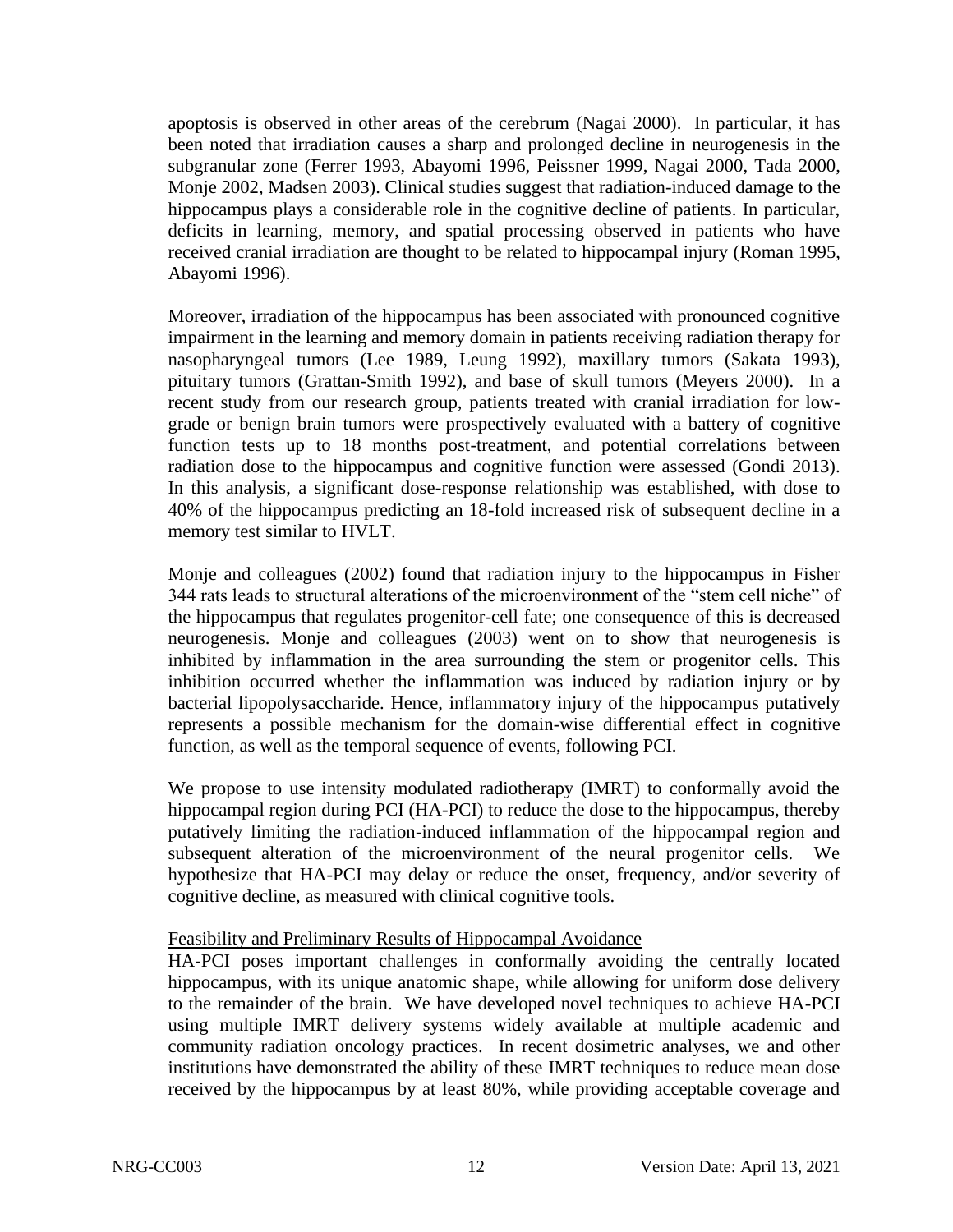homogeneity of radiotherapy to the remaining whole brain parenchyma (Gondi 2010, Hsu 2010). In addition, we have disseminated knowledge and provided experience with these techniques through RTOG 0933, a completed phase II trial of hippocampal avoidance during WBRT for brain metastases. In addition to accruing 113 patients in 19 months, this trial built a technological infrastructure at RTOG to credential 113 physicians and 84 RTOG sites spanning community, academic, and international institutions in the techniques of hippocampal contouring and hippocampal avoidance treatment planning.

As a single-arm phase II study with a pre-specified statistical comparison to a historical control of brain metastasis patients treated with WBRT without hippocampal avoidance, RTOG 0933 sought to provide preliminary observations on the potential cognitive benefit of hippocampal avoidance in the setting of WBRT for brain metastasis. This study successfully completed accrual in November 2012. The primary endpoint of RTOG 0933 was mean relative decline in HVLT-R delayed recall score from baseline to 4 months, defined as follows  $\Delta H V L T_i = \frac{H V L T_B - H V L T_F}{H V L T_D}$  $\frac{F_B - I}{W L T_B}$ , where B=baseline and F=follow-up with a positive change indicating a decline in function. Based upon historical control data of 30% mean relative decline in HVLT-R Delayed Recall at 4 months compared to baseline in patients treated with WBRT without hippocampal avoidance, RTOG 0933 hypothesized that hippocampal avoidance during WBRT would lead to a 50% relative improvement over historical control, with a mean relative decline of 15% or less.

RTOG 0933 demonstrated that hippocampal avoidance during WBRT was associated with a mean relative decline in HVLT-R Delayed Recall score from baseline to 4 months of **7.0%** (95% confidence interval (CI): -4.7% to 18.7%), which was highly significant in comparison to the historical control  $(p=0.0003)$  (Gondi 2014). The memory preservation benefit of hippocampal avoidance was maintained at 6 months follow up, with a mean relative decline in HVLT-R Delayed Recall score from baseline to 6 months of **2.0%** (95% CI: -9.2% to 13.1%). Similar memory preservation also was observed in the remaining HVLT-R domains. For instance, probability of HVLT total recall deterioration (defined as  $>$  5 point drop in Total Recall score from baseline to follow-up assessment) was 19% at 4 months after HA-WBRT, which compared favorably to the 49% rate following SRS+WBRT in the Chang et al. study (Chang 2009) and 13.8% at 6 months after HA-WBRT, which compared favorably to the  $28.6\%$  rate following WBRT + memantine in RTOG 0614 (Brown 2013).

In addition to HVLT, RTOG 0933 included other assessments of memory function, including verbal learning memory (International Shopping List Task) and visuoperceptual and spatial learning and memory (One Card Learning Test), both of which demonstrated no significant change from baseline following HA-WBRT (Caine 2014). HA-WBRT also was associated with preservation of patient-reported quality of life, assessed using the Functional Assessment of Cancer Therapy and its validated brain subscale and the Barthel Activities of Daily Living (Gondi 2014). Review of survival outcomes for RTOG 0933 found no difference in median PFS (5.9 months) and OS (6.8 months) compared to historical controls. Two grade 3 toxicities of fatigue and headache were observed; there were no grade 4 or higher toxicities. Three patients (4.5%) experienced progression in the hippocampal avoidance region after HA-WBRT. This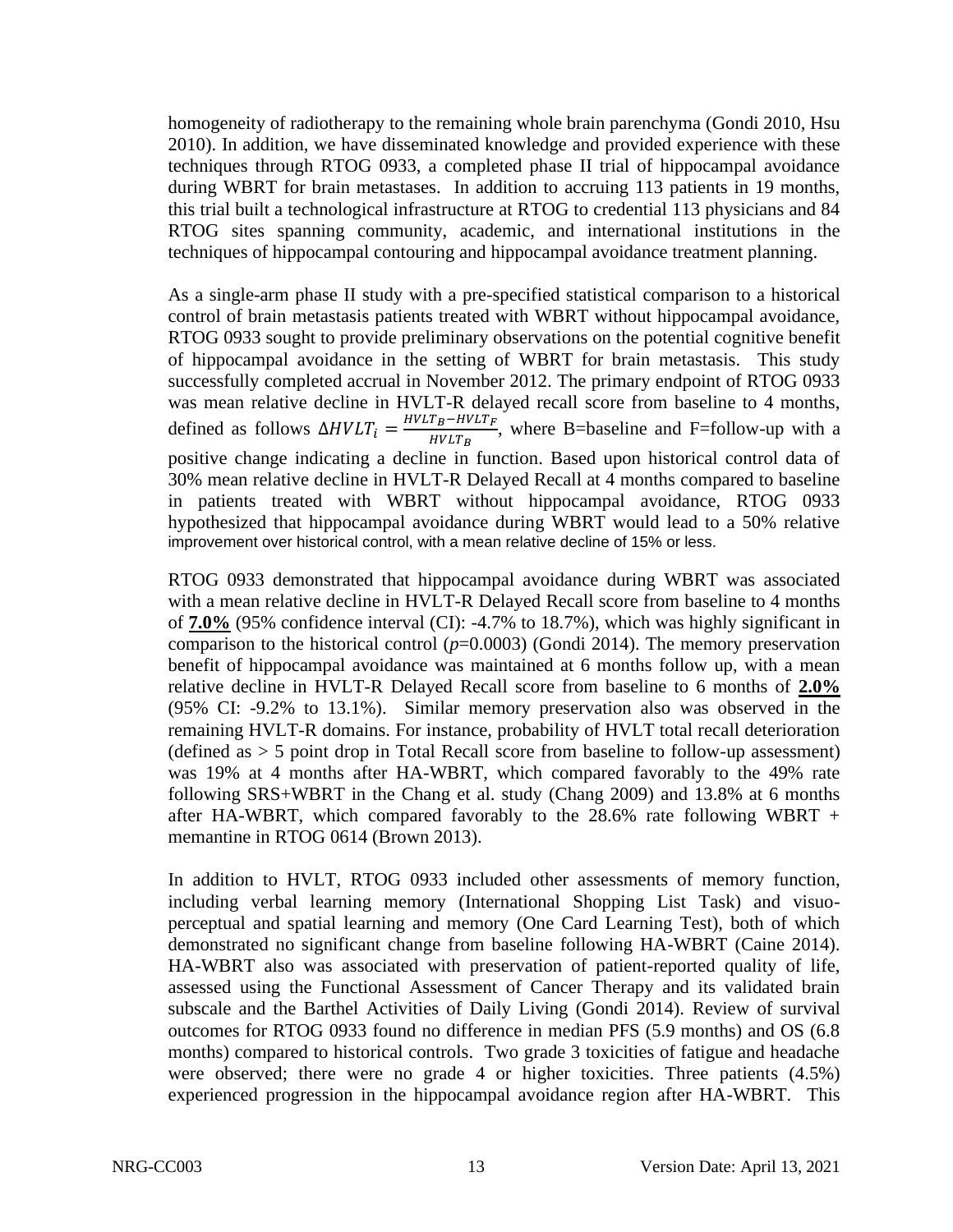4.5% risk of hippocampal/perihippocampal relapse was lower than prior published estimates of 8.6% (95% CI 5.7-11.5%) (Gondi 2010).

#### <span id="page-13-0"></span>**2.2 Significance of the Study** (11Aug2017)

In spite of clinical evidence demonstrating an overall survival benefit from PCI (Auperin 1999, Slotman 2007), a recent study demonstrated that **40% of eligible LS-SCLC patients do not receive PCI** (Wu 2013). Concerns about cognitive toxicity from PCI on the part of both patient and physician—were found to be the primary reasons for not receiving PCI, underscoring the importance of studying novel approaches to mitigating PCI-associated cognitive toxicity. Building upon extensive preclinical and clinical data supporting the memory-specificity and radiosensitivity of the hippocampal neural stem cell compartment, RTOG 0933 demonstrated **highly promising** memory-preservation results with the application of IMRT techniques to conformally avoiding the hippocampus during cranial irradiation. We propose a randomized study that addresses, in a placebo-controlled trial of SCLC patients receiving PCI, the hypothesis that hippocampal avoidance may prevent radiotherapy-induced memory toxicity.

#### <span id="page-13-1"></span>**2.3 Risk of Relapse in the Hippocampal Avoidance Region**

The potential risk of attenuating the benefit of PCI due to the development of metastatic disease within the hippocampal avoidance region following HA-PCI for SCLC requires better definition, as such a comprehensive data set does not exist. Prior assessments of SCLC patients presenting with brain metastases have observed a 4.8%-10.5% incidence of brain metastases within the hippocampal avoidance region (Gondi 2010, Kundapur 2013). If we assume that the risk of developing brain metastasis in the hippocampal avoidance region scales in the same proportion as that at presentation, these data suggest that the absolute increase in risk of intracranial relapse following HA-PCI may be 10% or less. The Auperin meta-analysis of PCI trials for SCLC (Auperin 1999) demonstrated an overall survival benefit associated with a 23% absolute reduction in 12-month intracranial relapse rate with PCI as compared to no PCI. Given the effectiveness of salvage radiosurgery for intracranial relapse in SCLC (Wegner, Olson, et al. 2011; Serizawa, Ono, et al. 2002), should HA-PCI be associated with an elevated risk of intracranial relapse, we hypothesize that this risk will be sufficiently small so as to not compromise the established survival benefit of PCI for SCLC.

## <span id="page-13-2"></span>**2.4 Proposed Seamless Randomized Phase II/III Study Design**

To reliably address the objectives of both intracranial relapse and prevention of memory toxicity with HA-PCI, we propose a seamless randomized phase II/phase III study of PCI versus HA-PCI for patients with SCLC. With a primary endpoint of 12-month intracranial relapse risk, the phase IIR component will be designed as a non-inferiority study to determine if the relapse risk following HA-PCI is not inferior to that following PCI. If the pre-specified non-inferiority margin is not exceeded, then the trial will reactivate and transition to the phase III efficacy component, in which the cognitive function outcomes of patients enrolled on the phase IIR component will be utilized for the primary endpoint analysis of the phase III trial. The primary endpoint of the phase III component will be HVLT-R delayed recall at 6 months post-treatment.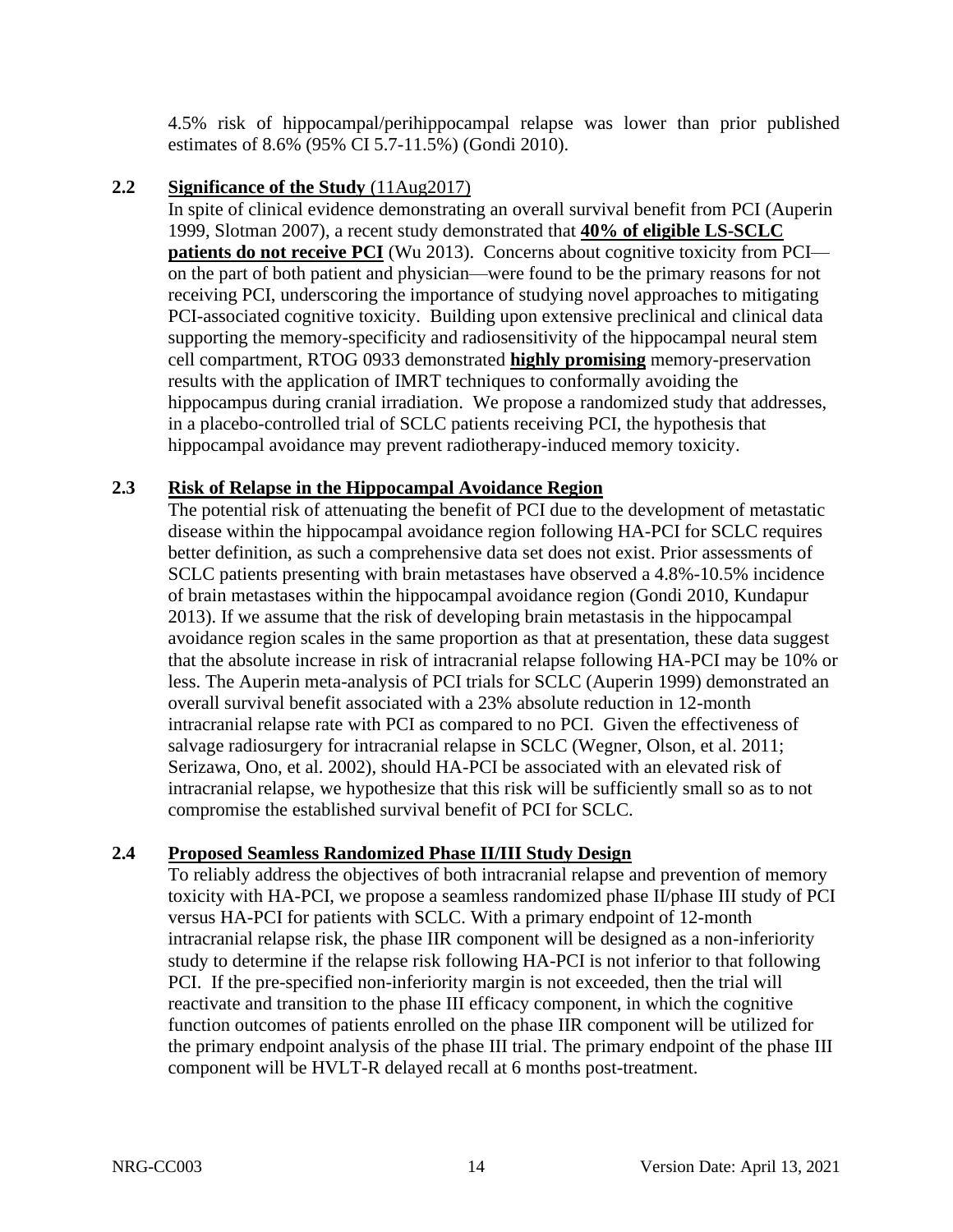Structuring the proposed study as a seamless phase IIR/III design provides the following advantages:

- 1) An overall sample size of 304 randomized SCLC patients for this phase IIR/III remains feasible;
- 2) The use of concurrent rather than historical controls permits more accurate comparison of both phase IIR and phase III endpoints;
- 3) The trial closure when the phase IIR component reaches accrual provides sufficient follow-up time to assess 12-month intracranial relapse risk before proceeding with the phase III component;
- 4) Utilization of the cognitive outcomes data from the phase IIR component to address the phase III primary and secondary endpoints limits overall sample size, while providing greater power for the phase III endpoints.

To remain consistent with the memory-specific toxicity of cranial irradiation observed in prior clinical trials and memory-specific benefits of hippocampal avoidance demonstrated in RTOG 0933, this proposed phase IIR/III study will utilize HVLT-R, the same memory-specific measurement tool used in prior studies, as the primary endpoint of the phase III component.

HVLT-R incorporates 6 different forms, helping to mitigate practice effects of repeated administrations. Each form includes 12 nouns (targets) with 4 words drawn from 3 semantic categories, which differ across the 6 forms. The test involves memorizing a list of 12 targets for 3 consecutive trials (immediate recall), recalling the 12 targets after a 20 minute delay (Delayed Recall), and then identifying the 12 targets from a list of semantically related or unrelated items (delayed recognition). Raw scores are derived for total recall, delayed recall, and a delayed recognition discrimination index. Each patient will serve as her/his own control, as the difference in HVLT-R scores obtained at baseline and post-treatment intervals will be calculated with the Reliable Change Index (RCI) to define deterioration (Jacobsen 1991).

Other cognitive instruments, including the Controlled Oral Word Association (COWA) and the Trail Making Test (TMT) Parts A and B, also will be used to complement HVLT-R in defining the secondary endpoint of time to cognitive failure. This battery of instruments has been selected based on accepted standardization and psychometric principles, published normative data relative to routine demographics, relevance to general cognitive status, minimal practice effects, and brevity of the overall battery. Additionally, similar variations of this cognitive testing battery have been utilized in multiple cooperative group trials.

## <span id="page-14-0"></span>**2.5 Translational Research:** (15-JUNE-2020)

**2.5.1 Comprehensive miRNA profiling of serum in limited stage small cell lung cancer patients undergoing PCI or HA-PCI for detection of biomarkers for cognitive decline**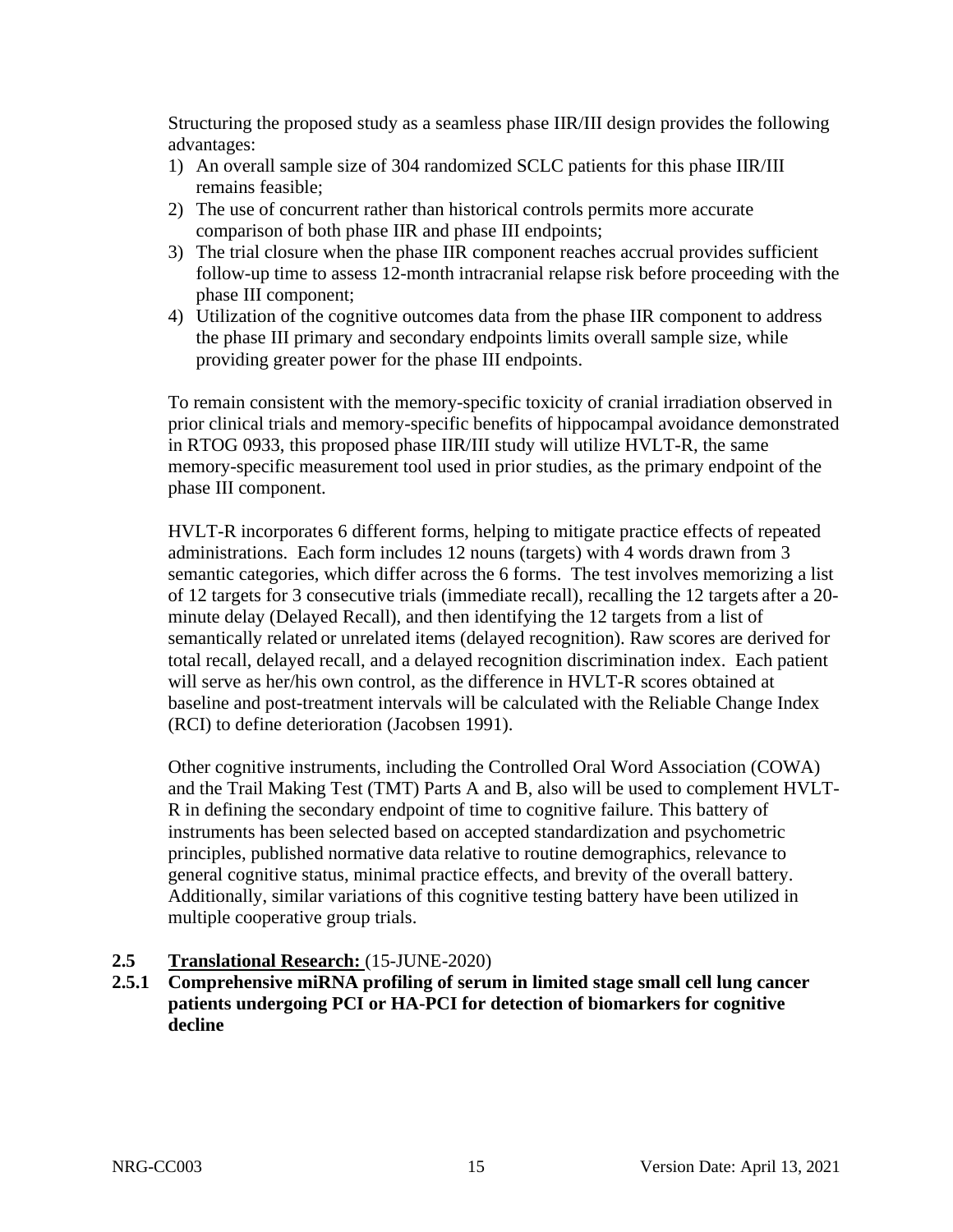MicroRNAs (miRNAs) are short, non-coding RNA sequences and have been presented as potential biomarkers of neurodegenerative diseases in blood in the recent years (Danborg 2014). A recent twin study of circulating miRNAs in healthy individuals has shown that an epigenetic miRNA signature can be detected in serum of individuals with cognitive decline compared to genetically matched controls (Mengel-From 2018). Additionally, previous studies have linked circulating miRNAs to cognitive decline in Alzheimer's patients (Fransquet 2018). This study will seek to determine as a secondary objective whether miRNAs can be utilized as potential biomarkers of cognitive decline following HA-PCI vs. PCI.

#### **2.5.2 Apolipoprotein E (APOE)**

Genomic DNA will be extracted from 400 μL peripheral blood by using the blood DNA extraction kit (TIANGEN) according to the manufacturer's instructions. DNA will be diluted with nuclease free water to 8 ng/μL for *APOE* genotyping analysis. Direct sequencing of APOE will be performed using previously tested primer pairs (16). Cycle sequencing products will be run on an ABI 3730 XL DNA analyzer and the resultant chromatograms will be analyzed with FinchTV v1.4 (Geospiza, Seattle, WA). Insufficient DNA amplification can result from low concentrations of DNA or impure DNA. This will be corrected with re-extraction and/or re-purification of DNA. Positive controls will be added at the beginning and end of each plate of samples.

The APOE gene encodes for APOE and is located on chromosome 19. ApoE is involved in the uptake, transport and distribution of lipid, is expressed at high levels in the brain, and is believed to play an important role in neuronal repair and synaptic function (1, 2). APOE is polymorphic and has three major alleles, APOE2, APOE3, APOE4. The E4 allele has been associated with cognitive dysfunction after damaging events such as cardiac bypass surgery (3) and traumatic brain injury (4, 5). Additionally, testing of middle-aged E4 carriers reveals cognitive difficulties (6). Finally, the E4 allele is an established risk factor for Alzheimer's dementia (7). Data suggest that patients having the APOE4 isoform realize Alzheimer's dementia far earlier than those without it (8).

Preclinical studies have demonstrated an association between APOE4 and hippocampal neurogenesis and function. In one study, neurogenesis in the hippocampal dentate gyrus was studied in transgenic mice expressing APOE4 or APOE3 in the setting of environmental stimulation. Environmental stimulation increased neurogenesis in the dentate gyrus of APOE3-transgenic and wild-type mice, but triggered apoptosis in the dentate gyrus of APOE4-transgenic mice. These APOE-dependent effects on neurogenesis were specific to the hippocampal dentate gyrus and were not observed in the subventricular zone (9). Hippocampal responses to "negative" stimuli such as traumatic brain injury or irradiation also demonstrated similar APOE-dependence. In a microarray analysis, Crawford et al. observed genomic changes consistent with a loss of reparative function and impaired neurogenesis in the hippocampus of APOE4-transgenic mice, compared to APOE3-transgenic mice (10). Villasana and colleagues irradiated APOE2-, APOE3-, and APOE4-transgenic mice and assessed hippocampal-dependent spatial learning and memory tasks. Irradiated APOE4-transgenic mice performed poorly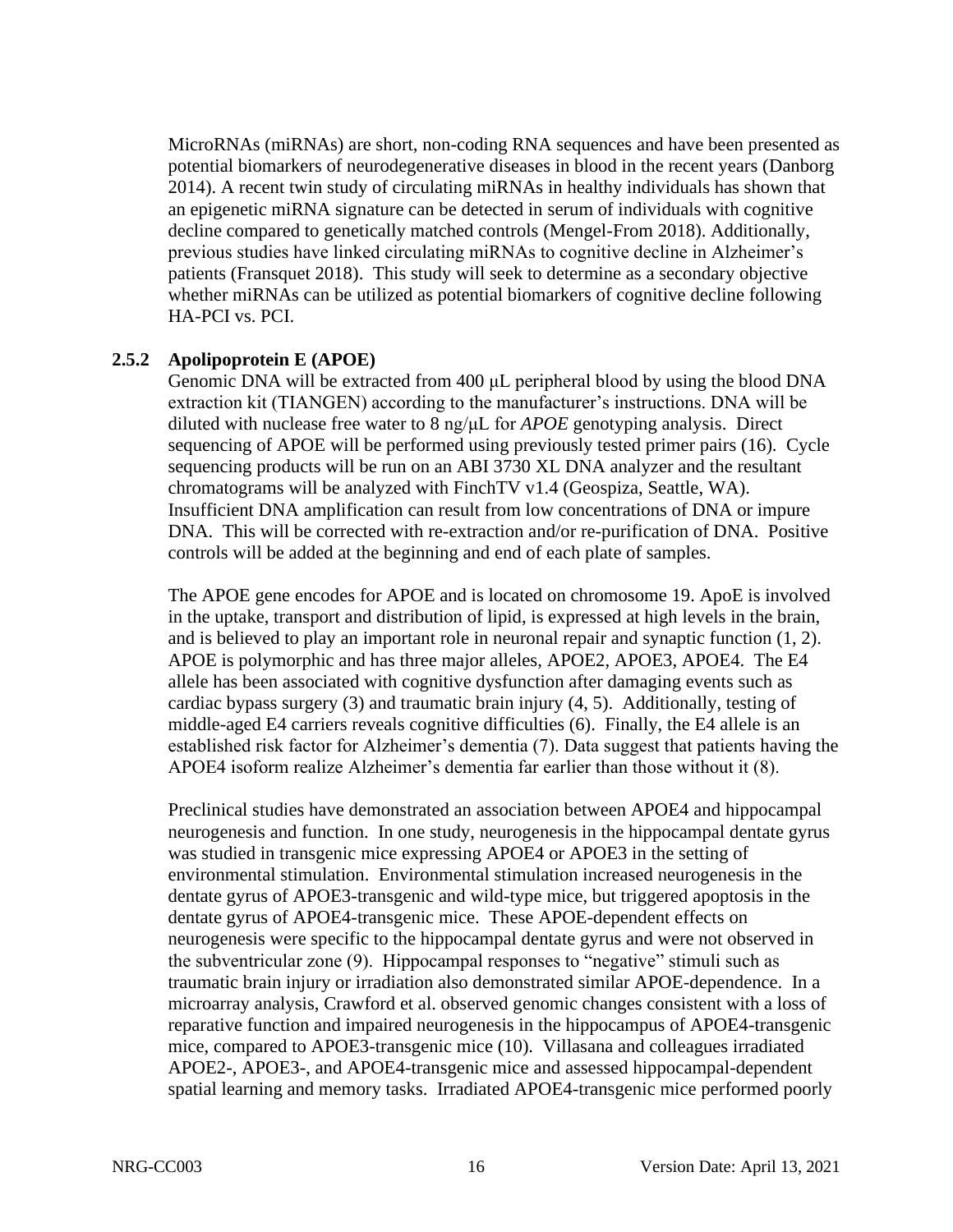on hippocampal-dependent tasks relative to sham-irradiated APOE4-transgenic mice and to all other transgenic mice (11). These preclinical data suggest that APOE4 plays a critical role in neurogenesis within the hippocampal dentate gyrus and in hippocampaldependent memory function.

In clinical studies, APOE4 allele status has been linked with rates of progressive hippocampal atrophy, which in turn has been demonstrated to be a sensitive marker of early Alzheimer's dementia and predictive of cognitive decline. In one study by Mori and colleagues (12), 55 patients with probable Alzheimer's disease were followed with serial annual MRI scans. The status of the APOE4 allele significantly correlated with the rate of hippocampal atrophy, implicating APOE4 allele status as relevant to the progression of hippocampal atrophy in the setting of Alzheimer's dementia. Similar findings were observed by Van der Pol and colleagues in patients with mild cognitive impairment (13).

RTOG 0614 treated adult patients with brain metastases with 37.5 Gy of WBRT (+/ memantine), performed neurocognitive function testing at baseline, 8, 16, 24, and 52 weeks, and included an optional blood draw for APOE genotyping. APOE results were available for  $45\%$  (n =  $227/508$ ) of patients. No pretreatment differences were detected between patients with APOE available versus not available. Preliminary analysis demonstrated that 29.5% of brain metastasis patients receiving WBRT had one or more APOE4 alleles (14). Mixed effects modeling showed that APOE4 allele carriers exhibited greater declines in episodic memory as assessed by the HVLT-R total recall (Figure 1,  $p=0.0081$ ), immediate recall ( $p=0.0382$ ), and delayed recognition ( $p=0.0265$ ), executive functioning as assessed by Trail Making Test Part B  $(p=0.021)$ , and the summary neurocognitive Clinical Trial Battery Composite score (Figure 2, p=0.0254) after WBRT. A study by Correa et al (15) of patients with glioma found approximately the same distribution of patients (30%) with APOE4 alleles. As with our preliminary work, their findings suggest that glioma patients treated with brain irradiation may experience worsening in attention and executive functions several years after treatment, and that the APOE4 allele may modulate cognitive decline.

This study will validate these preliminary findings using centrally collected blood and serum specimens. This trial offer a unique opportunity to determine if the individual risk of neurocognitive toxicity following WBRT with or without hippocampal avoidance can be determined based on APOE genotyping and/or serum APOE levels. Using blood specimens, APOE genotyping will be performed to assess whether a subgroup of patients exists that is genetically predisposed to developing neurocognitive decline and/or differential neuroprotection from hippocampal avoidance. Another objective on this trial is hippocampal volumetric changes from pre- to post-treatment using centrally collected MR imaging and these changes will bed correlated with APOE genotyping.

## <span id="page-16-0"></span>**3. PATIENT SELECTION, ELIGIBILITY, AND INELIGIBILTY CRITERIA**

**Note: Per NCI guidelines, exceptions to inclusion and exclusion criteria are not permitted.** For questions concerning eligibility, please contact the Biostatistical/Data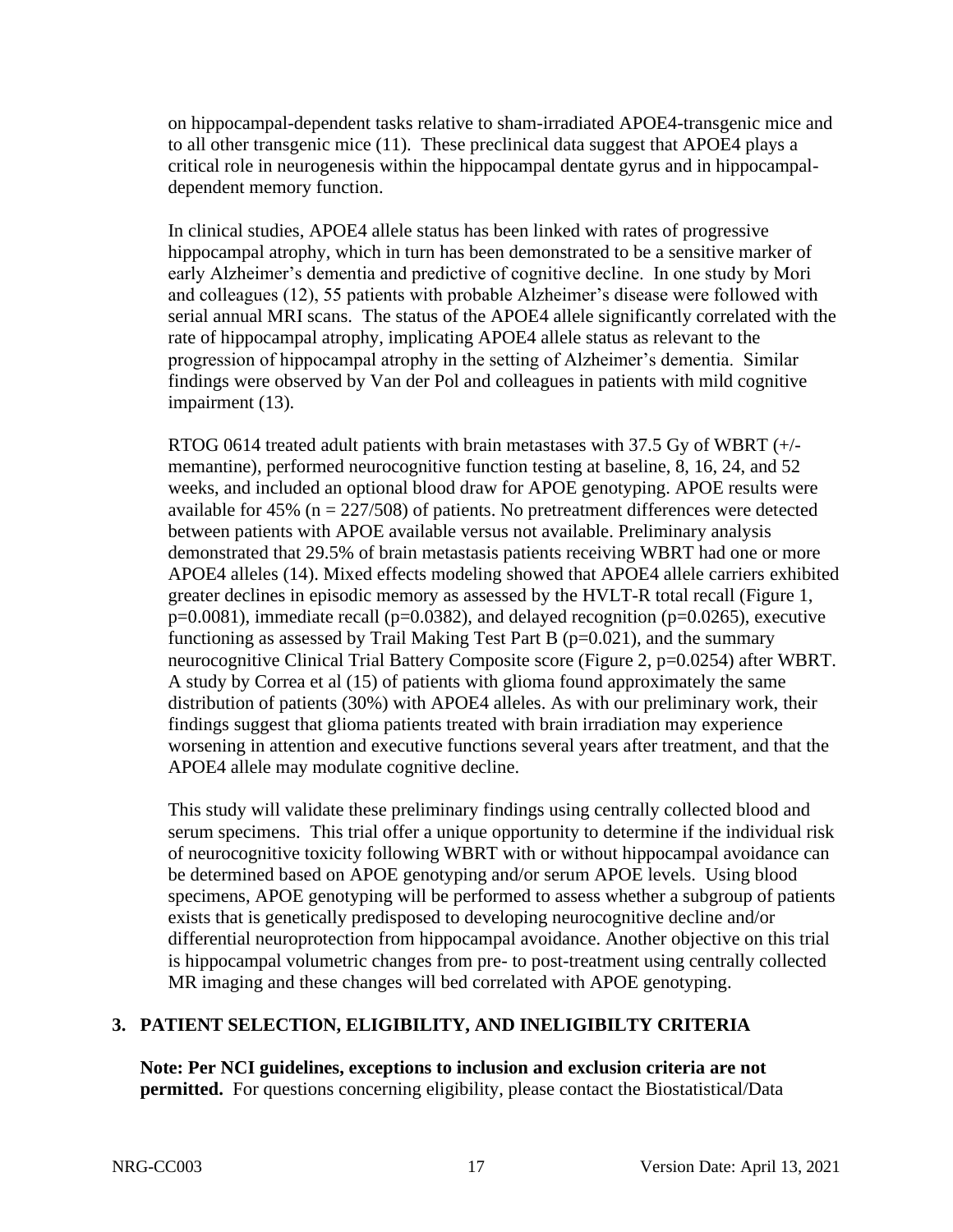Management Center (via the contact list on the protocol title page). For radiation therapyrelated eligibility questions, please contact RTQA (via the contact list on the protocol title page).

## <span id="page-17-0"></span>**3.1 Patient Selection Guidelines**

Although the guidelines provided below are not inclusion/exclusion criteria, investigators should consider these factors when selecting patients for this trial. Investigators also should consider all other relevant factors (medical and non-medical), as well as the risks and benefits of the study therapy, when deciding if a patient is an appropriate candidate for this trial.

- **3.1.1** Patients must have the psychological ability and general health that permits completion of the study requirements and required follow up.
- **3.1.2** Women of childbearing potential and men who are sexually active should be willing and able to use medically acceptable forms of contraception during the therapy (PCI alone or PCI with hippocampal avoidance) part of the trial.
- **3.1.3** Submission of serum and whole blood is strongly encouraged for all patients. Samples will be submitted for banking for the translational research portion of this protocol and for future studies. (See Section 10 for further details).
- <span id="page-17-1"></span>**3.2 Eligibility Criteria** (13-APR-2021) **A patient cannot be considered eligible for this study unless ALL of the following conditions are met.**

Prior to Step 1 Registration

- **3.2.1** Histologic proof or unequivocal cytologic proof (fine needle aspiration, biopsy or two positive sputa) of SCLC within 250 days prior to Step 1 registration;
	- High-grade neuroendocrine carcinoma or combined SCLC and NSCLC is permitted.
- **3.2.2** Patients must have received chemotherapy and be registered to Step 1 registration no earlier than 7 days and no later than 56 days after completing chemotherapy. **Note:**
	- Post-chemotherapy restaging imaging must be completed no more than 56 days prior to Step 1 registration.
	- For patients with extensive-stage small cell lung cancer who are being considered for consolidative thoracic radiotherapy after chemotherapy, concomitant administration of consolidative thoracic radiotherapy and protocol-specified prophylactic cranial irradiation with or without hippocampal avoidance is permitted.
- **3.2.3** Patients must have a gadolinium contrast-enhanced three-dimensional (3D), spoiled gradient (SPGR), magnetization-prepared rapid gradient echo (MP-RAGE), or turbo field echo (TFE) MRI scan (see section 11.3 regarding axial T2/FLAIR sequence). To yield acceptable image quality, the gadolinium contrast-enhanced three-dimensional SPGR, MP-RAGE or TFE axial MRI scan must use the smallest possible axial slice thickness not exceeding 1.5 mm. Sites may contact the Imaging Co-Chairs for further information or assistance if needed.
	- This MRI must be obtained within 56 days prior to Step 1 registration.

**Note**: The MRI study is mandatory irrespective of randomization to the experimental or control arm of this study.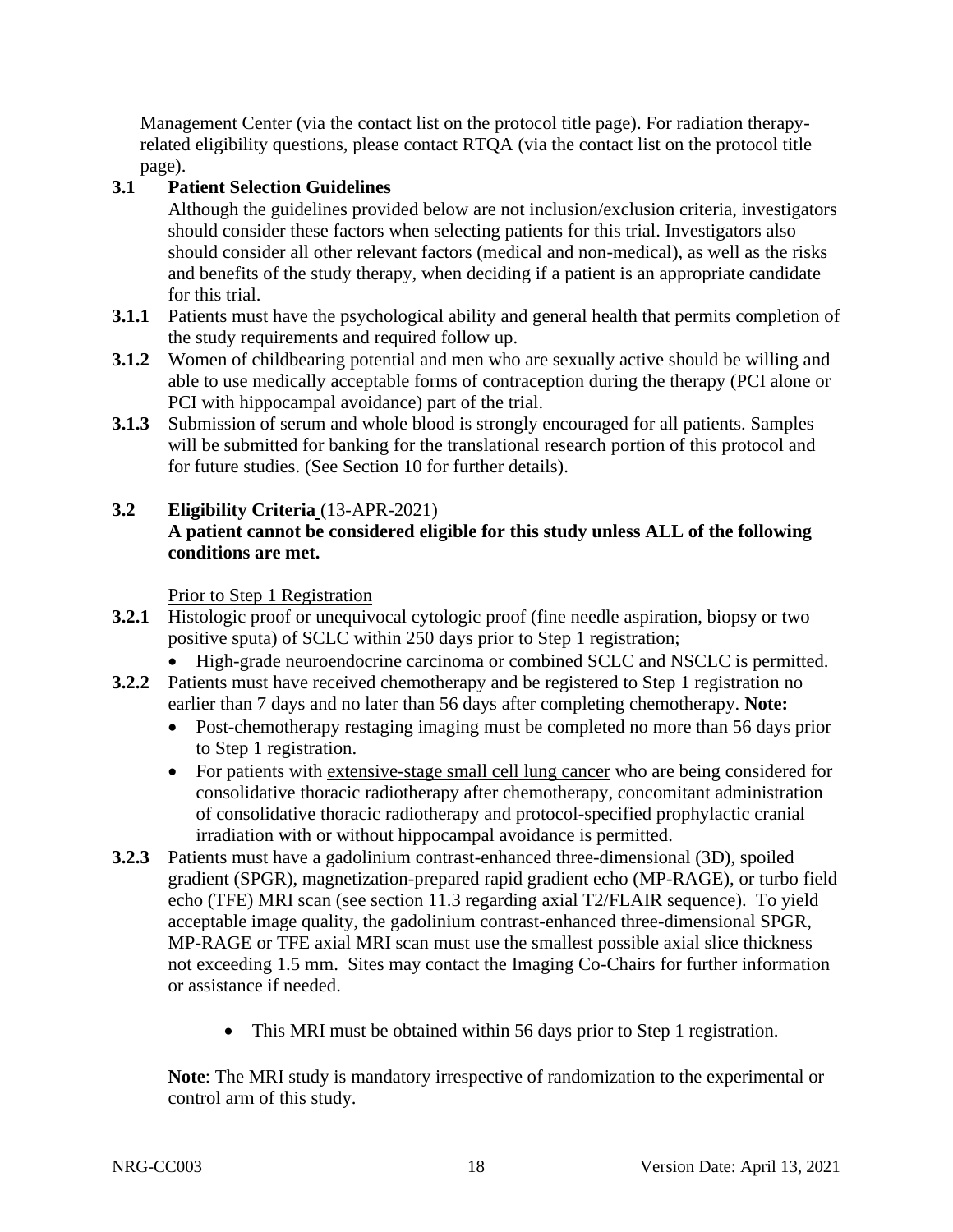- **3.2.4** Prior to chemotherapy +/- thoracic radiotherapy, patients must be defined as limited-stage or extensive-stage SCLC after clinical staging evaluation involving the following:
	- a. History/physical examination;
	- b. CT of the chest and abdomen with contrast (does not have to be done if the patient has had a PET/CT scan prior to initiating chemotherapy or thoracic radiotherapy);
	- c. MRI of the brain with contrast or diagnostic head CT with contrast;
	- d. For patients without evidence of extensive-stage SCLC on chest and abdomen CT and brain MRI or head CT, a PET/CT or bone scan is required to confirm limited-stage SCLC.
- **3.2.5** After chemotherapy, patients must be restaged prior to Step 1 registration using the same diagnostic work-up as required pre-chemotherapy (see Section 3.2.4). Repeat PET/CT or bone scan is not required. Patients must have:
	- History/physical examination within 30 days of Step 1 registration;
	- No CNS metastases (Repeat MRI required; see Section 3.2.3 for details) within 56 days prior to Step 1 registration;
	- No progression in any site;
	- Radiographic partial or complete response to chemotherapy in at least one disease site within 56 days prior to Step 1 registration.
		- o If PET/CT was obtained prior to chemotherapy, either a repeat PET/CT or CT of the chest and abdomen with contrast can be obtained for response assessment.
		- o Patients who underwent resection for limited-stage SCLC prior to chemotherapy and have no radiographically evident disease for response assessment remain eligible if post-chemotherapy imaging demonstrates no progression.
- **3.2.6** Zubrod performance status 0-2 within 30 days prior to Step 1 registration;
- **3.2.7**  $Age \ge 18$ ;
- **3.2.8** Women of childbearing potential must have a negative qualitative serum pregnancy test ≤ 14 days prior to Step 1 registration.
- **3.2.9** Patients who are primary English or French speakers are eligible.
- **3.2.10** Patients must sign a study-specific informed consent prior to study entry.

## Prior to Step 2 Registration

- **3.2.11** The following baseline neurocognitive assessments must be completed and uploaded within 10 calendar days after or at the time of Step 1 registration: HVLT-R (recall, delayed recall, and recognition), TMT (Parts A and B), and COWA. The neurocognitive assessments will be uploaded into the NRG Oncology RAVE System for evaluation by Dr. Wefel. Once the upload is complete, within 3 business days, a notification email will be sent to the site to proceed to Step 2 registration. At minimum, the HVLT-R delayed recall must be able to be scored (i.e. completed without error) in order to be eligible.
- **3.2.12** Patients must have a baseline raw score greater than 2 on the HVLT-R Delayed Recall, as determined by central assessment by the Neurocognitive Co-Chair, Dr. Wefel.

#### <span id="page-18-0"></span>**3.3 Ineligibility Criteria** (14-FEB-2019)  *Patients with any of the following conditions are NOT eligible for this study.*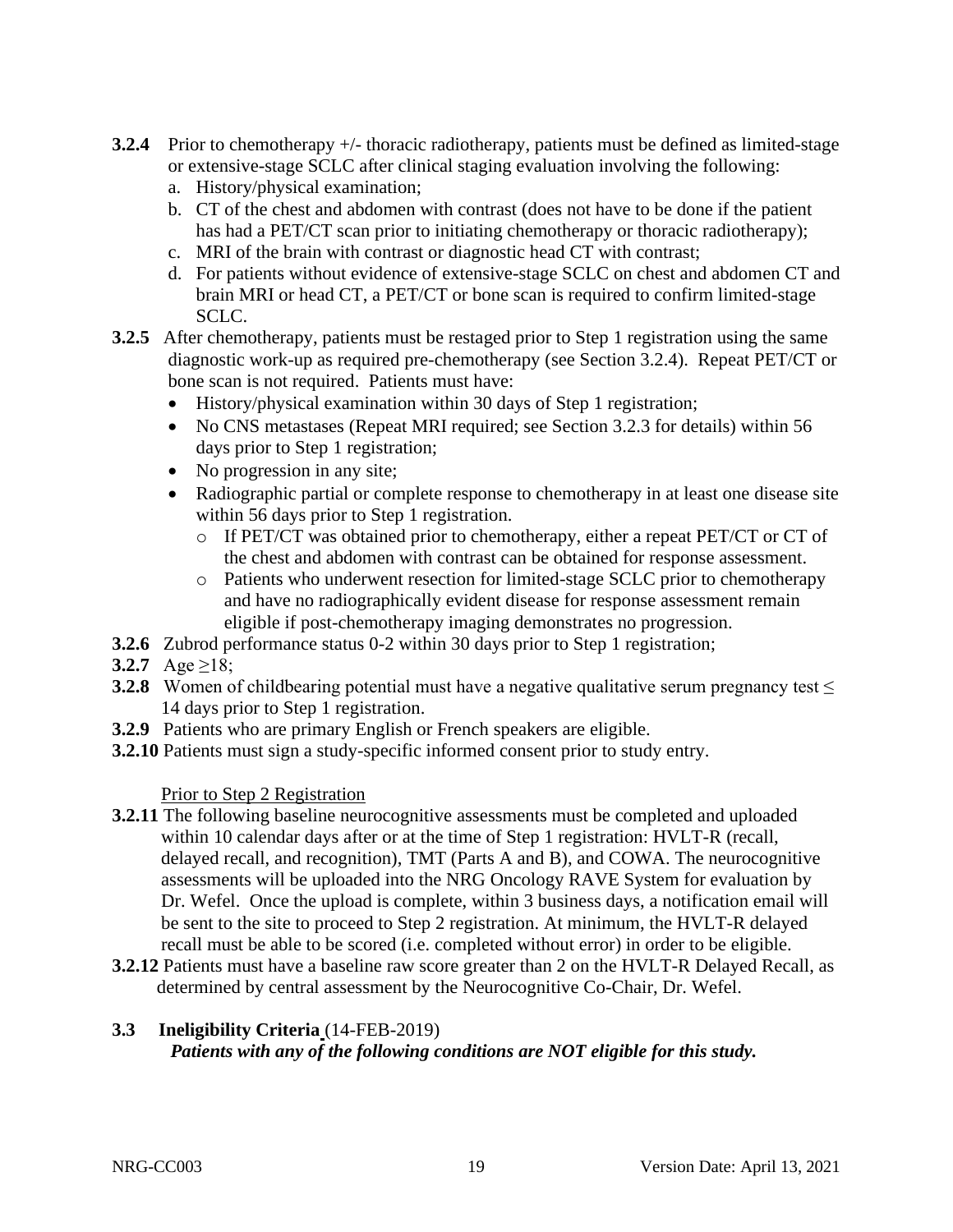- **3.3.1** Prior radiotherapy to the head or neck (except for T1 glottic cancer), resulting in overlap of radiation fields;
- **3.3.2** Radiographic evidence of CNS metastases;
- **3.3.3** Radiographic evidence of hydrocephalus or other architectural distortion of the ventricular system, including placement of external ventricular drain or ventriculoperitoneal shunt;
- **3.3.4** Planned concurrent chemotherapy during PCI;
	- Concurrent atezolizumab permitted
- **3.3.5** Concomitant invasive malignancy or invasive malignancy within the past five years other than non-melanomatous skin cancer; history of *in situ* carcinoma (e.g. ductal carcinoma *in situ* of breast, *in situ* carcinoma of the cervix, vulva or larynx) is permitted**.**
- **3.3.6** Contraindication to MR imaging, such as implanted metal devices or foreign bodies or severe claustrophobia;
- **3.3.7** Severe, active comorbidity, defined as follows:
	- Unstable angina and/or congestive heart failure requiring hospitalization within the last 6 months;
	- Transmural myocardial infarction within the last 6 months;
	- Acute bacterial or fungal infection requiring intravenous antibiotics at the time of registration;
	- Hepatic insufficiency resulting in clinical jaundice and/or coagulation defects;
	- Chronic obstructive pulmonary disease exacerbation or other respiratory illness requiring hospitalization or precluding study therapy at the time of registration;
	- Uncontrolled, clinically significant cardiac arrhythmias;
	- HIV positive with CD4 count < 200 cells/microliter;
		- ➢ **Note**: Patients who are HIV positive are eligible, provided they are under treatment with highly active antiretroviral therapy (HAART) and have a CD4 count  $\geq$  200 cells/microliter within 30 days prior to Step 1 registration.
		- ➢ **Note**: HIV testing is not required for eligibility for this protocol.
- **3.3.8** Pregnant or lactating women or women of childbearing potential and male participants who are sexually active and not willing/able to use medically acceptable forms of contraception; this exclusion is necessary because the radiation treatment involved in this study may be significantly teratogenic.

## <span id="page-19-0"></span>**4. REQUIREMENTS FOR STUDY ENTRY, TREATMENT, AND FOLLOW-UP**

## **PRE-TREATMENT ASSESSMENTS** (11Aug2017)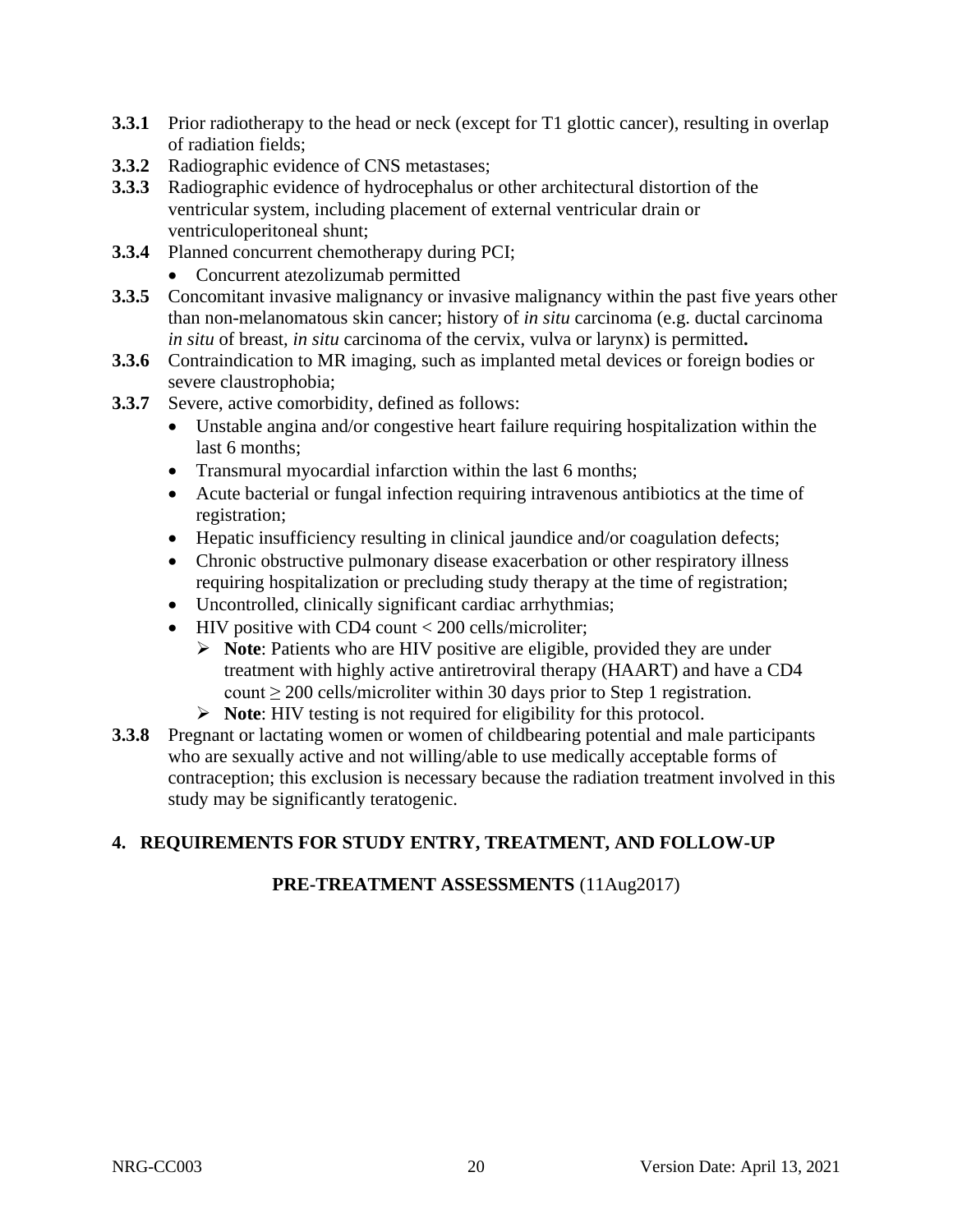| <b>Prior to Step 1 Registration</b> (calendar days; may also be required for eligibility) |     |  |
|-------------------------------------------------------------------------------------------|-----|--|
| Histo/cyto proof of SCLC                                                                  | 250 |  |
| History/physical examination                                                              | 30  |  |
| Restaging imaging, per Section 3.2.5                                                      | 56  |  |
| MRI of the brain<br>Thin slice MRI required as outlined in<br>Section 3.2.3               | 56  |  |
| Zubrod performance status                                                                 | 30  |  |
| Serum pregnancy test, <i>(if applicable)</i>                                              | 14  |  |

## **Prior to** *Step 2* **Registration***(calendar days)*

| Baseline neurocognitive: HVLT-R, TMT,                                                    |                                         |
|------------------------------------------------------------------------------------------|-----------------------------------------|
| COWA (upload required to proceed to                                                      | (and within 10 days after or at time of |
| Step 2)                                                                                  | Step 1 registration)                    |
| English or French must be the patient's<br>primary language.                             |                                         |
| Intention to use memantine concurrently<br>with PCI or PCI with hippocampal<br>avoidance |                                         |

| <b>Prior to Start of Treatment</b>                                                                                             |  |
|--------------------------------------------------------------------------------------------------------------------------------|--|
| QOL: EORTC QLQ-C30, BN20, AHS,<br>and PHQ 2<br>(Must be completed in hard-copy)                                                |  |
| Cost-Effectiveness: EQ-5D-5L and WPAI<br>Questionnaire. Patient diary must be<br>given to patient prior to start of treatment. |  |
| Whole blood and serum collection (If<br><i>patient consents)</i>                                                               |  |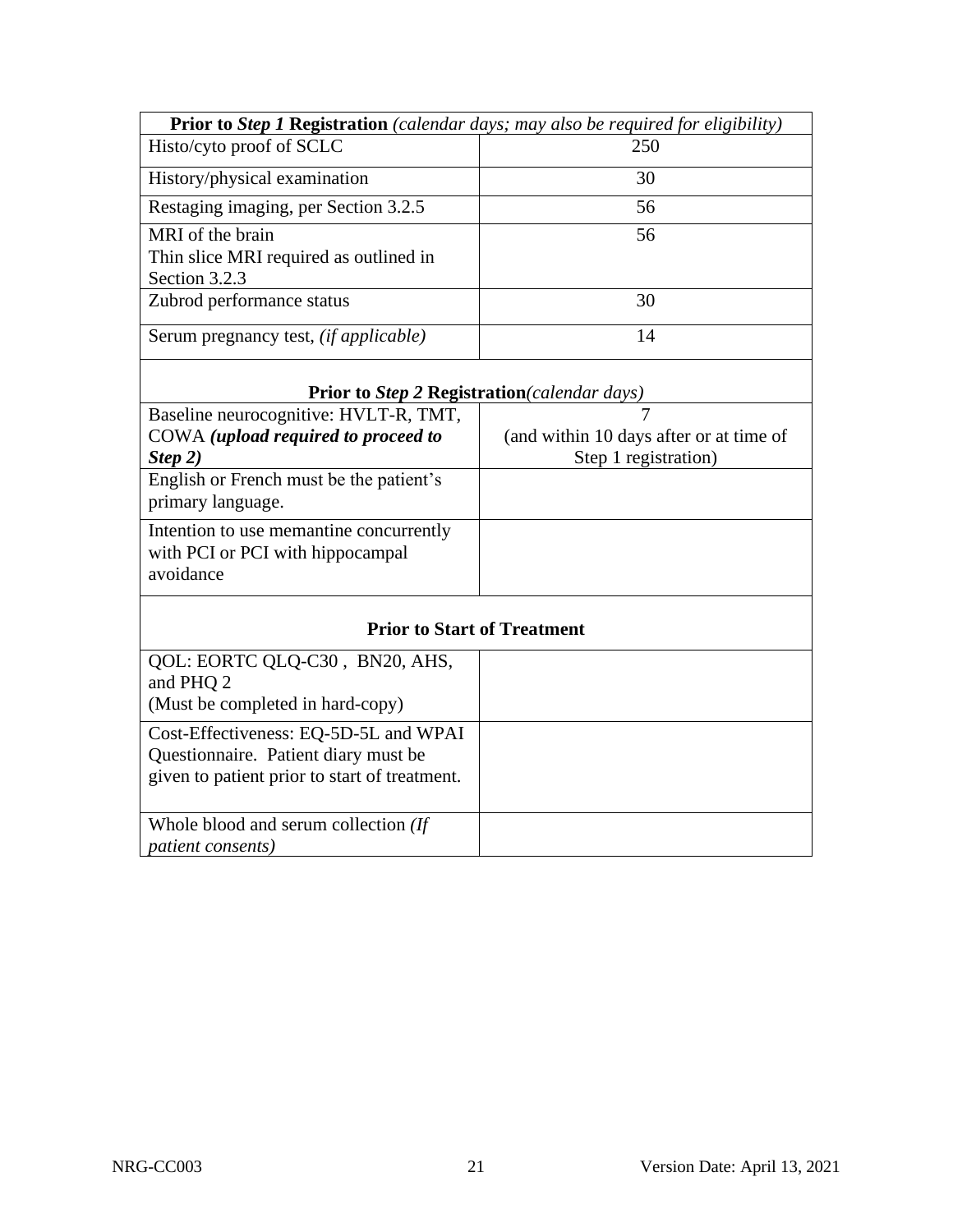| <b>Assessments</b>                                                                                                                                                                                                                                                                                                                                   | From start of PCI or HA-PCI:                                 |                                                                                           |
|------------------------------------------------------------------------------------------------------------------------------------------------------------------------------------------------------------------------------------------------------------------------------------------------------------------------------------------------------|--------------------------------------------------------------|-------------------------------------------------------------------------------------------|
|                                                                                                                                                                                                                                                                                                                                                      | At 3, 6, 12, 18 and 24<br>months                             | q3 months until 12 months; q6<br>months until 3 years; thereafter<br>annually until death |
| History/physical examination                                                                                                                                                                                                                                                                                                                         |                                                              | X                                                                                         |
| Zubrod performance status                                                                                                                                                                                                                                                                                                                            |                                                              | X                                                                                         |
| Brain MRI w/ contrast or head CT<br>with contrast<br>Thin slice MRI (as outlined in<br>Section 3.2.3) is not required in<br>follow up                                                                                                                                                                                                                |                                                              | $\boldsymbol{\mathrm{X}}$                                                                 |
| <b>Required Neurocognitive:</b><br>HVLT-R, COWA, TMT*                                                                                                                                                                                                                                                                                                | X                                                            |                                                                                           |
| QOL: EORTC QLQ-C30, and<br><b>BN20</b><br>(Can be completed online)**                                                                                                                                                                                                                                                                                | X                                                            |                                                                                           |
| QOL: AHS and PHQ 2<br>(Can be completed online)**                                                                                                                                                                                                                                                                                                    | At 6 months                                                  |                                                                                           |
| Cost-effectiveness: EQ-5D-5L**,<br>Work Productivity & Activity<br>Impairment (WPAI)<br>Questionnaire and health resource<br>utilization diary<br>(The first diary must be given to patient<br>prior to start of RT and is due at the end<br>of RT. The next patient diary must be<br>given to the patient when the previous<br>diary is collected.) | At end of RT, 6, 12,<br>and 24 months                        |                                                                                           |
| Serum collection (If patient<br>consents)                                                                                                                                                                                                                                                                                                            | At 3, 6, 12, and 18<br>months from start of<br>PCI or HA-PCI |                                                                                           |

#### **ASSESSMENTS IN FOLLOW UP** (15-JUNE-2020)

\*In the case of remote telephone-based neurocognitive testing, the oral TMT will replace the written TMT. **Note: Per Appendix I, remote testing is allowed only after approval from the Neurocognitive Co-Chair, Dr. Wefel. Please contact data management with any questions.**

**\*\*Note**: Patients have the option of completing quality of life (QOL) forms online from any location, including home, via VisionTree Optimal Care (VTOC) (see **[Section 11.2](#page-45-0)** for details).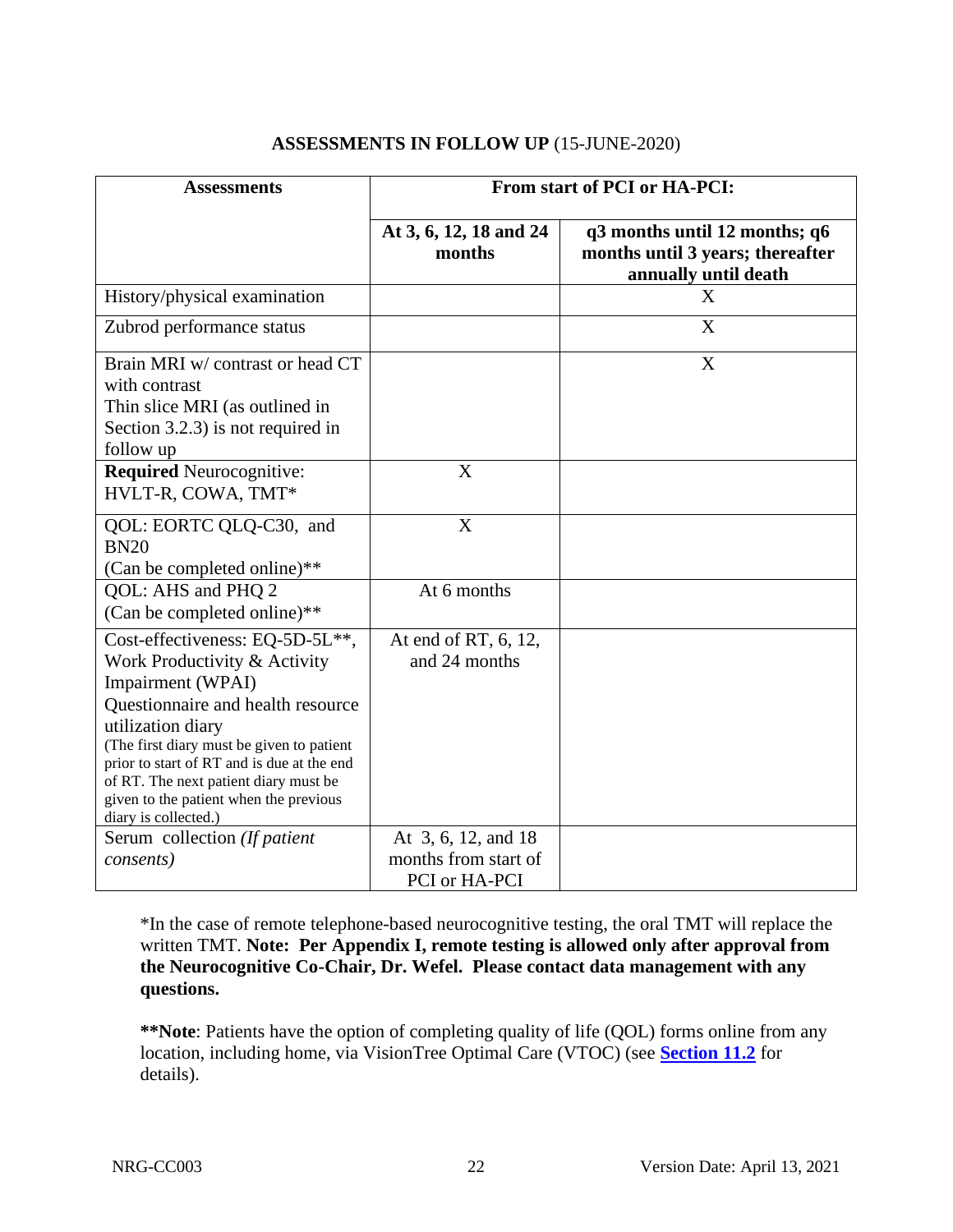#### Definition of Disease Assessments

Intracranial relapse is defined as the development of a new brain metastasis as documented on brain MRI with contrast or head CT with contrast.

#### <span id="page-22-0"></span>**5. TREATMENT PLAN/REGIMEN DESCRIPTION**

<span id="page-22-1"></span>**5.1 Chemotherapy/Hormonal Therapy/Other Agent-Based Therapy** (15-JUNE-2020) Concurrent use of memantine is permitted but not required (see Section 5.4.1). Otherwise, no chemotherapy, hormonal therapy or other agent-based therapy will be permitted during or within 7 days before or after PCI or PCI with hippocampal avoidance except for atezolizumab as outlined in Section 3.3.4.

#### <span id="page-22-2"></span>**5.2 Radiation Therapy** (15-JUNE-2020)

## **Protocol treatment must begin within 28 calendar days after randomization.**

NOTE 1: Patients only can be enrolled by treating institutions that have passed preenrollment benchmark cases for HA-PCI treatment planning and that have at least one treating physician who has passed pre-enrollment benchmark cases for hippocampal contouring (credentialed physician). Each institution can have at most two credentialed physicians. Treating institutions and physicians credentialed for NRG-CC001 or RTOG 0933 also will be credentialed for NRG-CC003, since benchmark cases are similar between these trials. See [Section 8.3](#page-37-0) for further details.

NOTE 2: While credentialing has been limited to 2 physicians per institution, there is no limit on the number of physicians who can enroll patients. Any physician can accrue patients and develop the hippocampal contours and hippocampal avoidance IMRT plan (should the patient be randomized to the experimental arm). If a non-credentialed physician enrolls a patient, then a credentialed physician at the same site must review the contours/plan to ensure they meet protocol criteria, and both the treating physician and the reviewing credentialed physician must be entered on OPEN during case registration.

NOTE 3: The first patient enrolled or reviewed by a credentialed physician and institution in Arm 2 (HA-PCI) will require a Pre-Treatment Review. The patient cannot start treatment until they have received approval from the Imaging and Radiation Oncology Core (IROC)-Philadelphia RT. The Pre-Treatment Review process requires 5 business days from the receipt of complete data. If an unacceptable deviation occurs, the next case may require a Pre Treatment Review. See Section 8.3 for specifics on submission requirements.

NOTE 4: Credentialed physicians who have passed one (1) pre-treatment review of a patient enrolled on the hippocampal avoidance arm of NRG-CC001 will be permitted to enroll patients or serve as reviewing credentialed physician for patients enrolled on NRG-CC003 without pre-treatment case review. **Note**: If the institution has not enrolled a case on NRG-CC001, then one pre-treatment review is **required**.

#### **5.2.1** Treatment Technology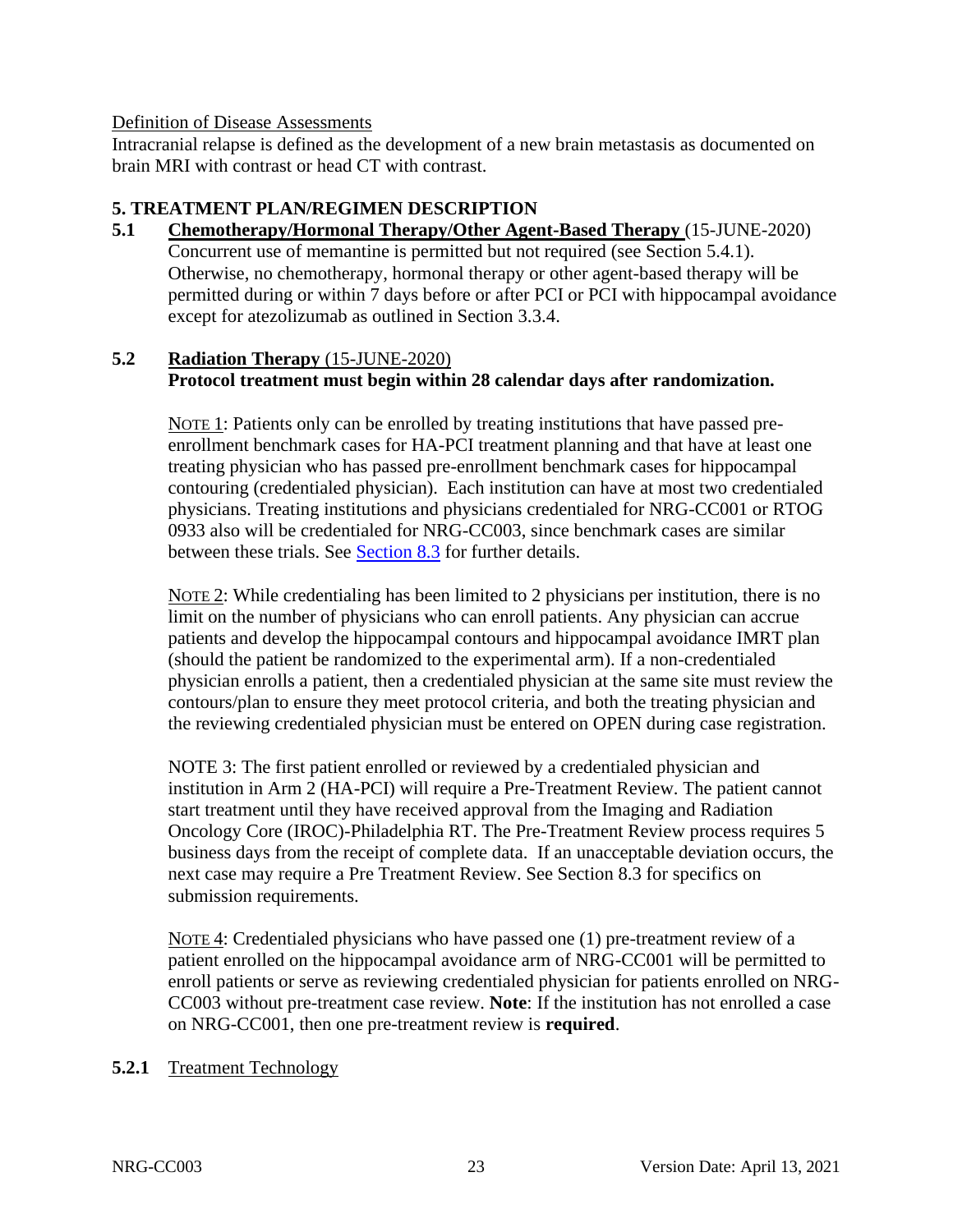This protocol requires photon treatment. 3DCRT is required in Arm 1. Field-in-field approaches to 3DCRT to optimize homogeneity are permitted for Arm 1. Inverse planned IMRT is not allowed for Arm 1. IMRT is required for Arm 2. Fixed-gantry IMRT, helical tomotherapy or VMAT can be used for Arm 2. All participating sites must be credentialed for IMRT.

Megavoltage beam of 6MV or greater must be used for Arms 1 or 2, with a minimum source-axis distance of 100cm. The exception is the use of the helical tomotherapy unit that has a source-axis distance of 85cm.

#### **5.2.2** Immobilization and Simulation

#### *Immobilization*

Patients will be immobilized in the supine position using an immobilization device such as an Aquaplast mask over the head. Patients will be treated in the immobilization device.

#### *Simulation Imaging*

A non-contrast treatment-planning CT scan of the entire head region using the smallest possible axial slice thickness not exceeding 2.5 mm will be required. For patients enrolled on Arm 2 (HA-WBRT experimental arm), the axial slice thickness of the treatment-planning CT scan must match the MRI axial slice thickness as much as possible. The treatment-planning CT scan must be acquired with the patient in the same position and immobilization device as for treatment. This should be obtained within 28 days prior to initiating treatment.

## **5.2.3** Imaging for Structure Definition, Image Registration/Fusion and Follow-up

**For Arms 1 and 2**: Post-contrast gadolinium contrast-enhanced three-dimensional spoiled gradient (SPGR), magnetization-prepared rapid gradient echo (MP-RAGE), or turbo field echo (TFE) axial MRI scan and axial T2/FLAIR sequence acquisitions.

To yield acceptable image quality, the pre- (if performed) and post gadolinium contrastenhanced three-dimensional SPGR, MP-RAGE, or TFE axial MRI scan must use the smallest possible axial slice thickness not exceeding 1.5 mm. These imaging sequences should be obtained with the patient in the supine position. The MRI is **required at baseline** as an eligibility criterion for enrollment in the study. Immobilization devices used for CT simulation and daily radiation treatments need not be used when obtaining these imaging sequences, but an attempt should be made to image the patient in as close to the same plane as the CT simulation as possible to facilitate fusion of the MRI and CT images.

## **Downloading MRI Protocol Documents:**

If you don't currently have a three-dimensional SPGR, MP-RAGE, or TFE sequence on your scanner, many acceptable examples are available for download from the Alzheimer's Disease Neuroimaging Initiative (ADNI) *http://adni.loni.usc.edu/methods/documents/mri-protocols.*

Sites should contact the Imaging Co-Chairs for further information or assistance if needed.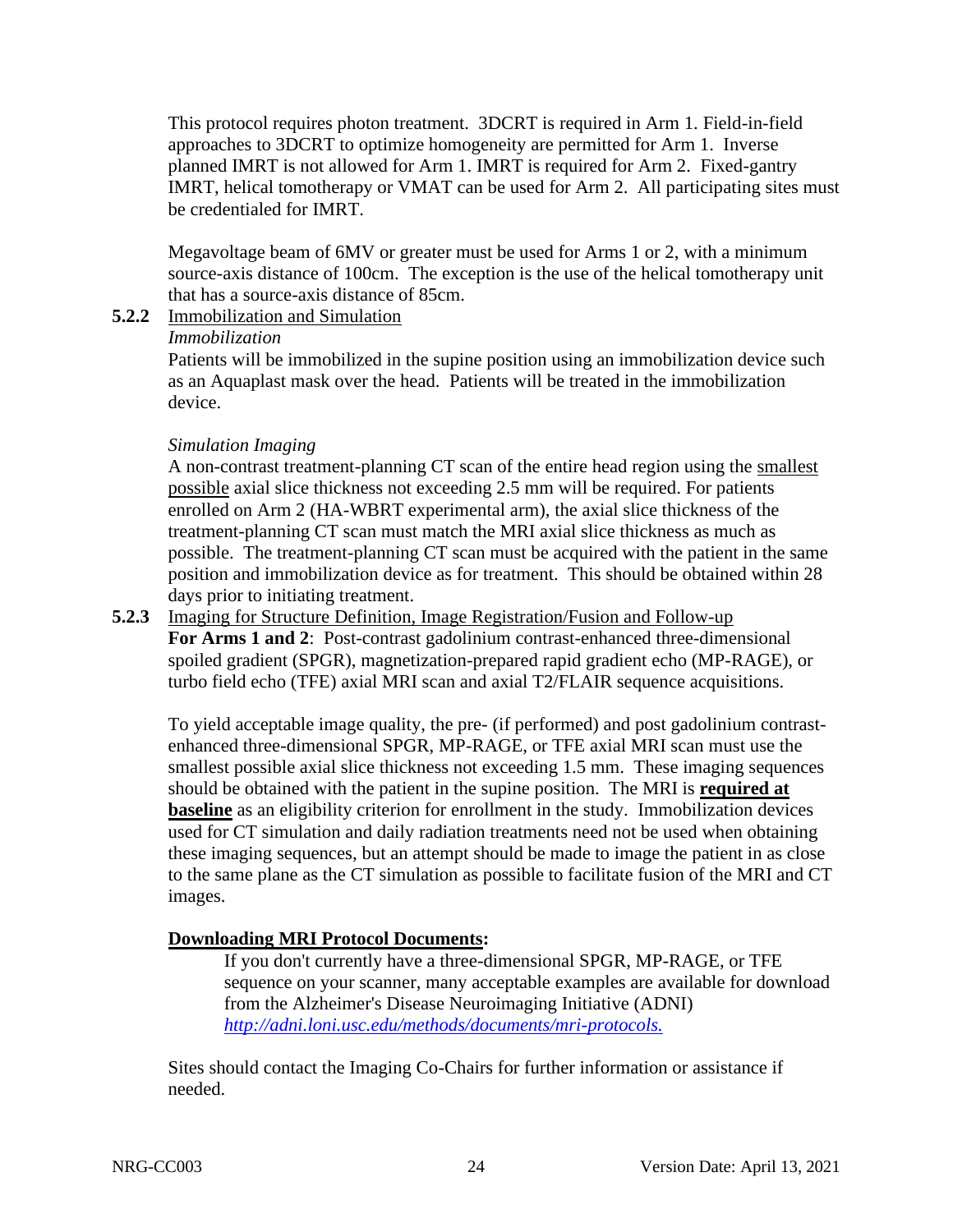**Note:** The MRI study is mandatory irrespective of randomization to the experimental or control arm of this study.

**For Arm 2**, the MRI for radiotherapy planning and treatment-planning CT should be fused semi-automatically for hippocampal contouring.

**5.2.4** Definition of Target Volumes and Margins

**For Arm 1**, the target volume shall include the entire cranial contents, with flashing beyond skin and a minimum margin of 0.75 cm on the skull base as visualized on the digitally reconstructed radiograph (DRR) from the CT simulation scan. This flashing accounts for beam penumbra and day-to-day set-up variation.

For Arm 2, the following structures are required and must be named for digital RT data submission as listed in the table below. These structures must be contoured and submitted with the treatment plan. Resubmission of data may be required if labeling of structures does not conform to the standard DICOM name listed. Capital letters, spacing and use of underscores must be applied exactly as indicated.

| <b>Standard Name</b> | <b>Description</b>   | <b>Detailed Specification</b>                                                                                      |
|----------------------|----------------------|--------------------------------------------------------------------------------------------------------------------|
| CTV_2500             | CTV to receive 25 Gy | The whole-brain parenchyma<br>to the foramen magnum.                                                               |
| <b>PTV 2500</b>      | PTV to receive 25 Gy | The $CTV_2500$ excluding the<br>hippocampal avoidance<br>region (see Section 5.2.5).<br>No set-up margin is added. |

## **5.2.5** Definition of Critical Structures and Margins

**For Arm 1**, care should be taken to minimize the dose to the lens. These can be contoured on the simulation CT and visualized on the DRR.

**For Arm 2**, all structures listed in the table below must be contoured and labeled for digital RT data submission as listed. Resubmission of data may be required if labeling of structures does not conform to the standard DICOM name listed. Capital letters, spacing and use of underscores must be applied exactly as indicated. All structures should be contoured on the planning CT, using the fused MRI for guidance as described below. Due to variance in eye position between the CT and MRI, the lenses and optic nerves should be contoured using the CT dataset only.

| <b>Standard Name</b> | <b>Description</b> | <b>Descriptive Details</b>                          |
|----------------------|--------------------|-----------------------------------------------------|
| Hippocampi           | <b>Bilateral</b>   | Bilateral hippocampal contours will be manually     |
|                      | hippocampal        | generated on the fused planning MRI/CT image set    |
|                      | contours           | by the treating physician according to contouring   |
|                      |                    | instructions specified on                           |
|                      |                    | http://www.rtog.org//corelab/contouringatlases/hipp |
|                      |                    | ocampalsparing.aspx.                                |
| Hippocampi_5mm       | Hippocampa         | Generated by three-dimensionally expanding the      |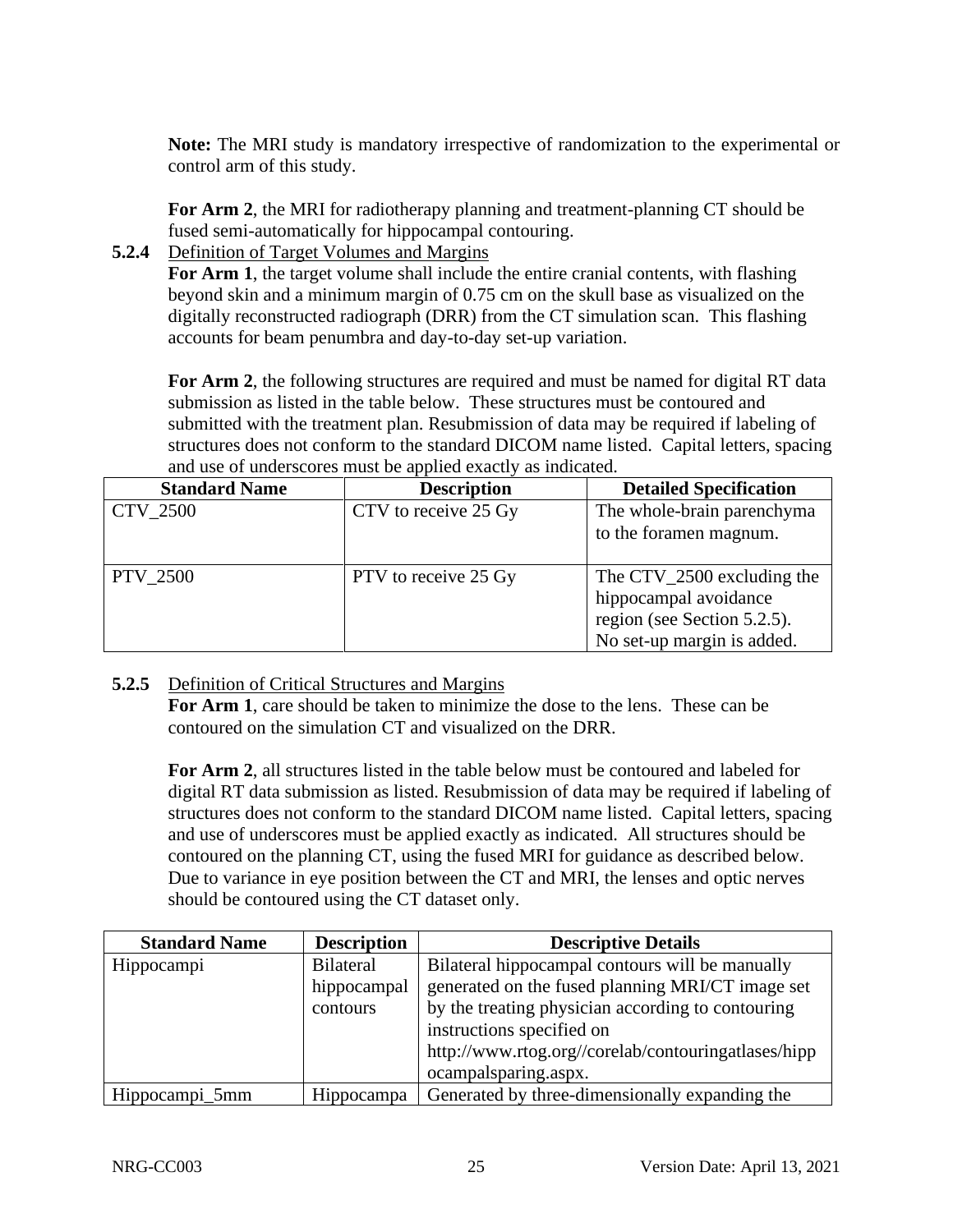|              | l avoidance | hippocampal contours by 5 mm.                          |
|--------------|-------------|--------------------------------------------------------|
|              | region      |                                                        |
| Hippo_L      | Left        | Bilateral hippocampal contours will be subdivided      |
|              | hippocampu  | into Left and Right hippocampi.                        |
|              | S           |                                                        |
| Hippo_R      | Right       | Bilateral hippocampal contours will be subdivided      |
|              | hippocampu  | into Left and Right hippocampi.                        |
|              | S           |                                                        |
| $Lens_{L}$   | Left lens   | Due to variance in eye position between the CT and     |
|              |             | MRI, if possible, the left lens should be contoured    |
|              |             | using the CT dataset only.                             |
| Lens_ $R$    | Right lens  | Due to variance in eye position between the CT and     |
|              |             | MRI, if possible, the right lens should be contoured   |
|              |             | using the CT dataset only.                             |
| OpticNerve_L | Left optic  | Due to variance in eye position between the CT and     |
|              | nerve       | MRI, if possible, the left optic nerve should be       |
|              |             | contoured using the CT dataset only.                   |
| OpticNerve_R | Right optic | Due to variance in eye position between the CT and     |
|              | nerve       | MRI, if possible, the right optic nerve should be      |
|              |             | contoured using the CT dataset only.                   |
| OpticChiasm  | Optic       | Located above the pituitary fossa, the optic chiasm    |
|              | chiasm      | includes both anterior and posterior limbs. It is best |
|              |             | visualized on SPGR/MPR/TFE T1 MRI sequence,            |
|              |             | but should be confirmed on CT dataset due to           |
|              |             | potential variation in CT/MRI fusion.                  |

## **5.2.6** Dose Prescription

**For Arms 1 and 2**, one treatment of 2.5 Gy will be given daily over approximately 2 weeks for a total of 25.0 Gy (10 fractions). Treatment does not necessarily need to start on a Monday and it is acceptable for treatment to start later in the work-week.

For Arm 1, dose is specified as the target dose, which shall be the dose on the central xray at mid-separation for two opposed coaxial equally weighted beams. "Compensating beams" that block hot spots (these hot spots are typically present along midline due to less tissue present in these regions compared to mid-brain) are allowed to achieve better dose homogeneity. All portals shall be treated during each treatment session.

**For Arm 2**, IMRT plan should be normalized such that 95% of the PTV\_2500 volume receives prescription dose of 25 Gy in 10 fractions of 2.5 Gy per fraction. If  $\geq$  90% of the PTV\_2500 volume receives prescription dose of 25 Gy it will be considered Variation Acceptable (See Section 5.2.7).

## **5.2.7** Compliance Criteria

**Arm 1**: There are no compliance criteria specific to radiation therapy planning or delivery.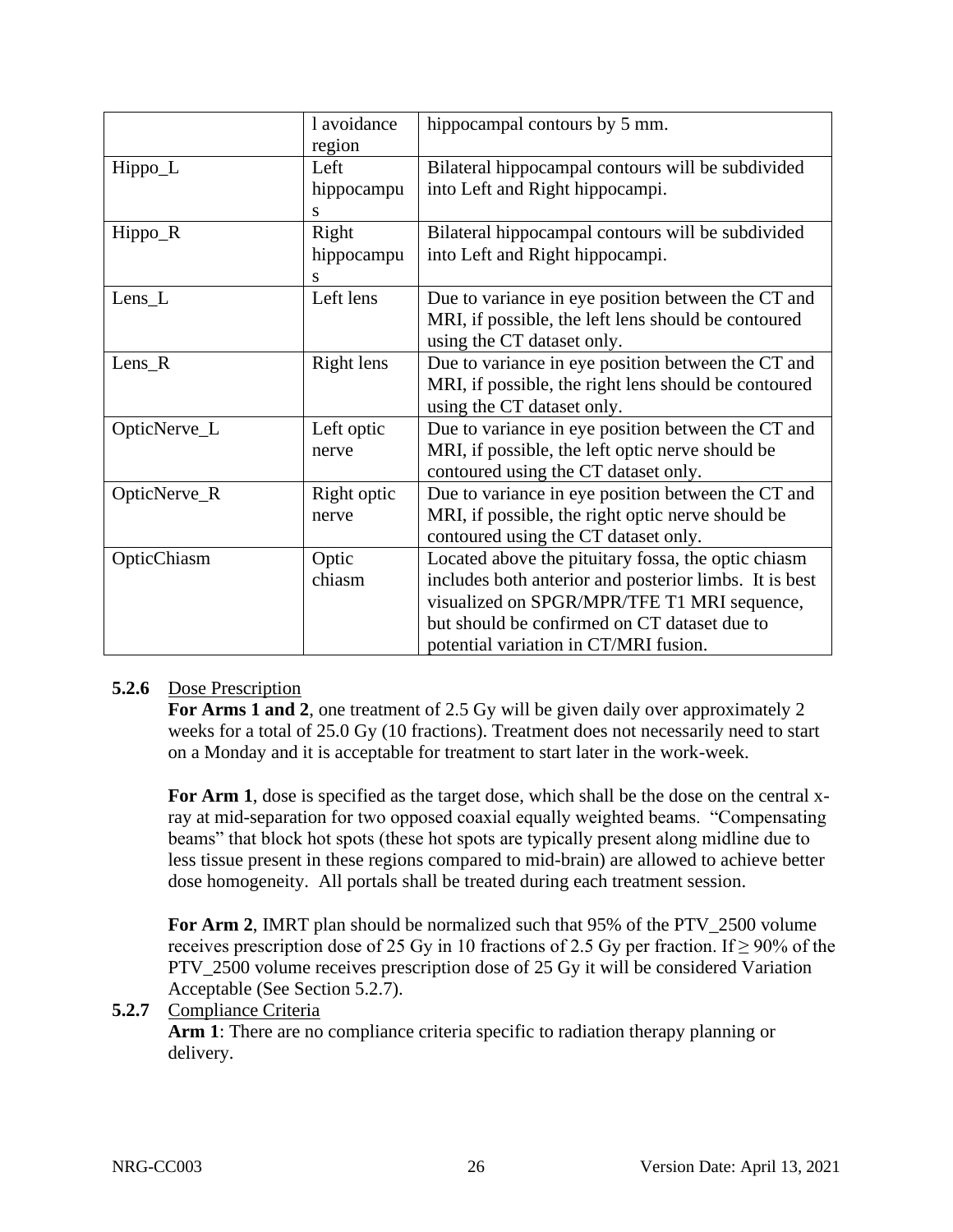**Arm 2**: The compliance criteria listed here will be used to score each case. Given the limitations inherent in the treatment planning process, the numbers given in this section can be different than the prescription table. The Per Protocol and Variation Acceptable categories are both considered acceptable. The Per Protocol cases can be viewed as ideal plans, and the Variation Acceptable category can include more challenging plans that do not fall at or near the ideal results. A final category, called Deviation Unacceptable, results when cases do not meet the requirements for either Per Protocol or Variation Acceptable. Plans falling in this category are considered to be suboptimal and additional treatment planning optimization is **required**.

Accuracy of MRI/CT fusion and hippocampal contouring will be assessed subjectively by central physician reviewer. If MRI/CT fusion or hippocampal contouring is not considered acceptable, this will be scored as a Deviation Unacceptable.

NOTE: Deviation Unacceptable occurs when dose limits for Variation Acceptable are not met.

| Name of<br><b>Structure</b> | <b>Dosimetric</b><br><b>Parameter</b> | <b>Per</b><br><b>Protocol</b> | <b>Variation</b><br>Acceptable | <b>Notes</b>                                                   |
|-----------------------------|---------------------------------------|-------------------------------|--------------------------------|----------------------------------------------------------------|
| <b>PTV_2500</b>             | $D_{2\%}(Gy)$                         | $\leq$ 31.25 Gy               | $\leq$ 33.3 Gy                 | Dose to hottest<br>$2\%$ of<br><b>PTV 2500</b>                 |
|                             | $D_{98\%}(Gy)$                        | $\geq$ 21 Gy                  | $<$ 21 Gy                      | Dose to 98% of<br><b>PTV_2500</b>                              |
|                             | $V25_{\rm Gy}$ (%)                    | $\geq 95\%$                   | $\geq 90\%$                    | Volume<br>receiving<br>prescription dose<br>of $25 \text{ Gy}$ |

*Normal Structure Constraints and Compliance Criteria*

| <b>Name of Structure</b> | <b>Dosimetric</b>    | <b>Per Protocol</b> | <b>Variation</b> | <b>Notes</b>       |
|--------------------------|----------------------|---------------------|------------------|--------------------|
|                          | parameter            |                     | Acceptable       |                    |
| Hippocampi               | $D_{100\%}(Gy)$      | $\leq$ 7.5 Gy       | $\leq$ 8.5 Gy    | Dose to 100%       |
|                          |                      |                     |                  | of                 |
|                          |                      |                     |                  | Hippocampus        |
|                          | $D_{max}(Gy)$        | $\leq$ 13.5 Gy      | $\leq$ 15 Gy     | Dose to hottest    |
|                          |                      |                     |                  | 0.03 cc volume     |
|                          |                      |                     |                  | of                 |
|                          |                      |                     |                  | <b>Hippocampus</b> |
| OpticNerve_L             | $D_{\text{max}}(Gy)$ | $\leq$ 25 Gy        | $\leq$ 36.0 Gy   | Dose to hottest    |
|                          |                      |                     |                  | $0.03$ cc volume   |
|                          |                      |                     |                  | of                 |
|                          |                      |                     |                  | OpticNerve_L       |
| OpticNerve_R             | $D_{max}(Gy)$        | $\leq$ 25 Gy        | $\leq$ 36.0 Gy   | Dose to hottest    |
|                          |                      |                     |                  | $0.03$ cc volume   |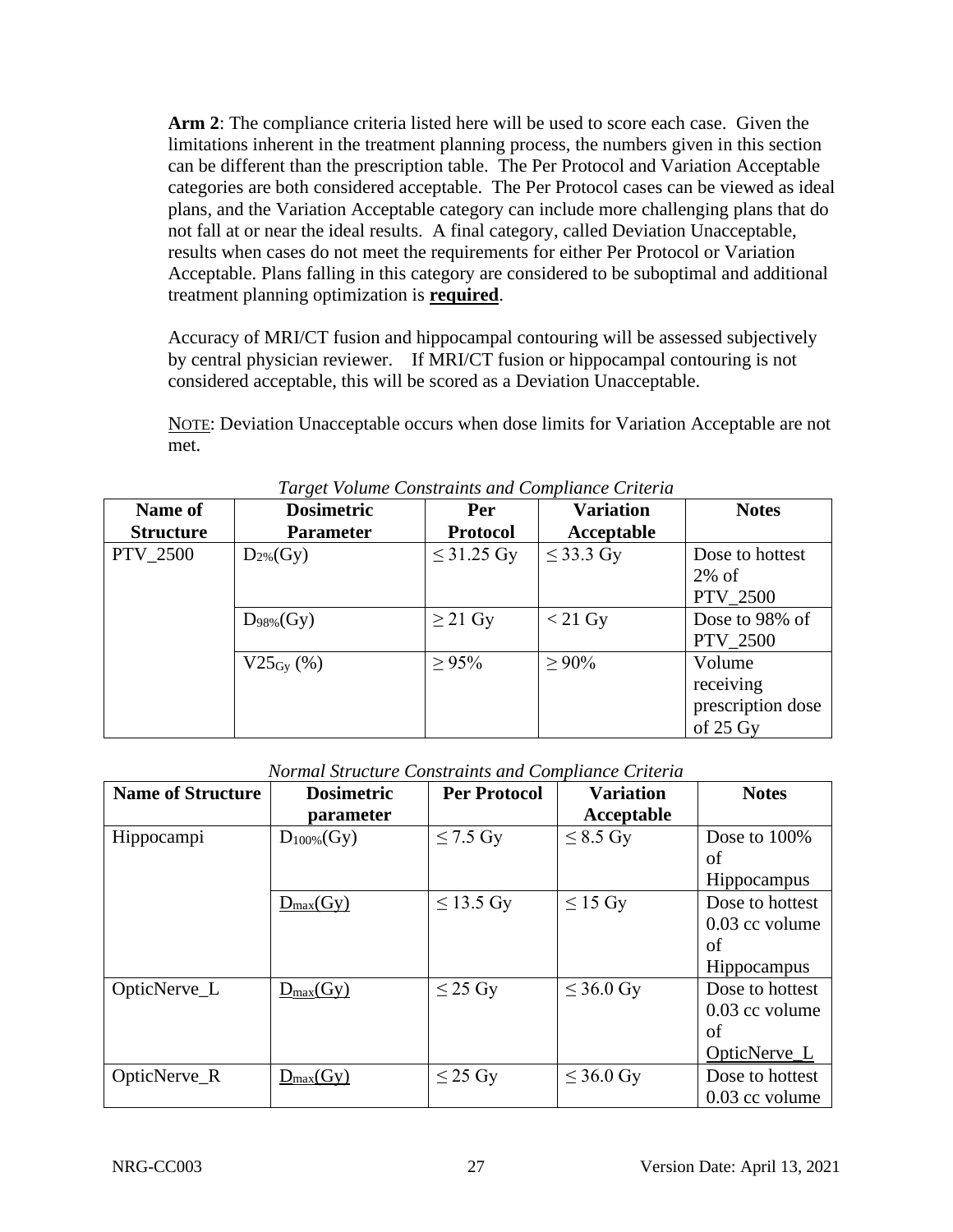|             |                       |              |                | ot<br>OpticNerve_R                                       |
|-------------|-----------------------|--------------|----------------|----------------------------------------------------------|
| OpticChiasm | $D_{\text{max}}(G_V)$ | $\leq$ 25 Gy | $\leq$ 36.0 Gy | Dose to hottest<br>$0.03$ cc volume<br>of<br>OpticChiasm |

#### *Delivery Compliance Criteria*

|               | <b>Per Protocol</b> | <b>Variation</b><br>Acceptable | <b>Notes</b>              |
|---------------|---------------------|--------------------------------|---------------------------|
| Interruptions | 0 break days        | 1-3 break days                 | Unscheduled break<br>davs |

#### **5.2.8** Treatment Planning Procedures and Priorities

Arm 1: Three-dimensional approaches to radiotherapy planning will be used for patients enrolled in the PCI reference arm. There are no treatment-planning priorities.

**Arm 2:** Intensity-modulated radiotherapy will be used for patients enrolled in the PCI with hippocampal avoidance arm. In optimizing planning, the following treatmentplanning priorities should be followed:

- 1. OpticChiasm
- 2. OpticNerve\_L or OpticNerve\_R
- 3. Hippocampus
- 4. PTV\_2500
- 5. Lens\_L or Lens\_R

In the event that an OAR with higher priority than PTV\_2500 cannot be constrained within Unacceptable Deviation limits, then D98% and/or V25Gy for PTV\_2500 should be lowered to Variation Acceptable range to ensure that the OAR with higher priority does not exceed Unacceptable Deviation limits.

#### **5.2.9** Dose Calculations

**Arm 1**: Primary dataset for dose calculation should be non-contrast treatment-planning CT scan of the entire head region using the smallest possible axial slice thickness not exceeding 2.5 mm. Dose matrix grid size must be  $\leq$  3 mm in sagittal and coronal directions.

**Arm 2**: Primary dataset for dose calculation should be non-contrast treatment-planning CT scan of the entire head region using the smallest possible axial slice thickness not exceeding 2.5 mm. Dose matrix grid size must be  $\leq$  3 mm in sagittal and coronal directions.

**5.2.10** Patient-specific Quality Assurance (QA)

**Arm 1**: Patient-specific QA not required but should follow guidelines of enrolling institution.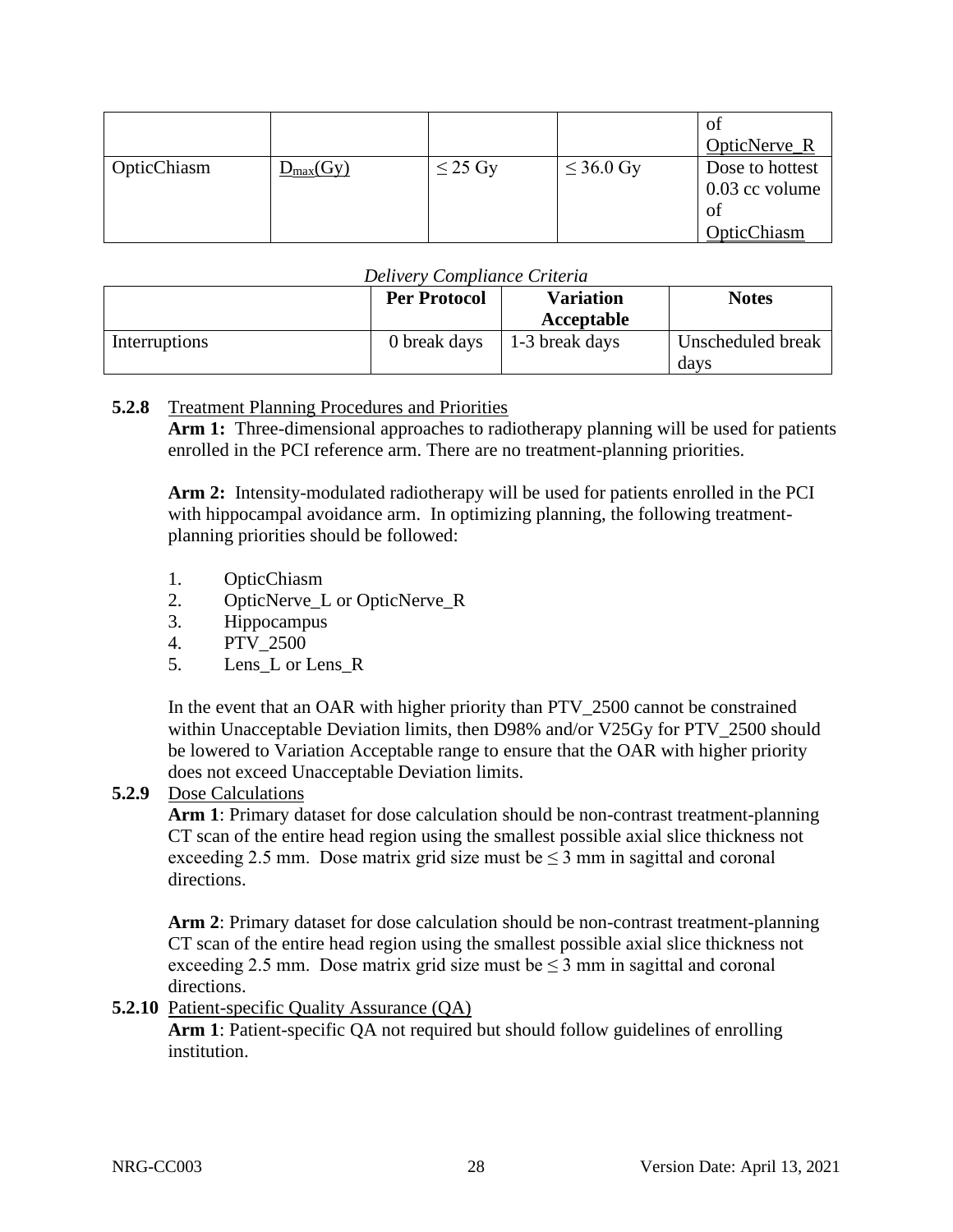**Arm 2**: Patient-specific QA is strongly recommended. QA is performed by delivering the plan onto a phantom and measuring the dose using an ion chamber array or other 2D/3D device. Measured dose distribution will be compared to planned dose distribution using a Gamma criterion of 4% dose difference and 3 mm distance to agreement. The pass rate should be at least 90% measured for the entire plan. These QA data will not be collected but should be held by the institution and available for review if requested.

**5.2.11** Daily Treatment Localization/IGRT

Verification orthogonal films or images are required. For all forms of IMRT dose delivery, orthogonal films or images that localize the isocenter placement shall be obtained. The length of the treatment field shall be indicated on these films.

**5.2.12** Case Review

Arm 1: No case review will be performed.

Arm 2: Case reviews will be ongoing and performed remotely for all patients enrolled in Arm 2. Case reviews will be conducted by a team of Co-Chairs.

NOTE: The first patient enrolled in Arm 2 from each treating physician and institution will require a Pre-Treatment Review. The patient cannot start treatment until they have received approval from IROC-Philadelphia RT. The Pre-Treatment Review process requires 5 business days from the receipt of complete data. See Section 8.4 for specifics on submission requirements.

#### <span id="page-28-0"></span>**5.3 Surgery**

Not applicable to this study.

## <span id="page-28-1"></span>**5.4 General Concomitant Medication and Supportive Care Guidelines** (11Aug2017)

**5.4.1 Use of memantine is optional and left to the discretion of the treating physician.**  However, intention to use memantine concurrently with PCI or PCI with hippocampal avoidance **must** be stated at time of Step 2 registration. In determining intention to use memantine, treating physicians would be advised to consult with the patient's pharmacy to determine memantine availability and coverage by the patient's insurance.

Both extended release memantine (Namenda XR) and twice-daily memantine dosing are allowed and should be administered per the package insert (see below). If memantine utilization is intended per the treating physician's discretion, then the treating physician is recommended to start memantine on the same day as PCI/HA-PCI and no later than before the fourth PCI/HA-PCI treatment.

#### *Twice Daily Dosing Memantine*

The target dose for memantine is 20 mg (10mg divided twice daily). Dose is escalated by 5 mg per week to target of 10 mg twice daily. Dose modifications are required in the setting of renal insufficiency, and the package insert should be reviewed.

|        | <b>Daily AM Dose</b> | <b>Daily PM Dose</b> |
|--------|----------------------|----------------------|
| Week   | $\mathbf{m}$         | None                 |
| Week 2 | $5 \text{ mg}$       | $m$ g                |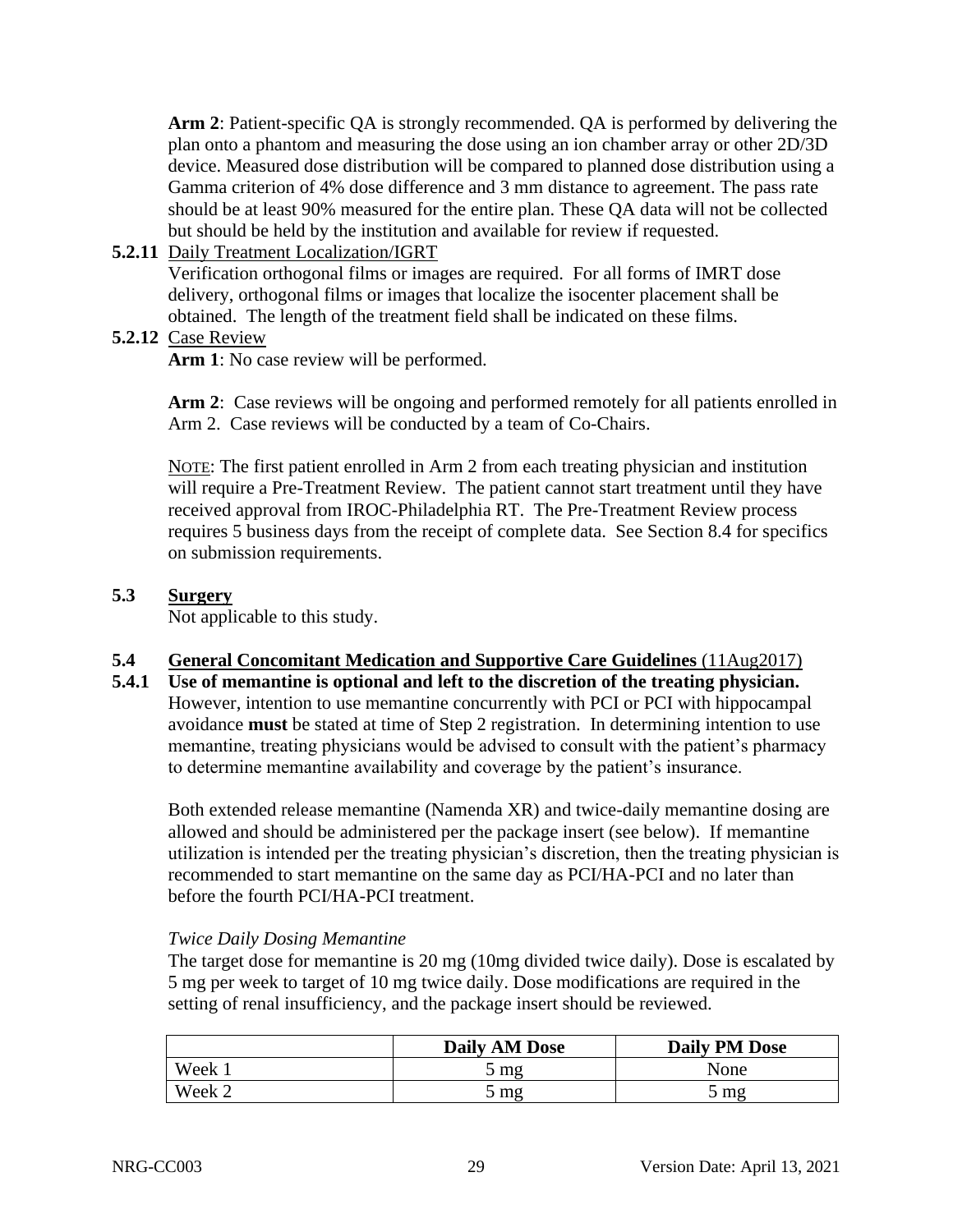| T T T<br>Week.                 | ma <sub>0</sub><br><br>⊥ ∪  | $m\sigma$<br>,,,,<br>ັ |
|--------------------------------|-----------------------------|------------------------|
| $T$ $T$<br>Weeks<br>44<br>21 – | ma<br>$\blacksquare$<br>1 V | mg<br>⊥ ∪              |

Patients continue on memantine for 24 weeks.

## *Extended Release Memantine*

The target dose for extended release memantine is 28 mg. Dose is escalated by 7 mg per week to target of 28 mg daily. Dose modifications are required in the setting of renal insufficiency, and the package insert should be reviewed (or follow institutional guidelines).

|            | <b>Daily Dose Extended Release</b><br><b>Memantine</b> |  |  |  |
|------------|--------------------------------------------------------|--|--|--|
| Week 1     | $7 \text{ mg}$                                         |  |  |  |
| Week 2     | $14 \text{ mg}$                                        |  |  |  |
| Week 3     | $21 \text{ mg}$                                        |  |  |  |
| Weeks 4-24 | $28 \text{ mg}$                                        |  |  |  |

Patients continue on memantine for 24 weeks.

#### **5.4.2** Permitted Supportive/Ancillary Care and Concomitant Medications

All supportive therapy for optimal medical care will be given during the study period at the discretion of the attending physician(s) within the parameters of the protocol and documented on each site's source documents as concomitant medication.

#### **5.4.3** Prohibited Therapies

If memantine is prescribed, the treating physician should be aware that the clearance of memantine is reduced with alkaline urine conditions at pH 8 or higher. Urine pH can be made more alkaline with chronic use of carbonic anhydrase inhibitors (e.g. acetazolamide, brinzolamide, methazolamide, dorzolamide, topiramate) and sodium bicarbonate and hence, memantine should be used with caution with these medications. Concurrent use of memantine with other NMDA antagonists (e.g. amantadine, ketamine, or dextromethorphan) is discouraged and other medications should be considered.

#### <span id="page-29-0"></span>**5.5 Duration of Therapy**

In the absence of treatment delays due to adverse event(s), treatment may continue as specified in the above treatment modality sections or until one of the following criteria applies:

- Disease progression,
- Intercurrent illness that prevents further administration of treatment,
- Unacceptable adverse event(s), as described in Section 6
- Patient decides to withdraw consent for participation in the study, or
- General or specific changes in the patient's condition render the patient unacceptable for further treatment in the judgment of the investigator.

## <span id="page-29-1"></span>**6. TREATMENT MODIFICATIONS/MANAGEMENT**

No information needed for patients unable to complete PCI.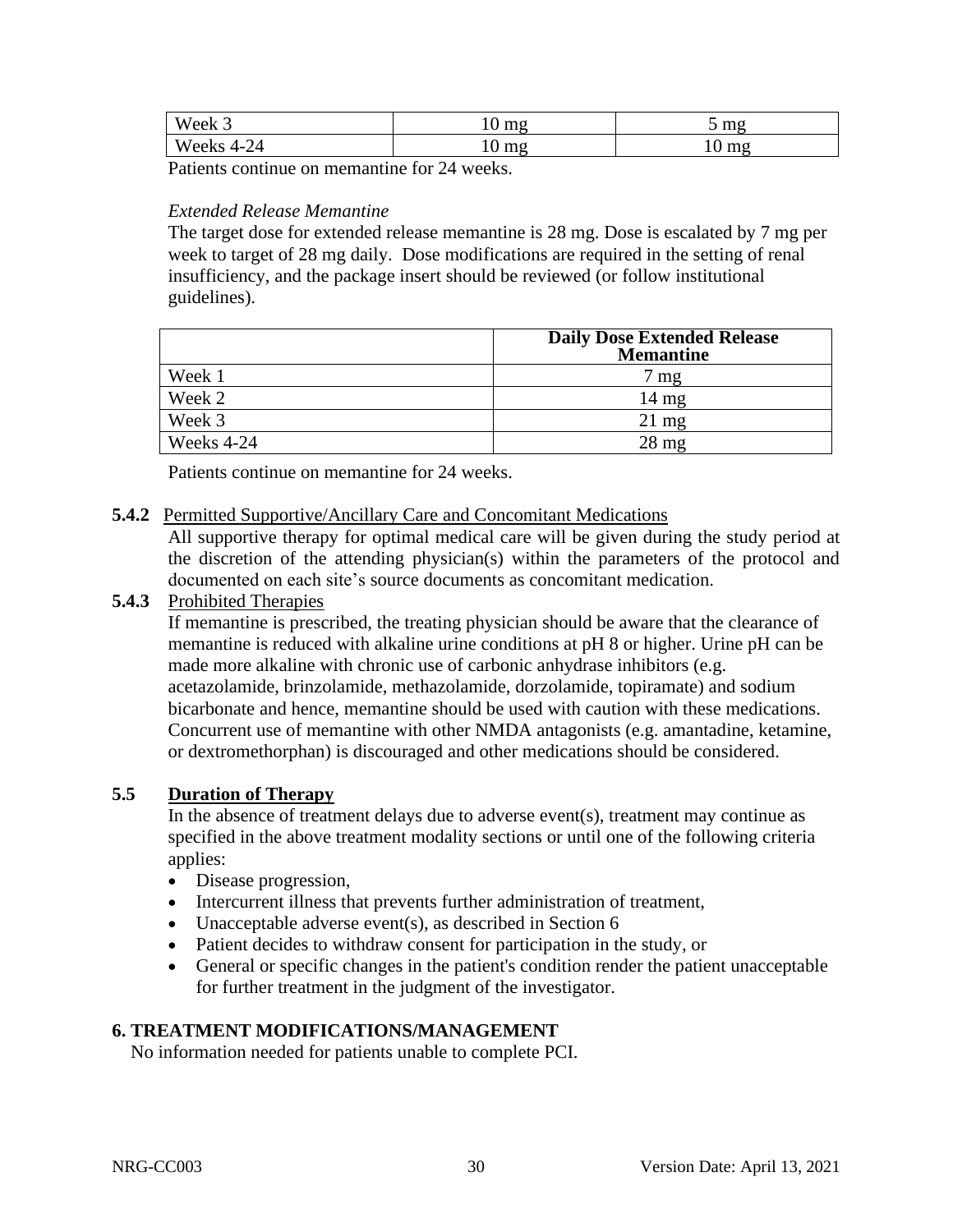#### <span id="page-30-0"></span>**7. ADVERSE EVENTS REPORTING REQUIREMENTS**

#### <span id="page-30-1"></span>**7.1 Protocol Agents**

This trial involves no investigational or commercial agents.

#### <span id="page-30-2"></span>**7.2 Adverse Events and Serious Adverse Events** (14-FEB-2019)

**7.2.1** The descriptions and grading scales found in the revised NCI Common Terminology Criteria for Adverse Events (CTCAE), version 4.0 will be utilized until March 31, 2018, for all AE reporting, CTEP-AERS, and case report forms. CTCAE version 5.0 will be utilized for CTEP-AERS reporting beginning April 1, 2018; all study case report forms will continue to use CTCAE version 4.0. All appropriate treatment areas should have access to a copy of CTCAE versions 4.0 and 5.0, which can be downloaded from the CTEP.

## **7.2.2** Definition of an Adverse Event (AE)

Any untoward medical occurrence associated with the use of a drug in humans, whether or not considered drug related. Therefore, an AE can be any unfavorable and unintended sign (including an abnormal laboratory finding), symptom, or disease temporally associated with the use of a medicinal (investigational) product, whether or not considered related to the medicinal (investigational) product (attribution of unrelated, unlikely, possible, probable, or definite). (International Conference on Harmonisation [ICH], E2A, E6).

For multi-modality trials, adverse event reporting encompasses all aspects of protocol treatment including radiation therapy, surgery, device, and drug.

Due to the risk of intrauterine exposure of a fetus to potentially teratogenic agents, the pregnancy of a study participant must be reported via CTEP-AERS in an expedited manner.

#### <span id="page-30-3"></span>**7.3 Expedited Reporting of Adverse Events** (11Aug2017)

All serious adverse events that meet expedited reporting criteria defined in the reporting table below will be reported via the CTEP Adverse Event Reporting System, CTEP-AERS, accessed via the CTEP website,

<https://eapps-ctep.nci.nih.gov/ctepaers/pages/task?rand=1390853489613>

Submitting a report via CTEP-AERS serves as notification to the NRG Biostatistical/Data Management Center and satisfies NRG requirements for expedited adverse event reporting.

CTEP-AERS provides a radiation therapy-only pathway for events experienced that involve radiation therapy only. These events must be reported via the CTEP-AERS radiation therapy-only pathway.

In the rare event when Internet connectivity is disrupted, a 24-hour notification must be made to the NRG Biostatistical/Data Management Center by phone, 1-215-574-3191. An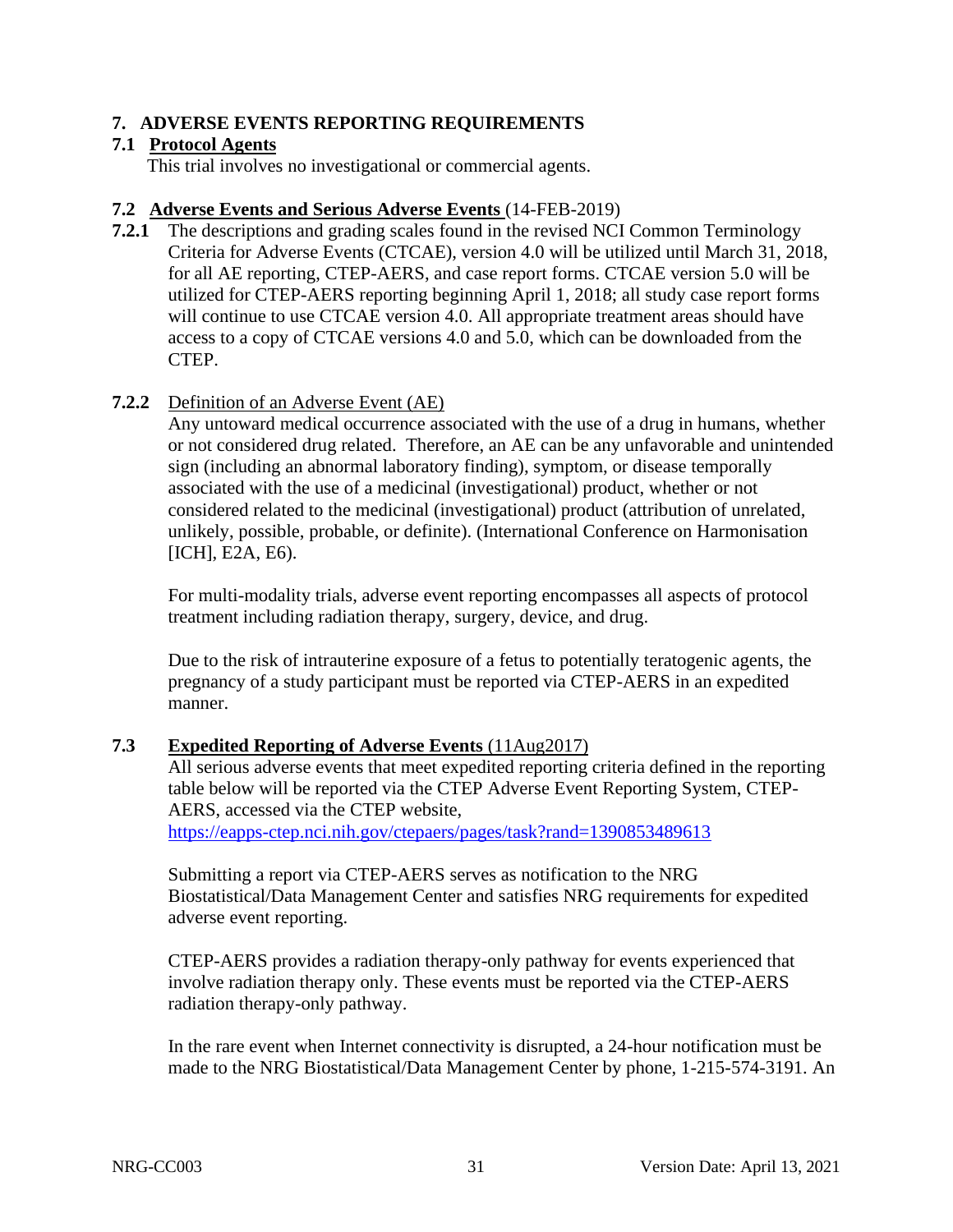electronic report must be submitted immediately upon re-establishment of the Internet connection.

- **7.3.1** Expedited Reporting Methods
	- CTEP-AERS-24 Hour Notification requires that a CTEP-AERS 24-hour notification is electronically submitted within 24 hours of learning of the adverse event. Each CTEP-AERS24-hour notification must be followed by a complete report within 5 days.
	- Supporting source documentation is requested by NRG as needed to complete adverse event review. Supporting source documentation should include the protocol number, patient ID number, and CTEP-AERS ticket number on each page. Contact NRG Oncology at 1-215-574-3191 for details to submit source documentation.
	- A serious adverse event that meets expedited reporting criteria outlined in the AE Reporting Tables but is assessed by the CTEP-AERS as "an action *not* recommended" must still be reported to fulfill NRG safety reporting obligations. Sites must bypass the "NOT recommended" assessment; the CTEP-AERS allows submission of all reports regardless of the results of the assessment.

#### **7.3.2 Expedited Reporting Requirements for Adverse Events**

#### **Any Phase Study Utilizing Radiation Therapy (including chemoRT studies)<sup>1</sup>**

#### **FDA REPORTING REQUIREMENTS FOR SERIOUS ADVERSE EVENTS (21 CFR Part 312)**

**NOTE:** Investigators **MUST** immediately report to the sponsor **ANY** Serious Adverse Events, whether or not they are considered related to the investigational agent(s)/intervention (21 CFR 312.64)

An adverse event is considered serious if it results in **ANY** of the following outcomes:

- 1) Death
- 2) A life-threatening adverse event
- 3) An adverse event that results in inpatient hospitalization or prolongation of existing hospitalization for ≥ 24 hours
- 4) A persistent or significant incapacity or substantial disruption of the ability to conduct normal life functions
- 5) A congenital anomaly/birth defect.
- **6)** Important Medical Events (IME) that may not result in death, be life threatening, or require hospitalization may be considered serious when, based upon medical judgment, they may jeopardize the patient or subject and may require medical or surgical intervention to prevent one of the outcomes listed in this definition. (FDA, 21 CFR 312.32; ICH E2A and ICH E6).

**ALL SERIOUS** adverse events that meet the above criteria **MUST** be immediately reported to the NCI via CTEP-AERS within the timeframes detailed in the table below.

| Hospitalization                                  | Grade 1<br>Grade 2<br><b>Timeframes</b><br><b>Timeframes</b> |  |                  |                         | Grade 3<br><b>Timeframes</b> | Grade 4 & 5<br><b>Timeframes</b> |
|--------------------------------------------------|--------------------------------------------------------------|--|------------------|-------------------------|------------------------------|----------------------------------|
| Resulting in<br>Hospitalization<br>$\geq$ 24 hrs | Not required<br>Not required<br>$\geq$ 24 hrs                |  | 10 Calendar Days |                         |                              |                                  |
| Not resulting in<br>Hospitalization              |                                                              |  | 10 Calendar Days | 24-Hour 5 Calendar Days |                              |                                  |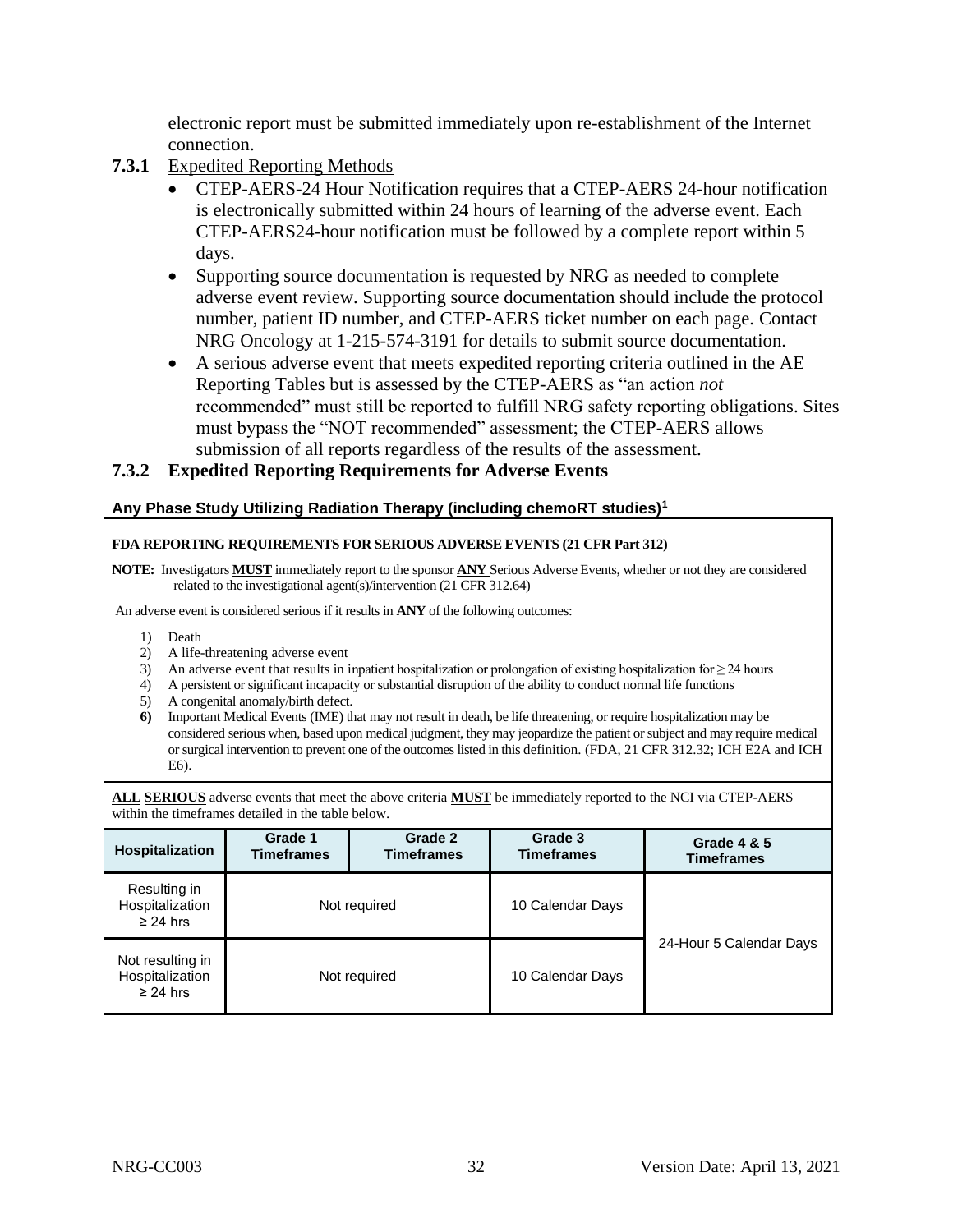#### **Expedited AE reporting timelines are defined as:**

- o "24-Hour; 5 Calendar Days" The AE must initially be reported via CTEP-AERS within 24 hours of learning of the AE, followed by a complete expedited report within 5 calendar days of the initial 24 hour report.
- o "10 Calendar Days" A complete expedited report on the AE must be submitted within 10 calendar days of learning of the AE.

<sup>1</sup>Serious adverse events that occur more than 30 days after the last administration of investigational agent/intervention and have an attribution of possible, probable, or definite require reporting as follows:

#### **Expedited 24-hour notification followed by complete report within 5 calendar days for:**

• All Grade 4, and Grade 5 AEs

#### **Expedited 10 calendar day reports for:**

• Grade 3 adverse events

#### **Additional Protocol-Specific Instructions or Exceptions to Expedited Reporting Requirements**: Not applicable

#### **7.3.3** Reporting to the Site IRB/REB

Investigators will report serious adverse events to the local Institutional Review Board (IRB) or Research Ethics Board (REB) responsible for oversight of the patient according to institutional policy.

## **7.3.4** Secondary Malignancy

*Secondary Malignancy*

A secondary malignancy is a cancer caused by treatment for a previous malignancy (e.g., treatment with investigational agent/intervention, radiation or chemotherapy). A secondary malignancy is not considered a metastasis of the initial neoplasm.

CTEP requires all secondary malignancies that occur during or subsequent to treatment with an agent under an NCI IND/IDE be reported via CTEP-AERS *.* In addition, secondary malignancies following radiation therapy must be reported via CTEP-AERS. Three options are available to describe the event:

- Leukemia secondary to oncology chemotherapy (e.g., acute myelocytic leukemia  $[AML]$
- Myelodysplastic syndrome (MDS)
- Treatment-related secondary malignancy

Any malignancy possibly related to cancer treatment (including AML/MDS) should also be reported via the routine reporting mechanisms outlined in each protocol.

#### *Second Malignancy*

A second malignancy is one unrelated to the treatment of a prior malignancy (and is NOT a metastasis from the initial malignancy). Second malignancies require ONLY routine reporting via CDUS unless otherwise specified.

#### <span id="page-32-0"></span>**8. REGISTRATION AND STUDY ENTRY PROCEDURES** (15-JUNE-2020)

#### **8.1 CTEP Investigator and Research Associate Registration Procedures and Access Requirements for OPEN, Medidata Rave, and TRIAD** (13-APR-2021)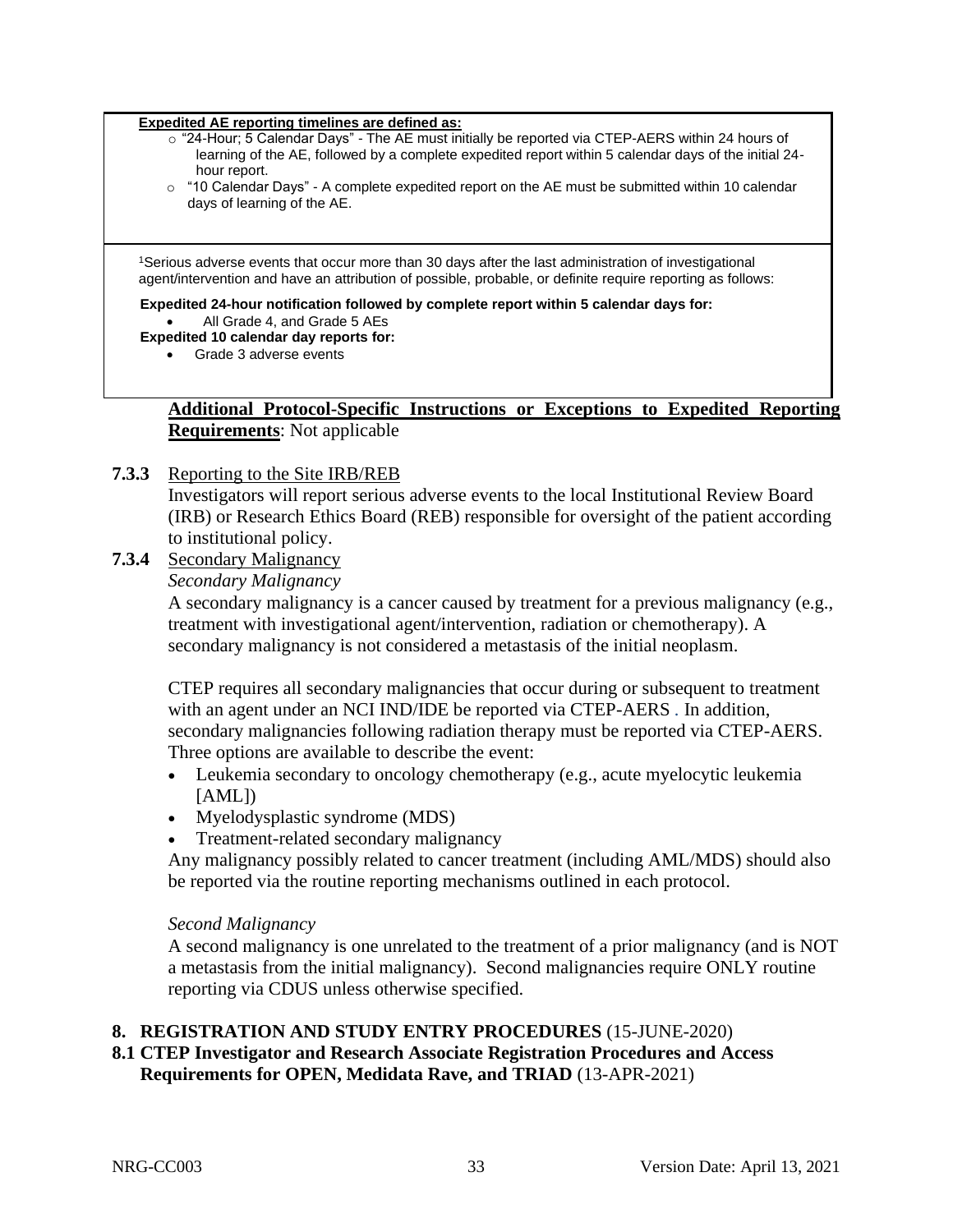Food and Drug Administration (FDA) regulations and National Cancer Institute (NCI) policy require all individuals contributing to NCI-sponsored trials to register and to renew their registration annually. To register, all individuals must obtain a Cancer Therapy Evaluation Program (CTEP) Identity and Access Management (IAM) account [\(https://ctepcore.nci.nih.gov/iam\)](https://ctepcore.nci.nih.gov/iam). In addition, persons with a registration type of Investigator (IVR), Non-Physician Investigator (NPIVR), or Associate Plus (AP) must complete their annual registration using CTEP's web-based Registration and Credential Repository (RCR) at https://ctepcore.nci.nih.gov/rcr.

RCR utilizes five person registration types.

- IVR MD, DO, or international equivalent;
- NPIVR advanced practice providers (e.g., NP or PA) or graduate level researchers (e.g., PhD);
- AP clinical site staff (e.g., RN or CRA) with data entry access to CTSU applications such as Roster Update Management System (RUMS), OPEN, Rave, acting as a primary site contact, or with consenting privileges;
- Associate  $(A)$  other clinical site staff involved in the conduct of NCI-sponsored trials; and
- Associate Basic (AB) individuals (e.g., pharmaceutical company employees) with limited access to NCI-supported systems.

| <b>Documentation Required</b>                                                  | <b>IVR</b> | <b>NPIVR</b> | AP | A | AB |
|--------------------------------------------------------------------------------|------------|--------------|----|---|----|
| FDA Form 1572                                                                  | ✔          | ✔            |    |   |    |
| <b>Financial Disclosure Form</b>                                               |            | ✔            | ✔  |   |    |
| NCI Biosketch (education, training, employment,<br>license, and certification) | ✔          | ✔            | ✔  |   |    |
| <b>GCP</b> training                                                            |            | ✔            | ✔  |   |    |
| Agent Shipment Form (if applicable)                                            |            |              |    |   |    |
| CV (optional)                                                                  |            |              |    |   |    |

RCR requires the following registration documents:

An active CTEP-IAM user account and appropriate RCR registration is required to access all CTEP and CTSU (Cancer Trials Support Unit) websites and applications. In addition, IVRs and NPIVRs must list all clinical practice sites and IRBs covering their practice sites on the FDA Form 1572 in RCR to allow the following:

- Addition to a site roster;
- Assign the treating, credit, consenting, or drug shipment (IVR only) tasks in OPEN;
- Act as the site-protocol Principal Investigator (PI) on the IRB approval.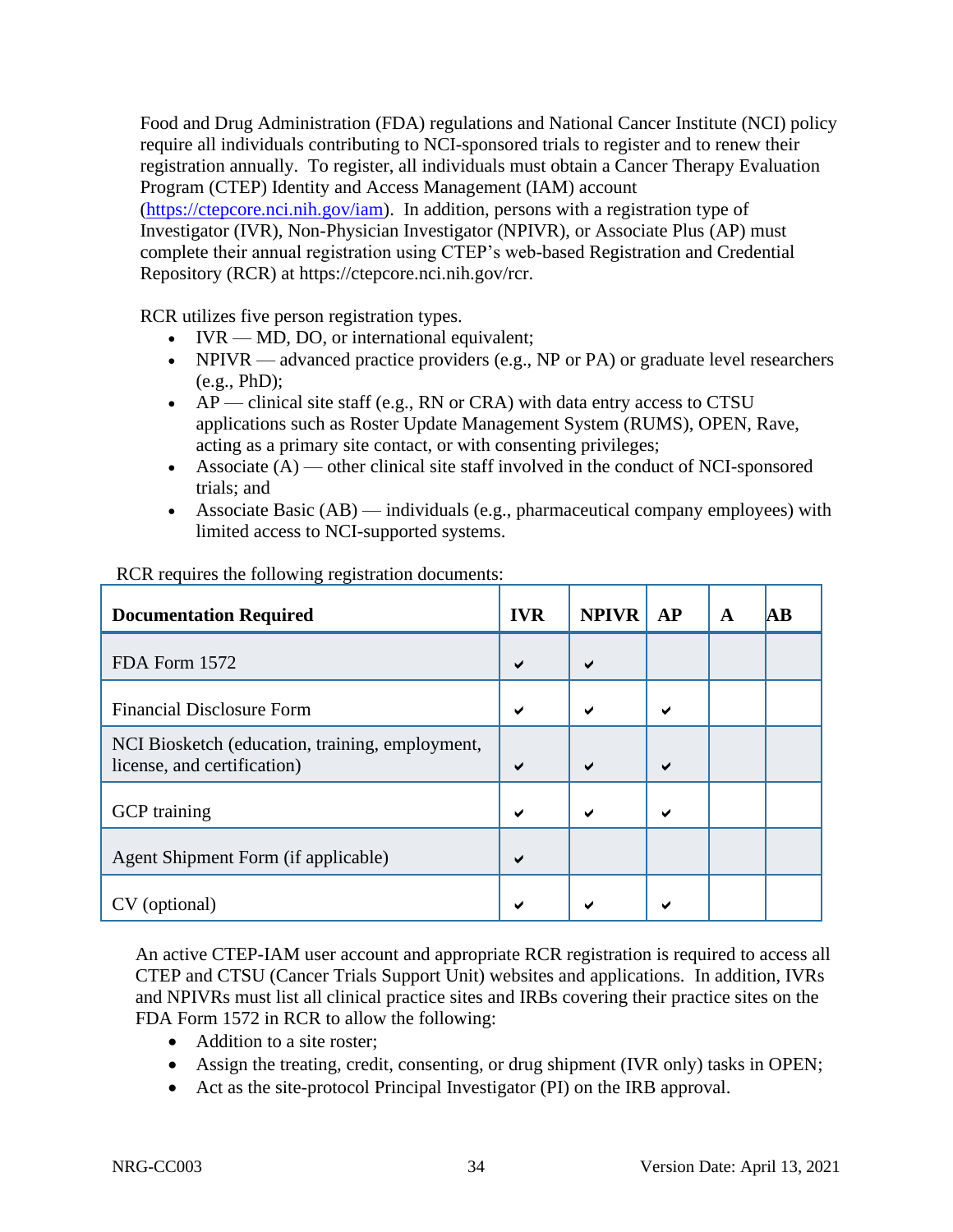In addition, all investigators acting as the Site-Protocol PI (investigator listed on the IRB approval) or consenting/treating/drug shipment investigator in OPEN must be rostered at the enrolling site with a participating organization.

Additional information is located on the CTEP website at https://ctep.cancer.gov/investigatorResources/default.htm. For questions, please contact the RCR Help Desk by email at RCRHelpDesk@nih.gov.

#### **8.1.2 Cancer Trials Support Unit (CTSU) Registration Requirements**

This study is supported by the NCI Cancer Trials Support Unit (CTSU).

#### **IRB Approval**

For CTEP and Division of Cancer Prevention (DCP) studies open to the National Clinical Trials Network (NCTN) and NCI Community Oncology Research Program (NCORP) Research Bases after March 1, 2019, all U.S.-based sites must be members of the NCI Central Institutional Review Board (NCI CIRB). In addition, U.S.-based sites must accept the NCI CIRB review to activate new studies at the site after March 1, 2019. Local IRB review will continue to be accepted for studies that are not reviewed by the CIRB, or if the study was previously open at the site under the local IRB. International sites should continue to submit Research Ethics Board (REB) approval to the CTSU Regulatory Office following country-specific regulations.

Sites participating with the NCI CIRB must submit the Study Specific Worksheet for Local Context (SSW) to the CIRB using IRBManager to indicate their intent to open the study locally. The NCI CIRB's approval of the SSW is automatically communicated to the CTSU Regulatory Office, but sites are required to contact the CTSU Regulatory Office at CTSURegPref@ctsu.coccg.org to establish site preferences for applying NCI CIRB approvals across their Signatory Network. Site preferences can be set at the network or protocol level. Questions about establishing site preferences can be addressed to the CTSU Regulatory Office by email or calling 1-888-651-CTSU (2878).

Sites using their local IRB or REB, must submit their approval to the CTSU Regulatory Office using the Regulatory Submission Portal located in the Regulatory section of the CTSU website. Acceptable documentation of local IRB/REB approval includes:

- Local IRB documentation;
- IRB-signed CTSU IRB Certification Form; and/or
- Protocol of Human Subjects Assurance Identification/IRB Certification/Declaration of Exemption Form.

In addition, the Site-Protocol Principal Investigator (PI) (i.e. the investigator on the IRB/REB approval) must meet the following criteria in order for the processing of the IRB/REB approval record to be completed:

- Holds an active CTEP status:
- Rostered at the site on the IRB/REB approval (applies to US and Canadian sites only) and on at least one participating roster;
- If using NCI CIRB, rostered on the NCI CIRB Signatory record;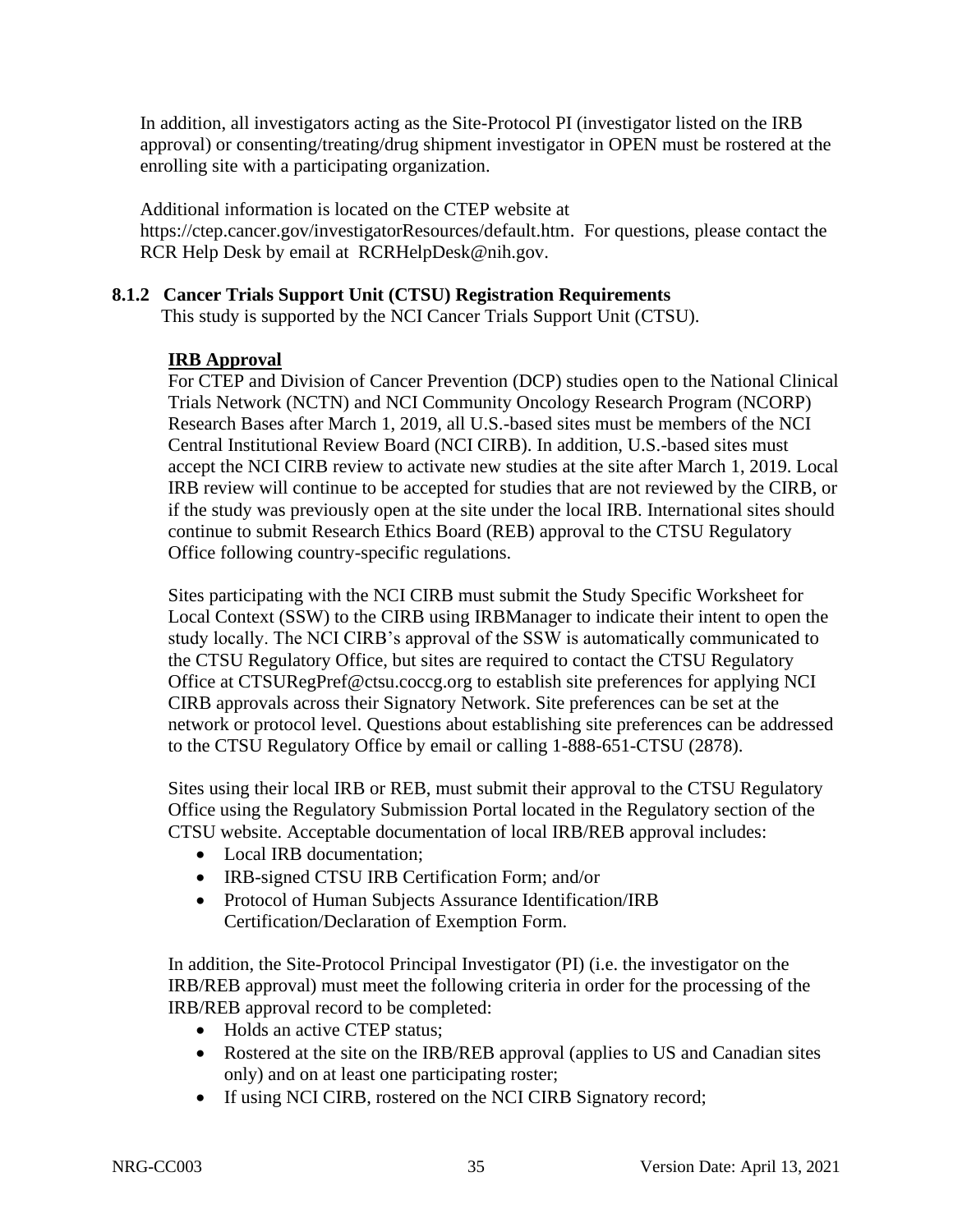- Includes the IRB number of the IRB providing approval in the Form FDA 1572 in the RCR profile; and
- Holds the appropriate CTEP registration type for the protocol.

## **Additional Requirements**

Additional requirements to obtain an approved site registration status include:

- An active Federal Wide Assurance (FWA) number
- An active roster affiliation with the Lead Protocol Organization (LPO) or a Participating Organization (PO): and
- Compliance with all protocol specific requirements (PSRs).
- IROC Credentialing Status Inquiry (CSI) Form this form is submitted to IROC to begin the modality credentialing process.
- Neurocognitive Function Testing Certification: See Section 8.2.
- IRB/REB Approved Informed Consent (International and Canadian sites only: English and native language versions**\***) **Note**: International and Canadian Institutions must provide certification/verification of IRB/REB consent translation to NRG Headquarters (described below).

## **\*Non-English Speaking Canadian and International Institutions:**

Translation of regulatory documents is critical. The institution is responsible for all translation costs. All regulatory documents, including the IRB/REB approved consent, must be provided in English and in the native language. Certification of the translation is optimal but due to the prohibitive costs involved NRG will accept, at a minimum, a verified translation. A verified translation consists of the actual REB approved consent document in English and in the native language, along with a cover letter on organizational/letterhead stationery that includes the professional title, credentials, and signature of the translator as well as signed documentation of the review and verification of the translation by a neutral third party. The professional title and credentials of the neutral third party translator must be specified as well. Sites are NOT permitted to translate the Neurocognitive Tests. For sites testing native French speakers, the French versions of the tests must be obtained from the NRG Oncology website just as the English versions are obtained from the NRG Oncology website.

## **Downloading Site Registration Documents:**

Download the site registration forms from the NRG-CC003 protocol page located on the CTSU members' website. Permission to view and download this protocol and its supporting documents is restricted based on person and site roster assignment. To participate, the institution and its associated investigators and staff must be associated with the LPO or a Protocol Organization (PO) on the protocol. One way to search for a protocol is listed below.

- Log in to the CTSU members' website [\(https://www.ctsu.org\)](https://www.ctsu.org/) using your CTEP-IAM username and password
- Click on *Protocols* tab in the upper left of the screen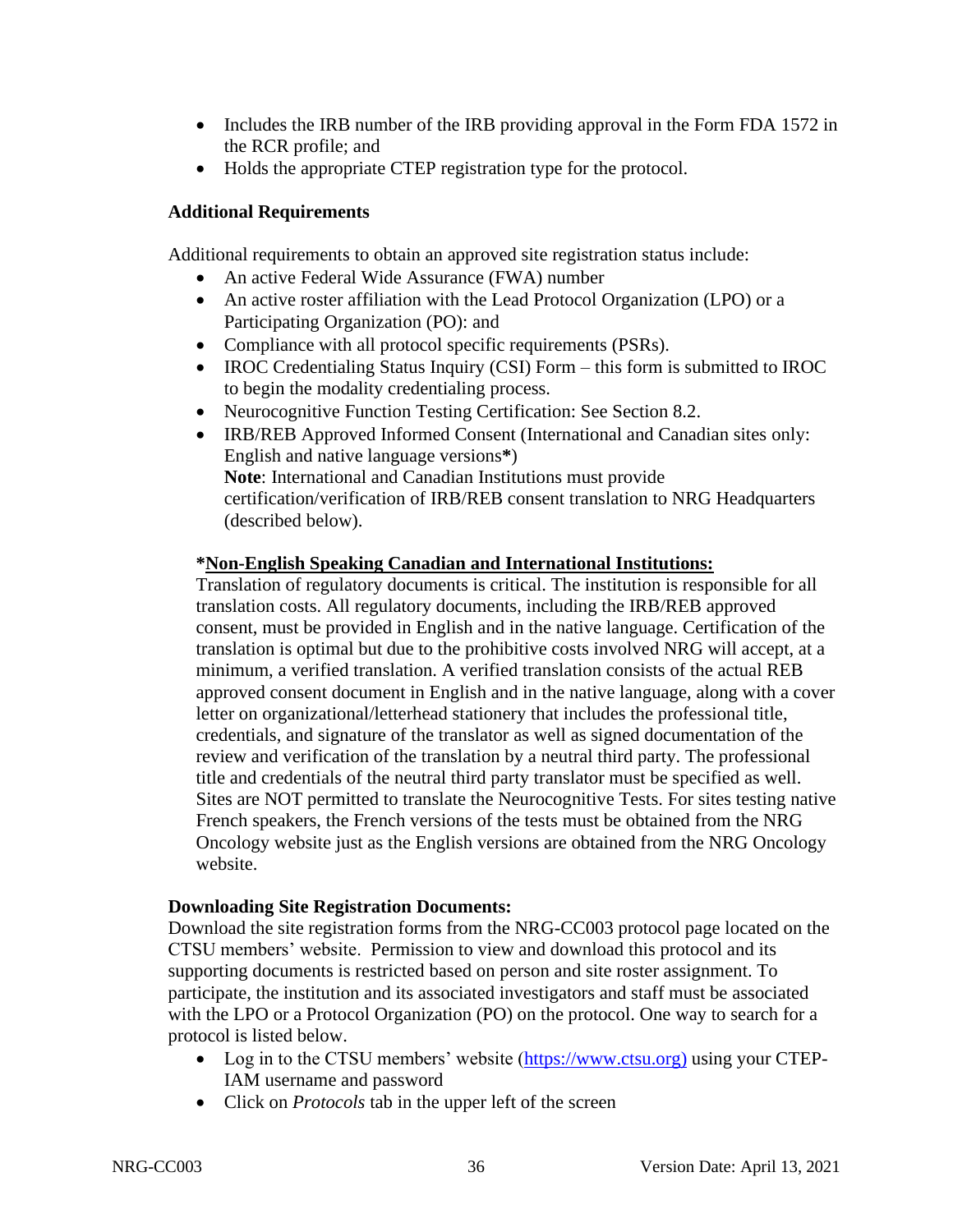- o Enter the protocol number in the search field at the top of the protocol tree; or
- Click on the By Lead Organization folder to expand, then select NRG, and the protocol number (NRG-CC003).
- Click on *Documents*, select *Site Registration*, and download and complete the forms provided. (Note: For sites under the CIRB, IRB data will load automatically to the CTSU.)

## **Submitting Regulatory Documents**:

Submit required forms and documents to the CTSU Regulatory Office using the Regulatory Submission Portal on the CTSU website.

To access the Regulatory Submission Portal log in to the CTSU members' website, go to the Regulatory section and select Regulatory Submission.

Institutions with patients waiting that are unable to use the Portal should alert the CTSU Regulatory Office immediately at 1-866-651-2878 in order to receive further instruction and support.

## **Checking Site's Registration Status**:

Site registration status may be verified on the CTSU members' website.

- Click on *Regulatory* at the top of the screen;
- Click on *Site Registration*; andEnter the site's 5-character CTEP Institution Code and click on GoAdditional filters are available to sort by Protocol, Registration Status, Protocol Status, and/or IRB Type.

Note: The status given only reflects compliance with IRB documentation and institutional compliance with protocol-specific requirements outlined by the Lead Network. It does not reflect compliance with protocol requirements for individuals participating on the protocol or the enrolling investigator's status with the NCI or their affiliated networks.

## **8.2 Pre-registration Requirements** (15-JUNE-2020)

### Neurocognitive Function Testing Certification

At least one Clinical Research Associate (CRA) must be credentialed to administer the neurocognitive assessments at each institution. Only a certified test administrator is permitted to administer the neurocognitive tests to study participants. Test administrators must meet certification requirements for administering neurocognitive assessments; see [Appendix I](#page-75-0) in this protocol, the NRG-CC003 Neurocognitive Training Procedure Letter and the NRG-CC003 Test Instruction and Administration Procedures document on the CTSU website, [www.ctsu.org.](http://www.ctsu.org/) Upon review and successful completion of the Neurocognitive Certification process, Jeffrey S. Wefel, PhD, Neurocognitive Co-Chair, will notify both the certified examiner and CTSU that the examiner has successfully completed this requirement. The certified test administrator must be proficient in the language (English or French) in which the test is administered to the patient. Refer to the protocol-specific material on the CTSU website for certification requirements.

**Note**: Examiners who have completed the full certification procedure to perform these tests for RTOG 0534, 0834, 1114, NRG-BN001, or NRG-CC001 during the past 6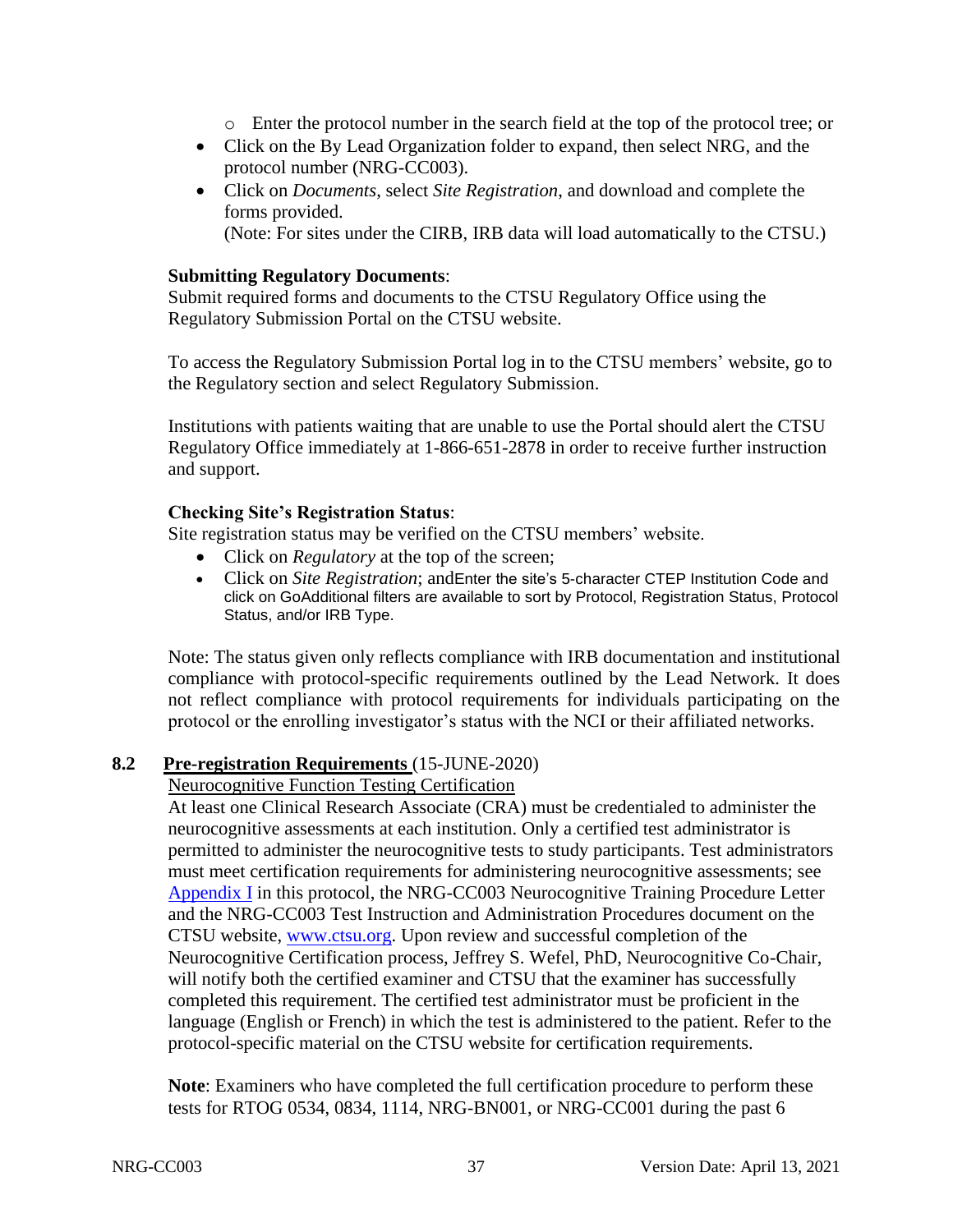months do not need to complete the full certification procedure again, but the certification worksheet for NRG-CC003 (available on the CTSU website) must be sent along with information regarding the examiners prior certification (protocol number, date of certification) to Dr. Wefel for approval. If these criteria are met, the healthcare professional responsible for test administration and CTSU will be notified of the test administrator's recertification status for NRG-CC003. Examiners who have not completed the full certification procedure for RTOG 0534, 0834, 1114, NRG-BN001, or NRG-CC001 within the past 6 months must complete the full certification procedure to be recertified to ensure continued familiarity with study procedures.

## <span id="page-37-0"></span>**8.3 RT-Specific Pre-Registration Requirements** (13-APR-2021)

All sites must be IMRT credentialed. For detailed information on the specific technology credentialing requirements required for this study, please refer to the table below and utilize the web link provided for detailed instructions. The check marks under the treatment modality columns indicate whether that specific credentialing requirement is required for this study. Specific credentialing components may require you to work with various QA centers; however, the Imaging and Radiation Oncology Core (IROC) Houston will notify your institution and NRG Oncology Headquarters when all credentialing requirements have been met and the institution is RT credentialed to enter patients onto this study. The Regulatory Support System (RSS) will be updated so patients can be enrolled.

In order for a site to be eligible to enroll patients in this trial, the institution and its treating physicians must have passed benchmark testing for hippocampal contouring and Hippocampal Avoidance PCI (HA-PCI) treatment planning. **Benchmark testing is limited to two (2) physicians per site. Benchmark testing for hippocampal contouring and HA-PCI treatment planning is no longer available.**

A treating physician who has not participated in or passed benchmark testing can enroll and treat patients on study so long as the patient's contouring and HA-PCI treatment plan is reviewed by another physician who has passed benchmark testing at the treating site.

Treating physicians and institutions credentialed for RTOG 0933 (Phase II study of hippocampal avoidance during WBRT for brain metastases) or NRG-CC001 (Phase III study of memantine with or without hippocampal avoidance during WBRT for brain metastases) can enroll patients in this trial without having to repeat the Benchmark QA test. However, the first case they enroll on NRG-CC003 and that is randomized to Arm 2 (HA-PCI) will require pre-treatment review of hippocampal contouring and HA-PCI treatment before proceeding with protocol treatment.

While the trials limit credentialing to 2 physicians per site, the trials do NOT limit accrual to 2 physicians per site. Instead, we ask sites to enable any physician to accrue a patient to this study and to develop the hippocampal contours and hippocampal avoidance IMRT plan (should the patient be randomized to the experimental arm). However, we mandate that if a patient is enrolled by a non-credentialed physician, they ask one of the credentialed physicians at their site to review the contours/plan to ensure that they meet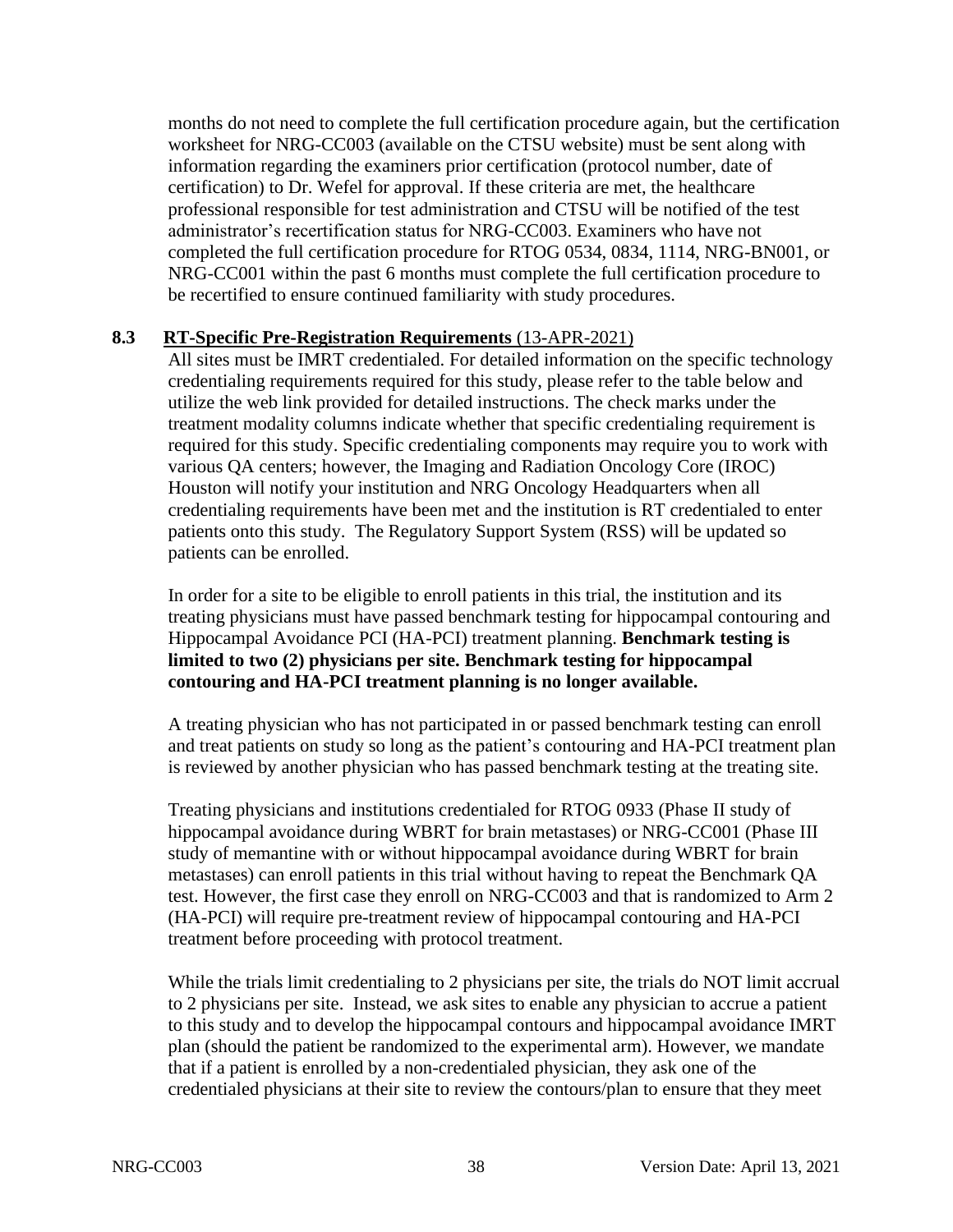protocol criteria. When enrolling the patient, the system asks two questions: 1) Who is the enrolling the physician? and 2) Who is the credentialed physician who will be approving the contours? Again, these do not need to be the same physician.

To be Grandfathered from 0933 or CC001, complete a Credentialing Status Inquiry (CSI) Form (see the procedures and instructions table below) must be submitted in order to receive a letter and have RSS updated.

| NRG-CC003                                                 |                                                                                       |                                                                                                                       |                                                                                                                                                                                                                                                                                                                                                                                                                                                                                                                                                                                                                                                                                                                   |  |  |
|-----------------------------------------------------------|---------------------------------------------------------------------------------------|-----------------------------------------------------------------------------------------------------------------------|-------------------------------------------------------------------------------------------------------------------------------------------------------------------------------------------------------------------------------------------------------------------------------------------------------------------------------------------------------------------------------------------------------------------------------------------------------------------------------------------------------------------------------------------------------------------------------------------------------------------------------------------------------------------------------------------------------------------|--|--|
| <b>RT</b><br><b>Credentialin</b><br>g<br>Requiremen<br>ts | <b>Web Link for Procedures and Instructions:</b><br>http://irochouston.mdanderson.org |                                                                                                                       |                                                                                                                                                                                                                                                                                                                                                                                                                                                                                                                                                                                                                                                                                                                   |  |  |
|                                                           | <b>Treatment Modality</b>                                                             |                                                                                                                       |                                                                                                                                                                                                                                                                                                                                                                                                                                                                                                                                                                                                                                                                                                                   |  |  |
|                                                           | 3DCRT<br>(Arm 1)                                                                      | $\begin{array}{c}\n\text{IMRT} \\ \text{Mandator} \\ \text{y for all} \\ \text{sites} \\ \text{(Arm 2)}\n\end{array}$ | <b>Key Information</b>                                                                                                                                                                                                                                                                                                                                                                                                                                                                                                                                                                                                                                                                                            |  |  |
| Facility<br>Questionnai<br>re                             |                                                                                       | $\checkmark$                                                                                                          | The IROC-Houston electronic facility questionnaire<br>(FQ) should be completed or updated with the most<br>recent information about your institution. To access<br>this FQ, go to<br>http://irochouston.mdanderson.org/questionnaires.                                                                                                                                                                                                                                                                                                                                                                                                                                                                            |  |  |
| Credentialin<br>g Status<br>Inquiry<br>Form (CSI)         |                                                                                       |                                                                                                                       | To determine whether your institution needs to<br>complete any further credentialing requirements,<br>please complete the "Credentialing Status Inquiry<br>Form" found under credentialing on the IROC<br>Houston QA Center website<br>(http://irochouston.mdanderson.org)                                                                                                                                                                                                                                                                                                                                                                                                                                        |  |  |
| <b>Benchmark</b><br>Cases                                 |                                                                                       |                                                                                                                       | In order for a site to be eligible to enroll patients in<br>this trial, the institution and its treating physicians<br>must have passed benchmark testing for hippocampal<br>contouring and Hippocampal Avoidance PCI (HA-<br>PCI) treatment planning. Benchmark testing for<br>NRG CC003 is no longer available.<br><b>EXCEPTION:</b> Treating physicians and sites<br>credentialed for RTOG 0933 (phase II study of<br>hippocampal avoidance during WBRT for brain<br>metastases) or NRG-CC001 (phase III study of<br>memantine with or without hippocampal avoidance<br>during WBRT for brain metastases) will not be<br>required to pass Benchmark Testing for NRG-<br>CC003. A CSI form should be submitted. |  |  |
| Phantom                                                   |                                                                                       | $\checkmark$                                                                                                          | An anthropomorphic phantom study provided by the                                                                                                                                                                                                                                                                                                                                                                                                                                                                                                                                                                                                                                                                  |  |  |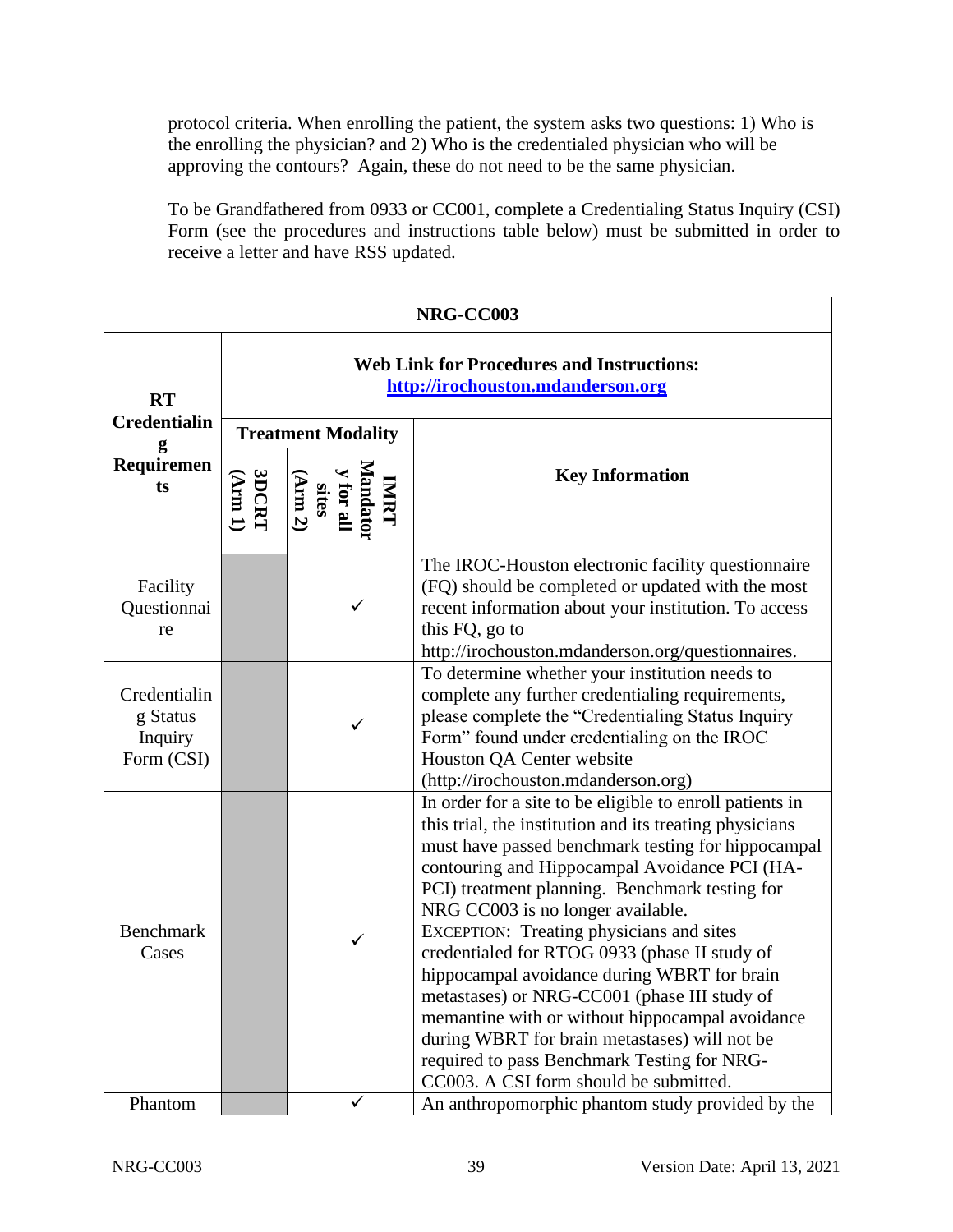| Irradiation | IROC-Houston QA Center must be successfully            |
|-------------|--------------------------------------------------------|
|             | completed. Instructions for requesting and irradiating |
|             | the phantom are found on the IROC -Houston             |
|             | website under credentialing                            |
|             | (http://irochouston.mdanderson.org).                   |

**8.3.1** Digital Radiation Therapy Data Submission Using Transfer of Images and Data (TRIAD) TRIAD is the American College of Radiology's (ACR) image exchange application. TRIAD provides sites participating in clinical trials a secure method to transmit DICOM RT and other objects. TRIAD anonymizes and validates the images as they are transferred.

## TRIAD Access Requirements:

- A valid CTEP IAM account.
- Registration type of: Associate (A), Associate Plus (AP), Non-Physician Investigator (NPIVR), or (Investigator (IVR). Refer to the CTEP Registration Procedures section for instructions on how to request a CTEP-IAM account and complete registration in RCR.
- TRIAD site user role on an NCTN or ETCTN roster.

All individuals on the Imaging and Radiation Oncology Core provider roster have access to TRIAD and may submit images for credentialing purposes, or for enrollments to which the provider is linked in OPEN.

## TRIAD Installations:

To submit images, the individual holding the TRIAD Site User role will need to install the TRIAD application on their workstation. TRIAD installation documentation is available at https://triadinstall.acr.org/triadclient/,

This process can be done in parallel to obtaining your CTEP-IAM account and RCR registration.

For questions, contact TRIAD Technical Support staff via email [TRIAD-](mailto:TRIAD-Support@acr.org)[Support@acr.org](mailto:TRIAD-Support@acr.org) or 1-703-390-9858.

# **8.4 Patient Enrollment** (13-APR-2021)

Patient registration can occur only after evaluation for eligibility is complete, eligibility criteria have been met, and the study site is listed as 'approved' in the CTSU RSS. Patients must have signed and dated all applicable consents and authorization forms.

# **8.4.1** Oncology Patient Enrollment Network (OPEN)

The Oncology Patient Enrollment Network (OPEN) is a web-based registration system available on a 24/7 basis. OPEN is integrated with CTSU regulatory and roster data and with the (LPOs) registration/randomization systems or the Theradex Interactive Web Response System (IWRS) for retrieval of patient registration/ randomization assignment.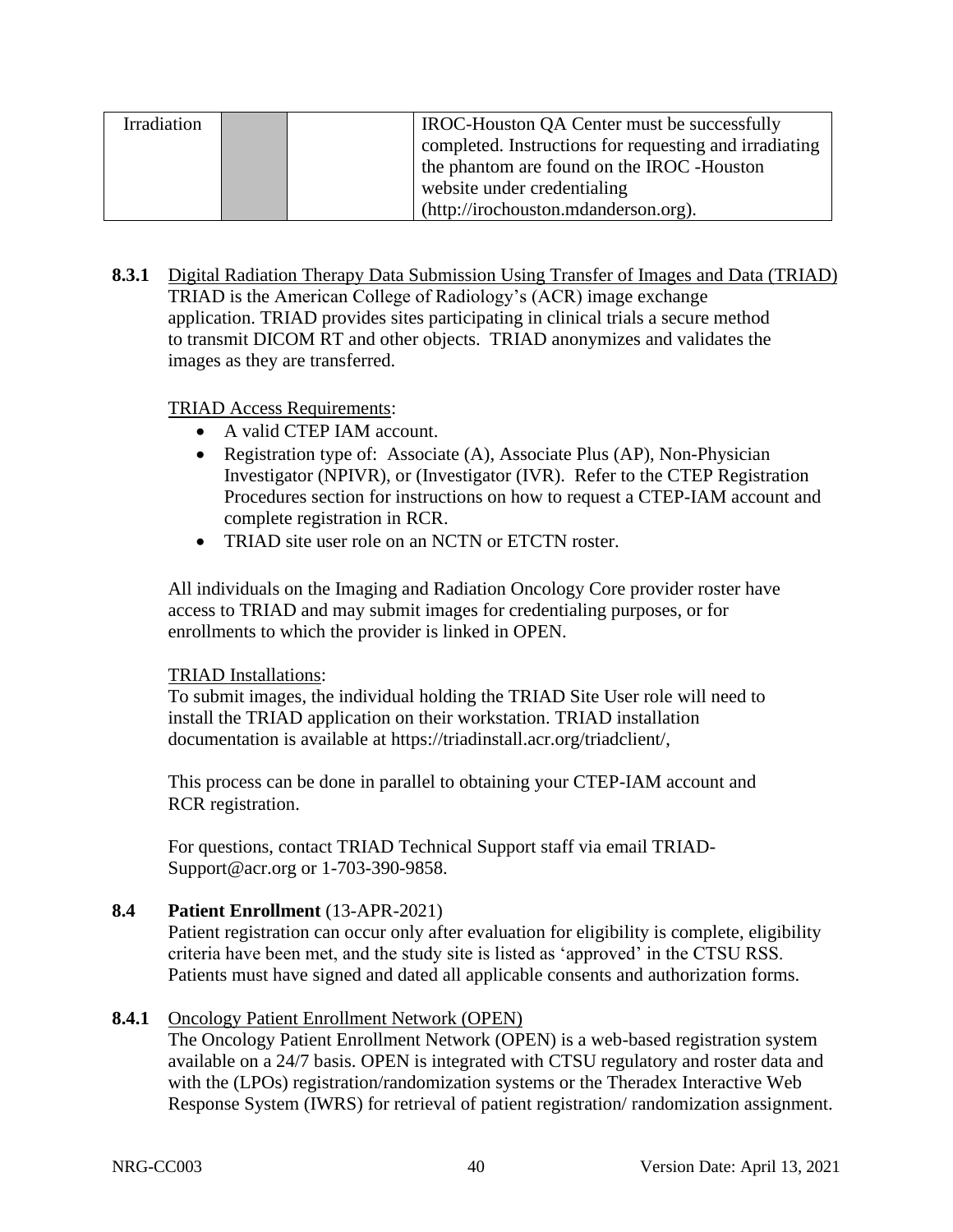OPEN will populate the patient enrollment data in NCI's clinical data management system, Medidata Rave.

Requirements for OPEN access:

- A valid CTEP-IAM account;
- To perform enrollments or request slot reservations: Must be on an LPO roster, ETCTN corresponding roster, or participating organization roster with the role of Registrar. Registrars must hold a minimum of an Associate Plus (AP) registration type;
- Have an approved site registration for the protocol prior to patient enrollment.

To assign an Investigator (IVR) or Non-Physician Investigator (NPIVR) as the treating, crediting, consenting, drug shipment (IVR only), or receiving investigator for a patient transfer in OPEN, the IVR or NPIVR must list the IRB number used on the site's IRB approval on their Form FDA 1572 in RCR.

Prior to accessing OPEN site staff should verify the following:

- The following baseline neurocognitive assessments have been completed prior to Step 2 registration: HVLT-R, TMT, and COWA (see Section 3.2.1 for details).
- Patient has met all eligibility criteria within the protocol stated timeframes; and
- All patients have signed an appropriate consent form and HIPAA authorization form (if applicable).

Note: The OPEN system will provide the site with a printable confirmation of registration and treatment information. You may print this confirmation for your records.

To receive site reimbursement for specific tests and/or biospecimen submissions, completion dates must be entered in the OPEN Funding screen post registration. Please refer to the protocol specific funding page on the CTSU members' website for additional information. Timely entry of completion dates is recommended as this will trigger site reimbursement.

Access OPEN at https://open.ctsu.org or from the OPEN link on the CTSU members' website. Further instructional information is in the OPEN section of the CTSU website at [https://www.ctsu.org](https://www.ctsu.org/) or at [https://open.ctsu.org.](https://open.ctsu.org/) For any additional questions contact the CTSU Help Desk at 1-888-823-5923 or [ctsucontact@westat.com.](mailto:ctsucontact@westat.com)

In the event that the OPEN system is not accessible, participating sites can contact NRG web support for assistance with web registration: [websupport@acr.org](mailto:websupport@acr.org) or call the NRG Registration Desk at 215-574-3191, Monday through Friday, 8:30 a.m. to 5:00 p.m. ET. The registrar will ask the site to fax in the eligibility checklist and will need the registering individual's e-mail address and/or return fax number. This information is required to assure that mechanisms usually triggered by the OPEN web registration system (e.g. drug shipment and confirmation of registration) will occur.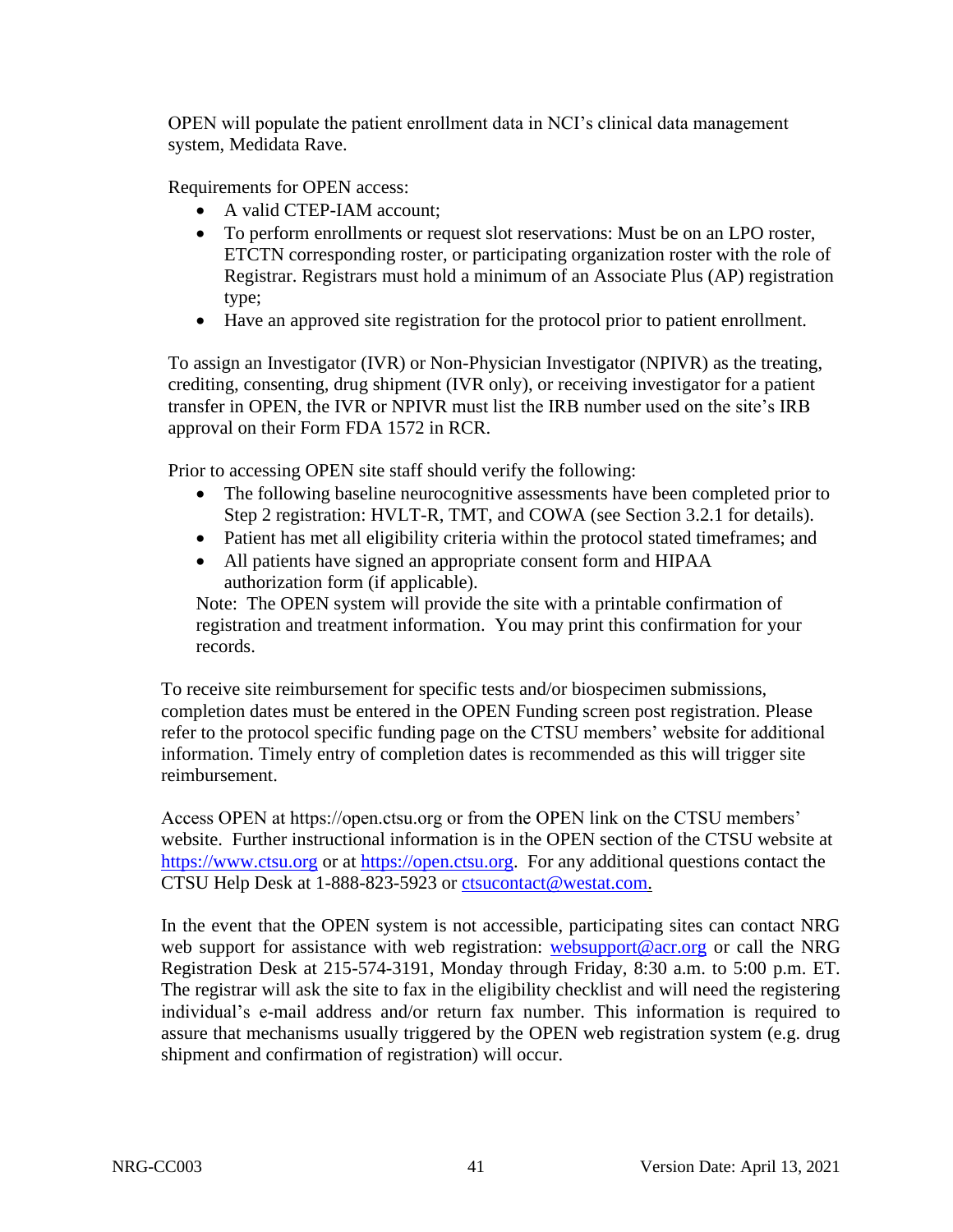# **9. DRUG INFORMATION**

Not applicable for this study.

## **10. PATHOLOGY/BIOSPECIMEN**

## **10.1 Biomarkers** (15-JUNE-2020)

## **10.1.1** miRNA Profiling of Serum

Comprehensive miRNA profiling of serum of patients enrolled on trial will be performed using comprehensive miRNA microarray prior to PCI or HA-PCI and after PCI or HA-PCI for comprehensive analysis of miRNA alterations induced by PCI or HA-PCI and to correlate those results with neurocognitive decline.

Total RNA will be extracted from patient's serum using a dedicated miRNA kit (QIAGEN Total RNA) and hybridized to GeneChip™ miRNA 4.0 Array using samples obtained before and after irradiation.

Candidate miRNAs identified during the discovery phase will be validated using qPCR analysis on an independent subset of samples in triplicate.

## **10.1.2** Apolipoprotein E (APOE)

Genomic DNA will be extracted from 400 μL peripheral blood by using the blood DNA extraction kit (TIANGEN) according to the manufacturer's instructions. DNA will be diluted with nuclease free water to 8 ng/μL for *APOE* genotyping analysis. Direct sequencing of APOE will be performed using previously tested primer pairs (Haasl 2008). Cycle sequencing products will be run on an ABI 3730 XL DNA analyzer and the resultant chromatograms will be analyzed with FinchTV v1.4 (Geospiza, Seattle, WA). Insufficient DNA amplification can result from low concentrations of DNA or impure DNA. This will be corrected with re-extraction and/or re-purification of DNA. Positive controls will be added at the beginning and end of each plate of samples.

## **10.2 Biospecimen Submission Table** (15-JUNE-2020)

# **10.2.1** Optional Specimen Submissions

Patients must be offered the opportunity to consent to optional specimen collection. If the patient consents to participate, the site is required to submit the patient's specimens as specified per protocol. Sites are not permitted to delete the specimen component from the protocol or from the sample consent.

## **See detailed specimen collection/processing/shipping instructions on the protocolspecific page of the CTSU website.**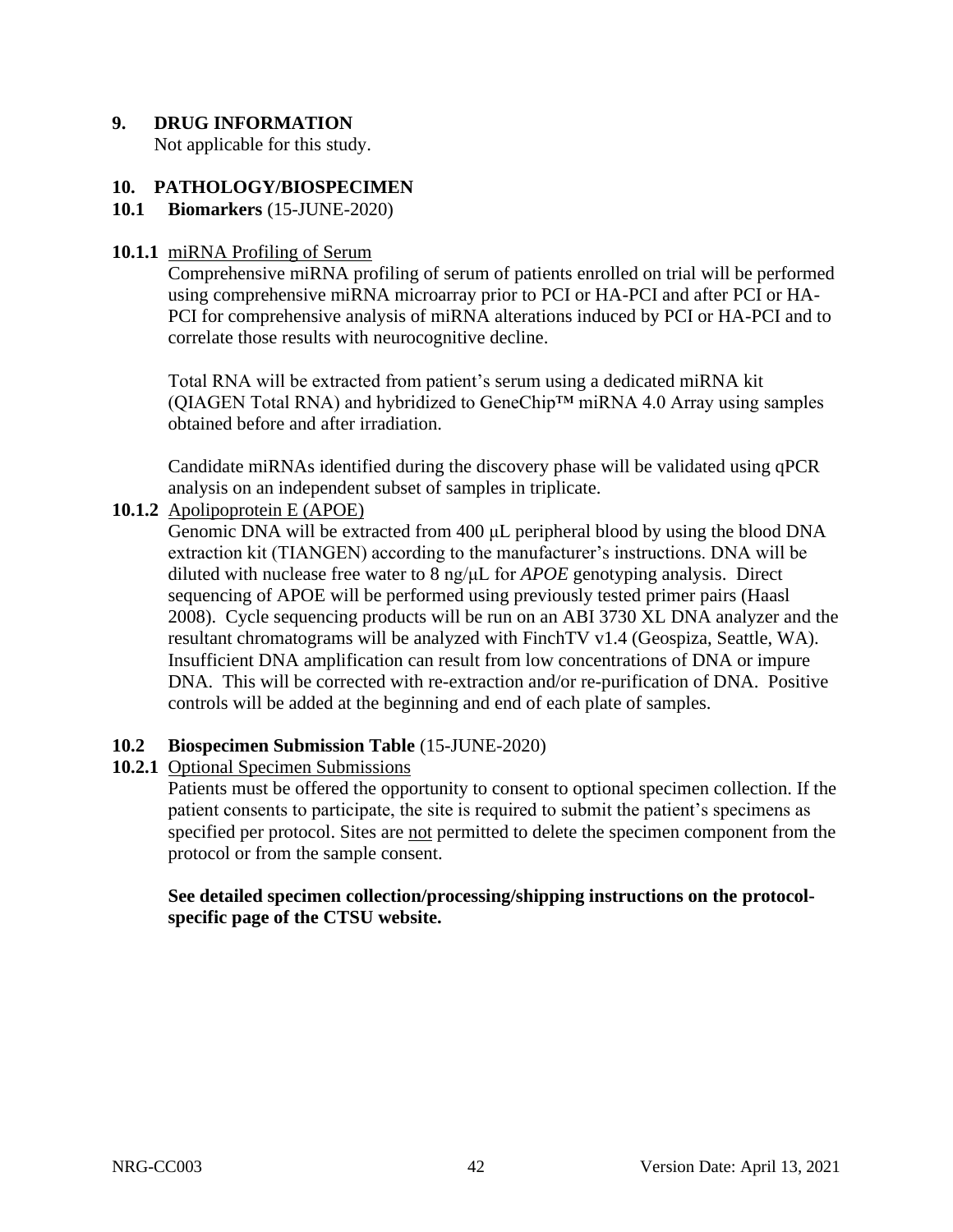# **Optional Study: Correlation of biomarkers to the development of neurocognitive decline after brain irradiation**

The specimens are being collected in order to be prepared to correlate biomarkers to the development of neurocognitive decline after brain irradiation (see Section 10.1 for further details).

- Required Form: ST form (include study #, case #, patient initials, NRG/NCI institution ID# and name, treatment time point of specimens)
- Biospecimen Kits: Available from the NRG Oncology Biospecimen Bank-San Francisco - send all kit requests by email to **NRGBB@ucsf.edu**
- Shipping days: Monday-Wednesday (U.S. sites); Monday-Tuesday (Canada and Non-North American).
- Shipping costs: One return label is provided for each case in the frozen Biospecimen kits provided by the bank. Batch shipping specimens from all timepoints from each case is encouraged.

For questions, contact:

NRG Oncology Biospecimen Bank-San Francisco 415-476-7864/FAX 415-476-5271 NRGBB@ucsf.edu

| <b>Specimen Type</b> | <b>Collection</b>  | <b>Collection</b>            | <b>Shipping</b>              |  |  |  |  |
|----------------------|--------------------|------------------------------|------------------------------|--|--|--|--|
|                      | <b>Time Points</b> | <b>Information and</b>       | See the protocol-specific    |  |  |  |  |
|                      |                    | Requirements/                | page of the CTSU website for |  |  |  |  |
|                      |                    | <b>Instructions for Site</b> | detailed specimen collection |  |  |  |  |
|                      |                    |                              | and shipment instructions.   |  |  |  |  |
| <b>Specimen 1:</b>   | • Pre-Treatment:   | Frozen serum samples         | Serum sent frozen on dry     |  |  |  |  |
| Serum-red top        | Prior to PCI or    | containing minimum           | ice via overnight courier to |  |  |  |  |
| tube - centrifuge    | <b>HA-PCI</b>      | 0.5 mL per aliquot in        | NRG Biospecimen Bank-San     |  |  |  |  |
| and aliquot          | • At 3, 6, 12, and | five $(5)$ 1 mL cryovials    | Francisco                    |  |  |  |  |
|                      | 18 months from     |                              |                              |  |  |  |  |
|                      | start of PCI or    | Storage: $-80^{\circ}$ C and |                              |  |  |  |  |
|                      | <b>HA-PCI</b>      | ship frozen                  |                              |  |  |  |  |
| <b>Specimen 2:</b>   | • Pre-treatment    | Frozen whole blood           | Whole blood shipped frozen   |  |  |  |  |
| Whole blood for      | only: Prior to PCI | samples containing a         | on dry ice via overnight     |  |  |  |  |
| DNA-One 5ml          | or HA-PCI          | minimum of $1.0$ mL          | courier to NRG Biospecimen   |  |  |  |  |
| purple EDTA          |                    | per aliquot in three $(3)$   | Bank - San Francisco         |  |  |  |  |
| tube $-$ mix and     |                    | 2 mL cryovials               |                              |  |  |  |  |
| aliquot              |                    |                              |                              |  |  |  |  |

# **11. SPECIAL STUDIES (NON-TISSUE)**

# **11.1 Patient-Reported Outcomes** (14-FEB-2019)

In a recent secondary analysis of 2 prior RTOG PCI trials (RTOG 0212 and 0214), PCI was associated with a 2- to 3-fold increased risk of deterioration in patient-reported cognitive functioning, as assessed on the self-reported cognitive functioning subscale of the EORTC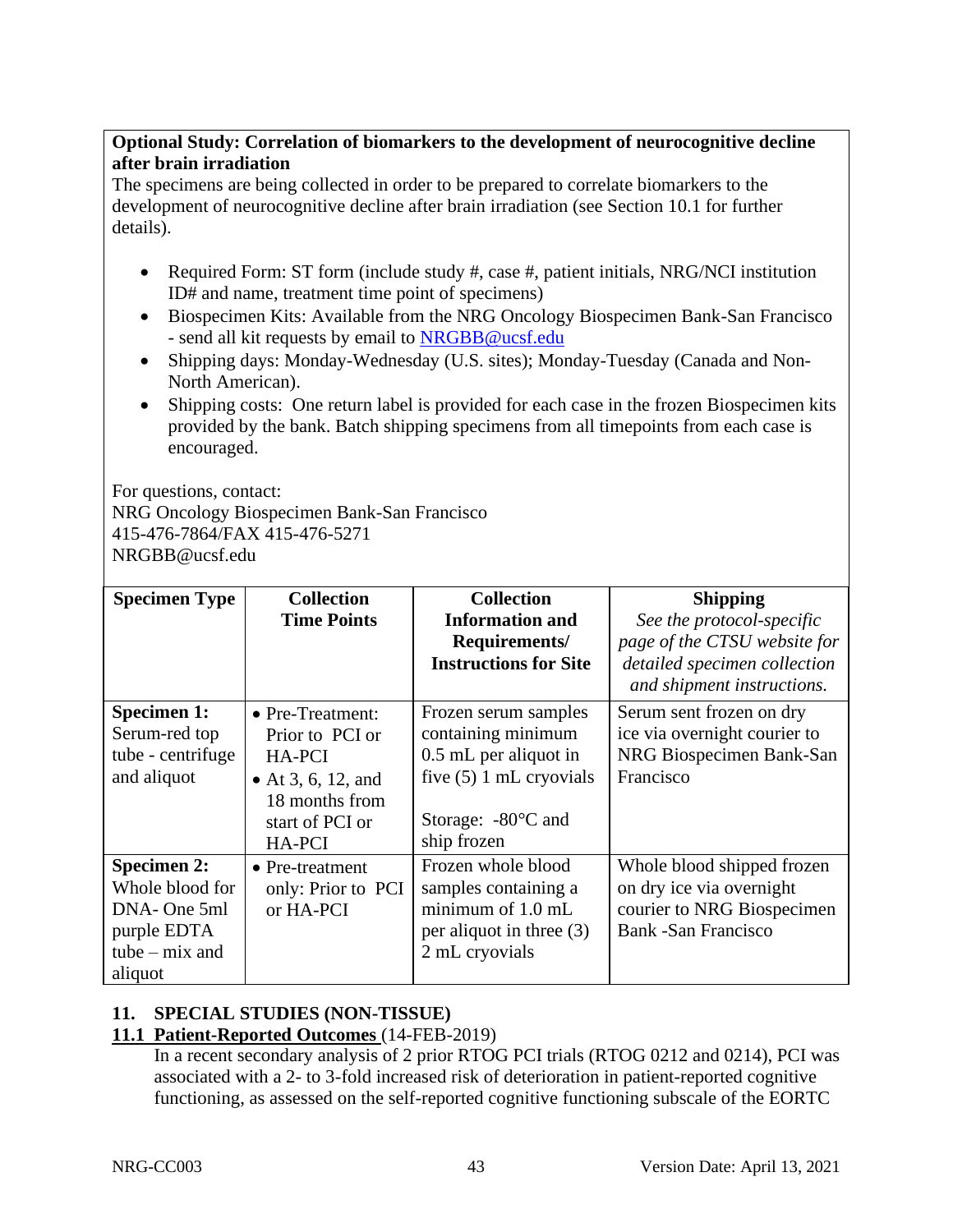QLQ-C30, at 6 months (PCI 45% vs. no PCI 18%) and 12 months (PCI 51% vs. no PCI 23%) (Gondi 2013). Thus, in determining whether HA-PCI will mitigate cognitive toxicity as compared to PCI, inclusion of this validated and sensitive patient-reported endpoint will complement information gained from the primary endpoint of HVLT-R Delayed Recall.

# EORTC QLQ-C30

The EORTC QLQ-C30 is the instrument most frequently used to measure quality of life (QOL) in cancer patients, and BN20 is a supplemental questionnaire specifically developed for use with the general questionnaire (QLQ-C30) in patients with brain cancer. Both instruments have been used in previous RTOG PCI trials (RTOG 0212 and 0214) and have also been shown to be reliable and valid instruments in the setting of recurrent high-grade gliomas (Osoba 1996, Osoba 1997). In addition, QLQ-C30 has demonstrated adequate reliability in patients with lung and other cancer diagnoses (Osoba 1997; Aaronson 1993, Bergman 1992, Osoba 1994). Both the EORTC QLQ-C30 and BN20 instruments are copyrighted by the EORTC and translated and validated in 81 languages. No monetary charge is required for use in a non-commercial setting. Permission to use these QOL instruments for this proposed phase III PCI trial has been obtained.

## EQ-5D-5L

The EuroQOL-5D health state classification (EQ-5D-5L) is a 2-part questionnaire that takes approximately 5 minutes to complete (Schultz 2002). The first part of the EQ-5D-5L consists of 5 items covering 5 dimensions including: mobility, self-care, usual activities, pain/discomfort, and anxiety/depression. Each dimension can be graded on 5 levels including: 1-no problems, 2-slight problems, 3-moderate problems, 4-severe problems, and 5-extreme problems. Health states are defined by the combination of the leveled responses to the 5 dimensions, generating 243 (3 to the 5th) health states to which unconsciousness and death are added (Badia 1998). The second part is a visual analogue scale (VAS) valuing current health state, measured on a 20 cm 10 point-interval scale. Worst imaginable health state is scored as 0 at the bottom of the scale and best imaginable health state is scored as 100 at the top. Both the 5-item index score and the VAS score are transformed into a utility score between 0 "Worst health state" and 1 "Best health state". Either the index score or the VAS score can be used in the quality adjusted survival analysis, or enter the cost-utility equation, depending on the health state(s) of interest (Wu 2002).

Although developed in Europe, the EQ-5D has been used in the United States and Canada (Glick 1999, Johnson 1998, Johnson 1998b, Johnson 2000, Trippoli 2001). The EQ-5D web site, [http://www.euroqol.org/,](http://www.euroqol.org/) lists the languages in which the form has been validated. The Work Productivity and Activity Impairment (WPAI) Questionnaire, a validated instrument to assess work and productivity (Reilly 1993), will be used to assess both the patient and any caregiver lost wages and productivity. It consists of 6 questions utilizing a recall period of the last 7 days. The WPAI has 4 outcomes: absenteeism (work time missed), presenteesism (impairment at work/reduced on-the-job effectiveness), work productivity loss (overall work impairment/absenteeism + presenteeism), and activity impairment. These outcomes are expressed as impairment percentages, with higher numbers indicating greater impairment and less productivity.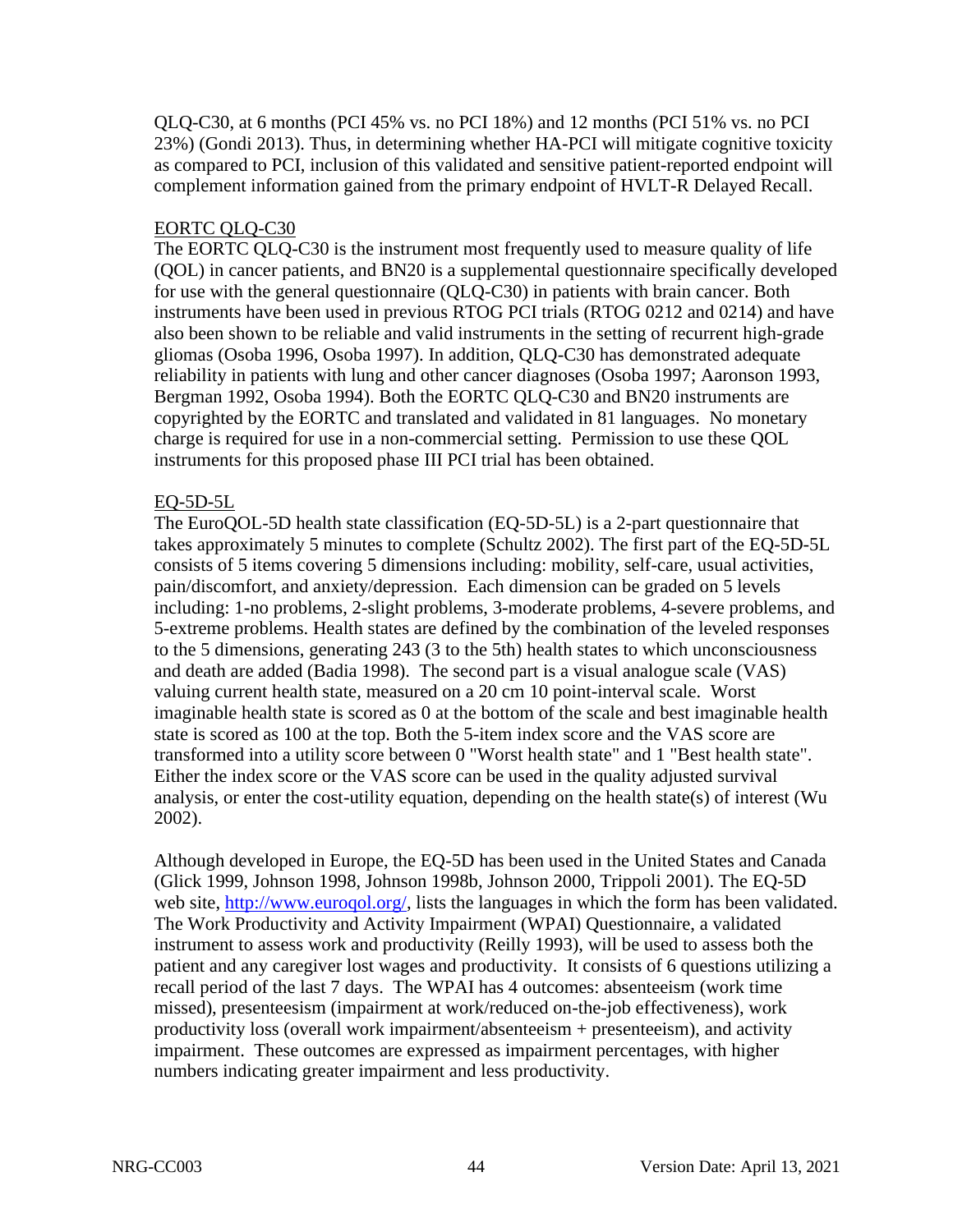## Cost-Effectiveness

A health resource utilization diary will be used to measure the services consumed by the patient. The diary must be given to the patient at the beginning of the reporting period and the due dates for submission of the diary are provided in [Section 4.](#page-19-0) For example, the first diary must be given to the patient prior to the start of RT and is due at the end of RT. This diary can also be completed by a caregiver. The institution must collect the caregiver's contact information so that the caregiver can be contacted if the diary is not completed by the patient. Note that this information will not be provided to NRG Oncology.

## Hopefulness

The hippocampus has been implicated as a mediator of emotional regulation, especially during stress, e.g. cancer and the treatment of cancer (Godsil 2013). Indeed, smaller hippocampal volume has been correlated with greater vulnerability to psychological trauma (Gilbertson 2002). If the hippocampus functions, in part, as a neurophysiological "hope center" then protection of the structure in the HA-PCI arm is expected to preserve hopefulness among those treated with this experimental approach. We hypothesize that HA-PCI may allow maintenance of hopefulness as measured by the Adult Hope Scale (AHS).

The AHS was developed by Snyder and colleagues at the University of Kansas (1989). The tool, designed to be completed in approximately 5 minutes, assesses the core components of hope theory: goal-setting, path establishment, and agency (i.e. "motivation") to attain said goals by pursuing an established pathway. The instrument has been validated and utilized in oncology studies in which links between levels of hopefulness with posttraumatic growth and positive coping skills have been found (Ho 2012, Clayton 2008). To avoid the confounding effect of depression on hope, a 2-item tool (PHQ 2) will be administered to determine if underlying depression is present among subjects (Gilbody 2007). The PHQ 2 has already been used in a depression screening trial mounted by NRG Oncology (RTOG 0841) and was found to be remarkably robust in detecting depressive symptoms.

# Data Collection

Collection of the EORTC QLQ-C30 and BN20 will occur at the same time points as cognitive assessments: baseline (prior to Step 2 registration) and at 3, 6, 12, 18, and 24 months from the start of treatment. The EQ-5D-5L will be collected at baseline (prior to Step 2 registration), at the end of RT, and at 6, 12, and 24 months from the start of treatment. The WPAI Questionnaire will be collected at the end of RT and at 6, 12, and 24 months from the start of treatment. The AHS and PHQ 2 will be collected at baseline and 6 months from the start of treatment. Such a data collection schedule will permit comparison of patient-reported QOL and cognitive outcomes, as well as early and long-term patientreported QOL effects of HA-PCI as compared to PCI. RTOG 0212 and 0214 collected QOL data at 6 and 12 months. The compliance with quality of life data collection was 64%-67% at 6 months and 50%-56% at 12 months. To optimize data collection at the proposed time points, this trial will incorporate electronic data collection using VisionTree, a HIPPA-secure web-based technology that has demonstrated significantly improved data compliance (from 52% to 90%) as compared to historical standards within the RTOG network (Movsas 2011); see Section 11.2 below.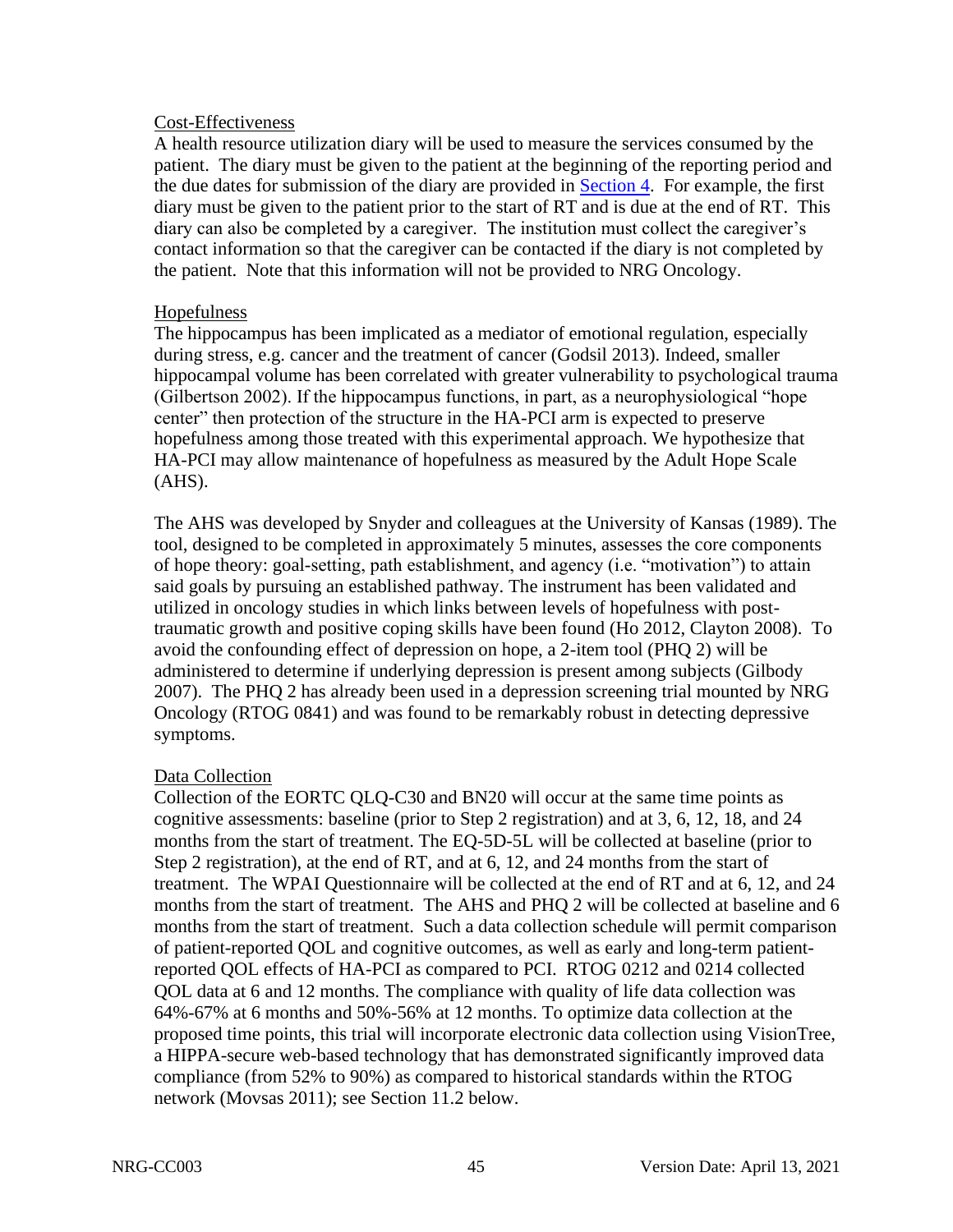**11.2 Optional Online Completion of Patient-Reported QOL Assessments** (14-FEB-2019) Missing data are a significant problem, particularly for QOL assessments. Unlike data for traditional endpoints, such as survival, QOL data can never be obtained retrospectively if it is not provided by the patient at the appropriate time point. This limits researchers' ability to accurately perform QOL statistical analyses and negatively impacts the clinical relevance of this effort. Typically, QOL forms are filled out in hardcopy (paper). To provide a more convenient method of completing QOL assessments, NRG Oncology is working with VisionTree Software, Inc., San Diego, CA. VisionTree offers patients on this study the option of completing their QOL forms online from any location that has a computer with Internet access, including the patient's home, and provides reminders to patients to complete the assessments.

VisionTree has developed a tool, VisionTree Optimal Care (VTOC), a HIPAA-secure, user friendly, web-based software system (Gorgulho 2005; Gorgulho 2007; Pedroso 2006). The VTOC tool contains a web-based system for global patient and trial administration access, which allows improved compliance and accuracy of data collection, validation, and reporting. It is compliant with the Title 21, Code of Federal Regulations, Part 11 statistical process control system and provides a mobile solution for clinical trials. QOL data are collected with Microsoft Excel and PDF export of reports. VTOC also has mobile messaging and e-mail reminders. Surveys can be "pushed" to patients for completion at timed intervals (see [http://www.visiontree.com](http://www.visiontree.com/) for details). This technology allows consenting patients on this study to fill out their QOL forms online from any location and to receive e-mail reminders to complete assessments. E-mail reminders also can be sent to research associates (RAs) at the appropriate institutions to remind them that a QOL time point window is about to close so that a patient can be contacted to fill out QOL information on time, before it becomes "missing data".

In a pilot RTOG study (RTOG 0828), the compliance rate of patients completing QOL assessments at 6 months significantly improved using electronic technology. Based on this pilot data, NRG Oncology is offering VisionTree as an option in other studies, including this one. Patients preferring to complete hardcopy QOL assessments can do so. The QOL forms completed via VTOC are identical to the hardcopy forms; this technology does not add to or change the QOL assessments in this study.

Patients without e-mail or Internet access are still able to complete hardcopy (paper) forms. Indeed, at any time, any patient may choose to fill out their QOL form using the hardcopy form. If the patient wishes to complete QOL assessments online, the patient must have an e-mail address that they consent to use for this purpose. Patients' e-mail addresses are necessary so that e-mail reminders may be sent to them to remind them to fill out QOL forms that are due. The patient's e-mail address also will be used for password-protected access to VTOC. Patients who are interested in participating but do not yet have an e-mail address can obtain one for free from a number of sources (e.g. Yahoo!, Hotmail, or AOL).

The baseline QOL forms must be completed in hardcopy (on paper) prior to the start of treatment. In addition, the Adult Hope Scale (AHS) and PHQ 2 must be completed in hard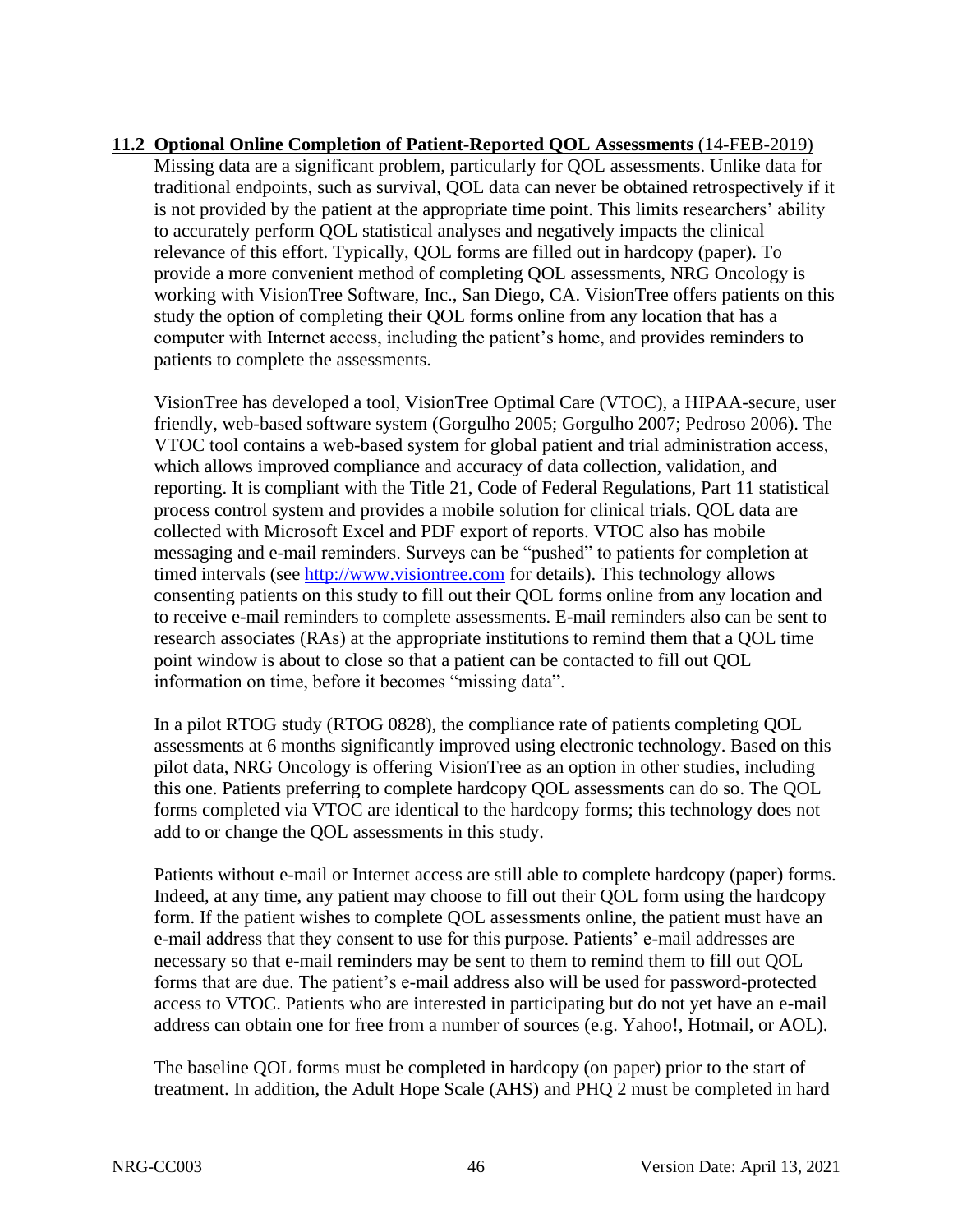copy (on paper) at 6 months from the start of PCI or HA-PCI. All subsequent QOL forms can be completed by the patient online.

The site RA is responsible for setting up the patient's account on VTOC. The RA may do so by logging on the VTOC portal at the following link: https://rtog.optimalcare.com medical team. RA login information will be provided by VTOC after the first patient registered by the RA is randomized to the study. (Once login information is received, the RA can immediately set up future patients' accounts in VTOC after registration.) The patient's VTOC account must be set up within 14 days after randomization. VTOC will send patients e-mail reminders to complete QOL forms. The first reminder will be sent at the beginning of the window for completion of the form, with a second reminder sent halfway through the window, if the form has not yet been completed. A maximum of 3 reminders will be sent for each of the QOL assessment time points (subsequent to the baseline assessments). After the patient has completed all forms, a dialogue box will appear thanking the patient for completing the QOL form(s), and the patient will no longer receive reminders for that time point.

Patients will receive a login card (either printed or sent via e-mail) with which to log in using the secure, web-based VTOC portal. VTOC meets all HIPAA guidelines and is encrypted (via 128-bit SSL) for the security, privacy, and confidentiality of QOL information. It is similar to the secure login commonly used when performing online banking. The login card can then be kept and maintained by the patient.

Site Research Associates (RAs) will receive training in the use of VTOC via NRG Oncology webinars and educational sessions. Dates and registration for the VTOC webinars are found in the weekly NRG Oncology Broadcast. The RA or study administrator will be informed via the VTOC "At a Glance" form management system when QOL forms have been completed or when the window for a particular form has closed. If the site RA receives a notice that forms have not been completed, she or he will contact the patient to remind the patient to fill out the QOL form or inquire why the forms have not been completed. The RA will complete the cover page for each form that was not completed (either via VTOC or in hardcopy) and will submit the cover page.

The patient's e-mail address only will be used by NRG Oncology for this purpose. Patients will be sent e-mail reminders to complete QOL forms. A typical e-mail reminder would read: "Your Quality of Life forms for the study, NRG-CC003, are now due. Please go to [http://www.optimalcare.com,](http://www.optimalcare.com/) use your secure login, and complete the online forms. If any questions make you feel uncomfortable, you may skip those questions and not give an answer. If you have any questions, please e-mail or call your research associate at [insert RA e-mail address] or [insert RA telephone number]. Thank you for participating in this study." The reminders will be created by NRG Oncology and placed into a study template that will be sent to patients at customized intervals (at the time points when QOL forms are due). Reminders will be sent for each of the 4 QOL time points (following the baseline QOL forms, which are completed in hardcopy) until the form(s) is completed or the time window on that time point ends. After a patient has completed all forms in the VTOC portal, a dialogue box will appear that says "Thank you for completing your Quality of Life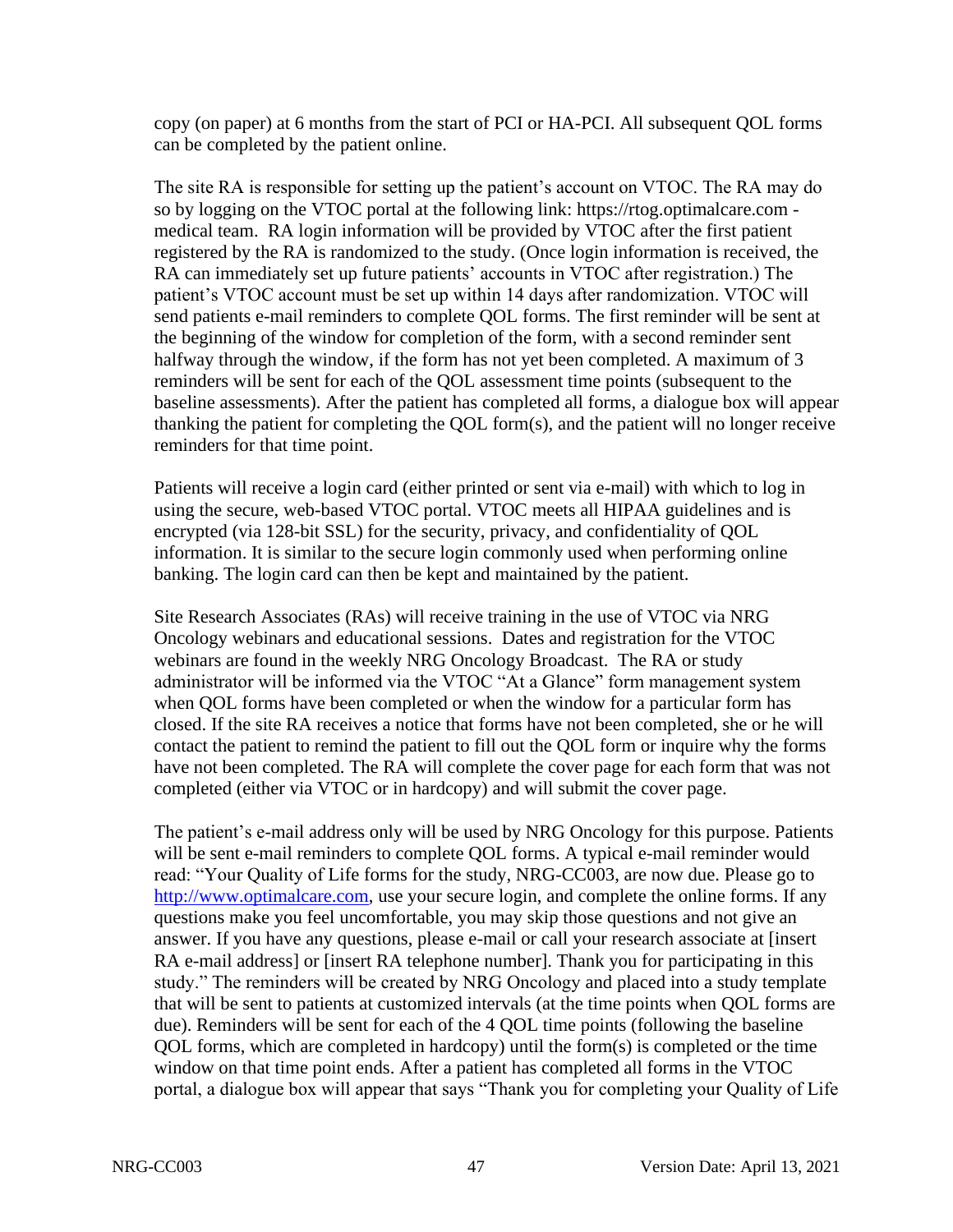forms," and the patient will no longer receive any remaining notices for that time point. The site RA or study administrator will be informed through the VTOC "At-A-Glance" form management system when QOL forms have been completed.

# **11.3 Imaging Biomarkers** (14-FEB-2019)

MR imaging represents a potentially sensitive tool for monitoring cognitive injury from cancer therapies including cranial irradiation. Degree of white matter changes and hippocampal volumetry represent novel imaging biomarkers that may predict cognitive outcomes following neuro-protective strategies such as hippocampal avoidance. As exploratory objectives of this study, we plan to assess white matter injury and hippocampal volumetry on pre-treatment brain MRIs and correlate these imaging biomarkers with cognitive outcomes and potential differential benefit of HA-PCI versus PCI.

In other neurodegenerative conditions, MR imaging-defined white matter changes have been correlated with cognitive deterioration (Carmichael 2010, Breteler 1994). Sabsevitz, et al. (2013) demonstrated a strong and independent relationship between white-matter integrity prior to cranial irradiation and the volume and severity of these post-treatment white matter changes. However, correlation of pre-treatment T2/FLAIR white matter injury with cognitive and quality of life outcomes remains poorly understood. In addition, the ability of hippocampal avoidance to mitigate white matter injury has not been previously examined.

A number of studies have demonstrated that MR-defined hippocampal volumetry is a significant predictor for cognitive decline (Kantarci 2013, Fleischman 2013). Similarly, serial atrophy in hippocampal volume over time also has predicted for cognitive decline. Wang, et al (2013) found that hippocampal loss over time was significantly greater in patients with mild cognitive impairment compared with age-matched normal controls. Additionally, in a longitudinal study of 323 subjects with mild cognitive impairment, patients who had factors predictive for the development of Alzheimer's dementia had higher rates of hippocampal atrophy on serial MRI (van de Pol 2007). Thus, we hypothesize that smaller pre-treatment hippocampal volumes will predict for an increased risk of cognitive decline and that patients who experience serial decline in hippocampal volume, irrespective of pre-treatment volume, will be at a higher risk of cognitive decline. Using MR images obtained at baseline, we plan to quantify extent of MR-defined white matter changes and hippocampal volume pre-treatment, correlate these data with cognitive and quality of life outcomes, and evaluate differential benefit of HA-PCI as compared to PCI.

**11.3.1** Technique, Timing and Central Submission

The study requires a SPGR, MP-RAGE, or TFE MRI scan without and with gadolinium contrast-enhanced T1-weighted acquisitions and standard T2-weighted FLAIR sequence acquisitions to be obtained within 56 days of Step 1 registration. The purpose of this baseline imaging study is to rule out intracranial metastases prior to enrollment and for hippocampal contouring should the patient be randomized to the HA-PCI experimental arm of this study. This imaging study will be submitted for centralized quality assurance review of hippocampal contouring and HA-PCI treatment planning. For this exploratory analysis of imaging biomarkers, the MRI scan also will be used to provide assessment of white matter changes and hippocampal volumetry at baseline prior to HA-PCI as compared to PCI. To yield acceptable image quality, the pre-contrast-enhanced should have a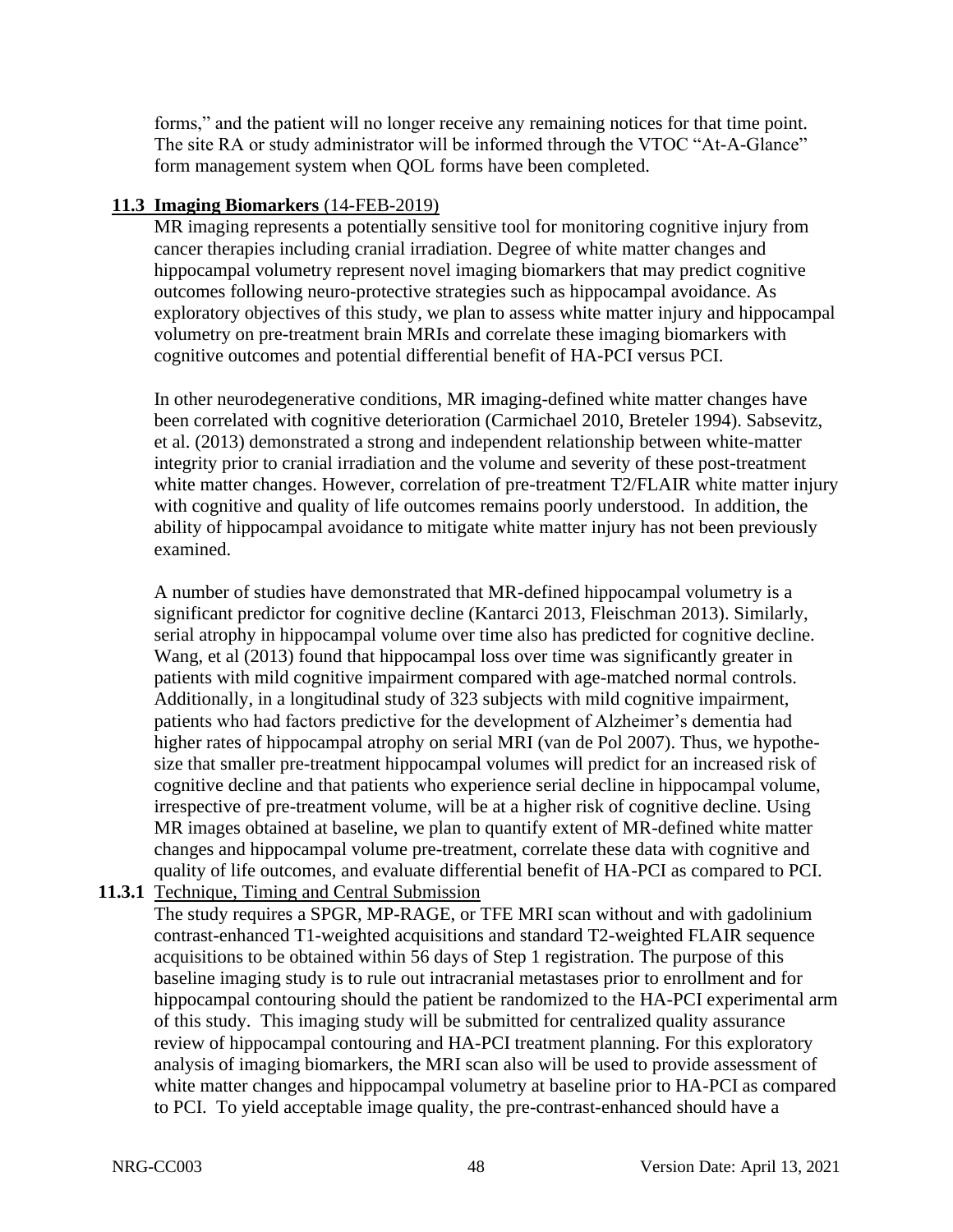resolution of 1 x 1 x 1.2 mm and should follow the protocols established by the Alzheimer's Disease Neuroimaging Initiative (ADNI). Performance of this sequence at a 3 Tesla field strength is recommended. Vendor-specific versions of this sequence are available for download from the ADNI website, [http://www.adni](http://www.adni-info.org/scientists/MRIProtocols.aspx)[info.org/scientists/MRIProtocols.aspx](http://www.adni-info.org/scientists/MRIProtocols.aspx) . Sites may contact the Imaging Co-Chairs for further information or assistance if needed. MRI scans are non-invasive and provide no additional risk to the patient.

As exploratory objectives of this study, T2/FLAIR and SPGR, MP-RAGE or TFE sequences will be submitted for central analysis. Abnormal FLAIR volumes will be created in a semi-automated fashion by trained individuals using a consensus approach and blinded to the cognitive outcome data. Automated hippocampal volumetry will be performed on the pre-contrast SPGR, MP-RAGE or TFE sequences using FreeSurfer (Boston, MA). FreeSurfer has been widely used in multiple large multi-institutional trials and, for hippocampal volumetry in particular, has been shown to be highly accurate compared with expert manual tracing (Morey 2009).

Submission of imaging will be required on all patients. See Section 8.4 for specifics on submission requirements and procedures. All imaging will be anonymized by TRIAD to ensure patient confidentiality.

## **12. MODALITY REVIEWS**

## **12.1 Radiation Therapy Quality Assurance Reviews**

**For Arm 2 Only**: A team of Co-Chairs will perform an RT Quality Assurance Review after IROC-Philadelphia has received complete data. These reviews will be completed remotely and will be ongoing. The final cases will be reviewed within 6 months after this study has reached the target accrual or as soon as IROC-Philadelphia RT has received complete data for all cases enrolled, whichever occurs first. The scoring mechanism is: **Per Protocol**, **Acceptable Variation**, and **Unacceptable Deviation**.

## **13. DATA AND RECORDS**

## **13.1 Data Quality Portal** (13-APR-2021)

The Data Quality Portal (DQP) provides a central location for site staff to manage unanswered queries and form delinquencies, monitor data quality and timeliness, generate reports, and review metrics.

The DQP is located on the CTSU members' website under Data Management. The Rave Home section displays a table providing summary counts of Total Delinquencies and Total Queries. DQP Queries, DQP Delinquent Forms and the DQP Reports modules are available to access details and reports of unanswered queries, delinquent forms, and timeliness reports. Review the DQP modules on a regular basis to manage specified queries and delinquent forms.

The DQP is accessible by site staff that are rostered to a site and have access to the CTSU website. Staff that have Rave study access can access the Rave study data using a direct link on the DQP.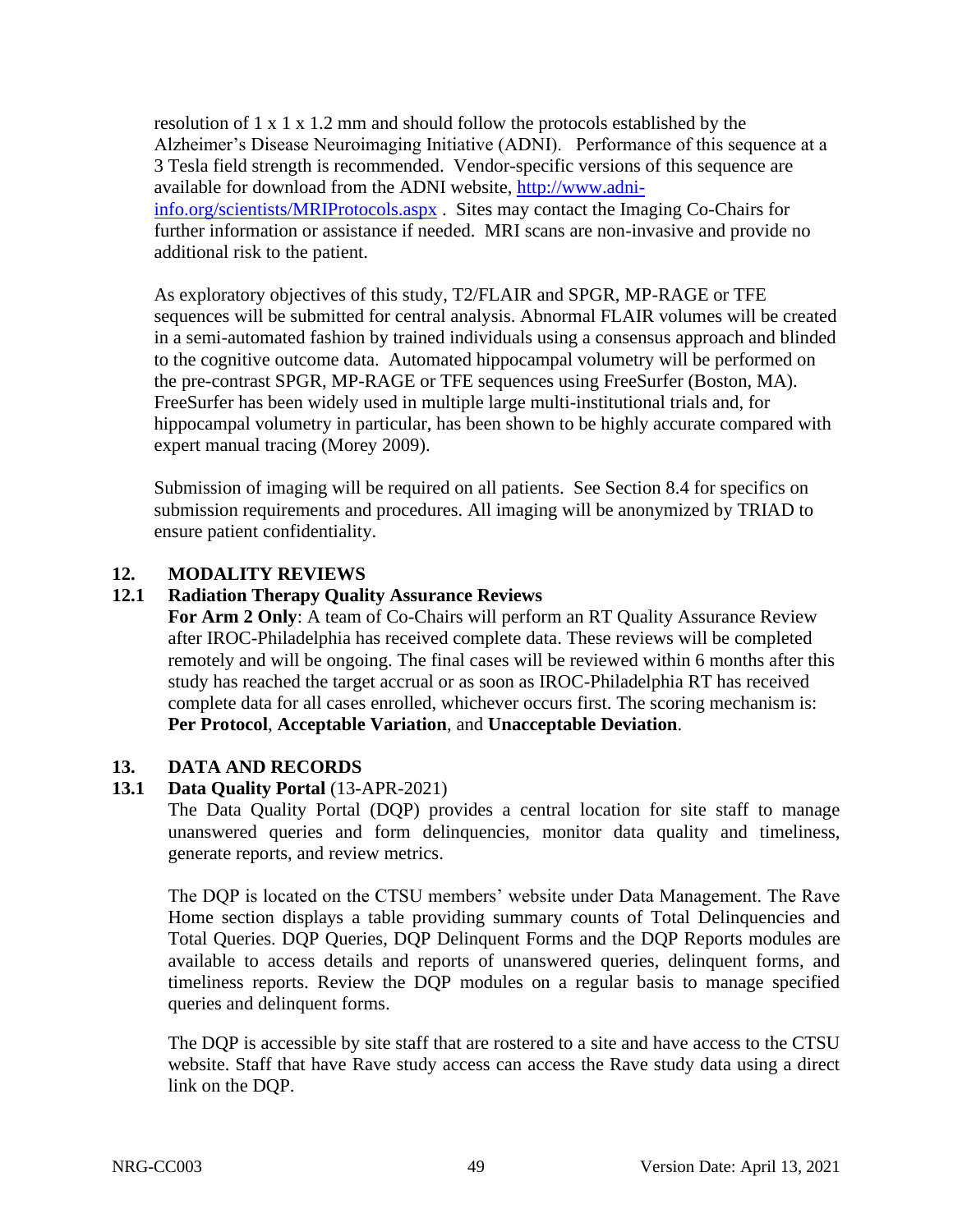To learn more about DQP use and access, click on the Help icon displayed on the Rave Home, DQP Queries, and DQP Delinquent Forms modules.

Note: Some Rave protocols may not have delinquent form details or reports specified on the DQP. A protocol must have the Calendar functionality implemented in Rave by the Lead Protocol Organization for delinquent form details and reports to be available on the DQP. Site staff should contact the LPO Data Manager for their protocol regarding questions about Rave Calendaring functionality.

# **13.2 Data Submission/Data Reporting** (15-JUNE-2020)

Medidata Rave is a clinical data management system being used for data collection for this trial/study. Access to the trial in Rave is granted through the CTEP-IAM system and role assignments.

Requirements to access Rave via Medidata:

- A valid CTEP-IAM account: and
- Assigned a Rave role on the LPO or PO roster at the enrolling site of: Rave CRA, Rave Read Only, Rave CRA (LabAdmin), Rave SLA, or Rave Investigator.
- Rave role requirements:
	- o Rave CRA role or CRA (Lab Admin) role must have a minimum of an Associate Plus (AP) registration type;
	- o Rave Investigator role must be registered as a Non-Physician Investigator (NPIVR) or Investigator (IVR);
	- o Rave Read Only role must have at a minimum an Associates (A) registration type.

Refer to<https://ctep.cancer.gov/investigatorResources/default.htm> for registration types and documentation required.

Upon initial site registration approval for the study in Regulatory Support System RSS, all persons with Rave roles assigned on the appropriate roster will be sent a study invitation e-mail from iMedidata. To accept the invitation, site users must log into the Select Login [\(https://login.imedidata.com/selectlogin\)](https://login.imedidata.com/selectlogin) using their CTEP-IAM user name and password, and click on the "accept" link in the upper right-corner of the iMedidata page. Site staff will not be able to access the study in Rave until all required Medidata and study specific trainings are completed. Trainings will be in the form of electronic learnings (eLearnings) and can be accessed by clicking on the link in the upper right pane of the iMedidata screen. If an eLearning is required and has not yet been taken, the link to the eLearning will appear under the study name in iMedidata instead of the Rave EDC link; once the successful completion of the eLearning has been recorded, access to the study in Rave will be granted, and a Rave EDC link will display under the study name.

Site staff that have not previously activated their iMedidata/Rave accounts at the time of initial site registration approval for the study in RSS will receive a separate invitation from iMedidata to activate their account. Account activation instructions are located on the CTSU website in the Data Management section under the Rave resource materials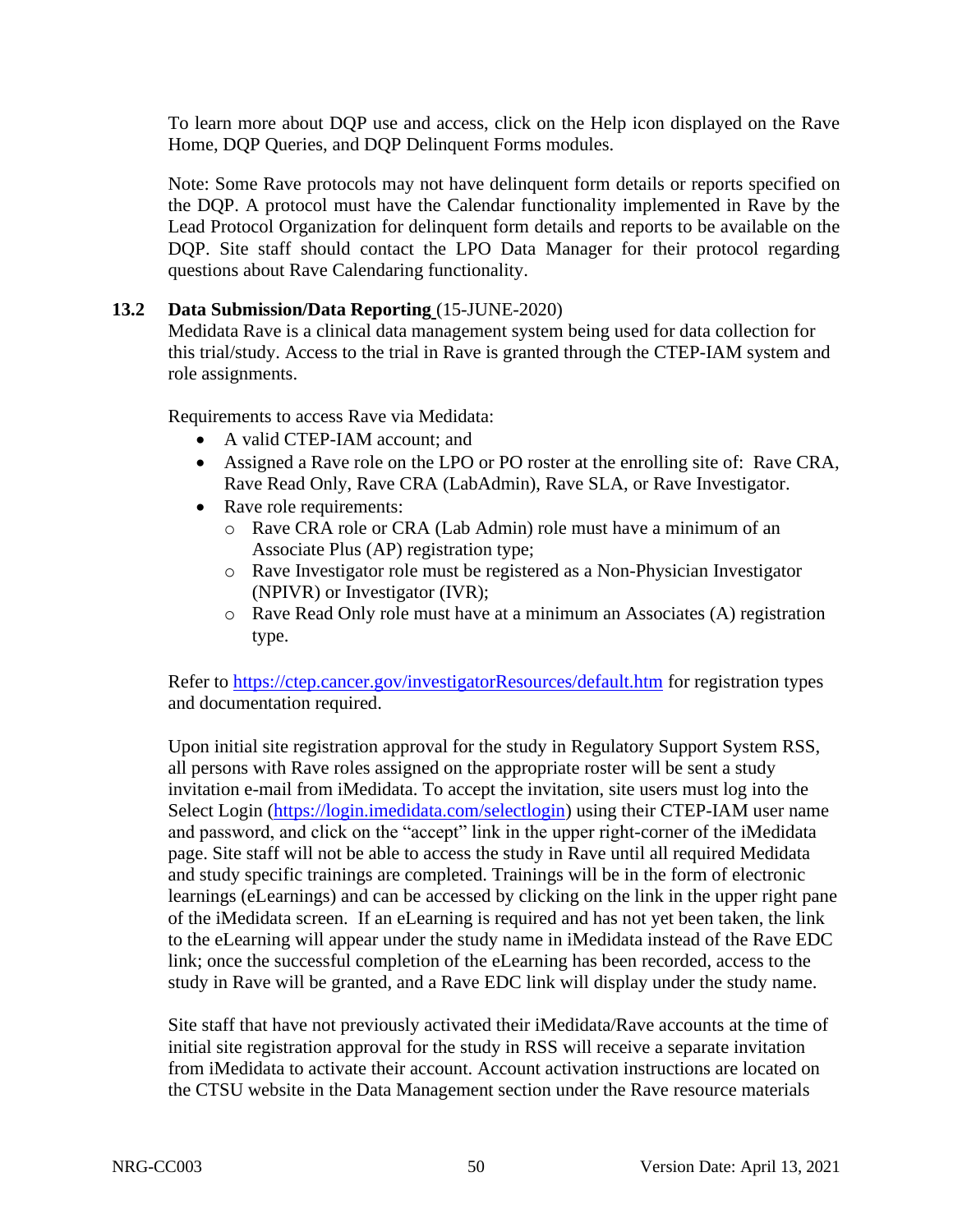(Medidata Account Activation and Study Invitation Acceptance). Additional information on iMedidata/Rave is available on the CTSU members' website under in the Data Management > Rave section at [www.ctsu.org/RAVE/](http://www.ctsu.org/RAVE/) or by contacting the CTSU Help Desk at 1-888-823-5923 or by e-mail at [ctsucontact@westat.com.](mailto:ctsucontact@westat.com)

# **13.3 Summary of Data Submission**

Adverse event data collection and reporting, which are required as part of every clinical trial, are done to ensure the safety of patients enrolled in the studies as well as those who will enroll in future studies using similar agents. Adverse events are reported in a routine manner at scheduled times during the trial using Medidata Rave®. Additionally, certain adverse events must be reported in an expedited manner for more timely monitoring of patient safety and care. See [Section 7](#page-30-0) for information about expedited and routine reporting. Submit digital RT data via TRIAD; see [Section 8.3](#page-37-0) for TRIAD account access and installation instructions.

All neurocognitive materials for every patient at every time point must be uploaded to Medidata Rave® within 7 days after test administration.

For reporting of second primary cancers or other report forms available in Rave: Indicate form for reporting in Rave; timeframes; add if loading of the pathology report is required.

Summary of Data Submission: Refer to the CTSU website for the data submission summary.

# **13.4 Global Reporting/Monitoring**

This study will be monitored by the Clinical Data Update System (CDUS) version 3.0. Cumulative CDUS data will be submitted quarterly to CTEP by electronic means. Reports are due January 31, April 30, July 31, and October 31.

# **14. STATISTICAL CONSIDERATIONS**

## **14.1 Study Design** (13-APR-2021)

This is a randomized phase II/III study in which phase II patients will be used in the phase III analysis. The first phase will determine the safety of the treatment of interest, hippocampal avoidance during PCI using a non-inferiority design, compared to the current standard of care, PCI alone, while the second phase will test the efficacy of the treatment. For both phases, patients will be stratified according to stage (limited vs. extensive), age  $\ll 60$  years old vs.  $\geq 60$  years old), and planned concurrent memantine use (yes vs. no). Patients will then be randomized 1:1 to PCI alone (25 Gy in 10 fraction) using IMRT or PCI with hippocampal avoidance (HA-PCI) using IMRT (25 Gy in 10 fractions) using a permuted block procedure (Zelen 1974). This study is prospective and not blinded. The total accrual for this study will be 392 patients as described in detail in Section 14.3.3. The analysis population is intent-to-treat, such that all randomized patients will be analyzed.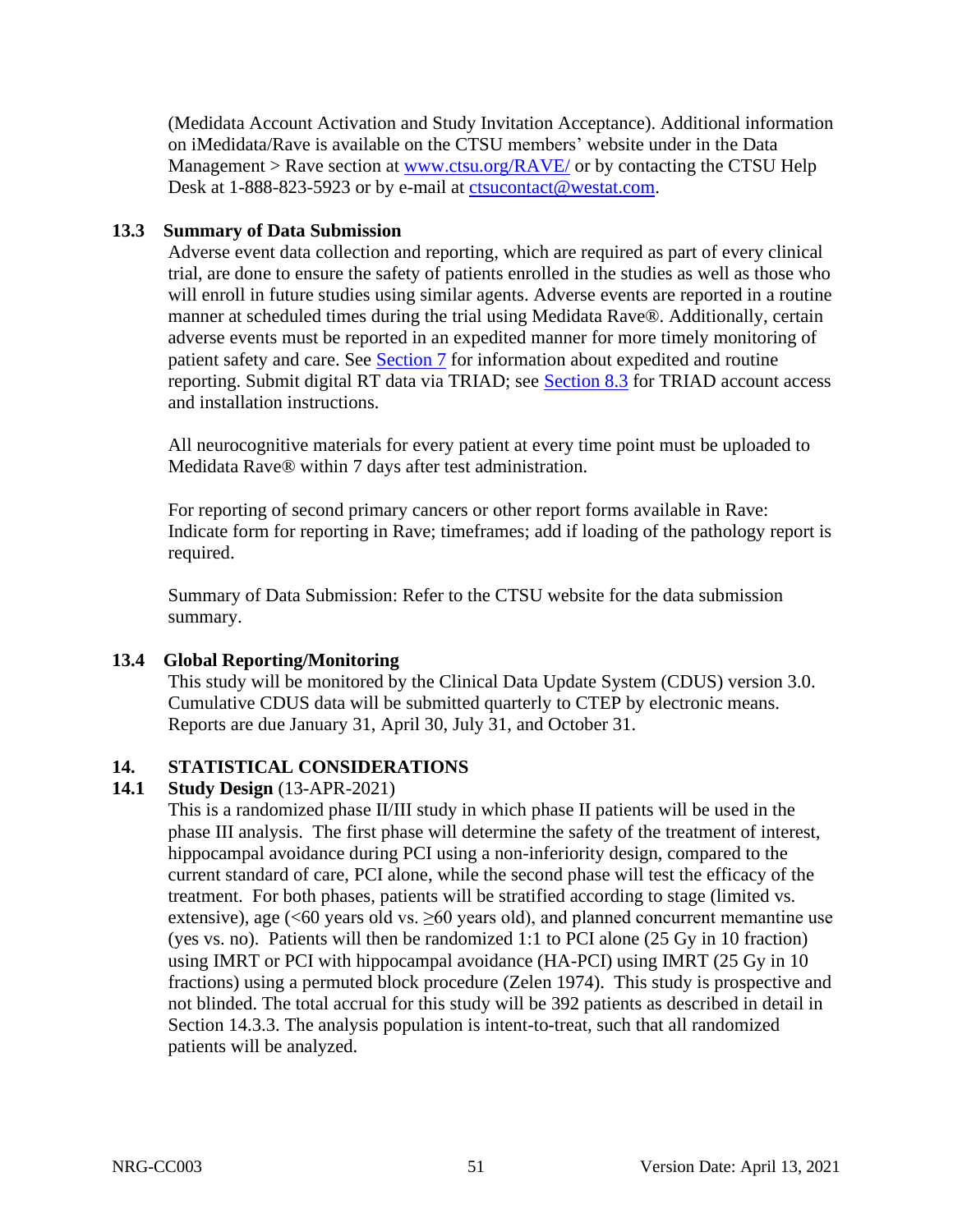# **14.2 Study Endpoints** (15-JUNE-2020)

# **14.2.1** Phase II

• Primary Endpoint: 12 month intracranial relapse rate

# **14.2.2** Phase III

- Primary Endpoint: HVLT-R delayed recall deterioration status, defined using the Reliable Change Index (RCI) (Jacobson 1991, Chelune 1993) at 6 months from the start of treatment
- Secondary Endpoints:
	- $\circ$  Time to neurocognitive failure, where a failure is defined using the RCI criteria, as measured by HVLT-R, Controlled Oral Word Association (COWA) test, and Trail Making Test (TMT) Parts A and B
	- o Preservation of neurocognitive function, *as measured by neurocognitive decline for HVLT-R, COWA test, TMT Parts A and B*, and Clinical Trial Battery Composite (CTB COMP) score
	- o Patient-reported health-related quality of life (HRQOL), as measured by the EORTC Quality of Life Questionnaire (QLQ-C30) and BN20
	- o Correlation of changes in HRQOL domains measured by the EORTC QLQ-C30 and BN20 with changes in cognitive function
	- o Cost-effectiveness as measured by the EuroQOL-5D health state classification (EQ-5D-5L)
	- o Overall survival
	- o Intracranial relapse rate
	- o Adverse events, as measured by the CTCAE v.4
	- o Correlation of miRNA signatures with neurocognitive decline
	- o Correlation of APOE genotyping with neurocognitive decline
	- o Effect of baseline white matter injury and hippocampal volume on neurocognitive function
- Exploratory Endpoints:
	- o Hopefulness as measured by the Adult Hope Scale (AHS)

# **14.3 Primary Objectives Study Design** (15-JUNE-2020)

# **14.3.1** Primary Hypothesis and Endpoints

• *Phase II*

The primary hypothesis of the phase II trial is that HA-PCI has a similar 12-month intracranial relapse rate compared to PCI for patients with small cell lung cancer (SCLC).

• *Phase III*

The primary hypothesis for the phase III trial is that HA-PCI reduces the likelihood of 6-month deterioration from baseline in HVLT-R Delayed Recall compared to PCI for patients with SCLC.

# **14.3.2** How Primary Endpoints Will Be Analyzed

• *Phase II*

The primary endpoint of the phase IIR portion of this study is the rate of intracranial relapse at 12 months. Patients who die prior to experiencing a relapse will be considered as not having a relapse. It will be compared between arms using a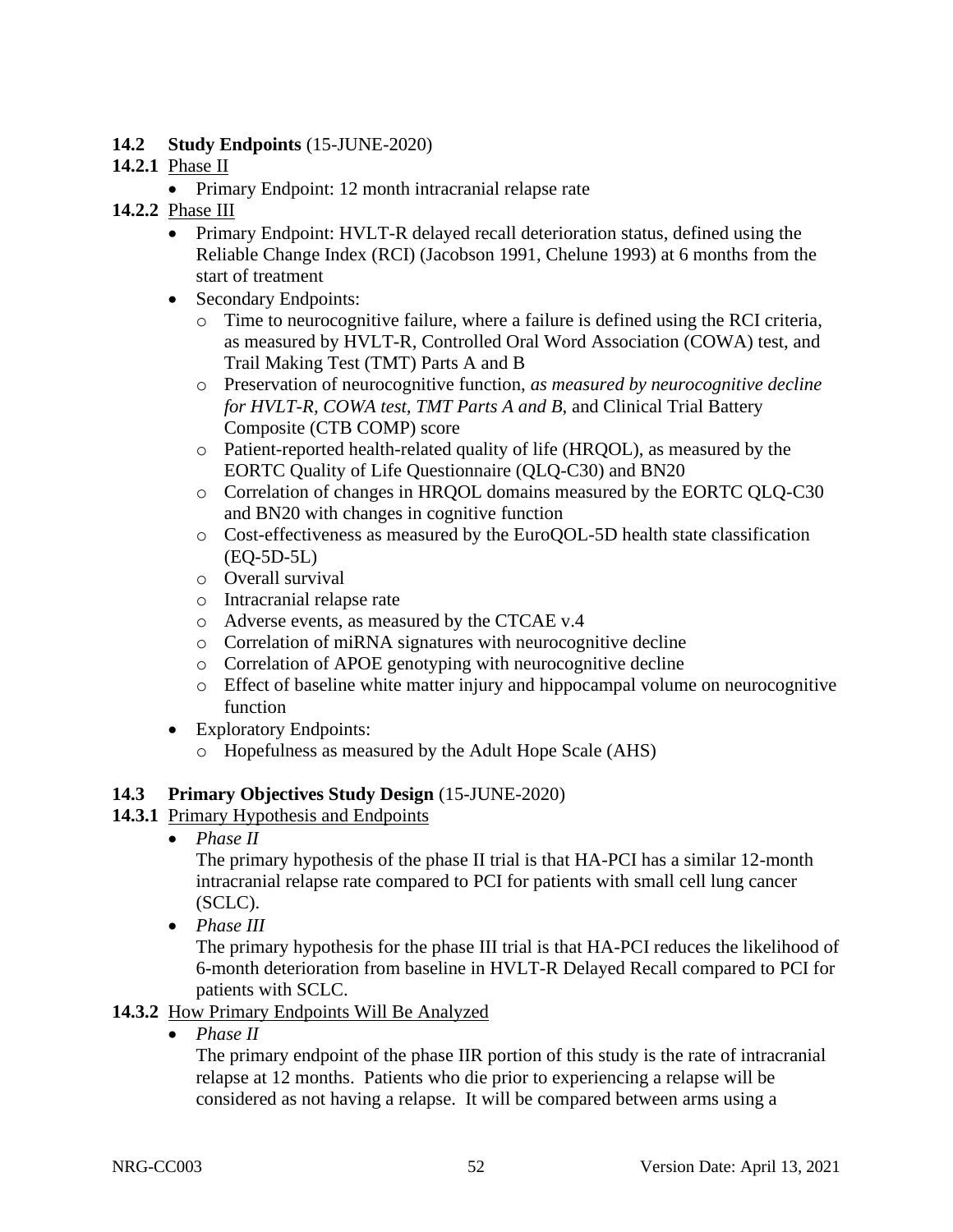binomial test of difference in proportions at a significance level of 0.1. If the rate of relapse in the HA-PCI arm is significantly greater than that of the PCI only arm, this study will not continue to the phase III portion.

• *Phase III*

The primary endpoint of the phase III portion of the study is deterioration, defined as a change in raw score  $\geq 3$  points (i.e. RCI criteria) from baseline to 6 months in the HVLT-R Delayed Recall score (Jacobson 1991, Chelune 1993). It will be compared using Fisher's exact test at a significance level of 0.05. Due to the inclusion of remote testing, sensitivity analyses will be conducted in which patients who completed the neurocognitive testing remotely will be considered missing.

# **14.3.3** Sample Size and Power Calculations:

• *Phase II*

In the phase IIR portion of this study, the primary endpoint is the 12-month rate of intracranial relapse and the potential impact of HA-PCI compared to PCI. We anticipate that HA-PCI may have a higher rate of intracranial relapse compared to PCI alone due to potential relapse in the hippocampal avoidance region. In order to assess the safety of HA-PCI, a non-inferiority design will be used to determine if the relapse rate is similar to that of PCI only. In RTOG 0212, 22% of patients enrolled on the 2.5Gy in 10 fractions arm experienced a relapse at 12 months (Wolfson 2011). It is assumed that the PCI-only arm will have a similar 12-month relapse rate. The non-inferiority margin needs to be less than 23% due to results from Auperin's metaanalysis which found that a 23% absolute 12-month intracranial control benefit of PCI translated to an overall survival advantage (Auperin 1999). In RTOG 0933, although a different patient population, a relapse rate in the HA region of 4.5% was observed. Thus, a relapse rate of 4.5% higher in the HA-PCI is expected but more than 20% is of concern. The hypothesis to be tested is:

> $H_0$ :  $P(relapse)_{HA-PCI} - P(relapse)_{PCI} > 20\%$ vs.  $H_A$ :  $P(relapse)_{HA-PCI} - P(relapse)_{PCI} = 4.5\%$

Using a non-inferiority margin of 20% and an assumed difference in proportions of 4.5% under the alternative, a 2-sample test of difference in proportions with a 1-sided alpha of 0.1 requires 164 patients to achieve 85% statistical power. Increasing this by 5% due to loss to follow up, **172 patients are required to ensure 164 evaluable patients** for the phase II portion of this study. If HA-PCI is associated with  $a < 20\%$ absolute increase in 12-month intracranial relapse as compared to PCI, then HA-PCI will be deemed safe, and this trial will proceed to the phase III component.

• *Phase III*

The sample size calculations will address the specific primary hypothesis that HA-PCI reduces probability of deterioration in HVLT-R Delayed Recall (from baseline to 6 months from the start of treatment). We do not expect improvement in HVLT-R Delayed Recall; at best, we anticipate a preservation of HVLT-R Delayed Recall. Data from RTOG PCI trial 0212 demonstrated deterioration, as defined by the RCI criteria (Jacobson 1991; Chelune 1993), in HVLT-R Delayed Recall in 29% of patients at 6 months following standard-dose PCI. We anticipate that HA-PCI will have a lower probability of deterioration, as defined by the RCI criteria, in HVLT-R Delayed Recall performance at 6 months as compared to PCI alone. Detecting a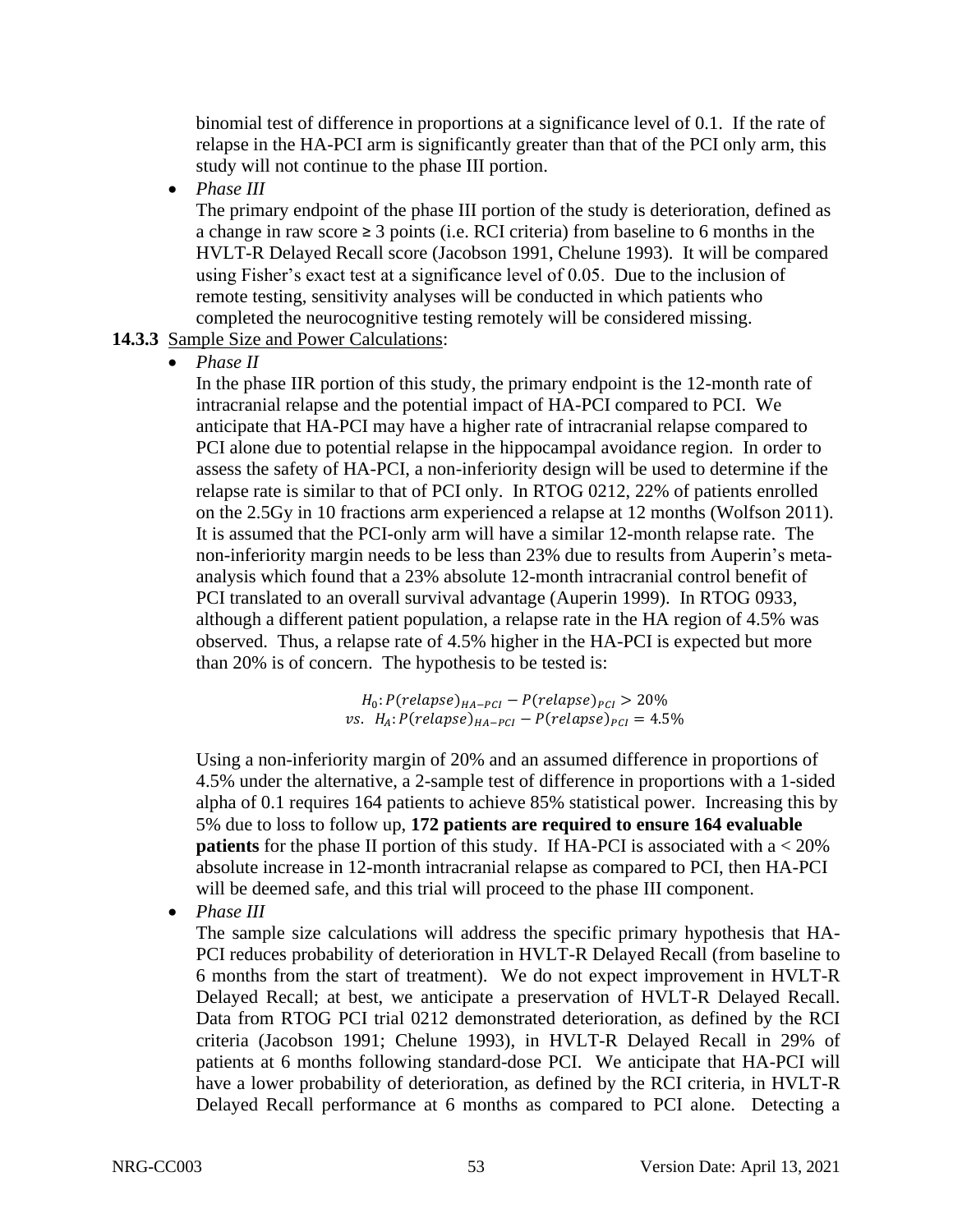14.5% absolute reduction in the probability of HVLT-R Delayed Recall deterioration due to HA-PCI suggests a 50% relative improvement. With alpha=0. 05 (1-sided), a total of **98 analyzable patients per arm** would ensure 80% statistical power to detect a 14.5% absolute reduction in the probability of HVLT-R Delayed Recall deterioration at 6 months using a test of difference in proportions. In RTOG 0933, 4% of patients were ineligible and 31% were non-compliant at 6 months, with 2% not completing the HVLT prior to the start of treatment. In RTOG 0212, 5% of patients were deceased by 6 months on study. The sample size for this study therefore will be increased by 5% due to loss to follow up, 5% due to death, and 25% due to patient non-compliance. Thus, **the target sample size will be 392 randomized patients to ensure 196 randomized evaluable patients**. It is expected that some patients will score between 0 and 2 on the HVLT-R Delayed Recall prior to Step 2 registration and thus not be able to experience cognitive deterioration as defined by the RCI criteria. It also is expected that some patients may not complete all parts of the HVLT-R. These patients will not be able to register to step 2. It is assumed that 10% of registered patients will not be randomized to step 2.

Due to the higher than projected enrollment of patients with extensive-stage disease, the rate of death by 6 months is higher than initially estimated. Thus the number of evaluable patients will be increased by 5% due to loss to follow up, 20% due to death, and 25% due to patient non-compliance. Thus, **the target sample size will be 392 randomized patients to ensure 196 randomized evaluable patients**.

## **14.4 Study Monitoring of Primary Objectives**

## (Interim Analysis)

## Interim Analysis for the DMC

The NRG Oncology Data Monitoring Committee (DMC) will review the study twice a year with respect to patient accrual and morbidity. The DMC also will review the study on an "as needed" basis.

If the phase II null hypothesis is rejected, an analysis for the phase III primary endpoint, 6-month HVLT-R Delayed Recall deterioration, will occur at the time of the phase II analysis when all evaluable patients have at least 12 months of follow up. Due to potential non-compliance, it is estimated that about 70% of evaluable patients for phase III will be available for this interim analysis. HVLT-R Delayed Recall deterioration will be tested using a significance level of 0.05. The DMC will review the results from the interim analysis to decide if the study should be closed & reported early due to efficacy.

## Interim Analysis to Monitor the Study Progress

Interim reports with statistical analyses will be prepared twice per year until the initial treatment results have been presented/published. In general, the interim reports will contain the following information:

- patient accrual rate with a projected completion date (while the study is still accruing)
- total patients accrued
- distributions of important pre-treatment and prognostic baseline variables
- the frequencies and severity of adverse events by treatment arm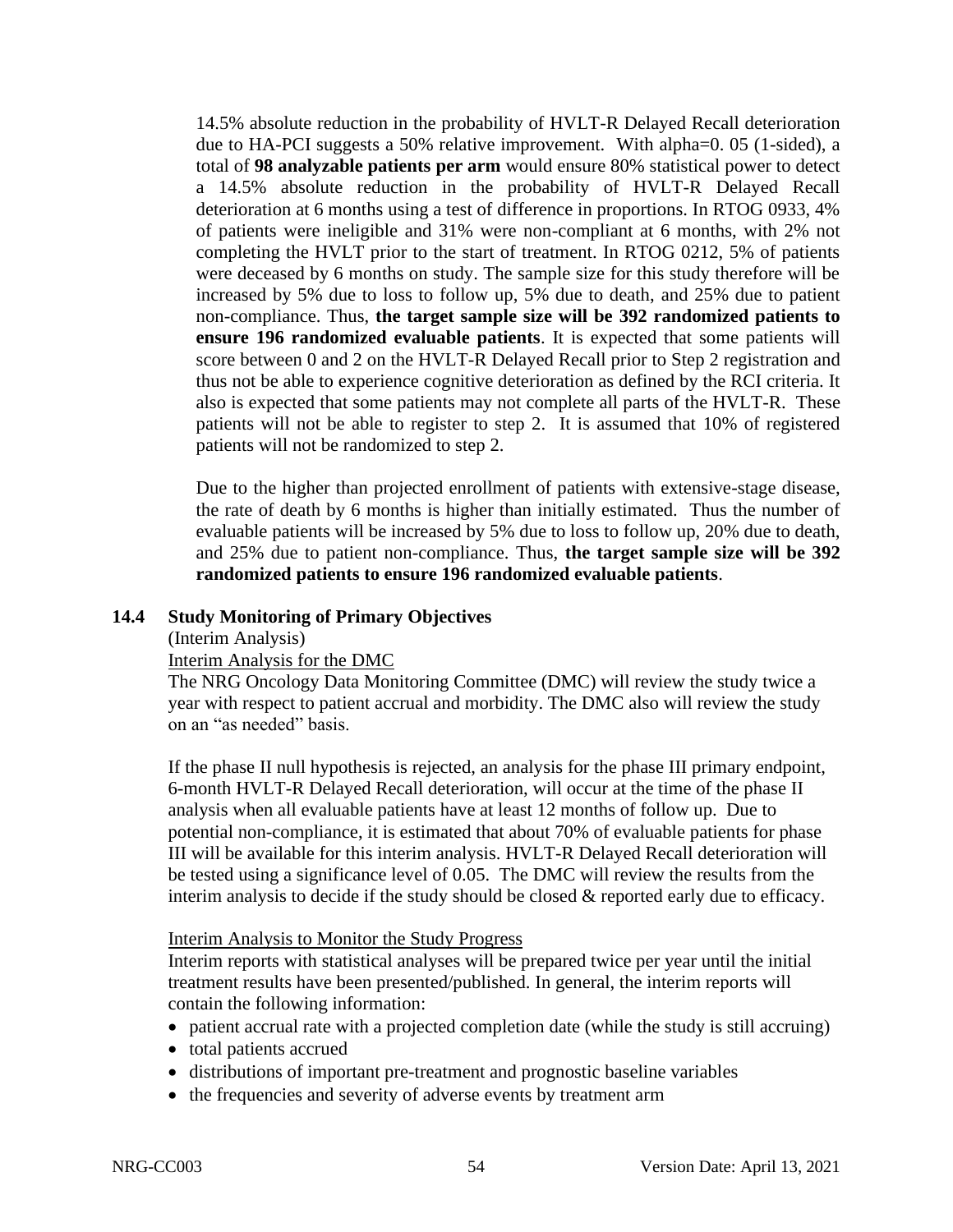The interim reports will not contain the results from the treatment comparisons with respect to the primary endpoints, time to neurocognitive failure, or any secondary endpoints, with the exception of reporting of adverse events.

# **14.5 Accrual/Study Duration Considerations** (15-JUNE-2020)

# **14.5.1** Accrual Rate

RTOG 0933 is a completed phase II trial of hippocampal avoidance during WBRT for brain metastases. RTOG 0933 accrued 113 patients at an accrual rate of 6 patients per month with target accrual reached in 25% less time than initially projected. RTOG 0212 accrued 265 patients in 5 years at an accrual rate of 4.4 patients per month but did not include patients with extensive-stage small cell lung cancer. For this proposed trial, in which patients with extensive-stage small cell lung cancer will be permitted, accrual is expected to be higher. Thus, no accrual is expected for the first 4 months after activation then a total of 6 patients are expected in the next 2 months while sites, physicians, and clinical research associates are being credentialed. At this point, accrual is expected to increase to 6 patients per month for the duration of the study. This study will be monitored according to DCP accrual guidelines.

# **14.5.2** Accrual Goal

The accrual goal for phase II is 172 patients and for phase III, it is 392 patients.

**14.5.3** Study Duration

The study is projected to be open to accrual for 56 months for both phases combined, including the 6 month ramp-up period specified in Section 14.5.1. Including the accrual hold for the phase II analysis, the phase III portion is projected to close to accrual approximately 70 months from activation.

The average monthly accrual has been 9 patients/month and the study is on track to complete earlier than initially projected. With the sample size increase, the phase III portion is projected to close as initially planned, approximately 70 months from activation.

# **14.5.4** Estimated Duration for Completion of Primary Endpoint

The projected time of analysis, 6 months from the start of treatment, is expected to occur about 8 months after study closure, or approximately 88 months from activation.

## **14.6 Secondary or Exploratory Endpoints (including correlative science aims)** (15-JUNE-2020)

## **14.6.1** Secondary Hypotheses and Endpoints (phase III only):

- Evaluation time to neurocognitive failure, where a failure is defined using the RCI criteria, as measured by HVLT-R, Controlled Oral Word Association (COWA) test, and Trail Making Test (TMT) Parts A and B. It is hypothesized that the HA-PCI arm will result in a longer time to neurocognitive failure compared to the PCI only arm.
- Evaluate neurocognitive function, as measured neurocognitive decline by HVLT-R, COWA test, TMT Parts A and B, and CTB COMP (the arithmetic mean of the HVLT-R, TMT, and COWA outcomes). Specifically, it is hypothesized neurocognitive function will be preserved in the HA-PCI compared to the PCI only arm.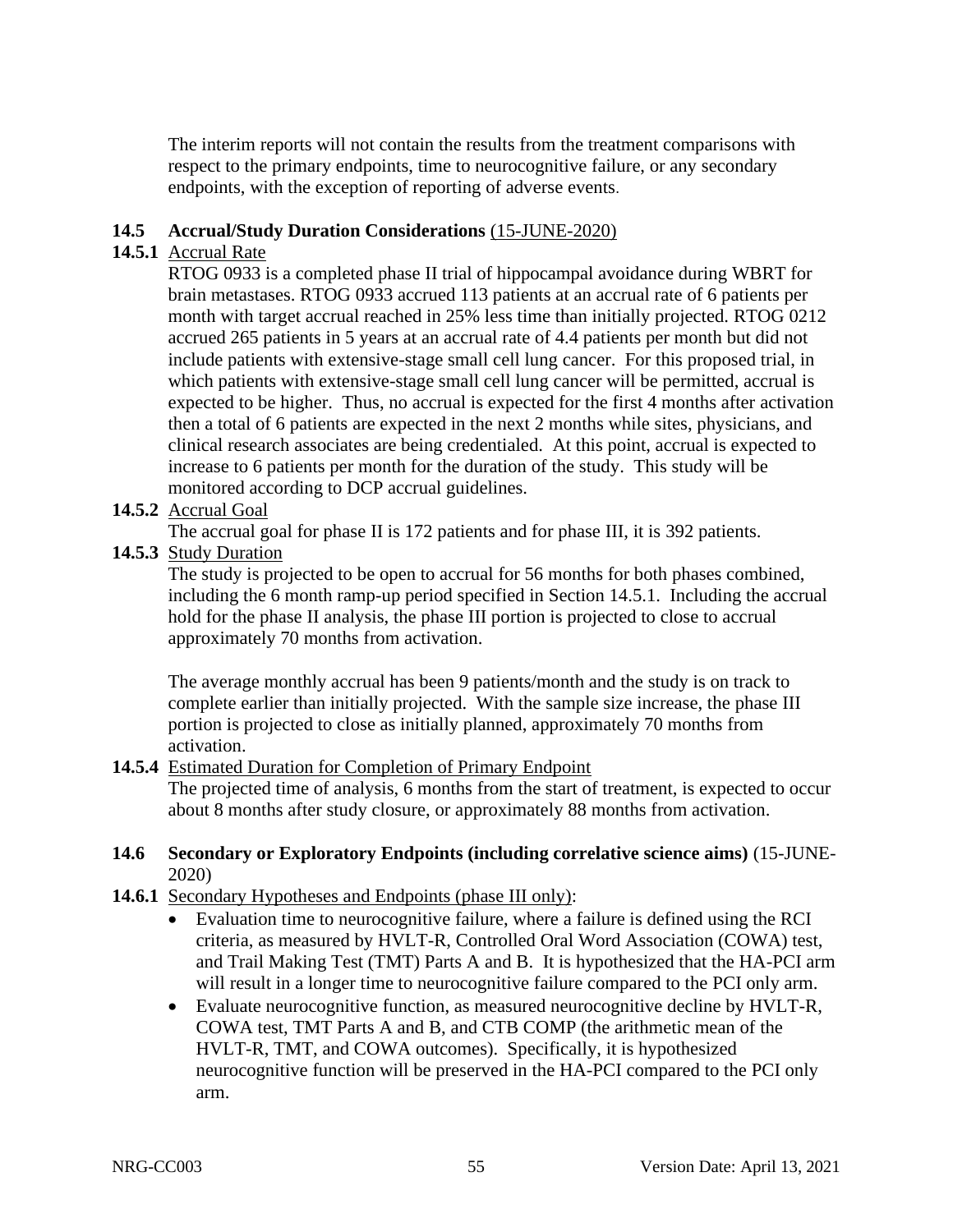- Evaluate 6-month decline, defined as a reduction of 10% from baseline, in patientreported cognitive function, as measured by the cognitive functioning subscale of the EORTC QLQ-C30. It is hypothesized that PCI will lead to a great likelihood of decline as compared to HA-PCI.
- Evaluate patient-reported health-related quality of life (HRQOL), as measured by the global QOL, physical functioning, role functioning, emotion functioning and social functioning domains on the EORTC Quality of Life Questionnaire (QLQ-C30) and BN20.
- Correlate changes in HRQOL domains measured by the EORTC QLQ-C30 and BN20 with changes in cognitive function
- Evaluate cost-effectiveness as measured by the EuroQOL-5D health state classification (EQ-5D-5L)
- Evaluate overall survival
- Evaluate intracranial relapse rate
- Evaluate adverse events, as measured by the CTCAE v.4
- Correlate cognitive failure with miRNA signatures. Specifically, it is hypothesized that microarray profiling of miRNAs in serum of individuals with LS-SCLC enrolled in NRG-CC003 who undergo PCI or HA-PCI will reveal miRNA signature correlating with cognitive decline.
- Correlate neurocognitive function with APOE genotyping. It is hypothesized that APOE genotyping will be predictive of neurocognitive decline after brain irradiation and MRI evidence of hippocampal volume loss after brain irradiation and APOE genotyping will identify patients who derive the most or least benefit from hippocampal avoidance.
- Correlate neurocognitive function with both FLAIR volume and hippocampal volume. It is hypothesized that hippocampal volume and abnormal FLAIR volume at baseline will be predictive of subsequent neurocognitive decline after brain irradiation and that baseline FLAIR volume and hippocampal volume will identify patients who derive the most or least neurocognitive benefit from hippocampal avoidance.

# **14.6.2** Definitions of Secondary Endpoints and How These Will Be Analyzed

# Time to Neurocognitive Failure

Neurocognitive failure is the first failure, defined as a neurocognitive decline using the reliable change index (RCI) on at least one of the following assessments: HVLT-R, TMT, or COWA (Jacobson 1991; Chelune 1993). The HVLT-R has 3 parts that will be analyzed separately for decline: Total Recall, Delayed Recall, and Delayed Recognition. The TMT has 2 parts that will be analyzed separately: Part A and Part B.

The cumulative incidence approach will be used to estimate the median time to neurocognitive failure to account for the competing risk of death. Gray's test will be used to test for statistically significant difference in the distribution of neurocognitive failure times (Gray 1988). The cause-specific Cox proportional hazards regression model will be used to evaluate the effect of stratification variables (age, stage, and planned concurrent memantine use) and other baseline characteristics, on time to neurocognitive decline (Cox 1972).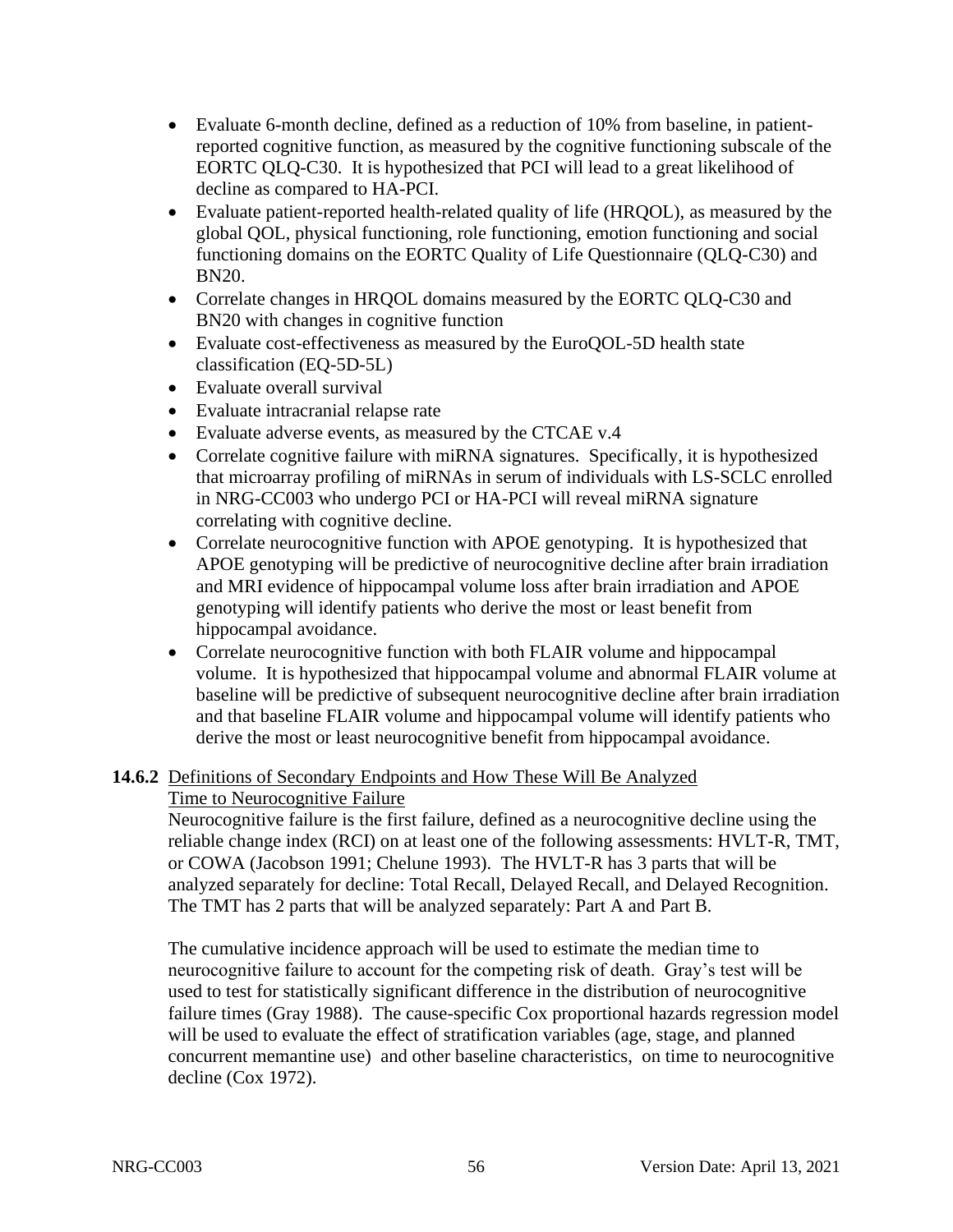## Neurocognitive Function

Preservation of neurocognitive function will be measured by the HVLT-R, COWA, and TMT. The HVLT-R has 3 parts that will be analyzed separately: Total Recall, Delayed Recall, and Delayed Recognition. The TMT also has 2 parts that will be analyzed separately: TMT Part A and TMT Part B. The COWA has a single outcome measure that will be analyzed. Standardized scores that adjust for age, education, and gender when necessary will be analyzed. For discrete time point analyses, the change from baseline to each follow-up time point (3, 6, 12, 18, and 24 months from the start of treatment) will be calculated and compared between treatment arms using a t-test or Wilcoxon-Mann-Whitney test, depending on the normality of the data. Neurocognitive decline using the reliable change index (RCI) for the HVLT-R, COWA, and TMT also will be compared between treatment arms at each follow-up time point using Fisher's exact test (Jacobson 1991; Chelune 1993).

A mixed effects model will be used to assess changes of standardized neurocognitive scores across time using all available data while adjusting for stratification variables and other baseline characteristics. Mixed models are a general class of models for analyzing repeated measures data, which allow modeling of the covariance among the repeated measures as well as random effects such as patient-specific intercepts and slopes and can incorporate fixed and time-varying covariates. Fixed effects will consist of stratification factors (age, stage, and planned concurrent memantine use) and potentially other baseline covariates. Since missing data is expected, patients with missing data will be compared to patients with complete data at each follow-up time with respect to baseline characteristics. If any of these characteristics are found to be significantly different, then they will be incorporated into the mixed effects model. Prior to performing analyses, an evaluation of the amount, reasons and patterns of missing data will be performed, using the well-known categories of missing completely at random (MCAR), missing at random (MAR) and missing not at random (MNAR) (Fairclough 2010, Verbeke 2000). If missing data are MCAR or MAR, then a mixed model using maximum likelihood is sufficient because all available data can be used. A joint model that allows a shared parameter between the repeated measurements and time to death or drop out can be used if considered MNAR due to the high number of patient deaths or dropouts (Rizopoulos 2012). Other options for MNAR data are pattern mixture and selection models (Fairclough 2010, Little 1995). Sensitivity analyses will be performed to compare the results of different analytic strategies (Fairclough 1998). Due to the inclusion of remote testing, sensitivity analyses will be conducted in which patients who completed the neurocognitive testing remotely will be considered missing.

## Health-Related Quality of Life

The primary HRQOL endpoint will be the decline in patient-reported cognitive function at 6 months, as measured by the cognitive functioning subscale of the EORTC QLQ-C30. Since higher scores indicate better functioning, a reduction of 10% from baseline indicates a decline in function. Additionally cognitive function decline at 3, 6, 12, 18 and 24 months will also be assessed and compared using Fisher's exact test. Decline from baseline to each time point (3, 6, 12, 18, and 24 months from the start of treatment) in the following subscales will also be assessed and compared using Fisher's exact test: global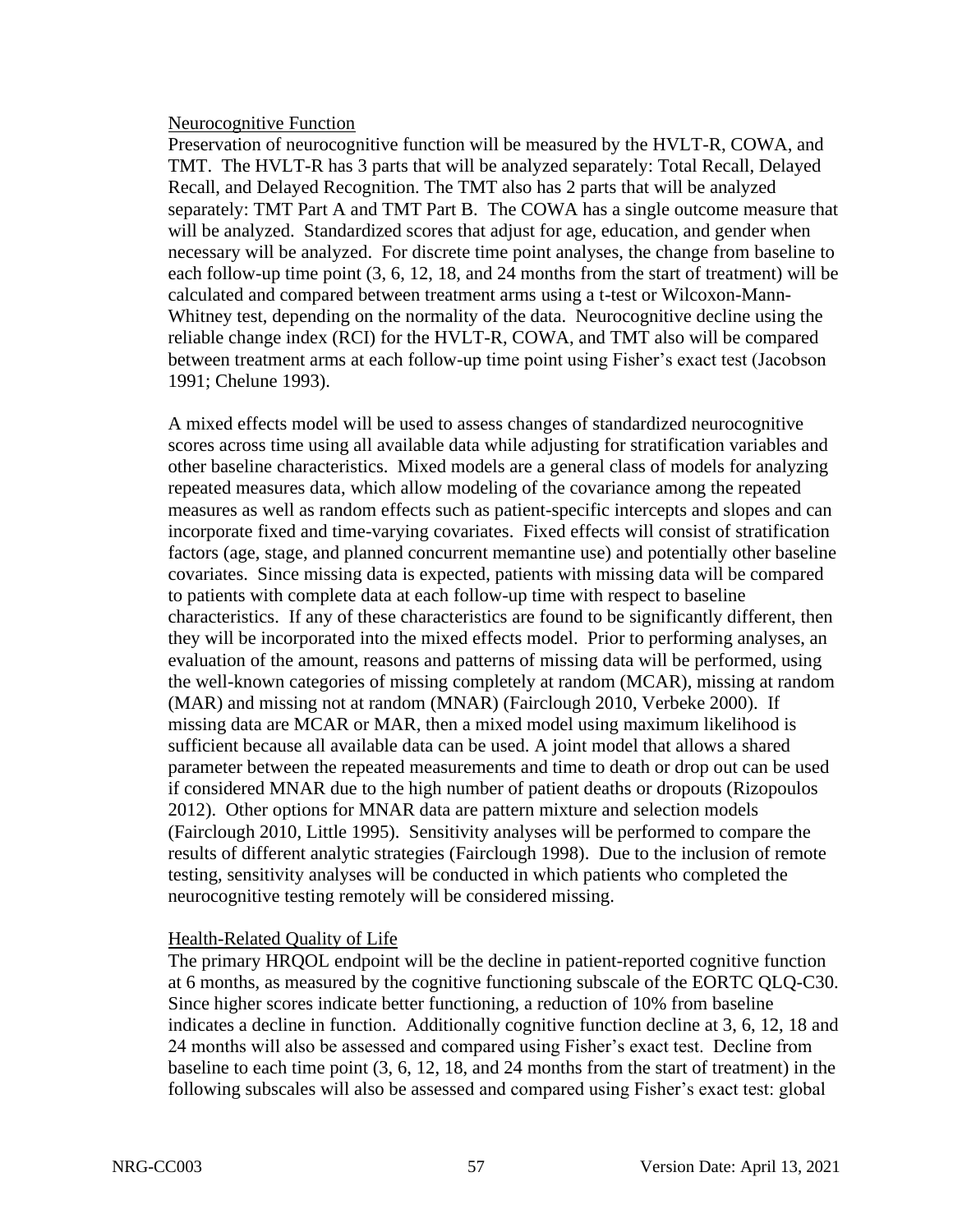QOL, physical functioning, role functioning, emotional functioning, and social functioning domains along with fatigue and pain items. Change from baseline to each follow-up time point will be assessed using Wilcoxon rank sum test or a t-test if normally distributed.

A mixed effects model will be used to examine the cognitive functioning data across time while adjusting for stratification factors and other baseline characteristics. Similar methods described for *Neurocognitive Function* above will be used.

## Correlation of HRQOL with Neurocognitive Function

The domains of interest, global QOL, cognitive functioning, physical functioning, role functioning, emotional functioning, and social functioning as well as the two items, fatigue and pain, will each be correlated with the neurocognitive battery consisting of the 3 parts of the HVLT-R, COWA test, TMT Parts A and B, and the CTB COMP score. Pearson correlation coefficients will be used and treatment arms will be combined.

## Cost-Effectiveness

Preference scores used to obtain quality-adjusted survival will be assessed from participant responses to the EuroQol-5D health state classification system (EQ-5D-5L) completed at the end of treatment and at 6, 12, and 24 months from start of treatment. Quality-adjusted life years (QALY's) will be assessed as the area under the preferenceweighted survival curve. Cost will be assessed using a societal perspective. The primary cost-effectiveness outcome will be the pooled incremental cost-per QALY ratio for HA-PCI versus standard PCI. The incremental cost per QALY ratio will be calculated as the total cost of the HA-PCI minus total cost of standard PCI which will be divided by the quality adjusted survival of the patients treated with HA-PCI minus the quality adjusted survival of patients receiving standard PCI. The point estimates for the ratio will be based on the point estimates for the difference in costs and QALY's derived from the multivariable generalized estimating equations (GEE) or general linear model (GLM) analyses.

Price weights are required for translating the measured services into cost. Medical service price weights will generally be derived from Federal Fee Schedules (e.g. diagnosis related group payments for hospitalization, the Medicare Fee Schedule for physician fees, Medical Expenditure Panel survey data for emergency department visits, and the Federal Supply Schedule for concomitant medications). Hospital specific cost-tocharge ratios will be used to convert charges to costs. A health resource utilization diary will be used to measure the services consumed by the patient. The Work Productivity and Activity Impairment Questionnaire, a validated instrument to assess work and productivity, will be used to assess both patient and any caregiver lost wages and productivity. Both the diary and questionnaire are collected at the end of treatment, and 6, 12, and 24 months from the start of treatment. The method formulated by Glick, et al. (2015) will be followed for assessing the extent and mechanism of missingness of cost data and selecting an appropriate method for addressing it.

Parametric failure time models will be used for the analysis of survival. Standard diagnostics will be used to identify an appropriate survival distribution. Repeated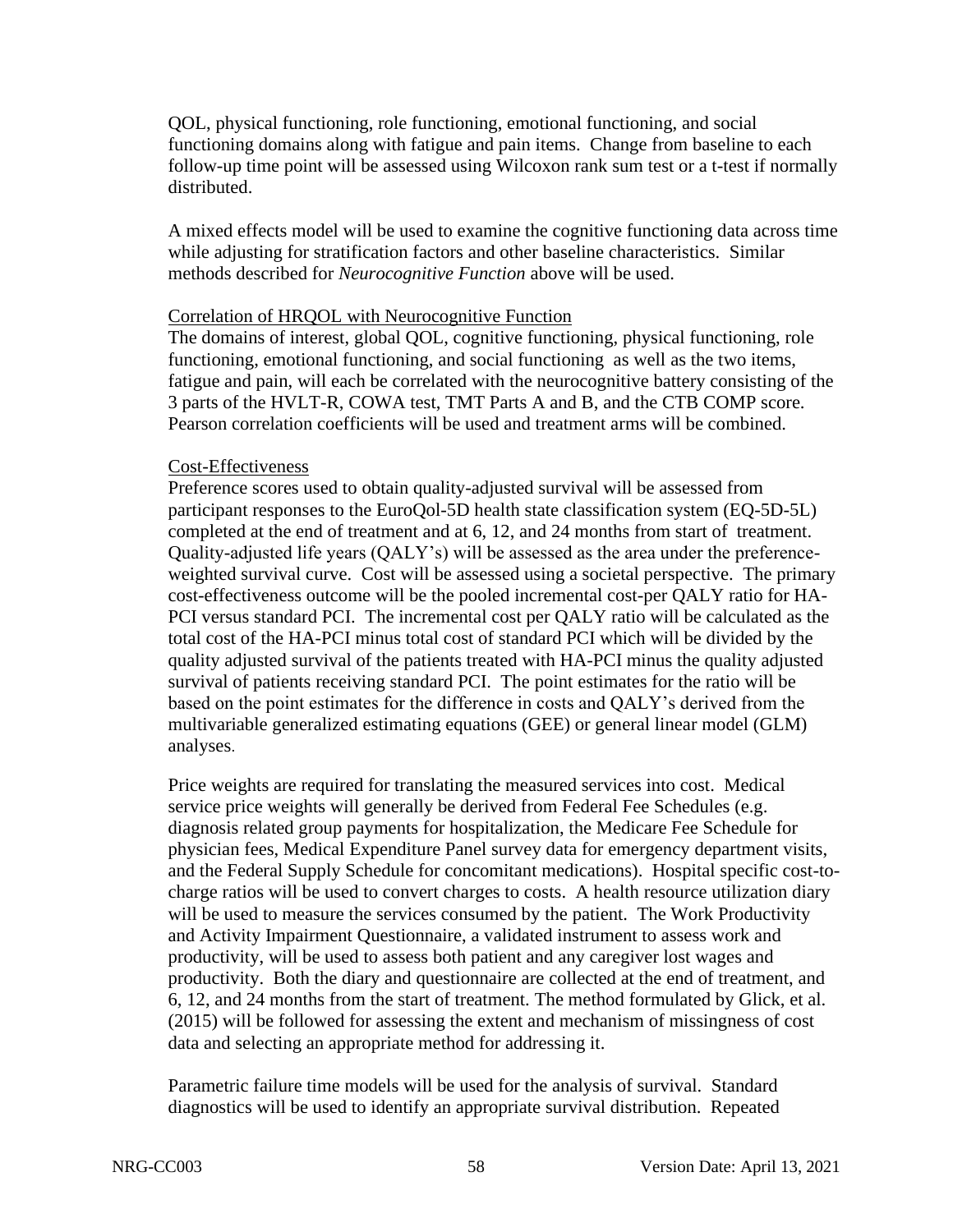measure count models (Poisson, negative binomial, and zero-inflated negative binomial as appropriate) will be used to assess counts of services between the 2 groups. Assessed services include hospitalizations, nursing home or rehabilitation hospital admissions, emergency room visits, physician visits, travel, and other caregiver costs. Use of repeated measures models (for these count data and for costs) facilitates use of data from patients before they withdraw from the study or are lost to follow up. Repeated measure multivariable GEE and/or GLM will be used to analyze health care costs. Candidate predictor variables include but not necessarily limited to the follow-up period during which the data were collected and variables used to stratify the randomization. Separate multivariable analyses will be performed for the costs of the radiotherapy, hospitalizations, caregiver costs, foregone employment costs and long-term care. Where appropriate, two-part models will be used (part 1, estimation if any costs were incurred in a period; part 2 estimation of the magnitude of cost if any has been incurred in the period). If generalized linear models are used, links and families will be empirically fit to the data using diagnostic tests including the Modified Parks test, Pregibon-Link test, Hosmer-Lemeshow test, and Pearson's correlation test.

Parametric confidence intervals for the cost-effectiveness ratio as well as an acceptability curve will be derived using the point estimates of the difference in cost and QALYs, their standard errors and the correlation between the differences (Glick 2015). Standard errors and the correlation of the difference in cost and QALY's will be derived from a nonparametric bootstrap.

A standard 3% discount rate for both QALY and cost will be used (Libscomb 1996). The medical component of the consumer price index will be used to adjust for inflation. The effect of the discount rate on overall outcome of the trial will be tested in sensitivity analysis. The trial mandates follow up at predefined time points up to 2 years. The majority of cost drivers is expected to be identified by this time point and if significance patients are still living past the 3-year time point the important cost drivers can be modelled for further analysis.

### Overall Survival

Overall survival rates will be estimated using the Kaplan-Meier method (Kaplan 1958), and differences between treatment arms will be tested using the log rank test (Mantel 1966). Overall survival will be measured from the date of randomization to the date of death, or, otherwise, the last follow-up date on which the patient was reported alive.

The Cox proportional hazard model (Cox 1972) will be performed with the stratification variables and other baseline characteristics as fixed variables to assess the treatment effect while adjusting for patient-specific risk factors.

### Intracranial Relapse

The occurrence of intracranial relapse will be defined as the appearance of a brain metastasis in the brain. Intracranial relapse will be assessed at the time of the primary endpoint analysis, which is expected to occur once all patients have 6 month of follow up from the start of treatment. The cumulative incidence approach will be used to estimate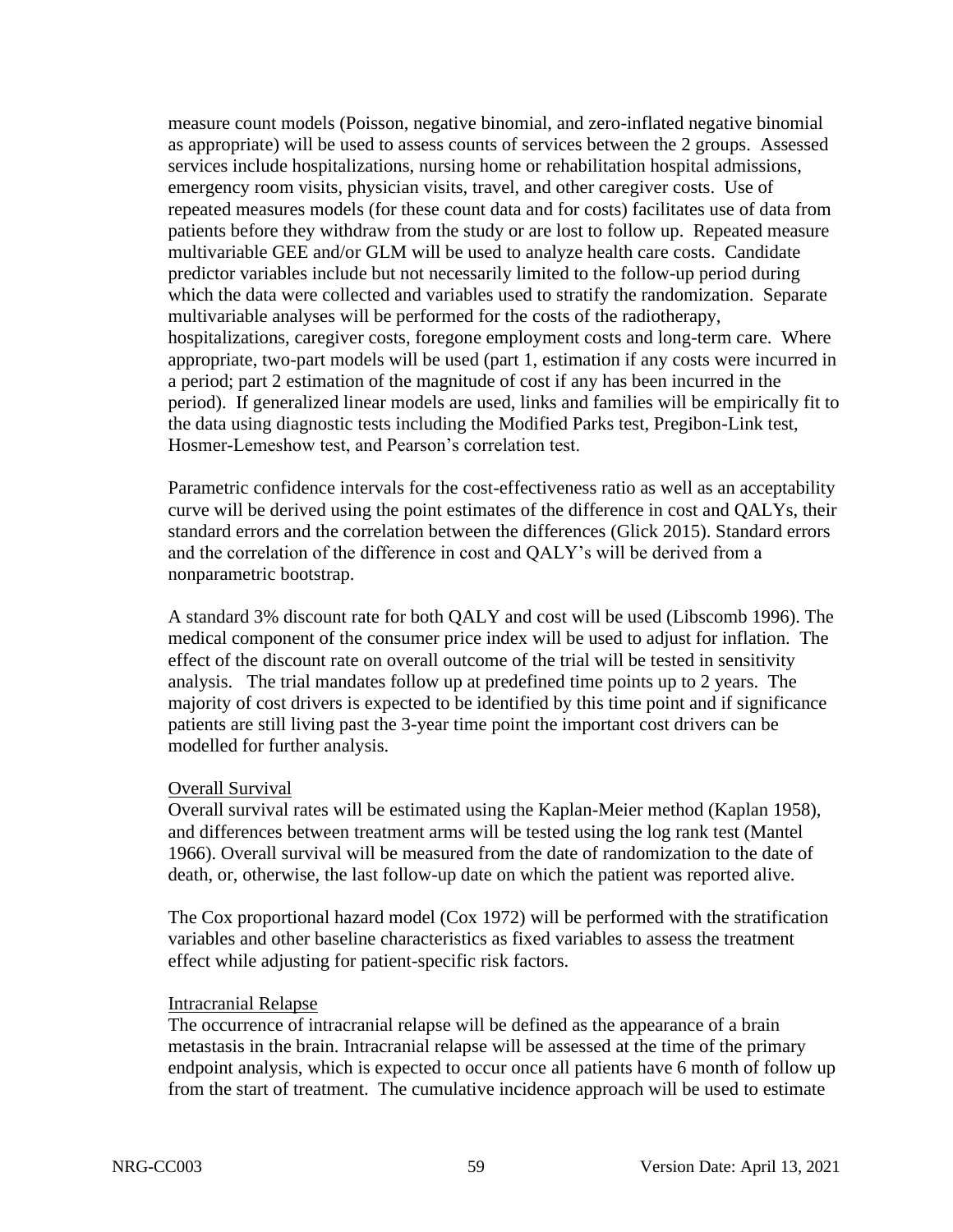the median time to intracranial relapse to account for the competing risk of death. Time to intracranial relapse will be measured from the date of randomization to the date of intracranial relapse, death, or, otherwise, the last follow-up date on which the patient was reported alive. Gray's test will be used to test for statistically significant difference in the distribution of intracranial relapse times (Gray 1988). The cause-specific Cox proportional hazards regression model will be used to evaluate the effect of stratification variables (age, stage, and planned concurrent memantine use) and other baseline characteristics, on time to intracranial relapse (Cox 1972).The 12-month comparison in intracranial relapse rates between the treatment arms also will be assessed and compared using a test of proportions.

Relapse in the perihippocampal regions also will be evaluated at 12 months based on site review. Few events are expected based on the results of RTOG 0933 where only 4.5% of patients experienced progression in this region (Gondi 2013; Gondi 2014), although this was progression rather than relapse. A test of proportions will be used to compare the rates in each treatment arm at 12 months.

### Adverse Events

Adverse events (AE) will be evaluated using the CTCAE v4.0. Counts of all AEs by grade will be provided by treatment arm. Counts and frequencies will be provided for the worst grade AE experienced by the patient by treatment arm.

### miRNA Signature

Three miRNA signatures, miR-151a-3p, miR-212-3p, and miR-1274b, will be assessed as both continuous and categorical ( $\leq$  median vs.  $>$  median) variables. Categorical miRNA signatures will be compared on pretreatment characteristics and treatment history (previous chemotherapy, previous radiation) and on memantine use using chi-square tests. Of primary interest is whether these signatures are correlated with time to neurocognitive decline. Gray's test will be used to test for statistically significant difference in the distribution of neurocognitive failure times (Gray 1988). The causespecific Cox proportional hazards regression model will be used to evaluate the effect of each miRNA signature on time to neurocognitive decline (Cox 1972). Treatment arm, the interaction between each miRNA signature and treatment, and memantine use will also be examined. It's possible that memantine use will confound the results. Since any significant miRNA signature would require subsequent validation, a two-sided significance level of 0.05 will be used for each miRNA signature.

As additional exploratory analyses, each miRNA signature will be correlated with neurocognitive decline of each test (HVLT-R, TMT Parts A and B, and COWA) at each follow-up time point (3, 6, 12, 18, and 24 months from the start of treatment). If memantine use is found to confound the results, these analyses will be limited to patients who did not use memantine. Continuous miRNA signatures will be assessed using t-tests or Wilcoxon tests if data is non-normal using a two-sided significance level of 0.05. Categorical miRNA signatures will be assess used chi-square tests, also at a significance level of 0.05. No multiplicity adjustments will be performed due to the exploratory nature of these assessments.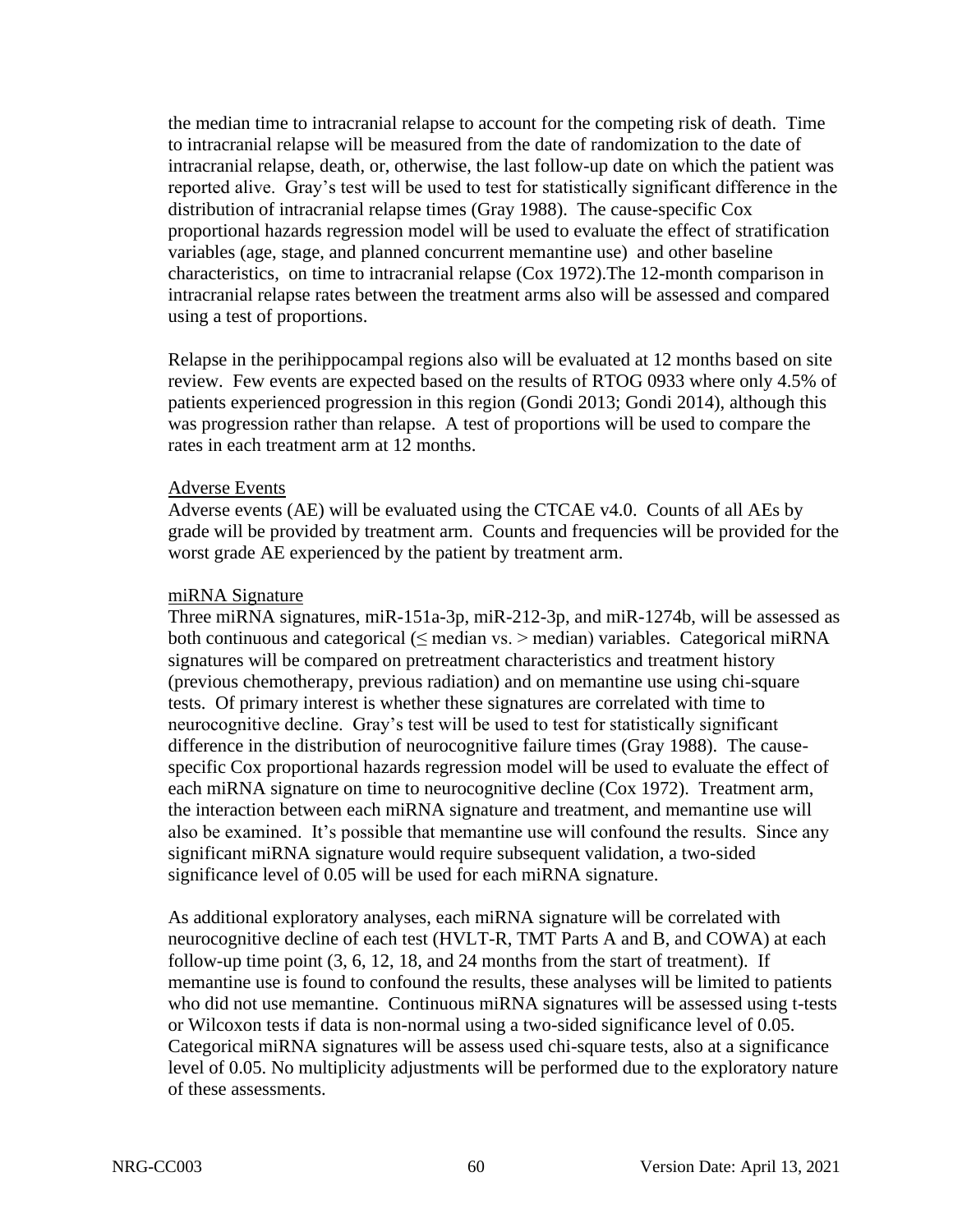## APOE Genotyping

APOE genotype, specifically APOE4 is of interest. Patients will be scored semiquantitatively and categorically ordered into whether they carry or do not carry one or more APOE4 alleles. APOE genotyping will be assessed as a categorical variable: patients with one or more APOE4 alleles vs. those with no APOE4 alleles. Descriptive statistics by APOE4 status will be performed to determine the number of patients who received HA vs. those who did not, by neurocognitive compliance at each time point. Baseline neurocognition (HVLT-R Total Recall, Delayed Recall, and Recognition, TMT Parts A and B, COWA, and CTB Composite score) will be compared between patients with and without APOE4 using the t-test or Wilcoxon text if not normally distributed. Neurocognitive dysfunction, defined using RCI, will be compared between patients with and without APOE4 using a Chi-square test.

Longitudinal modeling will be used to determine the effect of APOE4 status on neurocognitive function across time using the standardized test scores that adjust for age, gender, and education when necessary. Specifically, mixed effects models utilizing maximum likelihood estimation will incorporate various covariates in addition to APOE4 status such treatment with HA and a treatment with HA by APOE4 interaction. Depending on the amount of missing data, a joint model may be considered that will model the repeated measures and time to missing assessment jointly.

Time to cognitive function failure, defined as the first failure on any neurocognitive test using RCI, will be assessed using cumulative incidence treating death as a competing risk. Patients with and without APOE4 allele will be tested using Gray's test. A causespecific Cox model for time to cognitive function failure will be performed to assess the effects of HA treatment, APOE4 status, and treatment with HA by APOE4 interaction. If the proportional hazards assumption is violated, other methods, such an inclusion of a time-varying covariate will be used.

## Radiographic Evaluation:

 The effect of white matter injury and hippocampal volume (see Section 11.1 for more detail) on time to neurocognitive failure and baseline neurocognitive function will be examined. Both of these will be evaluated through MRI scans using auto-contoured and, only for hippocampal volume, physician-contoured scores. Concordance rates for white matter injury will be assessed using Kappa statistics. The auto-contoured scores will be used for the remaining analyses due to the number of physicians reviewing the scans. White matter injury is measured by FLAIR volume change and is a continuous variable. Hippocampal volume is measured as a continuous variable also. Both will be covariates considered in the Cox proportional hazards model to assess the impact on time to neurocognitive failure and the longitudinal modeling of neurocognitive function described in Section 14.6.2. Pearson correlation coefficients will be used to assess the effect of hippocampal volume and FLAIR volume change on baseline neurocognitive function, as measured by the HVLT-R, COWA, and TMT, separately for each arm.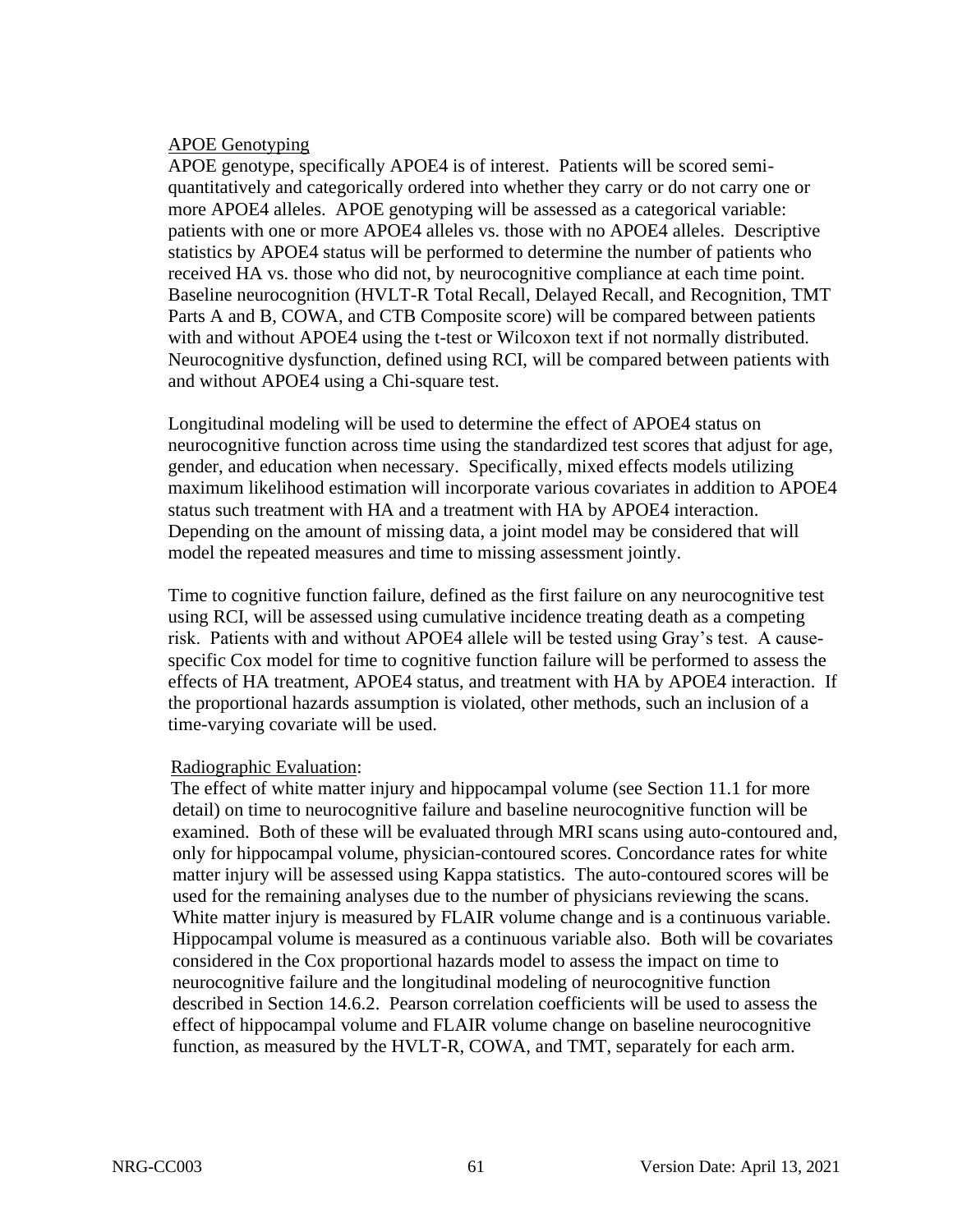An analysis will be conducted to determine if an appropriate cut-point for baseline hippocampal volume and baseline FLAIR volume exists to categorize neurocognitively deteriorated and not deteriorated patients. Receiver operating curves (ROC) will be used to determine area under the curve (AUC) for both volumes and sensitivity and specificity for cutpoints. Once a cutpoint is determined, it will be included as a covariate in longitudinal and cause-specific Cox models to determine the effect of the dichotomous hippocampal volume and FLAIR volume variables on neurocognition. These models will also assess the interaction between hippocampal volume/FLAIR volume and treatment with HA. The effect of hippocampal volume and FLAIR volume on the cumulative incidence of neurocognitive failure will be tested using Gray's test.

## **14.6.3** Power Calculations

## *Patient-reported cognitive function decline at 6 months*

For patients with small cell lung carcinoma (SCLC) eligible for PCI, HA-PCI reduces decline in patient- reported cognitive functioning as assessed by the self-reported cognitive functioning scale within the EORTC QLQ-C30. Patient-reported cognitive function decline at 6 months will be assessed using the cognitive functioning subscale of the EORTC QLQ-C30 and compared between patients receiving HA-PCI and those receiving PCI only. Using data from RTOG 0212, 50% of patients experienced patientreported cognitive functioning deterioration at 6 months from the start of treatment. The proposed sample size (N=198) would provide 94% power to detect a 50% relative reduction (PCI 50% vs. HA-PCI 25%) in the likelihood of decline in patient-reported cognitive functioning at 6 months using Fisher's exact test with a two-sided alpha=0.05.

## *Intracranial Relapse*

As part of the phase III analysis, the phase IIR primary endpoint of 12-month intracranial relapse risk also will be assessed as a secondary endpoint. With an estimated 287 evaluable patients, as death and non-compliance will not be an issue for this specific analysis, and an assumed difference in proportions of 4.5% under the alternative, a 2 sample test of difference in proportions with a 1-sided alpha of 0.05 requires 80% statistical power to evaluate a non-inferiority margin of 17.2%.

### *Cost-Effectiveness*

The clinical endpoint is the metric driving the power calculation for trial. With alpha=0.05 (1-sided) and 1 interim analysis for efficacy, a total of **98 analyzable patients per arm** would ensure 80% statistical power to detect a 14.5% absolute reduction in the probability of HVLT-R Delayed Recall deterioration at 6 months using a test of difference in proportions. The power to rule out cost-effectiveness ratios exceeding the maximum willingness to pay values described previously is of interest. This is given by the equation

$$
Z_{\beta} = \sqrt{\frac{n(WQ - C)^2}{2(sd_c^2 + (Wsd_q)^2 - (2W\rho sd_c sd_q))}} - Z\alpha
$$

where n is the number of patients in each arm, W is the maximum willingness to pay, Q is the effect difference,  $C$  is the cost difference,  $sd_c$  is the expected standard deviation for the cost in each treatment group,  $sd_q$  is the expected standard deviation for the effect and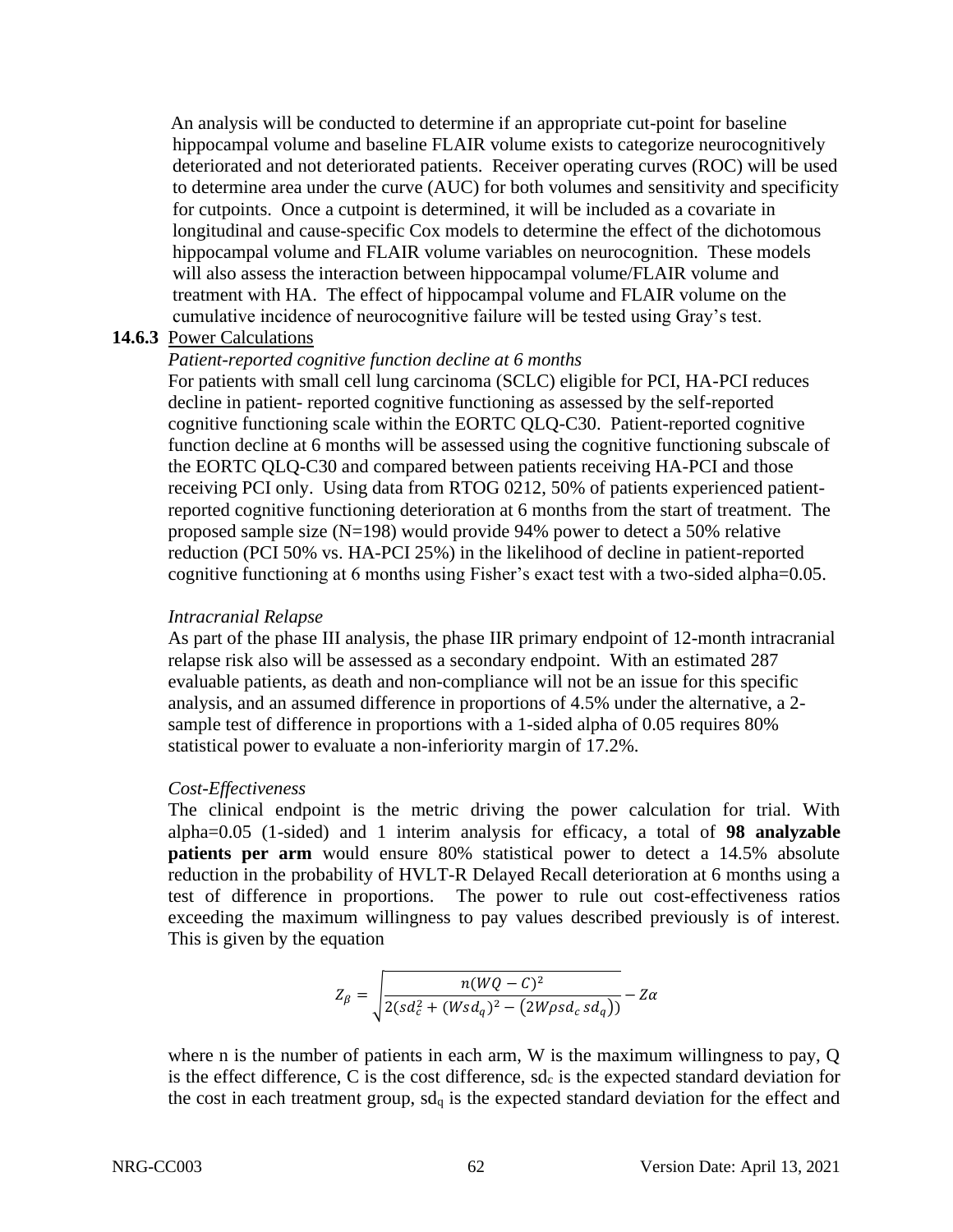ρ is the expected correlation of the difference in cost and effect. We base our estimate for our primary sample size analysis on an expected increase of discounted QALYs during 3 years of follow up of 0.14 (SD, 0.07), an expected increase in costs of \$2441 (based on the expected difference in the costs of radiation therapy, and not reflecting potential cost offsets) (SD, 6000), a correlation of the difference in costs and QALYS of 0.05, a willingness to pay of \$50,000 per QALY, a 2-tailed alpha of 0.05, and a sample size of 98 per treatment group. The power to conclude that the resulting ratio is acceptable exceeds 99%.

## *miRNA Signatures*

This endpoint will be powered using categorical miRNA signatures using the median as a cut-point. All patients will be considered initially, but if memantine use confounds the results, it will be limited to only those who did not receive memantine. About 70% are expected to consent and submit blood which leaves approximately 138 of the planned 196 evaluable patients for this analysis. About 50% of patients are expected to receive memantine, reducing the number of evaluable patients to 69. The table below provides the statistical power to detect each of the specified HRs using a two-sided alpha=0.05 (Schoenfeld 1983).

| <b>Hazard Ratio</b> | <b>Statistical Power</b><br>if $n=69$ | <b>Statistical Power</b><br>if $n=138$ |  |
|---------------------|---------------------------------------|----------------------------------------|--|
| 1.5                 | 51.6%                                 | 76.9%                                  |  |
| 1.6                 | 62.1%                                 | 86.7%                                  |  |
| 1.7                 | 71.2%                                 | 92.9%                                  |  |
| 1.8                 | 78.7%                                 | 96.5%                                  |  |
| 19                  | 84.6%                                 | 98.3%                                  |  |

# *APOE Genotyping*

Approximately 529 patients are expected to have APOE4 status determined from centrally collected blood on NRG-CC003 as well as NRG/RTOG 0933 and NRG-CC001 which will be combined for this analysis. This includes patients who have completed at least baseline neurocognitive testing. It is expected that 20% of patients (n=423) will either be non-compliant, have withdrawn consent, or died and thus have missing neurocognitive test scores at 2 months. The prevalence of APOE4 allele is assumed to be 30% based on results from a similar analysis on NRG/RTOG 0614 (14). Thus, there is 80% statistical power to detect a HR=1.35 in time to neurocognitive failure assuming a two-sided type I error of 0.05.

## *Radiographic Evaluation*

Of the 98 evaluable patients, 10% are expected to be missing either the image or the correct image, resulting in 88 evaluable patients per arm. Using a Bonferroni-adjusted type I error of 0.025 to account for both FLAIR volume and hippocampal volume, there is 95% statistical power to detect a correlation coefficient of 0.4 between baseline FLAIR volume/hippocampal volume with 6 month change in HVLT-R total recall.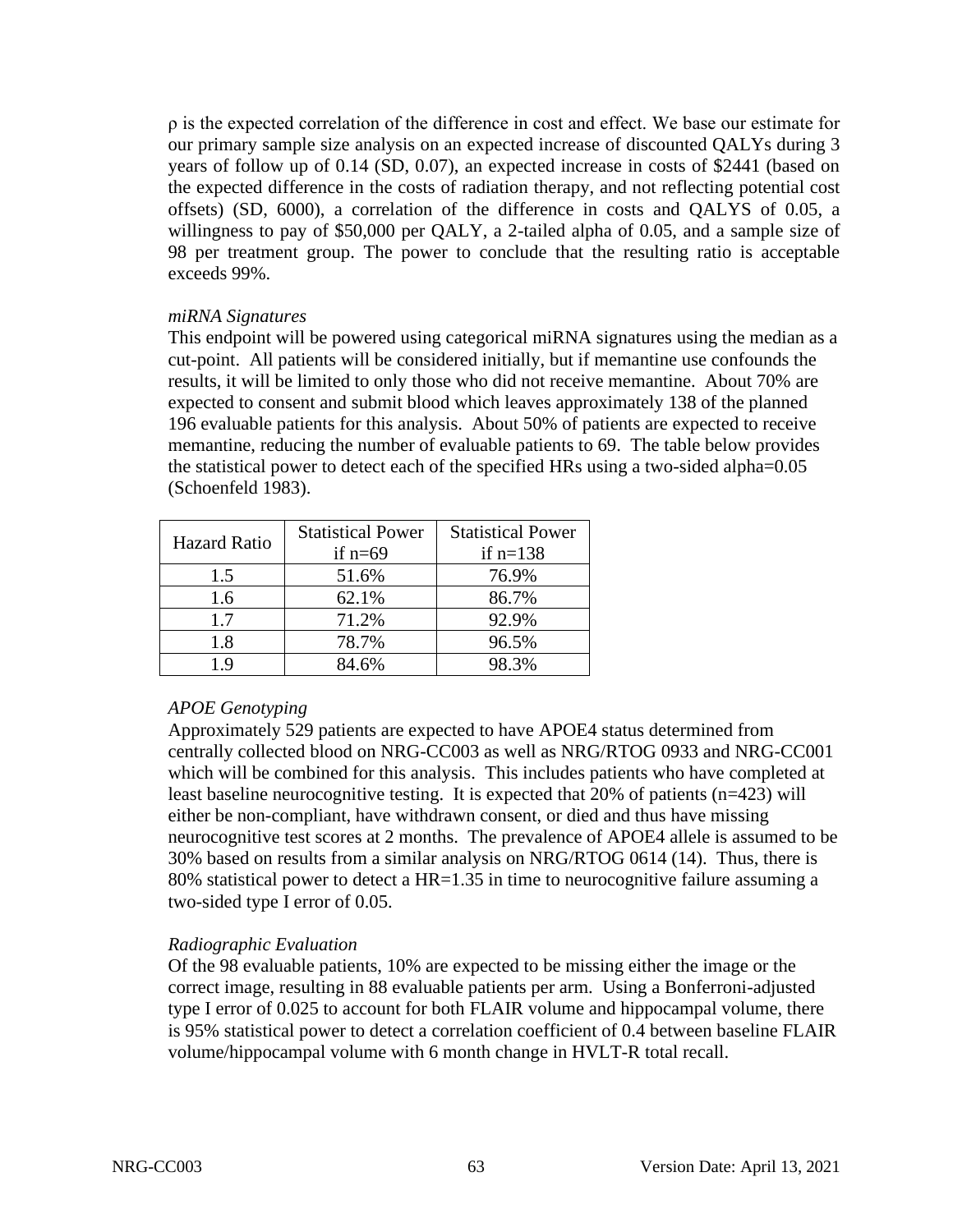# **14.7 Exploratory Hypotheses and Endpoints** (15-JUNE-2020)

Hopefulness: The AHS and PHQ 2 are collected at baseline and at 6 months from the start of treatment. The AHS is a 12-item tool rated on an 8-point Likert scale. There are 2 subscales with scores calculated by the average of the item scores: agency (items 2, 9, 10, and 12) and pathway (items 1, 4, 6, and 8). The change from baseline to 6 months will be compared between arms using the t-test (or Wilcoxon test if not normally distributed) in the two subscale scores. These scores will be correlated with the EORTC- QLQ-C30 total score using a Pearson correlation coefficient.

Since hopefulness is closely tied with depression, the PHQ-2 will be used to assess depression between treatment arms. Scores range from 0-6, with scores  $\geq 3$  indicating depressive symptoms. The distribution of depression at baseline and 6 months will be compared between treatment arms using a chi-square test. There is also an overlap between "belief," "faith," and "hope" so it is hypothesized that religious people are more hopeful. A general linear model will be used to assess hopefulness, performed separately for the AHS subscale scores, between treatment arms while adjusting for depression, religion, and stratification factors.

**14.8 Statistical Analysis Plan for Translational Research Endpoints** (14-FEB-2019) MiRNA levels detected by the microarray will be processed and normalized using R/Biocon-ductor statistical software and appropriate analytical packages. Data will undergo stringent quality control and will be normalized using quantile normalization. Normalized data will be used to detect differentially expressed miRNAs.

Correlation with cognitive decline will be carried out using regression analysis in R statistical software.

QPCR validation will be evaluated using standard delta-delta Ct.

# **14.9 Gender/Ethnicity/Race Distribution** (15-JUNE-2020)

No differences across the patient subsets below are anticipated.

|                                               | <b>Gender</b>  |                             |              |  |
|-----------------------------------------------|----------------|-----------------------------|--------------|--|
| <b>Ethnic Category</b>                        | <b>Females</b> | <b>Males</b>                | <b>Total</b> |  |
| Hispanic or Latino                            | 8              | 12                          | 20           |  |
| Not Hispanic or Latino                        | 149            | 223                         | 372          |  |
| <b>Ethnic Category: Total of all subjects</b> | 157            | 235                         | 392          |  |
|                                               | <b>Gender</b>  |                             |              |  |
| <b>Racial Category</b>                        | <b>Females</b> | <b>Males</b>                | <b>Total</b> |  |
| American Indian or Alaskan Native             |                |                             |              |  |
| Asian                                         | $\overline{2}$ | 3                           |              |  |
| <b>Black or African American</b>              | 11             | 13                          | 24           |  |
| Native Hawaiian or other Pacific Islander     |                | $\mathcal{D}_{\mathcal{A}}$ | 3            |  |
| White                                         | 142            | 214                         | 356          |  |
| <b>Racial Category: Total of all subjects</b> | 157            | 235                         | 392          |  |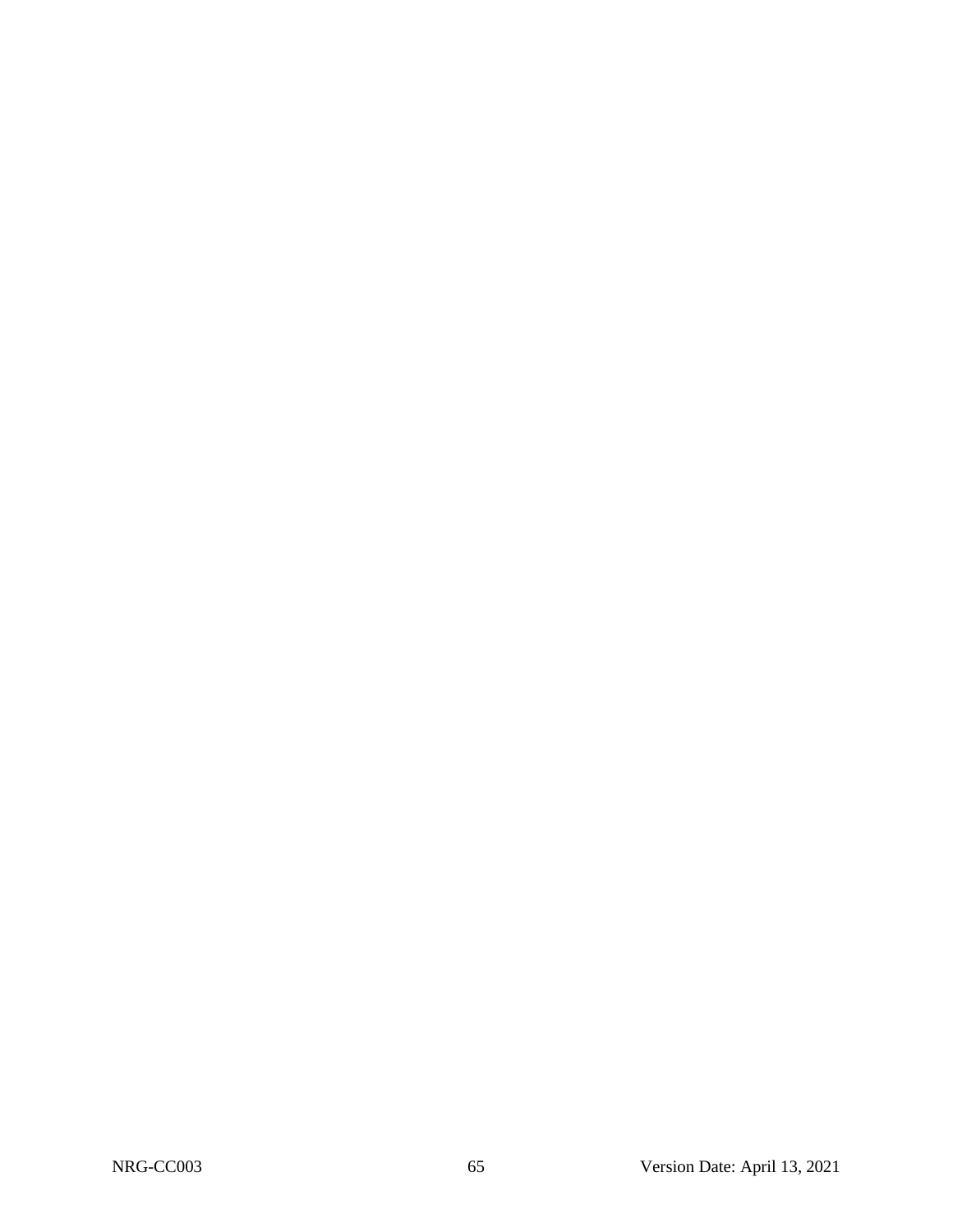## **REFERENCES** (15-JUNE-2020)

Aaronson NK, Ahmedzai S, et al. (1993) The European Organization for Research and Treatment of Cancer QLQ-C30: a quality-of-life instrument for use in international clinical trials in oncology. *J Natl Cancer Inst*. 85(5): 365-76.

Abayomi OK. (1996) Pathogenesis of irradiation-induced cognitive dysfunction. *Acta Oncol*. 35(6): 659-663.

Arriagada R, Le Chevalier T, et al. (1995) Prophylactic cranial irradiation for patients with small-cell lung cancer in complete remission. *J Natl Cancer Inst*. 87(3): 183-190.

Arriagada R, Le Chevalier T, et al. (2002) Patterns of failure after prophylactic cranial irradiation in small-cell lung cancer: Analysis of 505 randomized patients. *Ann Oncol*. 13(5): 748-754.

Auperin A, Arriagada R, et al. (1999) Prophylactic cranial irradiation for patients with smallcell lung cancer in complete remission. Prophylactic Cranial Irradiation Overview Collaborative Group. *N Engl J Med*. 341(7): 476-484.

Badia X, Herdman M, Kind P. (1998) The influence of ill-health experience on the valuation of health. *Pharmacoeconomics*. 13: 687-696.

Benedict HB, Schretlen D, et al. (2010) Hopkins Verbal Learning Test – Revised: Normative Data and Analysis of Inter-form and Test-Retest Reliability. *Clinical Neuropsychologist*. 12(1): 43-55.

Bergman B, Sullivan M, et al. (1992) Quality of life during chemotherapy for small cell lung cancer. II. A longitudinal study of the EORTC Core Quality of Life Questionnaire and comparison with the Sickness Impact Profile. *Acta Oncol*. 31(1): 19-28.

Breteler MM, van Amerongen NM, et al. (1994) Cognitive correlates of ventricular enlargement and cerebral white matter lesions on magnetic resonance imaging. The Rotterdam Study. *Stroke*. 25: 1109-15.

Brown PD, Pugh S, et al. (2013) Memantine for the prevention of cognitive dysfunction in patients receiving whole-brain raditherapy: a randomized, double-blind, placebo-controlled trial. *Neuro Oncol*. 15(10): 1429-37.

Caine C, Mehta MP, et al. (2014) CogState computerized memory tests in patients with brain metastases: secondary endpoint results of RTOG 0933. European Society for Radiotherapy and Oncology Annual Meeting, 2014.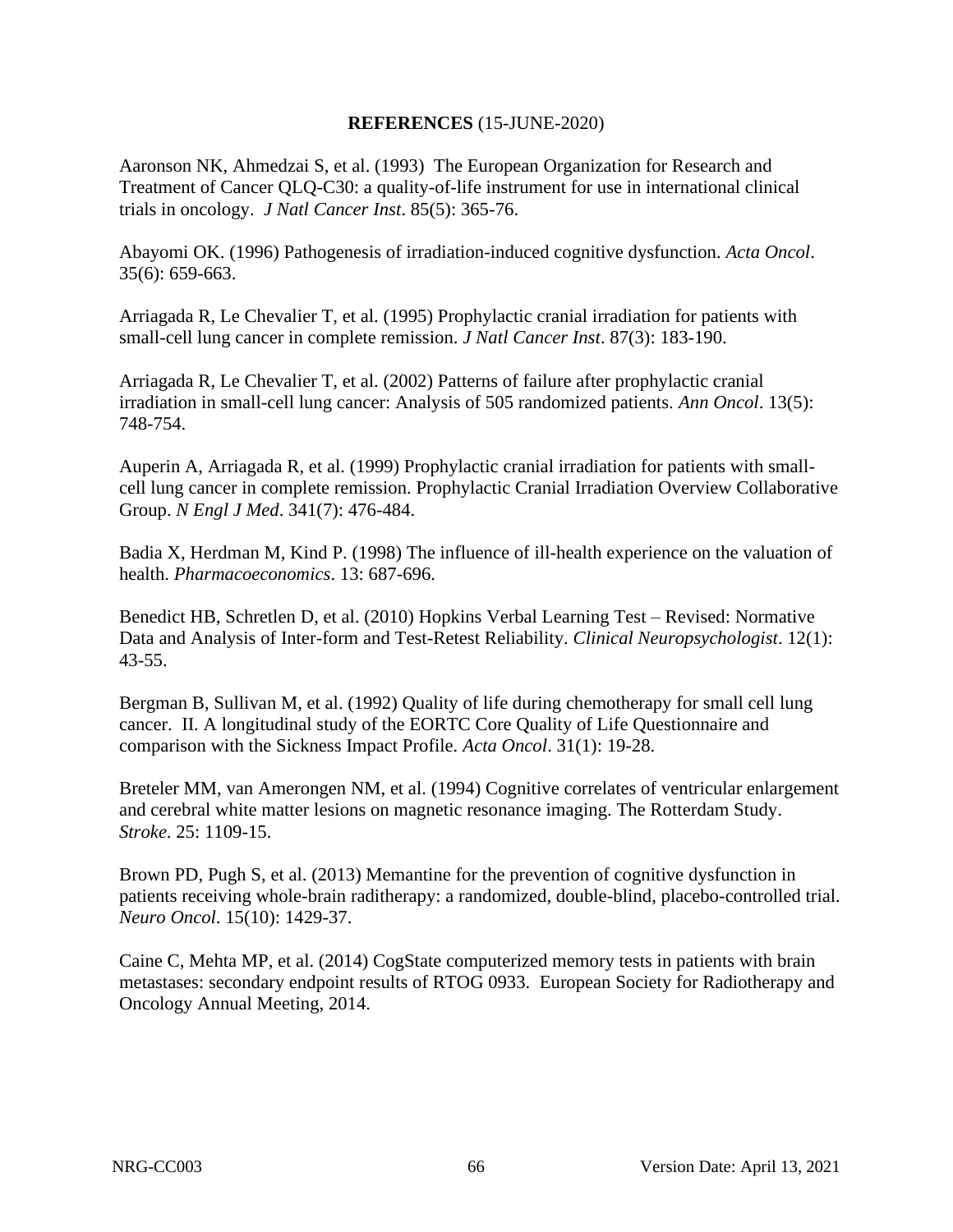Carmichael O, Schwarz C, et al. (2010) Longitudinal changes in white matter disease and cognition in the first year of the Alzheimer disease neuroimaging initiative. *Arch Neurol*. 67: 1370-1378.

Chang EL, Wefel JS, et al. (2009) Neurocognition in patients with brain metastases treated with radiosurgery or radiosurgery plus whole-brain irradiation: a randomised controlled trial. *Lancet Oncol*. 10(11): 1037-1044.

Chelune GJ, Naugle RI, Luders H, Sedlak J, Awad IA. Individual change after epilepsy surgery: practice effects and base-rate information. *Neuropsychology.* 1993;7(1):41-52.

Christie LA, Acharya MM, et al. (2012) Impaired cognitive function and hippocampal neurogenesis following cancer chemotherapy. *Clin Cancer Res*. 18(17): 1954-65.

Clayton JM, Hancock K, Parker S, et al. (2008) Sustaining hope when communicating with termially ill patients and their families. *Psycho-Oncology*. 17: 641-659.

Clerx L, van Rossum IA, et al. (2013) Measurements of medial temporal lobe atrophy for prediction of Alzheimer's disease in subjects with mild cognitive impairment. *Neurobiol Aging*. 34(8): 2003-2013.

Colliot O, Chetelat G, et al. (2008) Discrimination between Alzheimer disease, mild cognitive impairment, and normal aging by using automated segmentation of the hippocampus. *Radiology*. 248(1): 194-201.

Conill C, Berenguer J, et al. (2007) Incidence of radiation-induced leukoencephalopathy after whole brain radiotherapy in patients with brain metastases. *Clin Translational Oncol.* 9, 590- 595.

Cosentino S, Scarmeas N, et al (2008) APOE epsilon 4 allele predicts faster cognitive decline in mild Alzheimer disease. *Neurology*. 70:1842-9.

Cox DR. (1972) Regression models and life tables. *J Royal Stat Soc (series B)*. 34:187-229.

Csernansky JG, Wang L, et al. (2005) Preclinical detection of Alzheimer's disease: Hippocampal shape and volume predict dementia onset in the elderly. *Neuroimage.* 25(3): 783- 792.

CuiY, Gondi V, et al. (2013) Credentialing in hippocampal sparing techniques for RTOG 0933: Quality assurance report. *IJORBP*. Submitted.

Danborg PB, Simonsen AH, Waldemar G, et al. (2014) The potential of microRNAs as biofluid markers of neurodegenerative diseases--a systematic review. *Biomarkers*. Jun;19(4):259-68.

Fairclough D. (2010) *Design and analysis of quality of life studies in clinical trials* (2nd ed.). Boca Raton, FL: Chapman & Hall/CRC.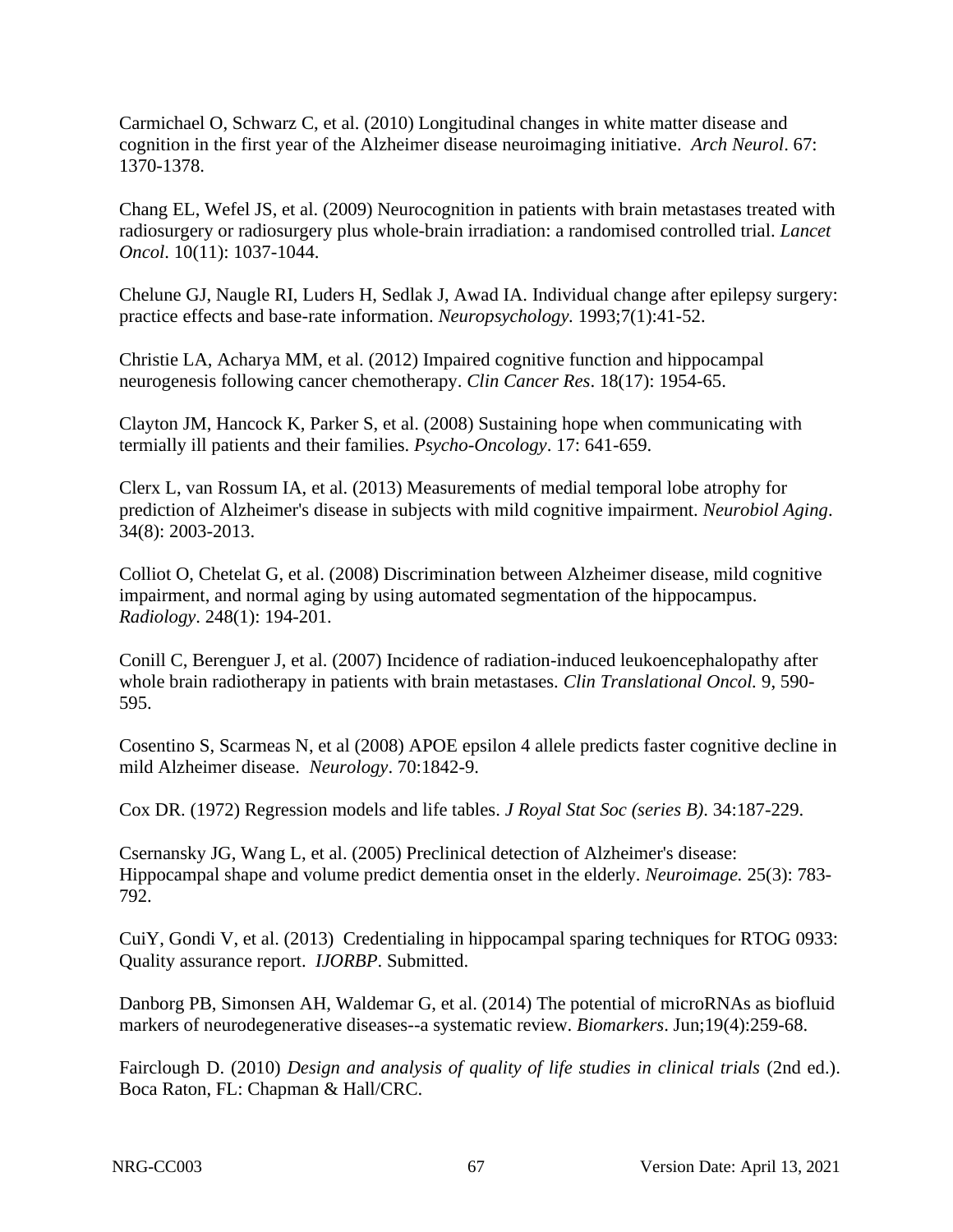Fairclough DL, Peterson HF, Cella D, Bonomi P. (1998) Comparison of several model-based methods for analysing incomplete quality of life data in cancer clinical trials. *Stat Med*. Mar 15- Apr 15;17(5-7):781-796.

Farrer LA, Cupples LA, et al (1997) Effects of age, sex, and ethnicity on the association between apolipoprotein E genotype and Alzheimer disease. A meta-analysis. APOE and Alzheimer Disease Meta Analysis Consortium. *JAMA*. 278:1349-56.

Ferrer I, Serrano T, et al. (1993) X-ray-induced cell death in the developing hippocampal complex involves neurons and requires protein synthesis. *J Neuropathol Exp Neurol*. 52(4): 370-378.

Fleischman DA, Yu L, et al. (2013) Faster cognitive decline in the years prior to MR imaging is associated with smaller hippocampal volumes in cognitively healthy older persons. *Front Aging Neurosci.* 5: 21.

Fransquet PD, Ryan J. (2018) Micro RNA as a potential blood-based epigenetic biomarker for Alzheimer's disease. *Clin Biochem*. Aug;58:5-14.

Gorgulho A, De Salles A, Mattozo C, et al. *Definition of a Treatment Modality by the Patients Using a Decision- Making Software*. Poster presented at: Annual Meeting of the American Association of Neurological Surgeons; April 18-20, 2005; San Francisco, CA.

Gorgulho A, De Salles A, Mattozo C, et al. *VisionTree Software - Stereotactic Radiation vs. Conventional Surgery*. Paper presented at: Annual Meeting of the International Stereotactic Radiosurgery Society; June 23-27, 2007; San Francisco, CA

Gilbertson MW, Shenton ME, Ciszewski A, et al. (2002) Smaller hippocampal volume predicts pathologic vulnerability to psychological trauma. *Nature Neuroscience*. 5: 1242-1247.

Gilboody S, Richards D, Brealey S, Hewitt C. (2007) Screening for depression in medical settings with the Patient Health Questionnaire (PHQ): A diagnostic meta-analysis. *J Gen Inter Med*. 22: 1596-1602.

Glick HA, Polsky D, Willke RJ, et al. (1999) A comparison of preference assessment instruments used in a clinical trial: Responses to the visual analog scale from the EuroQol EQ-5D and the Health Utilities Index. *Med Decis Making*. 19: 265-275, 1999.

Glick HAD, Sonnad JA, et al. (2015) *Analyzing censored cost, in Economic Evaluation in Clinical Trials.* HA Glick, Editor. Oxford: New York , NY. p. 123-139.

Godsil BP, Kiss JP, Spedding M, Jay TM. (2013): The hippocampal-prefontal pathway: The weak link in psychiatric disorders? *Eur Neuropsychopharmacol*. 23: 1165-1181.

Gondi V, Pugh SL, et al. (2014) Preservation of memory with conformal avoidance of the hippocampal neural stem cell compartment during whole-brain radiotherapy for brain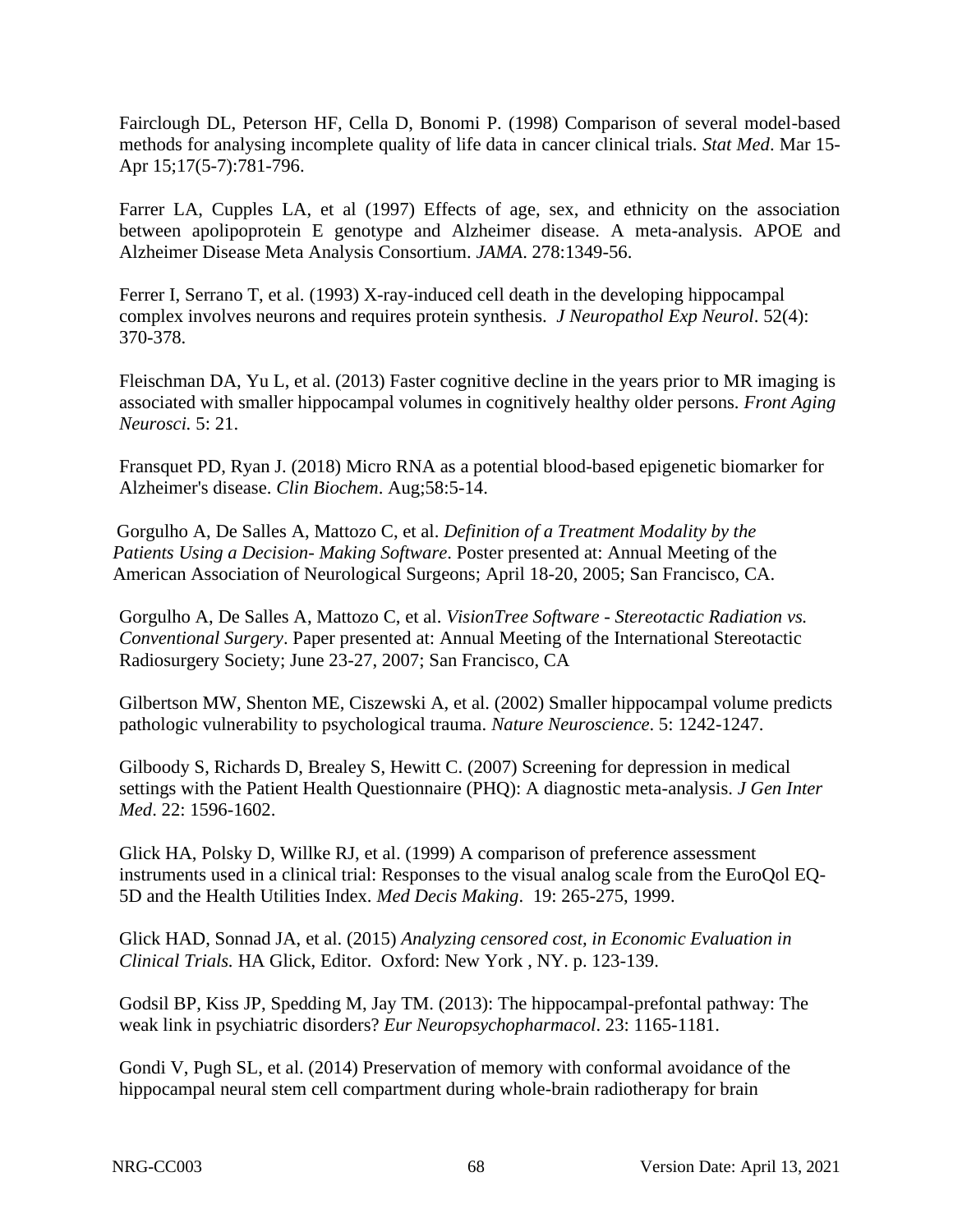metastases (RTOG 0933): A phase 2 multi-institutional trial. *J Clin Oncol*. Oct 27 [Epub ahead of print].

Gondi V, Hermann BP, et al. (2013) Hippocampal dosimetry predicts neurocognitive function impairment after fractionated stereotactic radiotherapy for benign or low-grade adult brain tumors. *IJROBP*. 85(2): 348-354.

Gondi V, Paulus R, et al. (2013) Decline in tested and self-reported cognitive functioning after prophylactic cranial irradiation for lung cancer: Pooled secondary analysis of radiation therapy oncology group randomized trials 0212 and 0214. *IJROBP.* 86(4): 656-664.

Gondi V, Tolakanahalli R, et al. (2010). Hippocampal-sparing whole-brain radiotherapy: a "how-to" technique using helical tomotherapy and linear accelerator-based intensity-modulated radiotherapy. *IJROBP.* 78(4): 1244-1252.

Gondi V, Tome WA, et al. (2010) Estimated risk of perihippocampal disease progression after hippocampal avoidance during whole-brain radiotherapy: safety profile for RTOG 0933. *Radiotherapy and Oncology*. 95(3): 327-331.

Grattan-Smith PJ, Morris JG, et al. (1992). Neuropsychological abnormalities in patients with pituitary tumours. *Acta Neurol Scand*. 86(6): 626-631.

Gray RJ. (1988) A class of K-sample tests for comparing the cumulative incidence of a competing risk. *Ann Statist*. 16:1141-1154.

Gregor A, Cull A, et al. (1997) Prophylactic cranial irradiation is indicated following complete response to induction therapy in small cell lung cancer: results of a multicentre randomised trial. United Kingdom Coordinating Committee for Cancer Research (UKCCCR) and the European Organization for Research and Treatment of Cancer (EORTC). *Eur J Cancer*. 33(11): 1752- 1758.

Haasl RJ, Ahmadi MR, Meethal SV, et al. A luteinizing hormone receptor intronic variant is significantly associated with decreased risk of Alzheimer's disease in males carrying an apolipoprotein E epsilon4 allele. BMC Med Genet. 2008;9:37. Epub 2008/04/29. doi: 1471- 2350-9-37 [pii] 10.1186/1471-2350-9-37. PubMed PMID: 18439297; PubMed Central PMCID: PMC2396156.

Ho SM, Judy WH, Kayan PB, et al. (2012) Hope-based intervention for individuals susceptible to colorectal cancer: A pilot study. *Familial Cancer*. 11: 545-551.

Hochstenbag MM, Twijnstra A, et al. (2000) Asymptomatic brain metastases (BM) in small cell lung cancer (SCLC): MR-imaging is useful at initial diagnosis. *J Neurooncol*. 48(3): 243-248.

Hsu F, Carolan H, et al. (2010) Whole brain radiotherapy with hippocampal avoidance and simultaneous integrated boost for 1-3 brain metastases: a feasibility study using volumetric modulated arc therapy. *IJROBP*. 76(5): 1480-1485.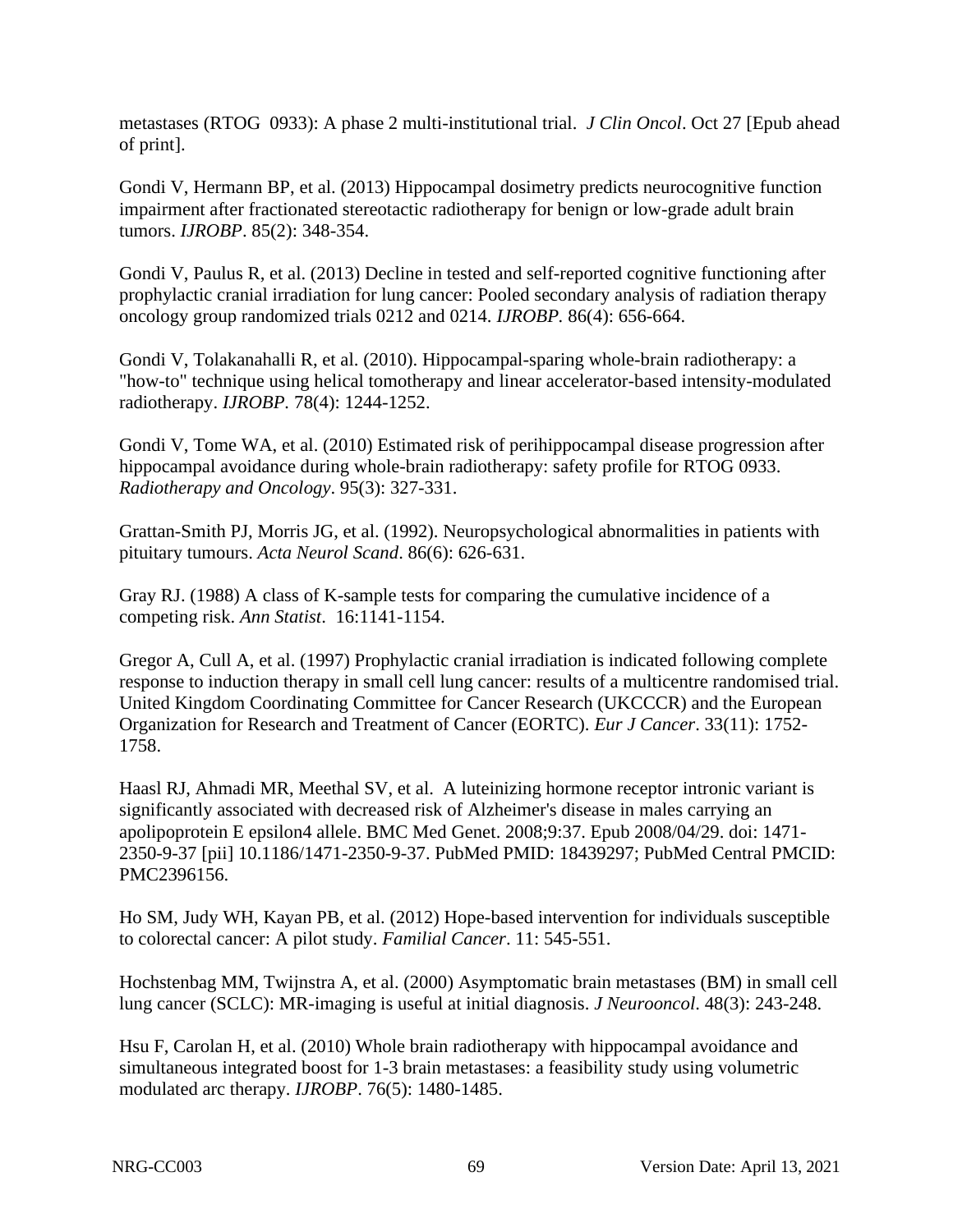Jack CR, Jr, Bernstein MA, et al. (2008) The Alzheimer's Disease Neuroimaging Initiative (ADNI): MRI methods. *J Magn Reson Imaging*. 27(4): 685-691.

Jack CR, Jr, Petersen RC, et al. (1997). Medial temporal atrophy on MRI in normal aging and very mild Alzheimer's disease. *Neurology*. 49(3): 786-794.

Jacobson NS, Truax P. (1991) Clinical significance: A statistical approach to defining meaningful change in psychotherapy research. *J Consult Clin Psychol*. 59:12-9.

Johnson JA, Coons SJ. (1998) Comparison of the EQ-5D and SF-12 in an adult U.S. sample. *Qual Life Res*. 7: 155-166.

Johnson JA, Coons SJ, Ergo A, et al. (1998b) Valuation of EuroQol (EQ-5D) health states in an adult U.S.sample. *Pharmacoeconomics*. 13: 421-433.

Johnson JA, Ohinmaa A, Murti B, et al. (2000) Comparison of Finnish and U.S.-based visual analog scale valuations of the EQ-5D measure. *Med Decis Making*. 20:281-289.

Kantarci KS, Weigand D, et al. (2013) MRI and MRS predictors of mild cognitive impairment in a population-based sample. *Neurology.* 81(2): 126-133.

Kaplan EL, Meier P. (1958) Nonparametric estimation from incomplete observations. *J Amer Stat Assoc*. 53:457-81.

Kundapur V, Ellchuk T, et al. (2013) Can hippocampus be spared in patients with small cell lung carcinoma during cranial radiation therapy? *J Clin Oncol*. 31: 7596S.

Langer CJ. Mehta MP. (2005) Current management of brain metastases, with a focus on systemic options. *J Clin Oncol*. 23(25): 6207-6219.

Le Pechoux C, Dunant A, et al. (2009) Standard-dose versus higher-dose prophylactic cranial irradiation (PCI) in patients with limited-stage small-cell lung cancer in complete remission after chemotherapy and thoracic radiotherapy (PCI 99-01, EORTC 22003-08004, RTOG 0212, and IFCT 99-01): A randomised clinical trial. *Lancet Oncol*. 10(5): 467-474.

Lee PW, Hung BK, et al. (1989) Effects of radiation therapy on neuropsychological functioning in patients with nasopharyngeal carcinoma. *J Neurol Neurosurg Psychiatry*. 52(4): 488-492.

Leung SF, Kreel L, et al. (1992) Asymptomatic temporal lobe injury after radiotherapy for nasopharyngeal carcinoma: incidence and determinants. *Br J Radiol*. 65(776): 710-714.

Levi O, Michaelson DM. (2007) Environmental enrichment stimulates neurogenesis in apolipoprotein E3 and neuronal apoptosis in apolipoprotein E4 transgenic mice. *J Neurochem*. 100:202-10.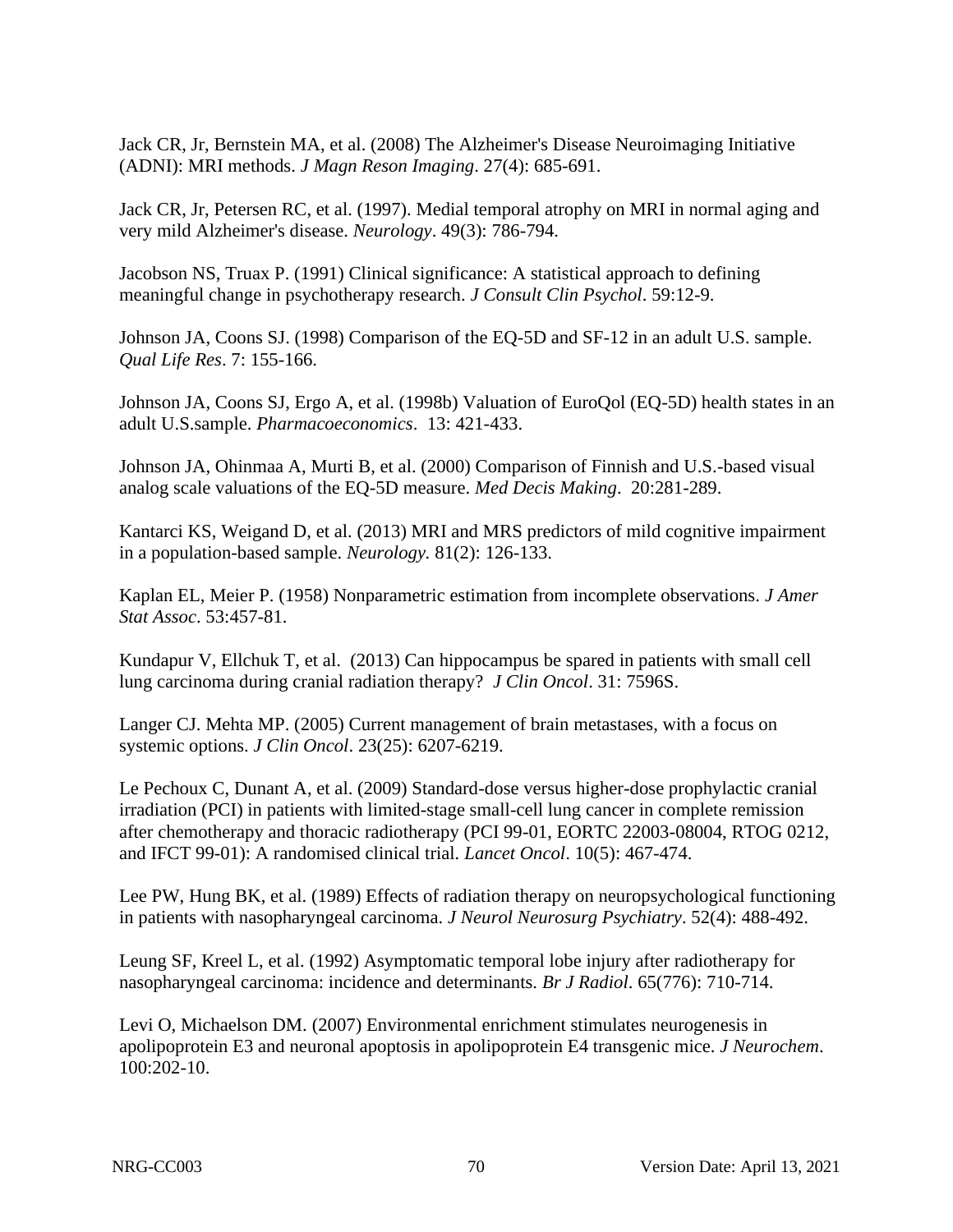Li J, Bentzen S, et al. (2008) Relationship between neurocognitive function and quality of life after whole-grain radiotherapy in patients with brain metastasis. *IJROBP.* 71: 64-70.

Li J, Bentzen S, et al. (2007) Regression after whole-brain radiation therapy for brain metastases correlates with survival and improved neurocognitive function. *J Clin Oncol*. 25(10): 1260-1266.

Libscomb, J., Weinstein, MC, Torrance, GW. (1996) *Time Preference, in Cost-effectiveness in Health and Medicine.* M. Gold, Siegel, JE, Russell, LB, Weinstein, MC, Editor. Oxford: New York, NY. p. 214-246.

Little RA. (1995) Modeling the Drop-out Mechanism in Repeated-Measures Studies. *J Am Stat Assoc*. 90(431):1112-1121.

Madsen TM, Kristjansen PE, et al. (2003) Arrested neuronal proliferation and impaired hippocampal function following fractionated brain irradiation in the adult rat. *Neuroscience*. 119(3): 635-642.

Mahley RW, Weisgraber KH, et al. (2006) Apolipoprotein E4: a causative factor and therapeutic target in neuropathology, including Alzheimer's disease. *Proc Natl Acad Sci USA*. 103:5644-51.

Mantel N. (1966) Evaluation of survival data and two new rank order statistics arising in its consideration. *Cancer Chemotherapy Reports*. 5:163-70.

Mengel-From J, Feddersen S, Halekoh U, et al. (2018) Circulating microRNAs disclose biology of normal cognitive function in healthy elderly people - a discovery twin study. *Eur J Hum Genet*. Sep;26(9):1378-1387.

Meyers CA, Geara F, et al. (2000) Neurocognitive effects of therapeutic irradiation for base of skull tumors. *IJROBP*. 46(1): 51-55.

Mizumatsu S, Monje ML, et al. (2003) Extreme sensitivity of adult neurogenesis to low doses of X-irradiation. *Cancer Res*. 63(14): 4021-4027.

Monaco EM, Faraji AH, et al. (2013) Leukoencephalopathy after whole-brain radiotherapy plus radiosurgery versus radiosurgery alone for metastatic lung cancer. *Cancer*. 119(1): 226-32.

Monje ML, Mizumatsu S, et al. (2002)Irradiation induces neural precursor-cell dysfunction. *Nat Med*. 8(9): 955-962.

Monje ML, Toda H, et al. (2003) Inflammatory blockade restores adult hippocampal neurogenesis. *Science*. 302(5651): 1760-1765.

Morey RA, Petty CM, et al. (2009). A comparison of automated segmentation and manual tracing for quantifying hippocampal and amygdala volumes. *Neuroimage*. 45(3): 855-866.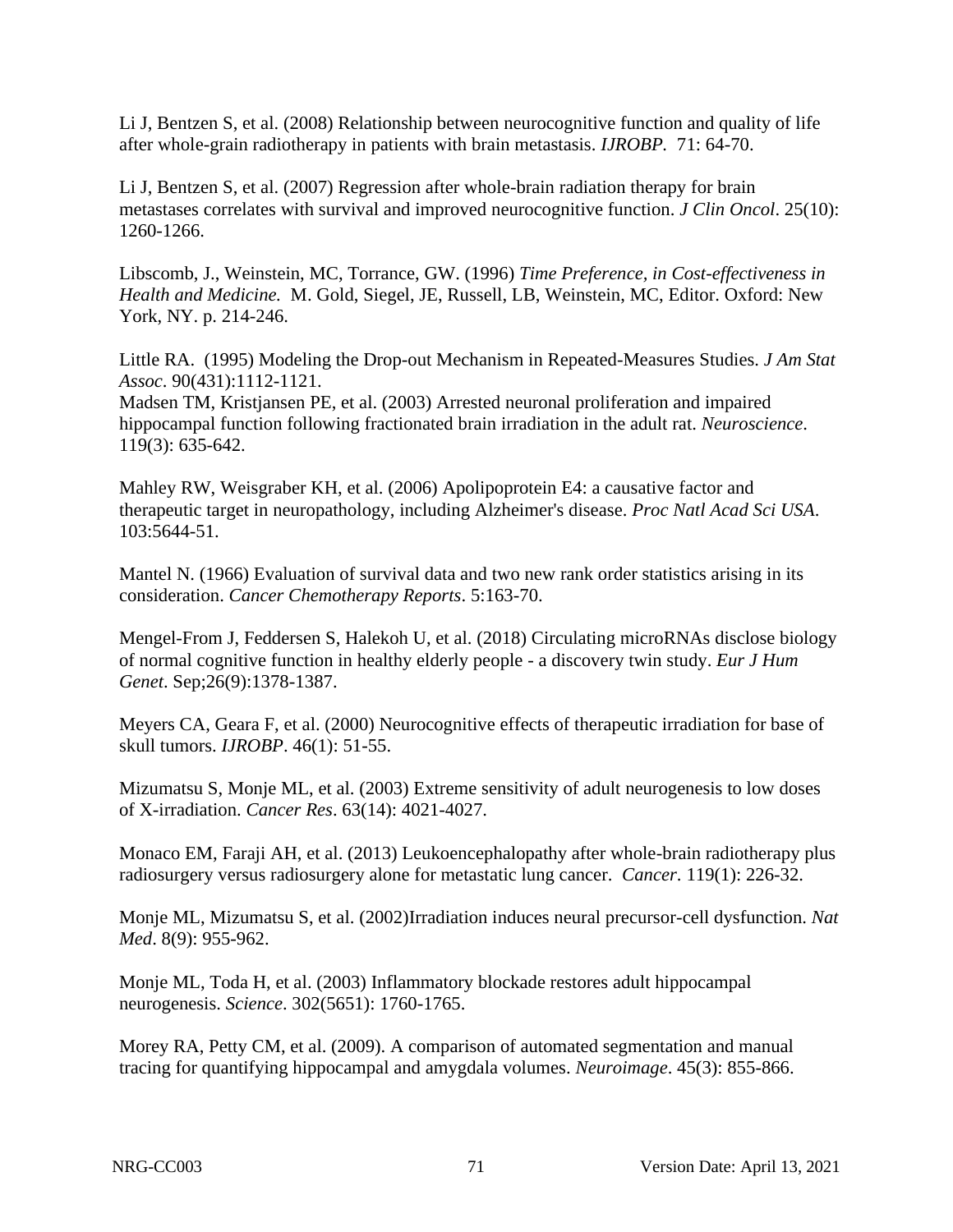Movsas B, Hunt D, et al. (2011) Electronic web-based technolog significantly improves quality of life data collection: Analysis of RTOG 0828. *IJROBP*. 81(2): S111.

Nagai R, Tsunoda S, et al. (2000) Selective vulnerability to radiation in the hippocampal dentate granule cells. *Surg Neurol*. 53(5): 503-506; discussion 506-507.

Osoba D, Zee B, et al. (1994) Psychometric properties and responsiveness of the EORTC quality of life questionnaire (QLQ-C30) in patients with breast, ovarian and lung cancer. *Qual Life Res.* 3(5): 353-64.

Osoba D, Aaronson NK, et al. (1996) The development and psychometric validation of a brain cancer quality-of-life questionnaire for use in combination with general cancer-specific questionnaires. *Qual Life Res*. 5(1): 139-50.

Osoba D, Aaronson NK, et al. (1997) Effect of neurologic dysfunction on health-related quality of life in patients with high-grade glioma. *J Neurooncol*. 34(3): 263-78.

Osoba D, Aaronson NK, et al. (1997b) Modification of the EORTC QLQ-C30 (version 2.0) based on content validity and reliability testing in large samples of patients with cancer. The Study Group on Quality of Life of the EORTC and the Symptom Control and Quality of Life Committees of the NCI of Canada Clinical Trials Group. *Qual Life Res*. 6(2): 103-8.

Pedroso A, De Salles A, Mattozo C, et al. Decision Support Software Use For Patients: Immediate and Post Evaluation. Paper presented at: Annual Meeting of the Congress of Neurological Surgeons; April 28-29, 2006; Los Angeles, CA.

Peiffer AM, Leyrer CM, et al. (2013) Neuroanatomical target theory as a predictive model for radiation-induced cognitive decline. *Neurology*. 80(8): 747-753.

Peissner W, Kocher M, et al. (1999) Ionizing radiation-induced apoptosis of proliferating stem cells in the dentate gyrus of the adult rat hippocampus. *Brain Res Mol Brain Res*. 71(1): 61-68.

Pintilie M. (2002) Dealing with competing risks:Ttesting covariates and calculating sample size. *Statistics in Medicine.* 21(22):3317-3324.

Raber J, Rola R, et al. (2004) Radiation-induced cognitive impairments are associated with changes in indicators of hippocampal neurogenesis. *Radiat Res*. 162(1): 39-47.

Redmond KJ, Hales RK, Anderson-Keightly H, et al. (2017) Prospective Study of Hippocampal-Sparing Prophylactic Cranial Irradiation in Limited-Stage Small Cell Lung Cancer. *IJROBP*. Jul 1;98(3):603-611.

Regine WF, Schmitt FA, et al. (2004) Feasibility of neurocognitive outcome evaluations in patients with brain metastases in a multi-institutional cooperative group setting: results of Radiation Therapy Oncology Group trial BR-0018. *IJROBP*. 58(5): 1346-1352.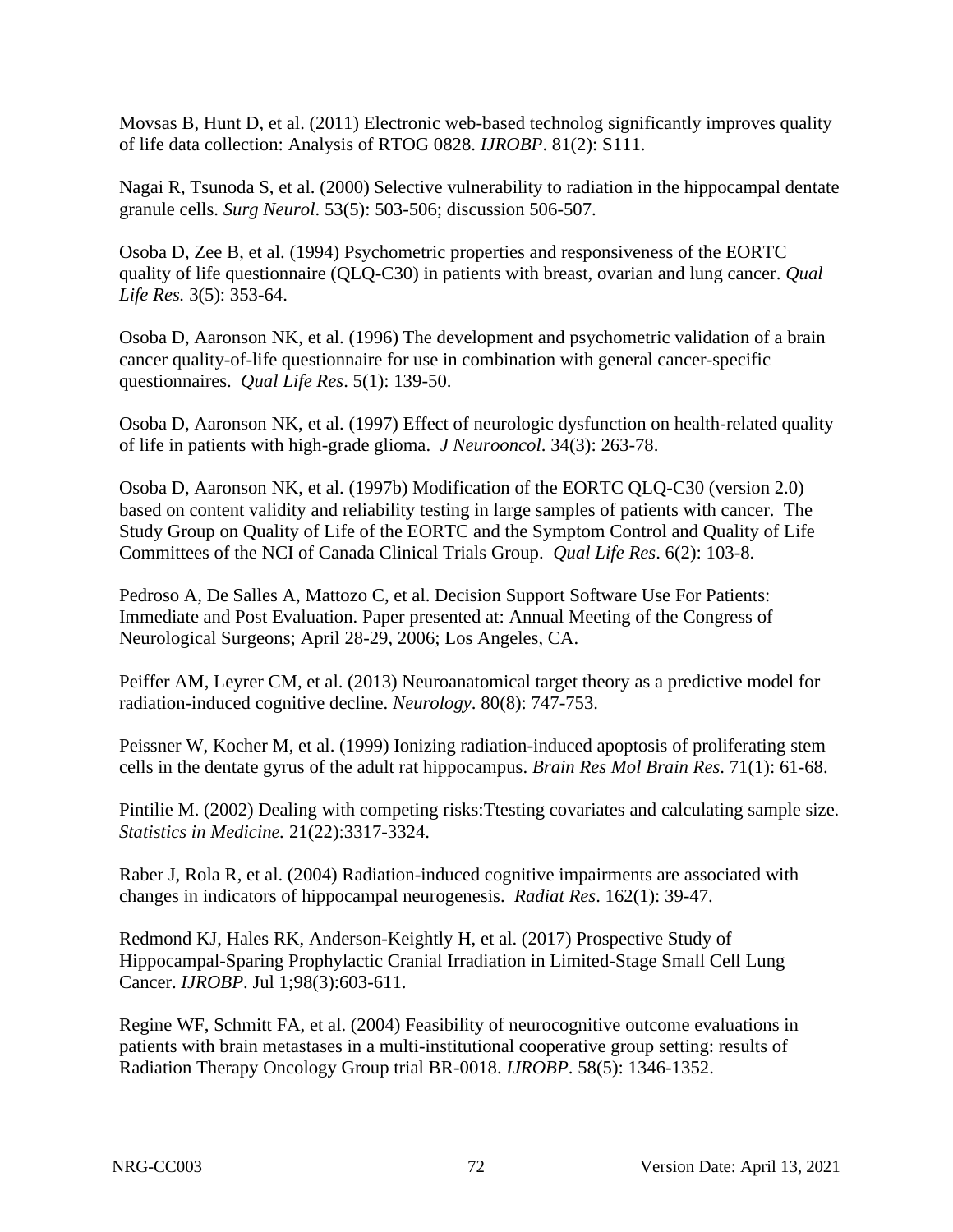Reilly MC, Zbrozek AS, Dukes E (1993) The validity and reproducibility of a work productivity and activity impairment measure. *PharmacoEconomics*. 4(5):353-365.

Rizopoulos D. (2012) *Joint models for longitudinal and time-to-event data with applications in R. Boca Raton, FL*: Chapman & Hall/CRC.

Roman DD, SP. (1995) Neuropsychological effects of cranial radiation: Current knowledge and future directions. *IJROBP.* 31: 983-998.

Sabsevitz DS, Bovi JA, et al. (2013) The role of pre-treatment white matter abnormalities in developing white matter changes following whole brain radiation: a volumetric study. *J Neurooncology.* DOI 10.1007/s11060-013-1181-8

Sakata K, Aoki Y, et al. (1993) Analysis of the results of combined therapy for maxillary carcinoma. *Cancer*. 71(9): 2715-2722.

Schoenfeld DA. (1983). Sample-size formula for the proportional hazards regression model. *Biometrics*. 39(2):499-503.

Schultz MW, Chen J, Woo HH, et al. (2002) A comparison of techniques for eliciting patient preferences in patients with benign prostatic hyperplasia. *J Urol*. 168: 155-159.

Serizawa T, Ono J, et al. (2002) Gamma knife radiosurgery for metastatic brain tumors from lung cancer: A comparison between small cell and non-small cell carcinoma. *J Neurosurg*. 97: 484-488.

Shaw E, Su J, et al. (1994) Prophylactic cranial irradiation in complete responders with smallcell lung cancer: Analysis of the Mayo Clinic and North Central Cancer Treatment Group data bases. *J Clin Oncol*. 12(11): 2327-2332.

Slotman B, Faivre-Finn C, et al. (2007) Prophylactic cranial irradiation in extensive small-cell lung cancer. *New England J Med*. 357(7): 664-672.

Snyder CR. (1989) Reality negotiation: From excuses to hope and beyond. *J Social and Clinical Psych.* 8: 130-157.

Stuschke M, Eberhardt W, Pottgen C, et al. (1999) Prophylactic cranial irradiation in locally advanced non-small-cell lung cancer after multimodality treatment: long-term follow-up and investigations of late neuropsychologic effects. *J Clin Oncol*. Sep;17(9):2700-9.

Swennen MHJ, Bromberg JE, et al. (2004) Delayed radiation toxicity after focal or whole brain radiotherapy for low-grade glioma. *J Neuro-Oncology*. 66: 333-339.

Sun A, Bae K, et al. (2011) Phase III trial of prophylactic cranial irradiation compared with observation in patients with locally advanced non-small-cell lung cancer: Neurocognitive and quality-of-life analysis. *J Clin Oncol*. 29(3): 279-286.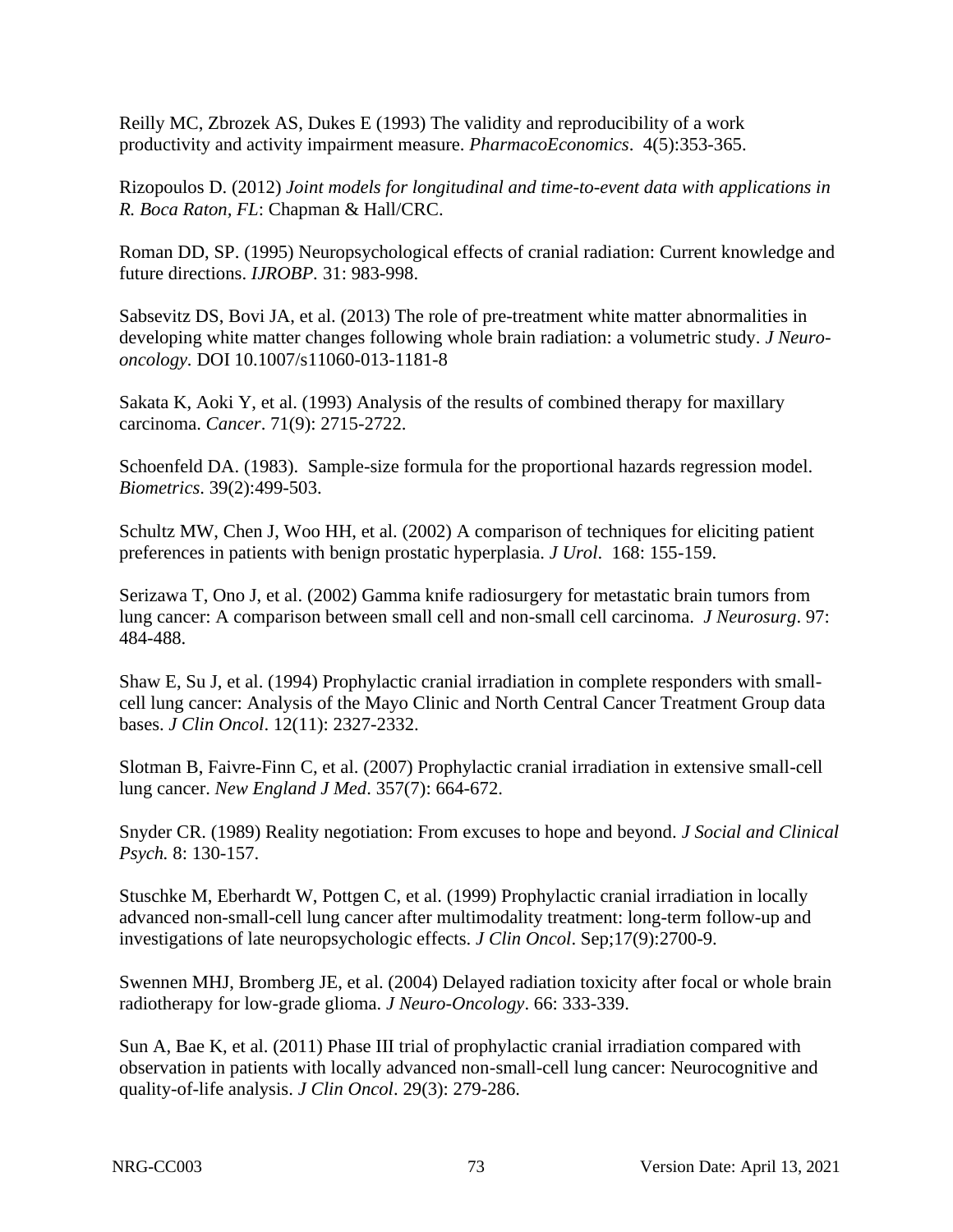Tada E, Parent JM, et al. (2000) X-irradiation causes a prolonged reduction in cell proliferation in the dentate gyrus of adult rats. *Neuroscience.* 99(1): 33-41.

Takahashi T, Yamanaka T, Seto T, et al. (2017) Prophylactic cranial irradiation versus observation in patients with extensive-disease small-cell lung cancer: a multicentre, randomised, open-label, phase 3 trial. *Lancet Oncol*. May; 18(5):663-671.

Teipel SJ, Grothe M, et al. (2013). Relevance of magnetic resonance imaging for early detection and diagnosis of Alzheimer disease. *Med Clin North Am*. 97(3): 399-424.

Trippoli S, Vaiani M, Lucioni C, et al. (2001) Quality of life and utility in patients with nonsmall cell lung cancer. Quality-of-life study group of the master 2 project in pharmacoeconomics. *Pharmacoeconomics* . 19: 855-863.

van de Pol LA, van der Flier WM, Korf ES, Fox NC, Barkhof F, Scheltens P. (2007) Baseline predictors of rates of hippocampal atrophy in mild cognitive impairment. *Neurology*. 69(15): 1491-7

Verbeke G, Molenberghs G. (2000) *Linear Mixed Models for Longitudinal Data*. New York, NY: Springer-Verlag.

Villasana L, Poage C, et al. (2008) Passive avoidance learning and memory of 56Fe shamirradiated and irradiated human APOE transgenic mice. *Radiats Biol Radioecol*. 48:167-70.

Wassenberg MW, Bromberg JE, Witkamp TD, Terhaard CH, Taphoorn MJ (2001) White matter lesions and encephalopathy in patients treated for primary central nervous system lymphoma. *J Neuro-oncology*. 52 (1):73-80

Wegner RE, Olson AC, et al. (2011) Stereotactic radiosurgery for patients with brain metastases from small cell lung cancer. *IJROBP*. 81(3): e21-e27.

Welzel T, Niethammer A, et al. (2008) Diffusion tensor imaging screening of radiation induced changes in the white matter after prophylactic cranial irradiation of patients with small cell lung cancer: First results of a prospective study. *Amer J Neuroradiology.* 29: 379-383.

Welzel G, Steinworth S, Wenz F. (2005) Cognitive effects of chemotherapy and/or cranial irradiation in adults. *Strahlentherapie und Onkologie.* 181: 141-156.

Wolfson AH, Bae K, et al. (2011) Primary analysis of a phase II randomized trial Radiation Therapy Oncology Group (RTOG) 0212: Impact of different total doses and schedules of prophylactic cranial irradiation on chronic neurotoxicity and quality of life for patients with limited-disease small-cell lung cancer. *IJROBP*. 81(1): 77-84.

Wu AJ, Foster A, et al. (2013) Factors influencing utilization of prophylactic cranial irradiation in limited-stage small cell lung cancer. *J Thor Oncol*. 8(2): S539.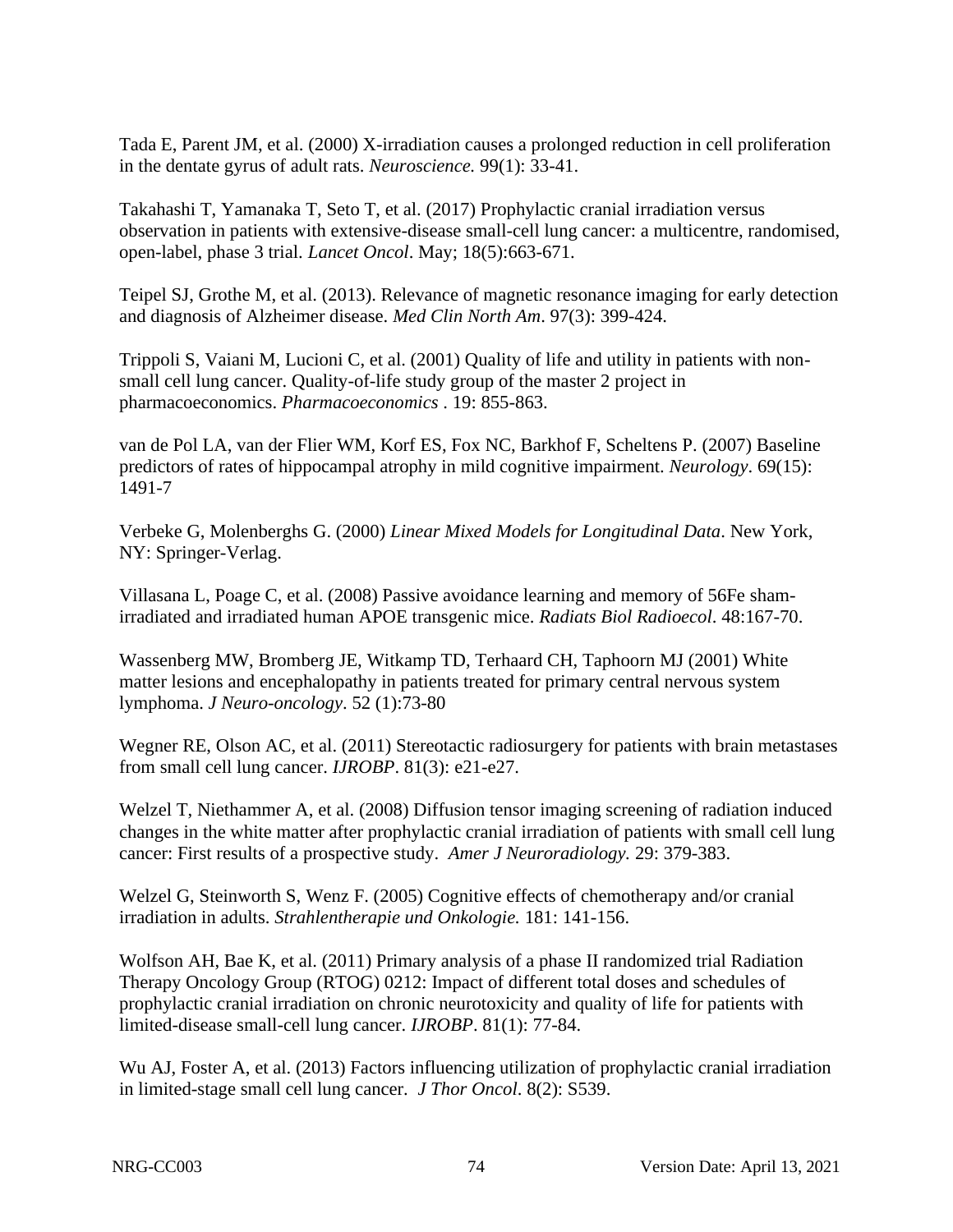Wu AW, Jacobson KL, Frick KD, et al. (2002) Validity and responsiveness of the EuroQol as a measure of health-related quality of life in people enrolled in an AIDS clinical trial. *Qual Life Res*. 11: 273-282.

Zelen M. (1974) The randomization and stratification of patients to clinical tials. *J Chron Dis*. 27:365-375.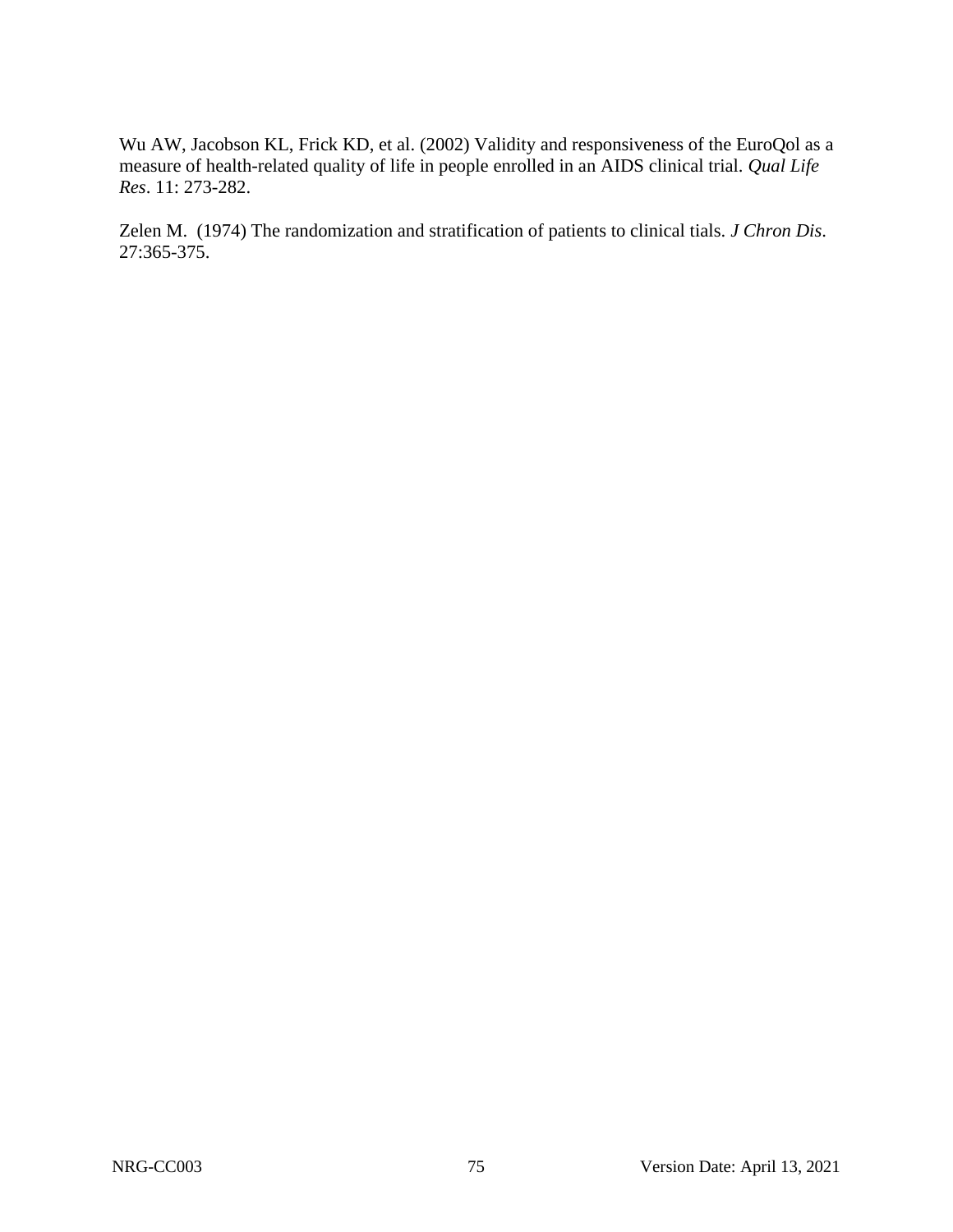## **APPENDIX I: CERTIFICATION PROCEDURES FOR THE NEUROCOGNITIVE TEST BATTERY** (15-JUNE-2020)

## **EXAMINER CERTIFICATION FOR NRG-CC003**

Institutions with patients participating in the quality of life/neurocognitive function components of this study must meet certification requirements for administering neurocognitive assessments. The healthcare professional (e.g., nurse, psychologist) who is responsible for test administration in this study must be pre-certified by Dr. Wefel (see Section 8.2). Examiners who have completed the full certification procedure to perform these tests for RTOG 0534, 0834, 1114, NRG-BN001, or NRG-CC001 during the past 6 months do not need to complete the full certification procedure again, but the certification worksheet for NRG-CC003 must be faxed to Dr. Wefel for documentation purposes with information regarding the examiner's prior certification (protocol number, date of certification). If these criteria are met, each examiner and NRG Oncology will be notified of the examiner's recertification status for NRG-CC003. Examiners who have not completed the full certification procedure for RTOG 0534, 0834, 1114, NRG-BN001, or NRG-CC001 within the past 6 months must complete the full certification procedure to be recertified to ensure continued familiarity with study procedures. All certified test administrators are required to attest to their proficiency in the language (English or French) in which the test is administered to the patient. Only certified test administrators proficient in the primary language of the patient are permitted to test the patient.

Prior to registering and/or testing a patient, potential examiners must:

- 1) Read the protocol
- 2) Read this Appendix (Certification Procedures for the Neurocognitive Test Battery)
- 3) Go to the CTSU website [\(www.ctsu.org\)](http://www.ctsu.org/) and use your username and password to access the CC003 protocol. Access the "NRG-CC003 Neurocognitive Letter" from the Case Report Forms folder. This letter will provide you with the web address and study specific password for the training video.
- 4) Obtain copies of the NRG-CC003 Test Instruction and Administration Procedures document, Neurocognitive Assessment Packets (containing the HVLT-R, TMT and COWA), the NRG-CC003 Blank Forms (containing the Neurocognitive Function Coversheet), and the Training Video Post Test (attached to the NRG-CC003 Neurocognitive Letter) from the CTSU website.
- 5) Watch the training video.
- 6) Complete the Training Video Post Test.
- 7) Complete a "practice" assessment with the Neurocognitive Assessment packet.
- 8) Complete the Certification Worksheet (available on the CTSU website)
- 9) All materials (i.e., Training Video Post Test, completed practice assessment and Neurocognitive Function Coversheet, certification worksheet) must be scanned and emailed [\(NeuropsychologyResearch@mdanderson.org\)](mailto:NeuropsychologyResearch@mdanderson.org) or faxed (713-794-4999) to Dr. Wefel, who will review it and correct any procedural errors with the trainee.